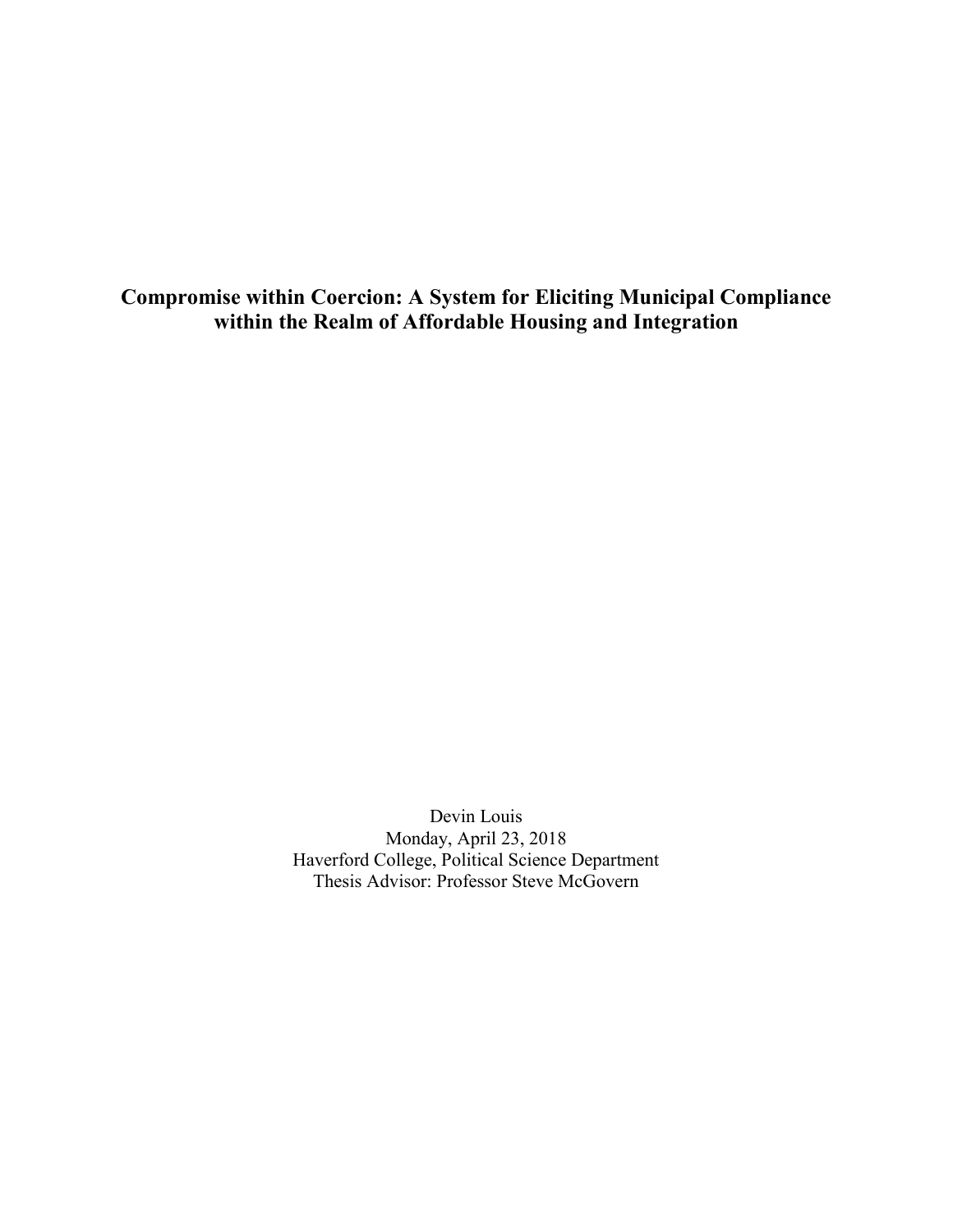# **Table of Contents**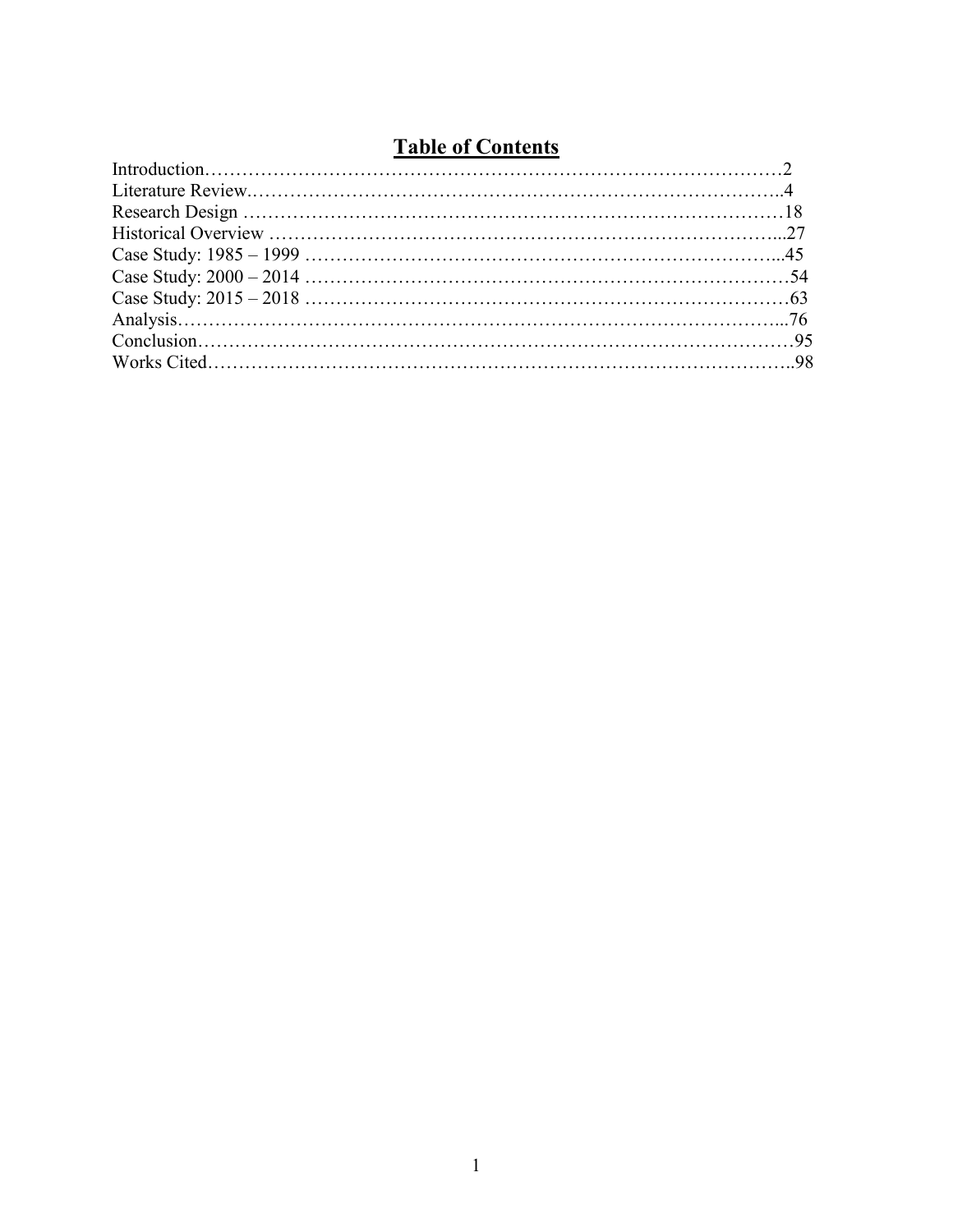# **INTRODUCTION**

The problem addressed in this thesis is how the current segregation of many wealthy, white, American suburbs by race and class manifests itself in part in the lack of affordable housing available in such areas. This de facto segregation of US neighborhoods is the product of many historical forces, but in part resulted from acts of overt racial discrimination and violence that dominated power structures in the US until the  $19<sup>th</sup>$  Century. It also resulted from affluent white Americans' migration out of urban centers and into the suburban fringes of metropolitan areas in the 1950s and 1960s. Lastly, the economic segregation thereafter played a largely similar, if coded, role in segregating these suburban neighborhoods by race and class, through realtors' use of racial steering techniques in forming neighborhoods, landlords' rent setting, and the use of income exclusionary zoning laws.

The central issue addressed is how the local governments of these segregated areas should be approached in order to best ensure the undoing of racial segregation of housing and allow for true economic class movement. The question I ask to frame my research is thus, how can white affluent and middle class suburbs be convinced, or even coerced, into doing their fair share to alleviate the racial segregation of metropolitan areas that has resulted in the concentration of poor people of color in inner cities and inner suburbs?

This paper first summarizes the main scholarly debate surrounding its topic, categorizing scholars into categories of Coercivists, Incentivizers, and Cooperativists, depending on their argument as to how affordable housing can be created in wealthy white suburbs. It finds that most scholars traditionally argue that coercion of local governments is necessary in order to open up suburbs to affordable housing initiatives. However, some scholars also argue that other methods can aid in the creation of affordable housing. Some argue that positive incentives make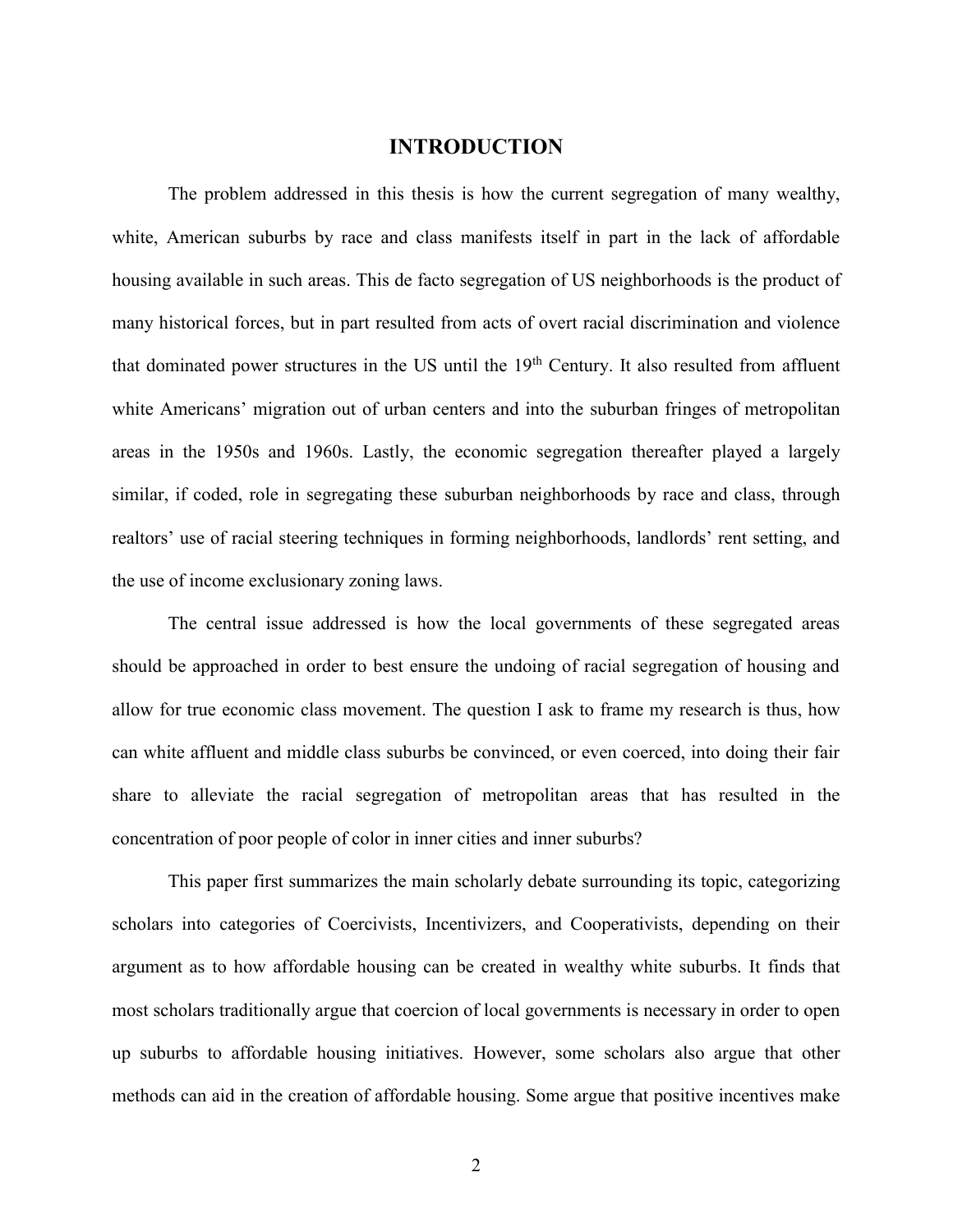municipalities feel that building affordable housing is worth it to them. Others argue that more cooperation with municipalities, through the making of concessions by builders, affordable housing advocates, the state government, and municipalities themselves, will make affordable housing movements more effective. This thesis affirms the logic of cooperation, but expands upon it, hypothesizing that concessions made in a cooperative way can make affordable housing production more likely, but only when these cooperative attempts occur within a larger framework of coercion that is already binding municipalities to the cause ethically.

After presenting its hypothesis, the paper provides a brief historical overview of racial segregation in housing in the United States, tracing its roots in slavery to its manifestations in the contemporary world. This section discusses concepts less traditionally focused on when analyzing racial segregation, such as landlords' high rent setting, realtors' racial steering, and suburbs' exclusionary zoning laws. The thesis then hones in on the state of New Jersey, and its *Mount Laurel* Doctrine, as a case study through which coercion, incentivizing, and cooperation interact with specific cases of racial discrimination. Additionally, it explains how the aforementioned historical instances of racial segregation became integrated into the municipalities' housing in New Jersey, and how the state's Supreme Court addressed them.

Next, the paper studies the landscape of affordable housing in New Jersey over the course of three time periods, spanning from the 1980s to the present, and identifies various housing policies implemented throughout them to try and further the mission of creating affordable housing and promoting residential integration. Along with these case studies, the paper provides an analysis of each one and attempts to translate patterns of municipal attempts to either promote or subvert residential integration into larger lessons that can be learned about the types of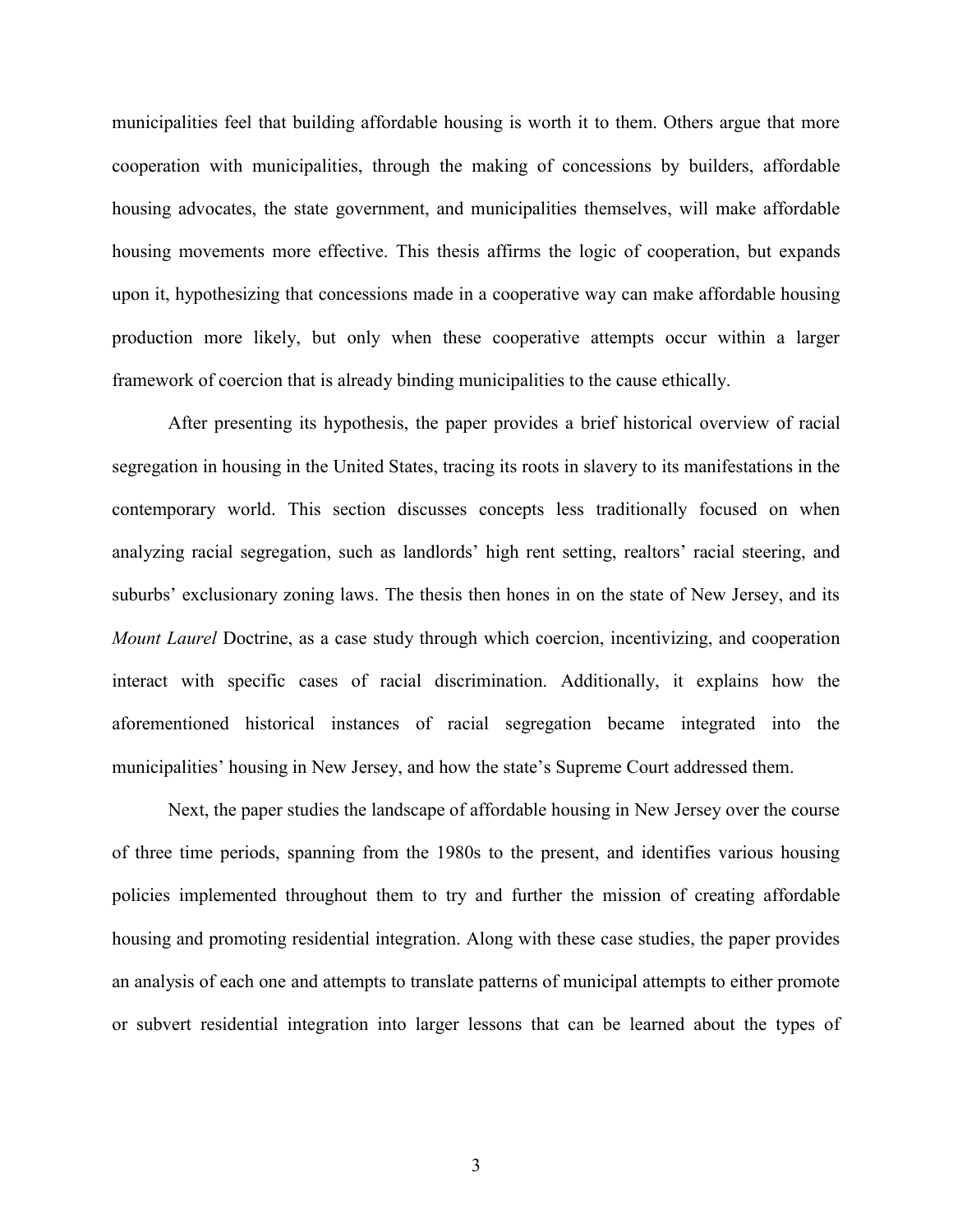pressure that affordable housing developers, builders, and advocacy groups place on such municipalities.

The finding of this thesis is that within a structure of coercion, positive incentives and avenues for local cooperation can produce a system of compliance from local municipalities that is more efficient, from the perspectives of the state, affordable housing advocates, builders, planners, academic scholars, and municipalities.

# **LITERATURE REVIEW**

The research question that motivated this thesis is, how can white affluent and middle class suburbs be convinced, or even coerced, into doing their fair share to alleviate the racial segregation of metropolitan areas that has resulted in the concentration of poor people of color in inner cities and inner suburbs? The body of academic literature surrounding the topic of how to best elicit suburban municipal compliance, in the process of promoting residential integration through the construction of affordable housing, reveals a key debate, which is how suburbs should be regarded as parties in the process of doing their fair share. Some scholars take an adversarial approach towards local government and argue that it must be coerced, by state and federal governments, to do its fair share through the creation of its own affordable housing projects and its increased acceptance of government sponsored housing voucher programs. These Coercivists make up a large body of the scholarly community. Other scholars, still taking an adversarial view of local government in solving the problems and still agreeing with affordable housing programs as a solution, advocate instead for a system of better incentivizing local governments to reach affordable housing, community integration, and racial diversity goals. These Incentivizers suggest policies like the revision of government funds to pay more to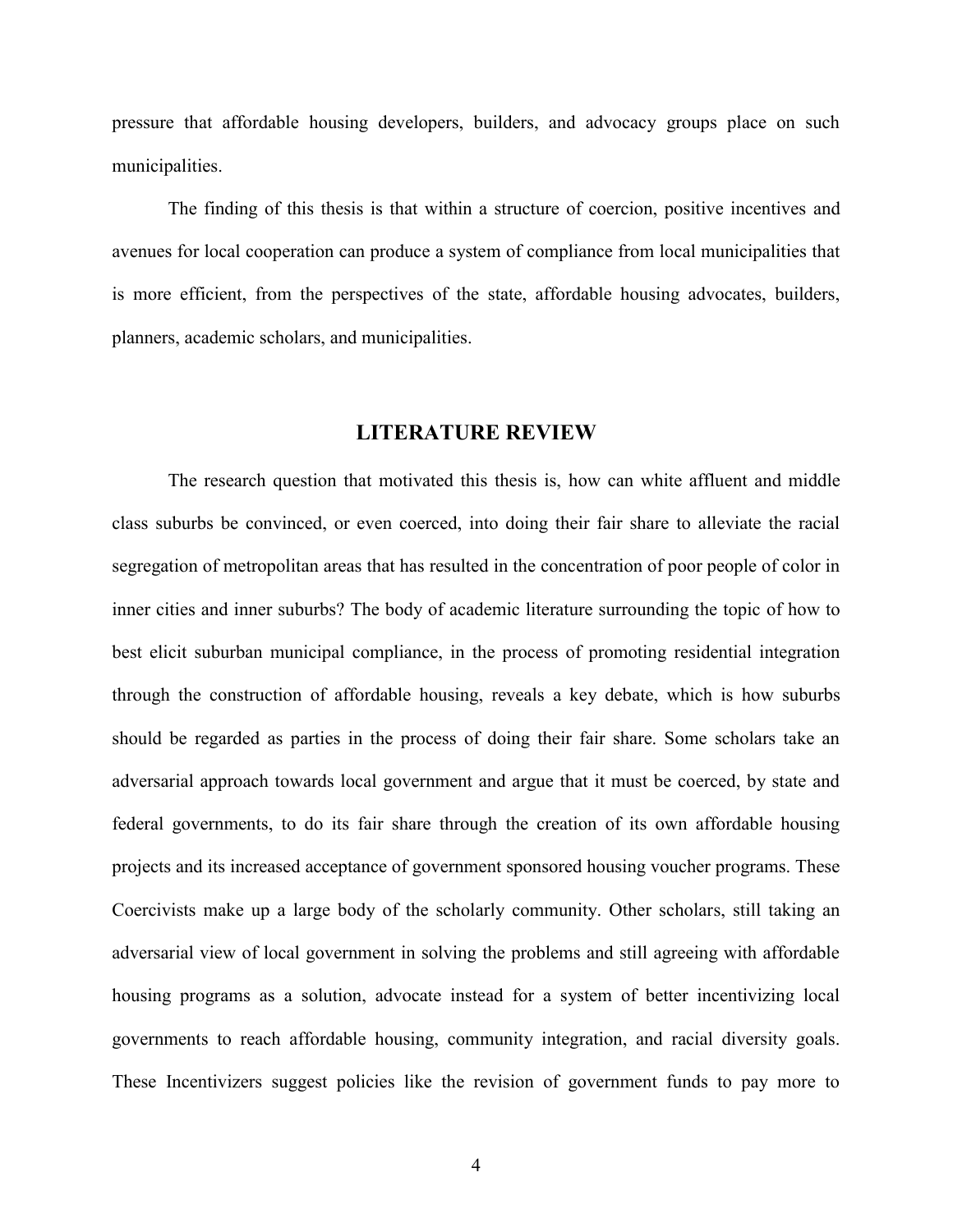wealthier landlords and economic rewards for those who combat racially discriminatory practices in local ordinance and local government's complacency in working towards fair housing goals. These scholars are not as numerous as the Coercivists, but still make a compelling case. The last main school of thought on this issue takes a largely unconventional perspective on this issue and instead advocates trust and compromise between federal, state, and local government as partners working towards the common goal of economically and racially diverse communities. These Cooperativists argue that compromises and concessions made by all three levels of government can lead to plans that are digestible for all of them, and claims that most of the difficulty in reaching this goal so far has been from higher levels of government being unwilling to trust local governments and consider their needs in implementing previous programs.

# **Coercivists**

The Coercivist school of thought is strongly based around the example of Mount Laurel, New Jersey and the Ethel Lawrence Homes affordable housing community, which stands as the biggest bastion of successful action in the realm of affordable housing. In *Climbing Mount Laurel: the Struggle for Affordable Housing and Social Mobility in an American Suburb*, Douglass Massey (2013) studies the Ethel Lawrence Homes affordable housing community, and traces its history, from 1967 through the present. He finds that the *Mount Laurel* case study is a model for favorable housing reform due to its success where other programs have failed, in addressing the concentration of poverty and people of color in certain neighborhoods. Massey reaches this conclusion by studying the ways in which the movement to establish Ethel Lawrence Homes as an affordable housing community overcame the entrenched opposition that many similar efforts have failed to overcome. *Mount Laurel* was a success story because the New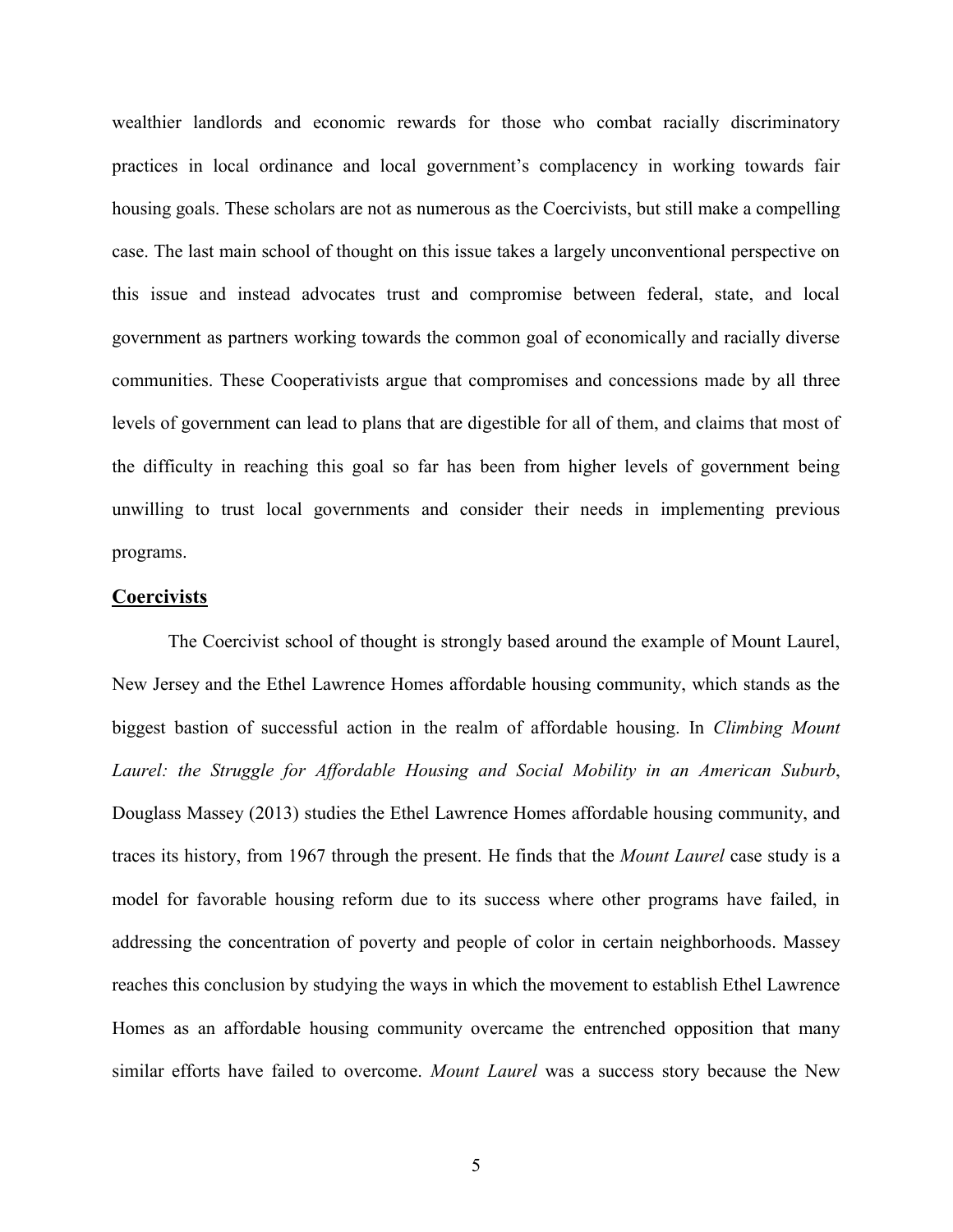Jersey state government interjected itself into local affairs and mandated integration, through its decisions in the *Mount Laurel I* and *Mount Laurel II* New Jersey Supreme Court decisions. Furthermore, as other many Coercivists advocate, affordable housing builders, developers, and advocates continually engaged themselves with the process of affordable housing creation, monitored its success or failure carefully, and confronted municipalities when it ceased to work. This involvement is what led to the *Mount Laurel II* court case, without which the Ethel Lawrence project would have been doomed to failure. *Mount Laurel I*, in 1978, had merely given municipalities the task of implementing affordable housing, but left the specific timeline and ways in which housing was implemented to local discretion. *Mount Laurel II*, in 1983, removed the trust in local governments to fulfill their fair share burden and to determine what that burden might be. In this case study, as in many others, local governments had begun implementing limited affordable housing, but in outlying areas of their communities, such as on factory land and in swampy areas far away from public water and sewer systems. Additionally, they used duplicitous tactics to make affordable housing inaccessible to poor families, like prohibiting children in one-bedroom units, making families have to purchase multiple units to move to the community. *Mount Laurel II* placed specific burdens on local governments, such as setting aside 20% of its funding for development for low-income housing, and setting aside land in more integrated residential areas. Additionally, it created the Council on Affordable Housing (COAH), which was a state agency that would monitor local governments' progress towards affordable housing goals, and could file legal complaints if they were incompliant with the *Mount Laurel* Doctrine. Massey found that this state oversight, in the form of giving municipalities specific affordable housing goals and monitoring their progress systematically, was instrumental to Ethel Lawrence Homes having tangible success, as compared to affordable housing projects that have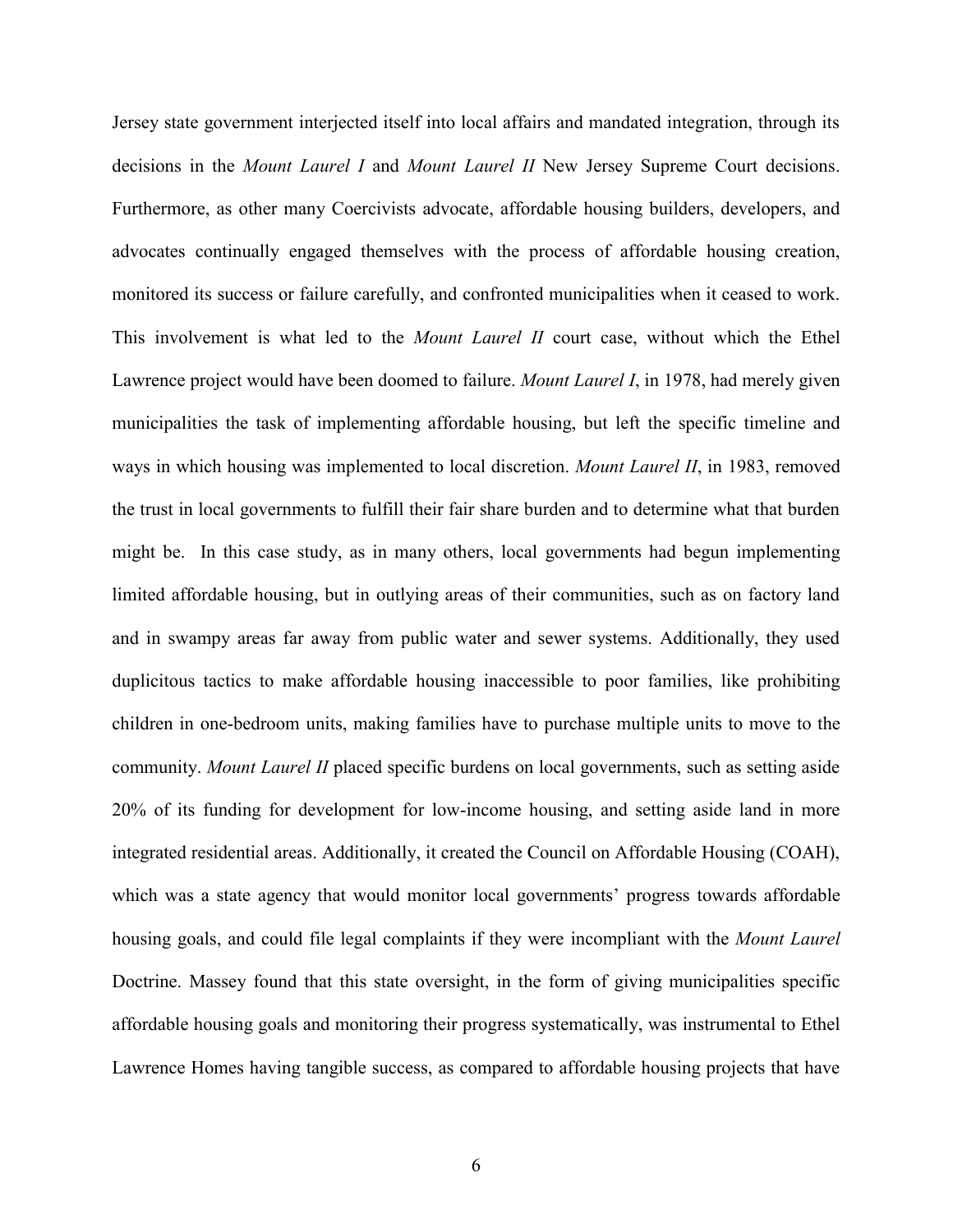been solely left to local oversight. In framing local government as the adversaries to neighborhood integration *Climbing Mount Laurel* set the standard for oppositional tactics towards local government being effective in solving the housing question. Massey paved the way for the largest school of thought in this scholarly debate.

Lerman (2006) explains how New Hampshire is another state that has addressed exclusionary zoning through coercive methods. The main difference between it and New Jersey is that it has done so in a way that does not address the idea of towns having a proactive constitutional requirement to provide inclusionary zoning. Instead, the New Hampshire courts simply declared a zero tolerance policy on exclusionary zoning. In a sense, this circumvents one of the more difficult problems for developers challenging exclusionary zoning ordinances, as the court allows for a constitutional attack by developers on municipalities without the latter finding a violation of due process or equal protection on the part of the former. Lerman explains how these types of cases have been allowed based upon a definition of general welfare that extends beyond the community living in a municipality, but one that does so without requiring municipalities to provide a fair share of affordable housing on their own, or of their own volition.

Lerman uses the New Hampshire court case of *Britton v. Town of Chester*, in 1991, which held that once a municipal zoning law is found suspect, the developer who challenges it is entitled to construct their development, provided it is reasonable and creates low-income or middle-income housing. The New Hampshire court essentially held that it will not accept exclusionary zoning measures, and that it will use coercive power to bypass such measures if they are brought before the court. However, in the case of New Hampshire, though cases must be brought to the courts to be challenged as exclusionary zoning, municipalities have no affirmative obligation to further the goals of inclusion in their communities, as in the case of New Jersey.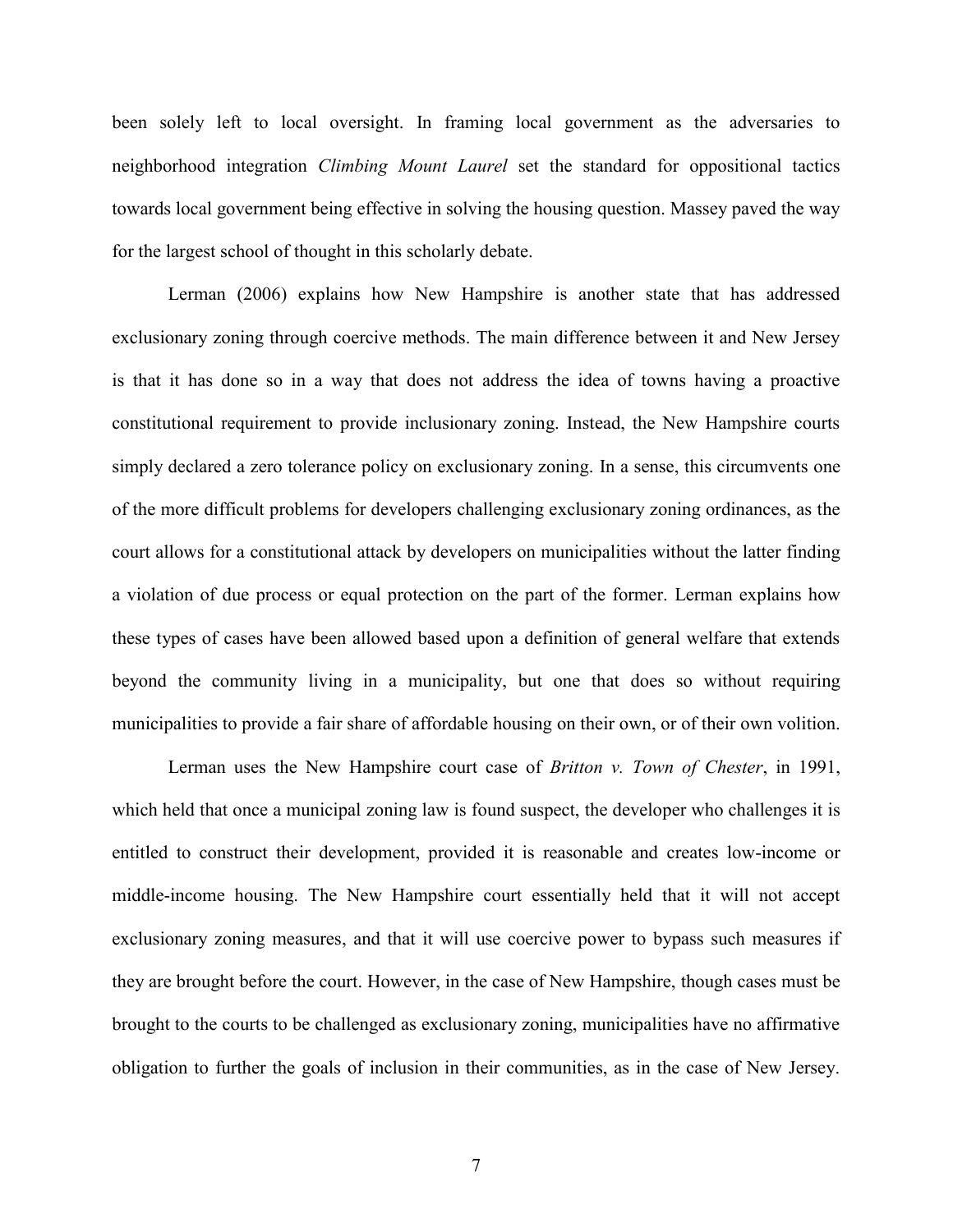What this means is that, while the New Hampshire state government offers pathways for developers to use coercive pressure on municipalities, there is no larger system of coercive pressure mandating some level of standardized, minimum level of work from all municipalities. Ultimately, this renders the case of New Hampshire less effective than New Jersey, though still demonstrative of the success of coercion as a type of pressure in affordable housing matters.

The most recent major case study in affordable housing has been President Obama's section 8 housing voucher program, which he implemented in his second term. Semuels (2015) critiques the section 8 housing voucher program under Obama and comes to the conclusion that both structural flaws in the design of the program as well as aspects of its implementation do not allow for enough definitive options to use the vouchers. For instance, landlords in low-income areas end up aggressively recruiting voucher-holders and trying to draw them in, as the vouchers are a much more reliable source of rent than what other low-income tenants have available. Since tenants lose their voucher if they do not use it within 90 days or receipt, landlords in wealthy areas can easily refuse to accept them by simply drawing out the process of purchasing property to longer than 90 days, as a way of informally closing off their buildings. The possibility and use of this practice allows voucher holders no choice but to find housing in low-income areas, nearly always composed of a majority of people of color. Semuels looks at the success of Mount Laurel based on state government overseeing specific plans and argues that local landlords should have an obligation under law to take section 8 vouchers, since their lack of good-faith efforts to do so without oversight have undermined the affordable housing program.

Within the debate over the federal section 8 program, the case of the city of Austin, Texas stands out as one that is often used for Coercivists as a reason why more force from higher level government is the solution for the lack of progress towards affordable housing. Semuels does a

8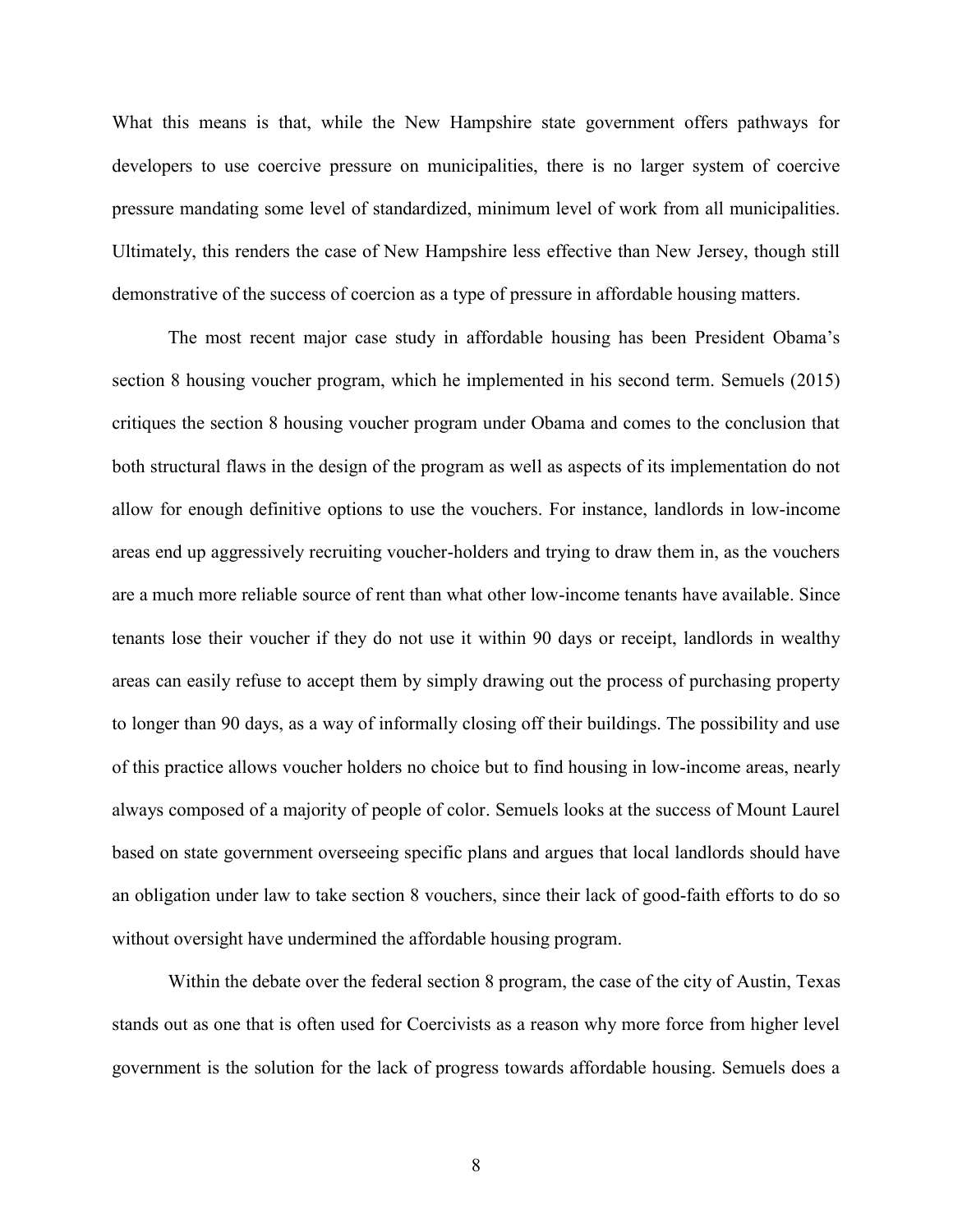small analysis of the city and addresses the Texas state law that allowed landlords to refuse to accept section 8 families in their buildings, explaining how it was created to overturn an Austin city law mandating that landlords accept section 8 families, and establishing that clearly some sort of enforcement on landlords to take vouchers is needed in order for a housing voucher program such as section 8 to avoid the pitfalls it has encountered. Building on this, a more indepth study done by the Austin Tenant's Council concluded that, out of all apartment complexes with at least 50 units in the city, while 56% had rents that would make them accessible to section 8 users, only 6% of these units accepted vouchers and did not have minimum income requirements for tenants (Austin Tenants' Council 2012). Furthermore, most were located on the east side of Austin, in high-poverty areas with underperforming schools and high crime rates (Austin Tenants' Council 2012). The implications of the study for Coercivists are that the US needs more specific requirements for affordable housing, in terms of mandating that it should be built in areas integrated with the community, and needs to give less leeway to the communities in terms of both setting goals and measuring their progress to their goal in their own status reports. The Austin study's recommendations heavily mirror the *Mount Laurel II* court decision in its focus on the placement of affordable housing within a municipality, as when affordable housing units in Austin were created and available for section 8, they existed in the poorer areas of the city, effectively continuing segregation within the community, but reducing it to the neighborhood level, such that numbers alone would not capture this fact.

King (2013) elaborates on this argument, but broadens it and suggests that, much as the New Jersey Supreme Court set specific standards in the Mount Laurel II court case, that the US federal government needs to set specific legislative standards for fair housing goals and more carefully monitor local progress reports towards completion of those goals. King cites the 2009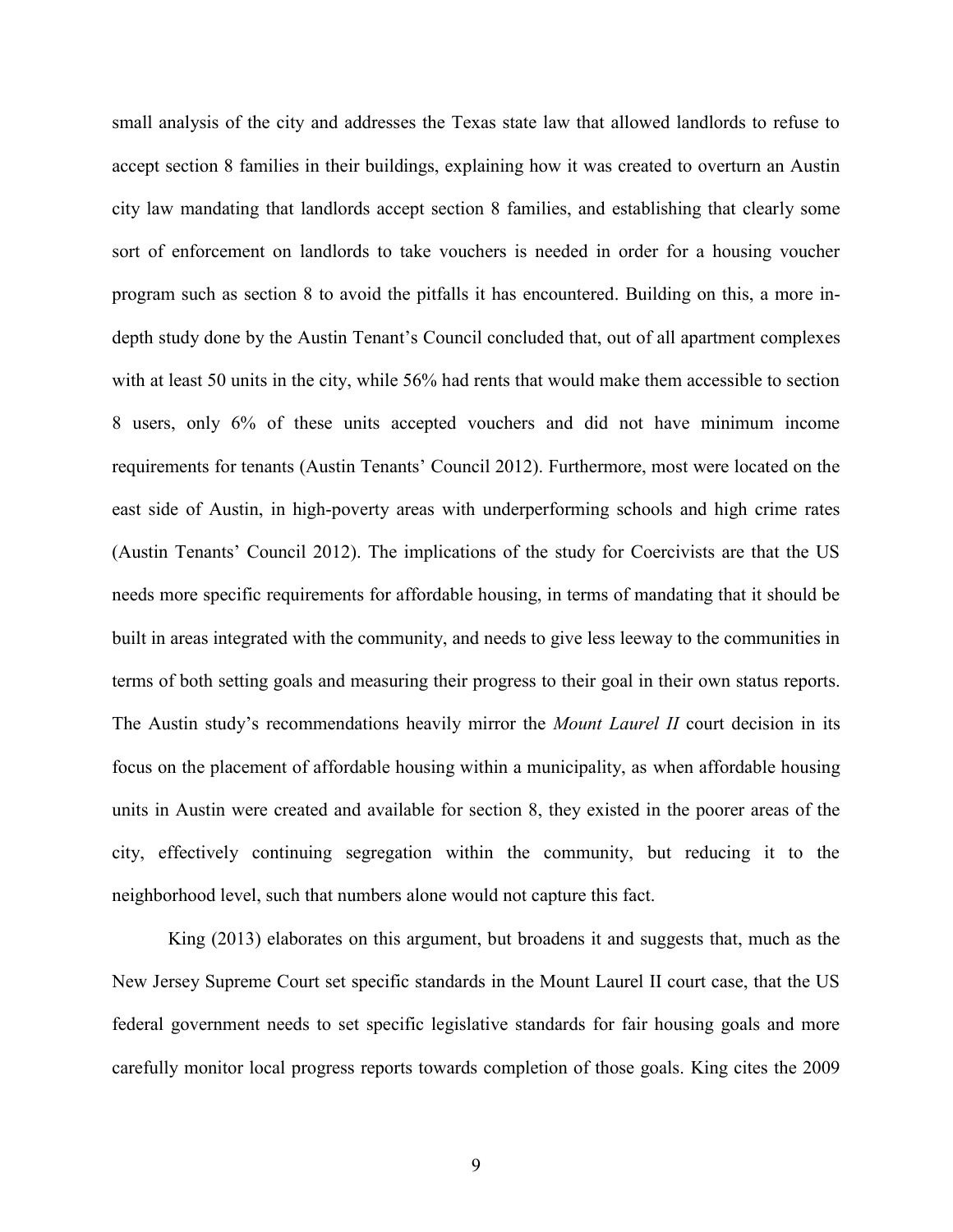Westchester housing settlement that revealed the county's years of making insubstantial progress towards affordable housing production while still taking in federal money for the purpose and using it in other areas.

Schwemm (2011) further elaborates on the 2009 Westchester housing settlement as a point of study to reflect on how local government opposition to affordable housing can be overcome through court action. He explores how this can be done not only through injunctions and court orders, as has been done in the past with some amount of success, but also through courts setting precedent. For instance, courts can choose to hold local communities accountable by putting not just their affordable housing grants at stake, but also their entitlement grants, which constitute a much greater threat to the community's well being due to the much larger amount of money and the hand it plays in other areas, such as education. Schwemm's work lays out the potential that courts hold for furthering future affordable housing efforts, through their enforcement of regulations and coercion of local communities who resist regulations (Schwemm 2011). Later, Schwemm studies the 2015 Supreme Court decision on *Texas Department of Housing and Community Affairs v. Inclusive Communities Project, Inc.*, which recognized that municipalities were responsible for the disparate impact of their decisions in terms of racist effects, even if not motivated by racist intent. Schwemm emphasizes the importance of using the court system to hold local governments accountable for affordable housing requirements, or for setting requirements if none exist.

Leonard (2014) supports the arguments of other Coercivists in saying that opening up affluent white suburbs to affordable housing through use of specific requirements is the only way for HUD, as a federal body, to succeed in its affordable housing goals. He states, "HUD should provide negative incentives for jurisdictions that fail to engage in regional assessments and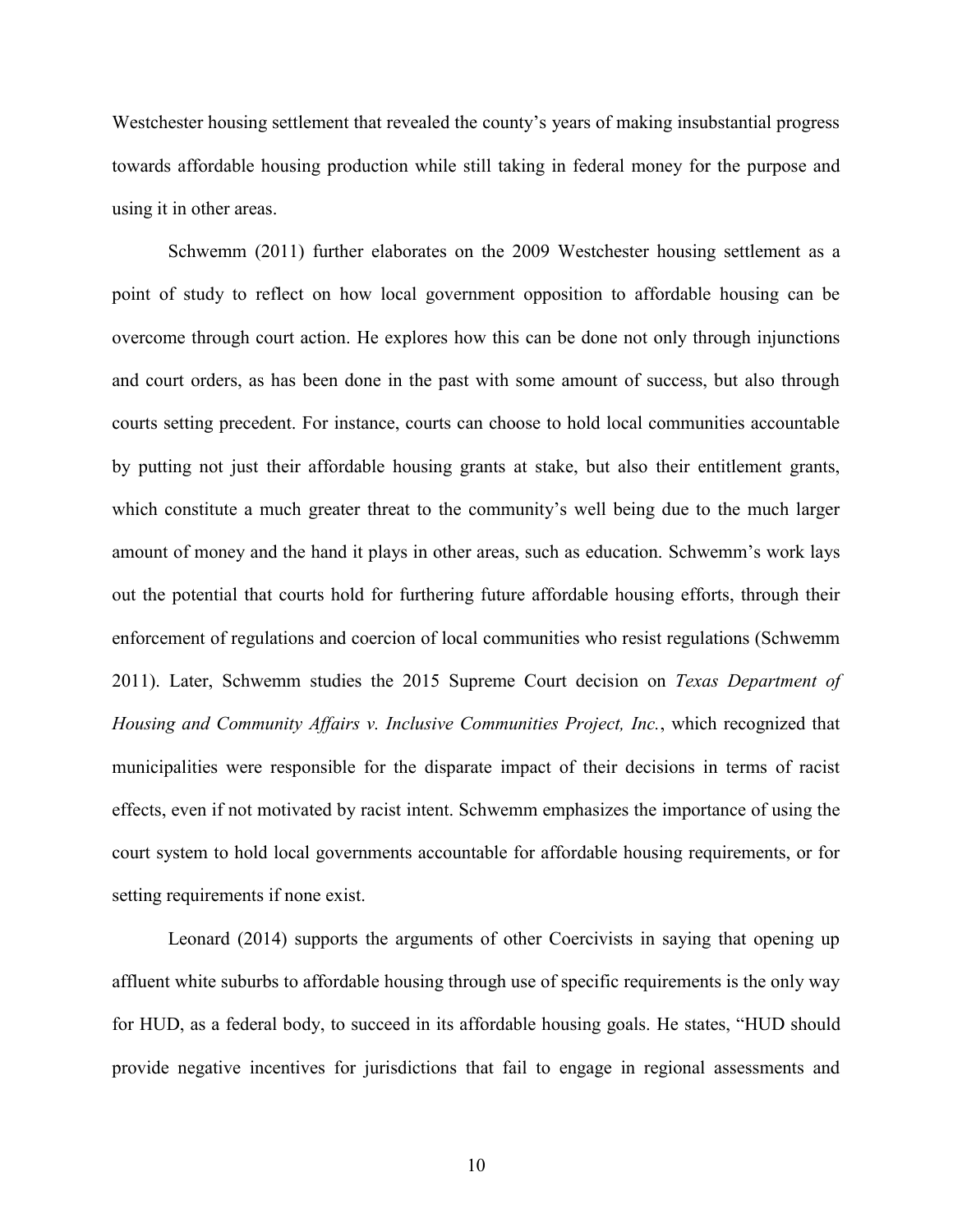planning when the opportunity presents itself. Negative incentives are particularly important because positive incentives, especially if earmarked for integration, may be viewed as more costly than beneficial to affluent suburbs"  $(183 - 184)$ . However, Leonard takes a radical view in further claiming that white affluent suburbs' very existence is part of the problem, and that they need to be dismantled, physically and ideologically, in order for integration to take hold.

Solow (2009) continues with the focus on specific neighborhoods within municipalities and proposes that the Obama administration reform the section 8 housing program so as to concentrate on the quality of neighborhoods that families move to and to structure affordable housing programs in a theoretically different way, which she terms an opportunity housing voucher system. She argues that the theoretical and ideological goal of affordable housing initiatives should be aimed specifically at ending racial segregation in the US, rather than just providing those in low income and impoverished communities with as many options as possible for where they can live, and that this more active philosophy will develop more driven, specific, and effective programs. An opportunity housing voucher system would differ significantly from section 8 policies because it would restrict voucher holders to only certain geographic areas that were determined to have sufficient economic opportunity, and thus save them from the systems that landlords often set up to entrap them within low income communities.

Berry's (1979) work argues that pressure from state and national level governments is necessary to stimulate neighborhood integration, as he claims local government will always tend to oppose it and will succeed unless checked by a higher power. He uses 1960s and 1970s Chicago as a case study and concludes that white flight in Chicago was a result of opposition to neighborhood integration on the local level, through the use of taxes, loans, and realtor prejudice, that would be solved with more constant evaluation and scrutiny from a state government body.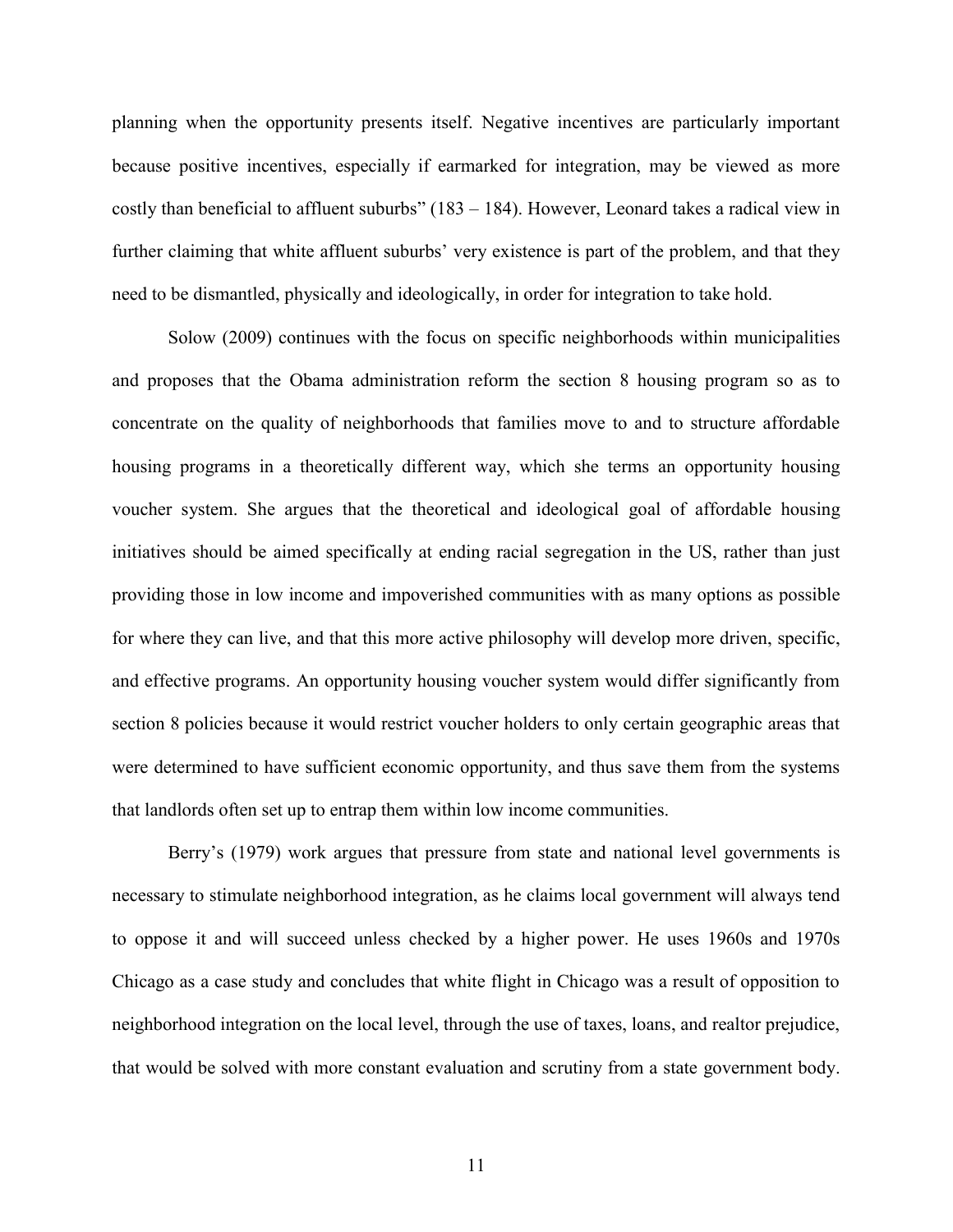He also explores attempts that have been made to racially integrate suburbs but notes that these are always done by stimulating movement and action only on the part of people of color rather than white people as well, such as having black realtors appointed to white suburban real estate boards in order to gain access to suburban housing markets. It highlights the basic necessity of suburbs doing their part in helping with integration efforts and underlines the Coercivist mindset that suburbs will always resist this duty.

Finally, Nolon (1986) compares the cases of Mount Laurel, New Jersey and Berenson, New York, on the basis that they were very similar cases that had drastically different incomes, which in turn led to communities with large differences in progress toward affordable housing creation. Some of the differences that Nolon identifies between the two cases include the means by which affordable housing is measured and prescribed and who is given the responsibility to create it. For instance, the Mount Laurel case's specific use of the fair share principle to refer to low income housing was more effective than Berenson's use of fair share to refer to all types of housing. Additionally, the Mount Laurel court dedicated a specific numerical amount that constituted fair share, which Berenson did not. When combined, Nolon suggests, similarly to other Coercivists, that these differences between cases show why courts should be used to induce a rise in affordable housing developments in suburbs and small communities.

# **Incentivizers**

The Incentivizers are in the minority among scholars in advocating more of a reward and positive reinforcement strategy for ensuring that local governments meet their goals for affordable housing, but nevertheless, they serve as an important group that moderates between the more extreme views of the Coercivists and the Cooperativists. Collinson and Ganong (2014) introduce the idea that government should pay more to wealthy area landlords and less to poor

12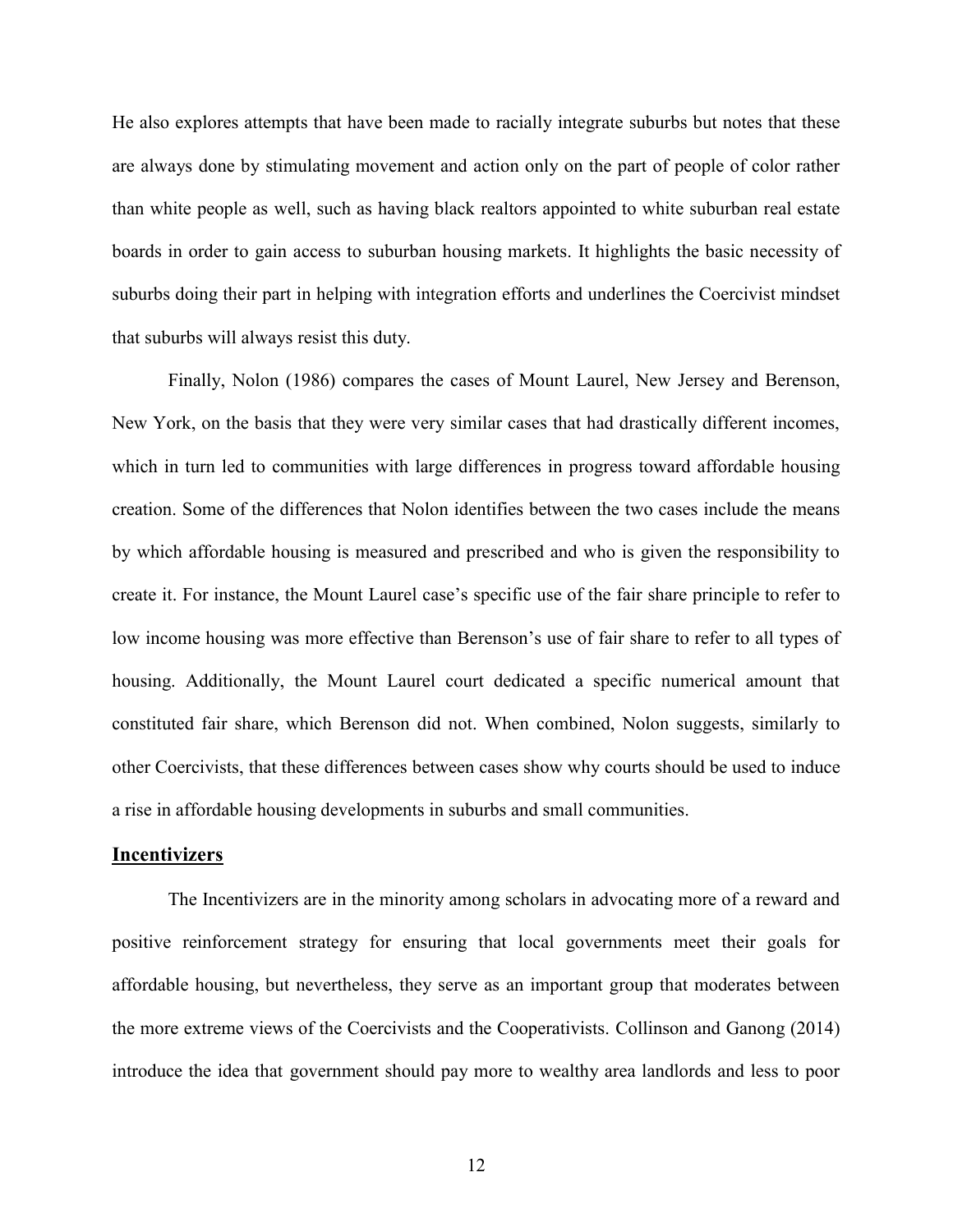area landlords in terms of maximum rent accepted for section 8. They claim that it would open up more options for voucher holders by making more neighborhoods and areas affordable, outside of the problem of landlords actually accepting vouchers. They discuss changes that the Obama administration could make to the US Department of Housing and Urban Development (HUD) regulations in how fair market rents are determined. By fair market rents, they refer to what is covered by the federal government section 8 vouchers as a reasonable cost to cover for tenants' housing. At the time of writing they were done regionally, but Collinson and Ganong find that ameliorating this to a local zip code based system would raise rent ceilings in wealthy neighborhoods and lower them in poorer neighborhoods. They claim that this zip code rent method would be more effective than any sort of voucher program because it makes a larger market change, and thus a cultural change to existing neighborhoods as a whole, in providing the money to make this change through rents. Alternatively, they argue that voucher programs, like Moving to Opportunity under President Bill Clinton, are both expensive and do not change the overall culture of a municipality to one of inclusion and integration, because they allow only a small number of families to move out of impoverished and crime heavy neighborhoods, but do not change the conditions of those neighborhoods at all.

Termine (2010) argues for *qui tam* actions to be legalized as a valid means by which government and individual ordinary citizens within suburban municipalities can hold local municipalities accountable for developing affordable housing. *Qui tam* actions essentially reward people for bringing discriminatory or illegal practices to court, and the definition Termine uses, taken from the 1997 US Court of Appeals Third Circuit case, *Anthony J. Dunleavy v. County of Delaware*, reads, when a "private person with knowledge of fraud against the government, acting as a de facto 'attorney general,' [instigates] litigation on the government's behalf against the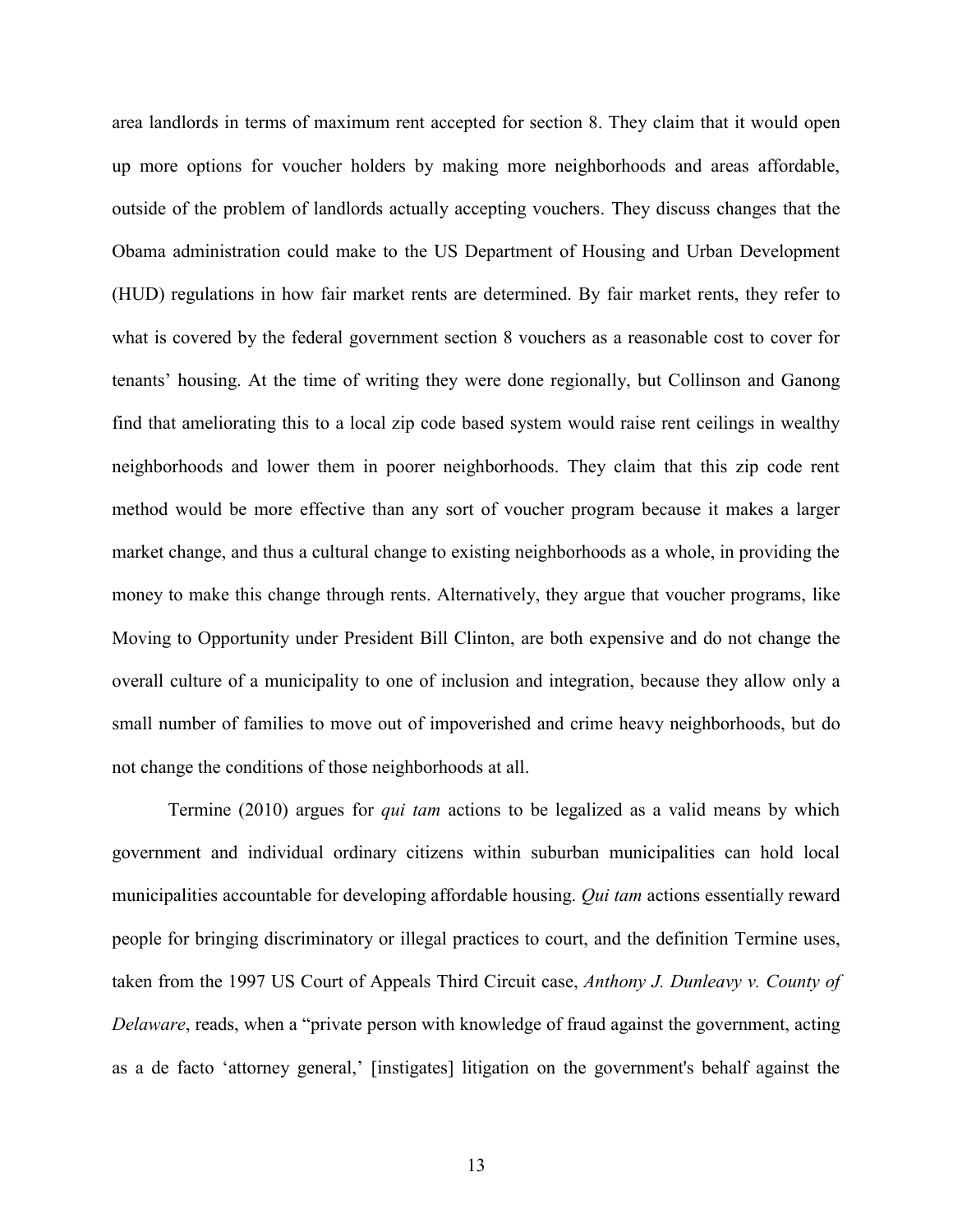parties responsible" (Termine 2010, 1370). Termine uses the example of *United States ex rel. Anti-Discrimination Center of Metro New York, Inc. v. Westchester County*, in which a nonprofit organization won a large settlement in a residential desegregation case against Westchester County in New York. He uses the example of why the Anti-Discrimination Center used a *qui tam* action towards Westchester to show what benefits *qui tam* actions bring to the realm of residential integration.

Termine offers up for consideration that Westchester has agreed to build the most of its required affordable housing in mostly white neighborhoods, which would not have been a requirement even explicitly required in the law that other municipalities comply with. He also claim that lawsuits like the one in this case set an example and encourage other organizations to police municipalities, using state mechanisms for compensation like the *qui tam* lawsuit. Additionally, he makes the point that *qui tam* action that provides compensation is the only way in which a private party can be involved in the process of confronting discriminatory residential conditions. In short, he feels that allowing wealthy white people within suburbs to sue their municipalities and gain from it would incentivize people to both sue when wealthy suburban conditions are discriminatory and not be discriminatory themselves.

#### **Cooperativists**

The Cooperativists advocate the polar opposite of the Coercivists in trying to solve the same problem. They ask for trust in local government to set and work towards integration of affordable housing, or otherwise a suggestion of federal and state governments to work alongside local governments and cooperate with them to ensure that interests at all levels of government are met. For Cooperativists, local government is not the antagonists, but a potential partner working towards a common goal.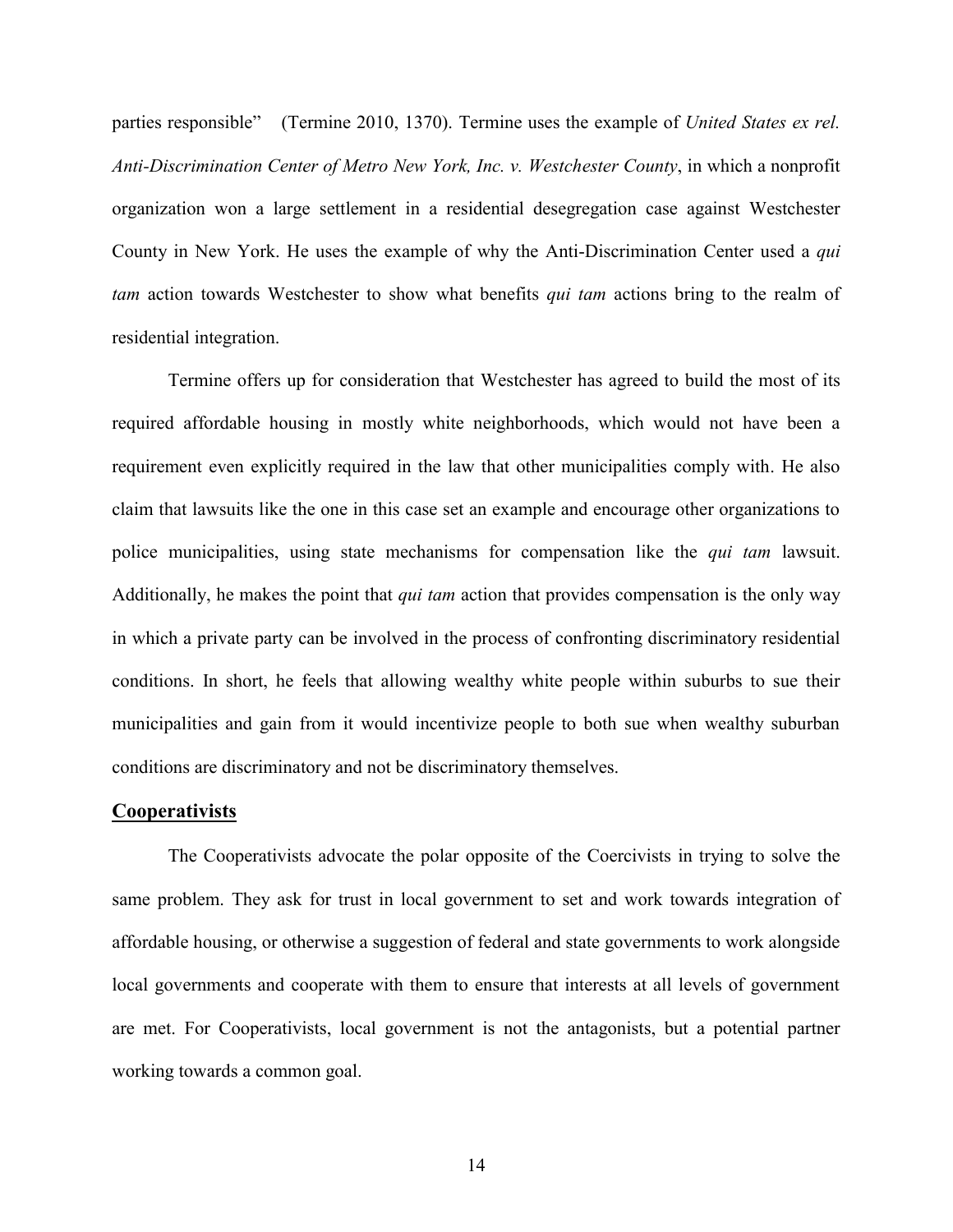Payne (2000) proposes what he terms a government matrix, with different roles for each level of government, as well as different incentives and compromises between them. He analyzes the *Mount Laurel I* and *Mount Laurel II* court cases and the affordable housing that has been created as a result. However, he then states that more can be done to fight exclusionary zoning and support low-income housing. Payne claims that both local and state regulations must exist, and exist in concert, in order to most effectively combat these problems. He proposes a system of interconnected governmental programs to expand the Mount Laurel doctrine that he terms as his matrix. Essentially, these consist of separate efforts from local and state regulations as well as subsidies from both levels, all working in combination to improve upon the success in affordable housing that Mount Laurel represents.

Krefetz (2000) builds on this theory of compromise rather than antagonism and cites a historical example to show its success. She studies the Massachusetts Comprehensive Permit and Zoning Appeals Act, or as it is referred to in the paper, chapter 40B and focuses on the success that 40B had as a law promoting affordable housing, while drawing comparisons and contrasts to the New Jersey Fair Housing Act, which came after 40B, but which had a much rockier and resistance-laden path than the Massachusetts law did, through the Mount Laurel court cases. She holds 40B up as a potential model for locally-initiated action towards developing affordable housing, noting that most recent efforts have involved judicial action towards or state coercion of local bodies, where the local body is resistant to affordable housing development. Her main finding is that the way the 40B law was structured, with a specific fair share housing quota based on the percentage of lands used and the percentage of total community housing stock, and the fact that the law was supported by the state through the creation of the HAC, a state body that resolved disputes regarding housing development, enabled the law to be successful where other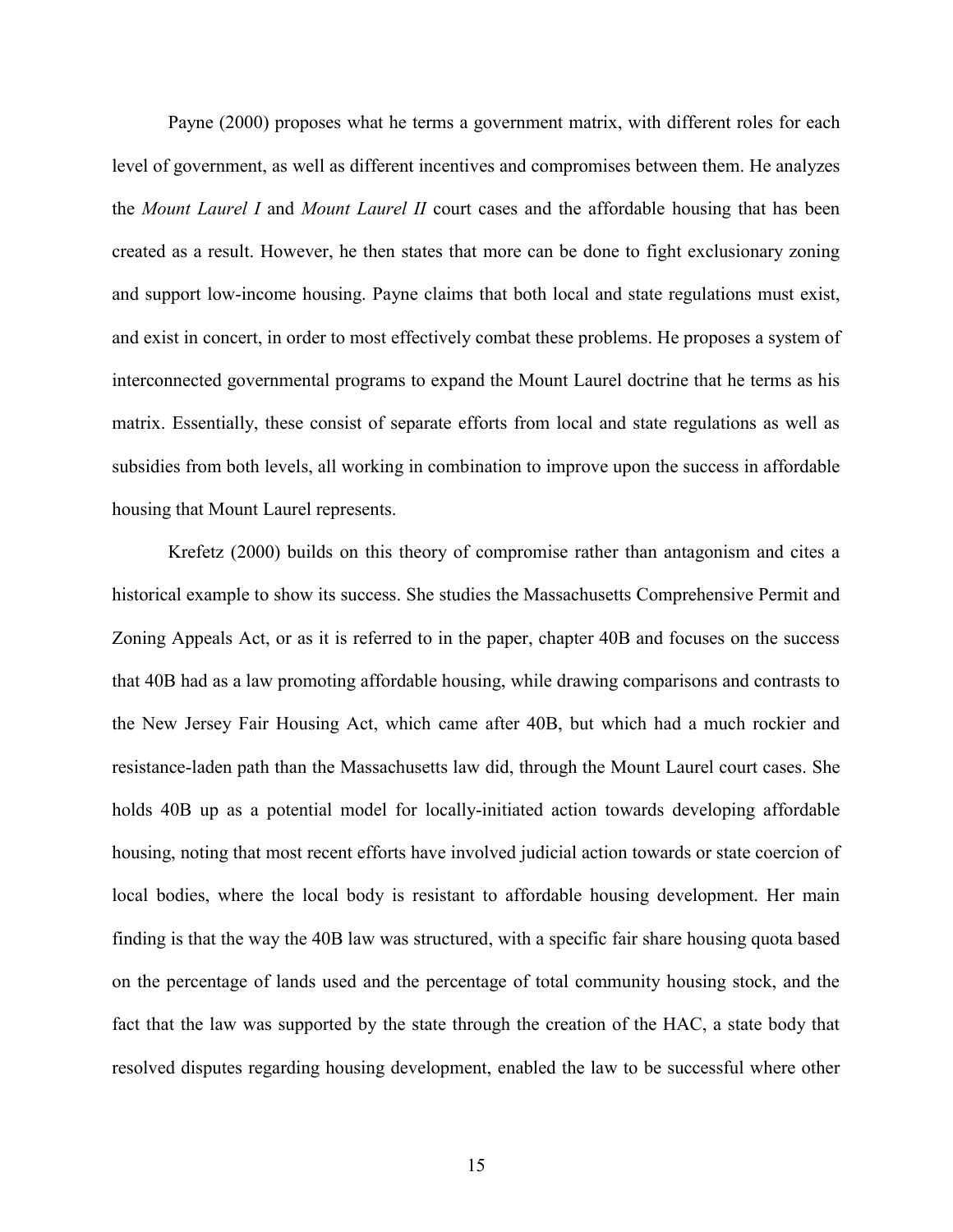efforts at affordable housing have not. She also notes the ways in which local resistances or reservations to the initial law's passage were overcome, either through compromises with locals, such as the development of smaller scale housing complexes that would blend in with the community, or through clever framing, such as advertising housing as family housing rather than low-income housing. Overall, Kefetz believes that compromises can be made w/ local government, as evidenced by 40B, and will allow tighter federal control as well as local satisfaction with the process of building more affordable housing in wealthy communities.

Chetty et al. (2015) analyze the effects of the Bill Clinton Moving to Opportunity Program (MTO) through examining all recorded tax return data on the program's families over time and concludes that housing voucher programs can have positive effects on reducing poverty for the next generation, but only if children are below a certain age threshold and not fully mentally developed before the move. For Chetty et al., forming psychological and social roots is imperative for positive change in the reduction of poverty and conversely, if these ties are already formed, breaking them could actually prove more detrimental to a child. They use this analysis to propose that MTO and future programs like it focus on keeping local family values and building from a shared base of family welfare, rather than the contentious subject of race.

Seicshnaydre (2016) studies the state program for affordable housing in New Orleans, and concludes that voucher households in the New Orleans metropolitan area had less access than national section 8 voucher holders to low-poverty neighborhoods of opportunity. For Seicshnaydre, this case study is indicative of the need for local and federal compromise in affordable housing endeavors, if improving people's lives throughout the country is the goal. Engdahl (2009) comes to similar conclusions when looking at the very different case of the Baltimore Housing Mobility Program in Maryland, which has been successful in bringing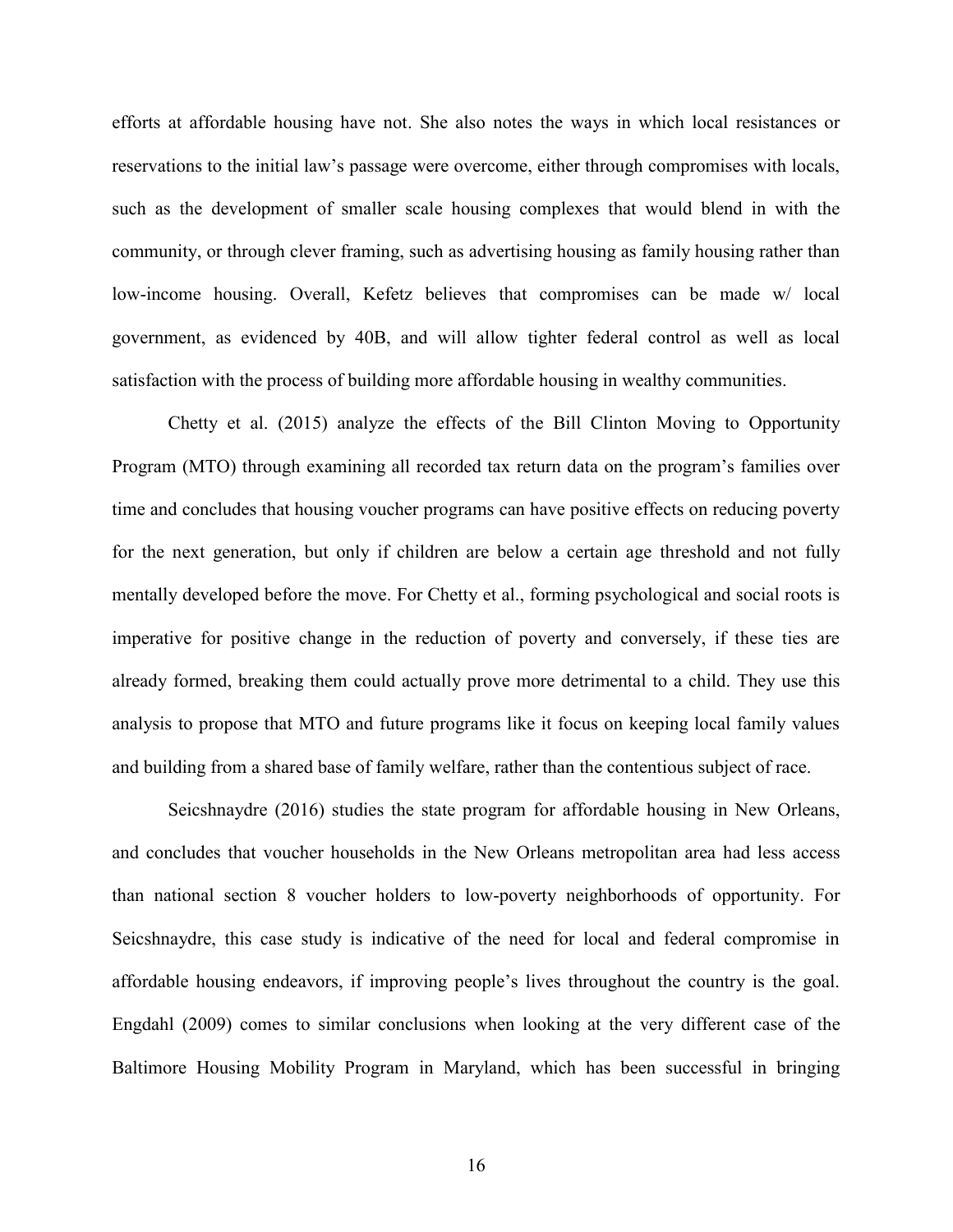affordable housing to the city. Engdahl finds that this is largely because of regional cooperation working in Baltimore's favor, as both local and state governments can put resources and organization into developing affordable housing. Key for Engdahl is that compromises were made, such as conducting strict background checks on all voucher acceptees to assure locals that crime is not being brought into their suburbs. The Baltimore Housing Mobility Program also has an independent organization that helps people find housing so that locals do not have to do too much work. Eagle (2017) and Hannah (2015) both come to similar findings, with Eagle finding that local municipalities are more likely to compromise when the concept of local housing is framed in such a way that goals consider wealthy locals' needs, as well as those looking for better neighborhoods. Among goals that Eagle thinks will bring about compromise are: making available housing of different price ranges, attracting voucher holders who will contribute to the growth and economic prosperity of cities, and ensuring that neighborhood housing remains available for existing residents, while preserving their cultural values. For Eagle, affordable housing will only bring about an end to poverty if it is done in a targeted, mindful way. Hannah (2015) finds that mixed income housing units, the most common system used, are too standardized an approach to affordable housing, and that there is a need for federal and state governments to work with local based systems that tailor affordable housing to each situation that they are in. She identifies three goals of economic desegregation, poverty alleviation, and urban revitalization and claims that no single governmental body can fully understand them, but an approach that integrates the knowledge of all three of these bodies will prove successful. She proposes to use mechanisms such as community land trusts, deed restrictions, and limited cooperatives to create housing that is affordable, but also rejuvenate the neighborhoods that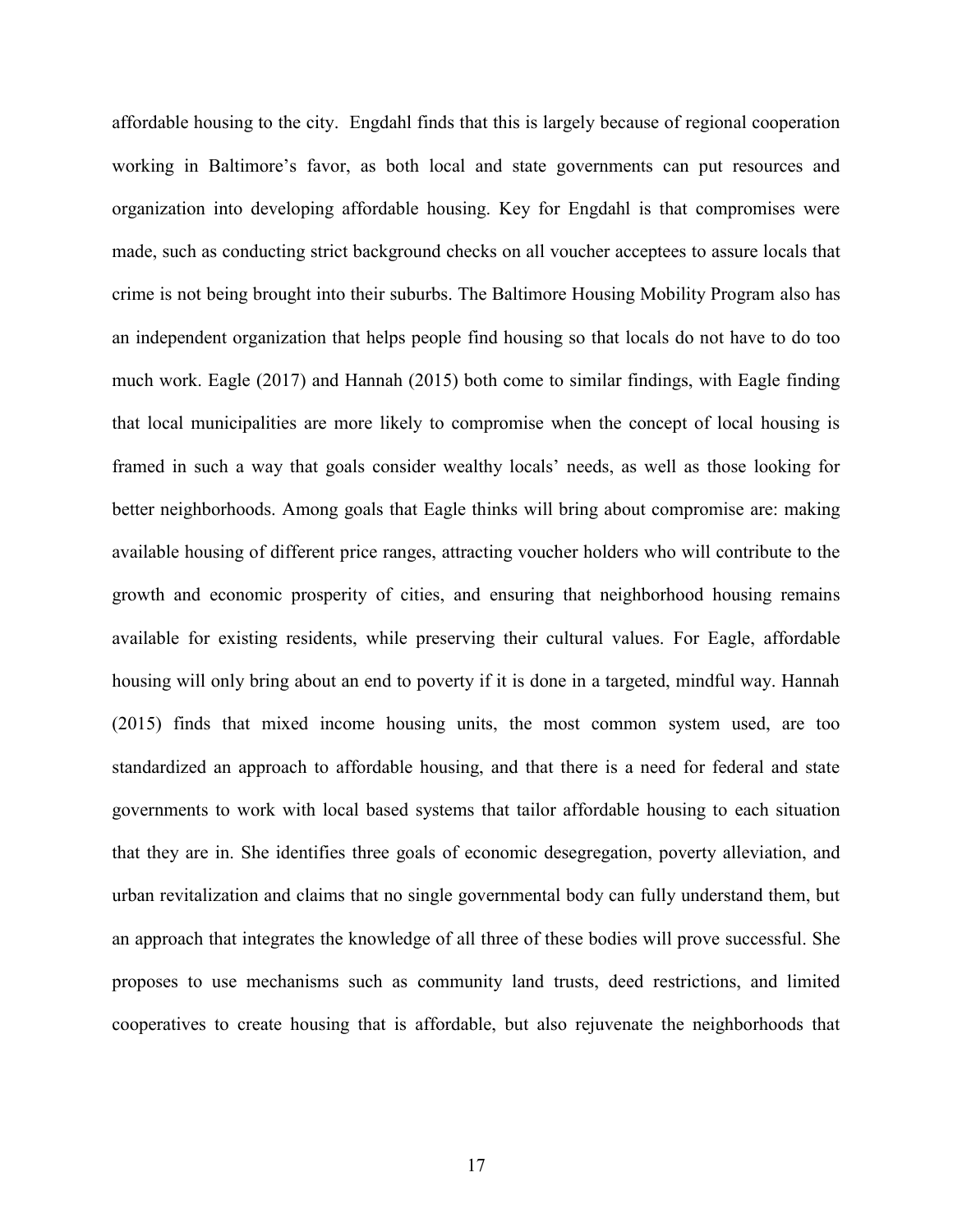people currently live in rather than displacing people in the process of finding them affordable housing.

Finally, Boyack (2016) finds that focusing on urban centers rather than on suburbs, as has traditionally been the case, will better address the problem of both economic and racial stratification of communities. She argues that urban centers are seeing an uptick in popularity as a housing destination, and that if cities act strategically then they can capitalize on this momentum to remake their neighborhoods and improve them in terms of safety, infrastructure, and community feel. This can be done through altering zoning laws and federal economic grants so as to make cities more attractive places to live. The benefit of this for the authors is that it will create more racial diversity by reversing the process of white flight and drawing white upper class families back to urban centers without explicitly using race as its mobilizing factor, making it a more diplomatic and potentially bipartisan solution to racial segregation of communities.

#### **Conclusion**

Overall, while many scholars agree on the causes of racial segregation of metropolitan areas and the concentration of poverty in their inner limits and the need for suburbs to play a larger role in alleviating these problems, there is much disagreement in terms of what suburbs' role should be, and whether their relationship to state and local governments is wholly adversarial, as history suggests, or whether compromise may actually be a more efficient way of solving the neighborhood problems of the US.

# **RESEARCH DESIGN**

After reviewing the literature surrounding my question, how can white affluent and middle class suburbs be convinced, or even coerced, into doing their fair share to alleviate the racial segregation of metropolitan areas that has resulted in the concentration of poor people of

18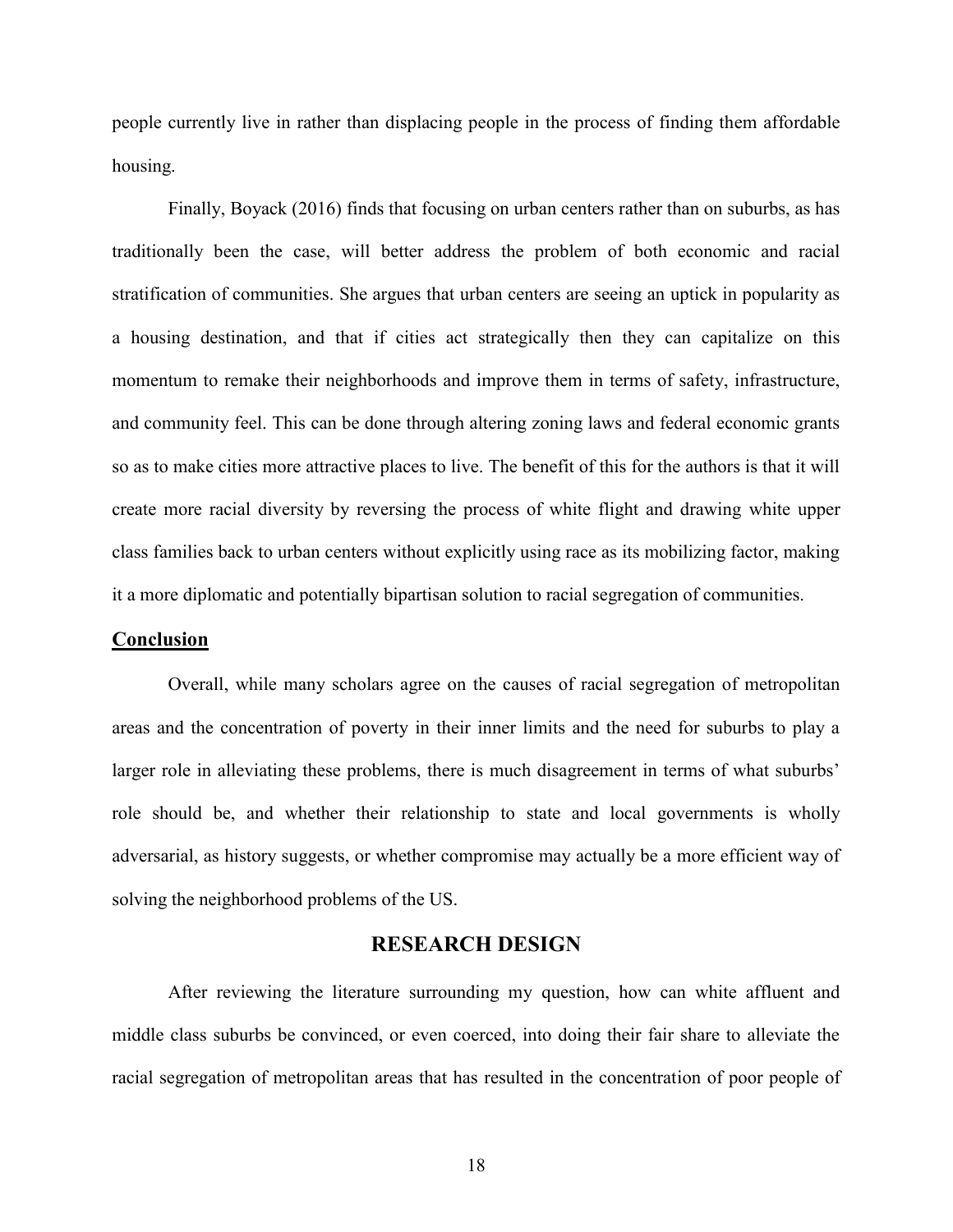color in inner cities and inner suburbs? I developed a hypothesis. White affluent and middle class suburbs must be coerced to some extent into doing their fair share to alleviate the racial segregation of metropolitan areas that has resulted in the concentration of poor people of color in inner cities and inner suburbs. However, compromise with local governments and positive incentives may exist at a limited capacity within this framework of accountability and responsibility instated by higher-level governments and enforced by housing builders, developers, and advocates. My literature review suggests that coercion is necessary for the success of any affordable housing program implemented locally, as all cases involving no coercion either fail or are less effective. For instance, even the big success story in integration and affordable housing, Ethel Lawrence Homes in Mount Laurel, New Jersey, only succeeded after multiple court cases, the last of which was needed to force local governments to comply with its previous decisions, through the creation of an official obligation, a state body with oversight over the process, and explicit means by which municipalities could be punished for not complying with the Court's decisions in a timely and reasonable manner (Massey 2013). In a more modern case, the response of wealthy suburbs in Westchester, New York to President Obama's affordable housing development plan has been to stall and make superficial steps towards meeting the goals his administration set out for them and the only situations that have seen success are those in which the federal government has taken municipalities to court or forced them to comply by taking responsibility for goal setting and progress out of their hands (King 2013). Lastly, since these suburban areas were initially built and segregated through coercive means, such as realtors' use of racial steering techniques, landlords' rent setting, and the use of income exclusionary zoning laws (Massey and Denton 1998), it is likely that it will require some coercion to undo the segregation. These reasons come together to explain the key to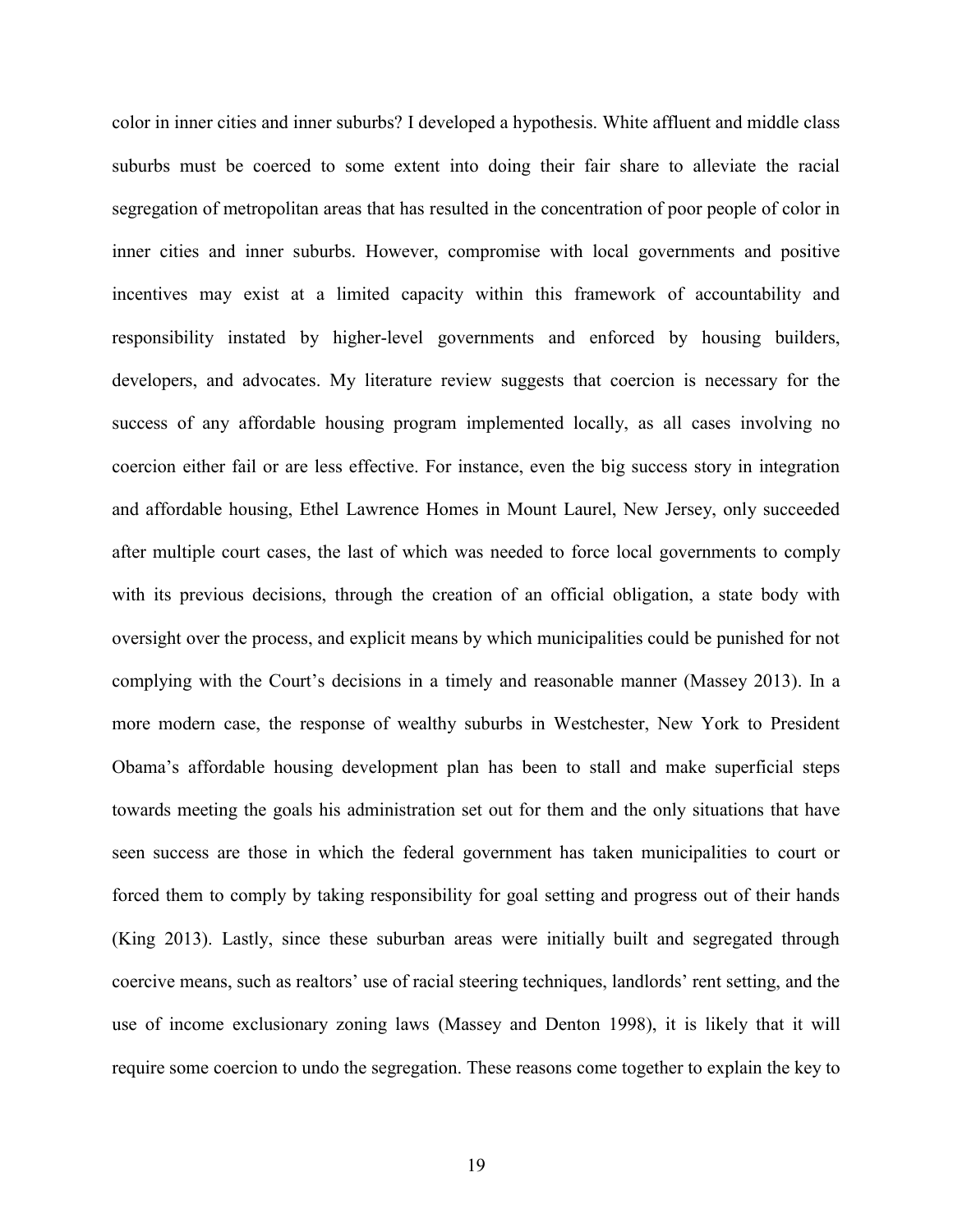ensuring the success of more US affordable housing programs in the future, and I want to organize them all together to really prove and establish which strategies state governments, builders, and affordable housing advocates can use to implement affordable housing projects most effectively moving forward.

My hypothesis is that the amount of coercion used by state governments, builders, and affordable housing advocates towards local governments positively corresponds to the probability that they do their fair share to develop affordable housing. However, where I differ from the scholars I have read is that I contend that compromise with local governments and positive incentives must exist at a limited capacity within this framework of accountability and responsibility that would be enforced coercively by state governments, builders, and affordable housing advocates. Coercion is most effective when paired with one of the other two strategies. Positive incentives can correspond to greater probability of fair share, but only when they are used in tandem with coercion. Cooperation with local government, by making compromises with them and by allowing them to be proactive and set their own goals, can correspond to more fair share being done, but only when done within a larger framework of accountability and when not too trusting of local government. I believe that while trust increases efficiency, there can only be so much trust in local governments to solve this problem.

# **Hypotheses**

#### *Likely Causation*

 Greater amount of state government oversight and builders and affordable housing advocate enforced coercion implemented on local municipalities  $\rightarrow$  Greater probability that local municipalities work to integrate and inclusively zone within their communities, by developing affordable housing

20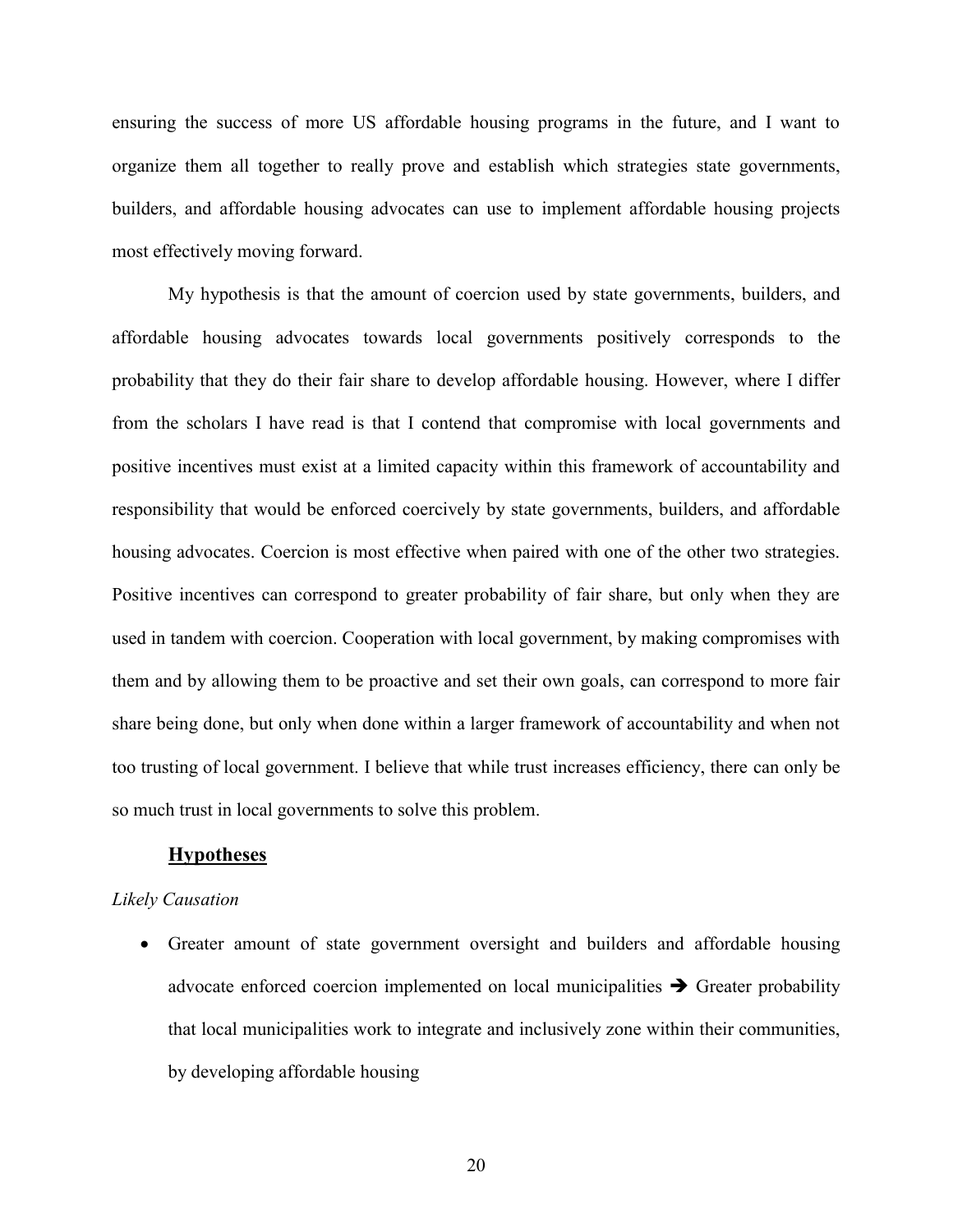# *Possible Causation*

- Greater state government, affordable housing builder, and advocate cooperation and trust in local governments within a larger binding system of accountability  $\rightarrow$  Greater probability that local municipalities work more proactively and efficiently to integrate and inclusively zone within their communities, by developing affordable housing
- Greater amount of positive incentivizing done by state government or affordable housing advocates towards local municipalities  $\rightarrow$  Greater probability that local municipalities work to integrate and inclusively zone within their communities, by developing affordable housing
- Greater state government, affordable housing builder, and advocate cooperation and trust in local governments without any coercive measure or larger binding system of accountability  $\rightarrow$  Lower probability that local municipalities work to integrate and inclusively zone within their communities, by developing affordable housing

# **Defining Concepts**

*1. Fair Share-* When a suburban municipality does a sufficient amount to economically and racially integrate their community and begins to undo the effects of white flight and suburban segregation, they are said to have done their fair share. This can manifest itself in many ways, but one is the expansion of affordable housing within its boundaries. The term originates from the *Mount Laurel* court cases in the 1970s and 1980s, as the Mount Laurel Doctrine created though them obligated New Jersey jurisdictions to "provide realistic opportunities for their 'fair share' of the region's need for affordable housing for low and moderate-income people" (Fair Share Housing Center n.d.).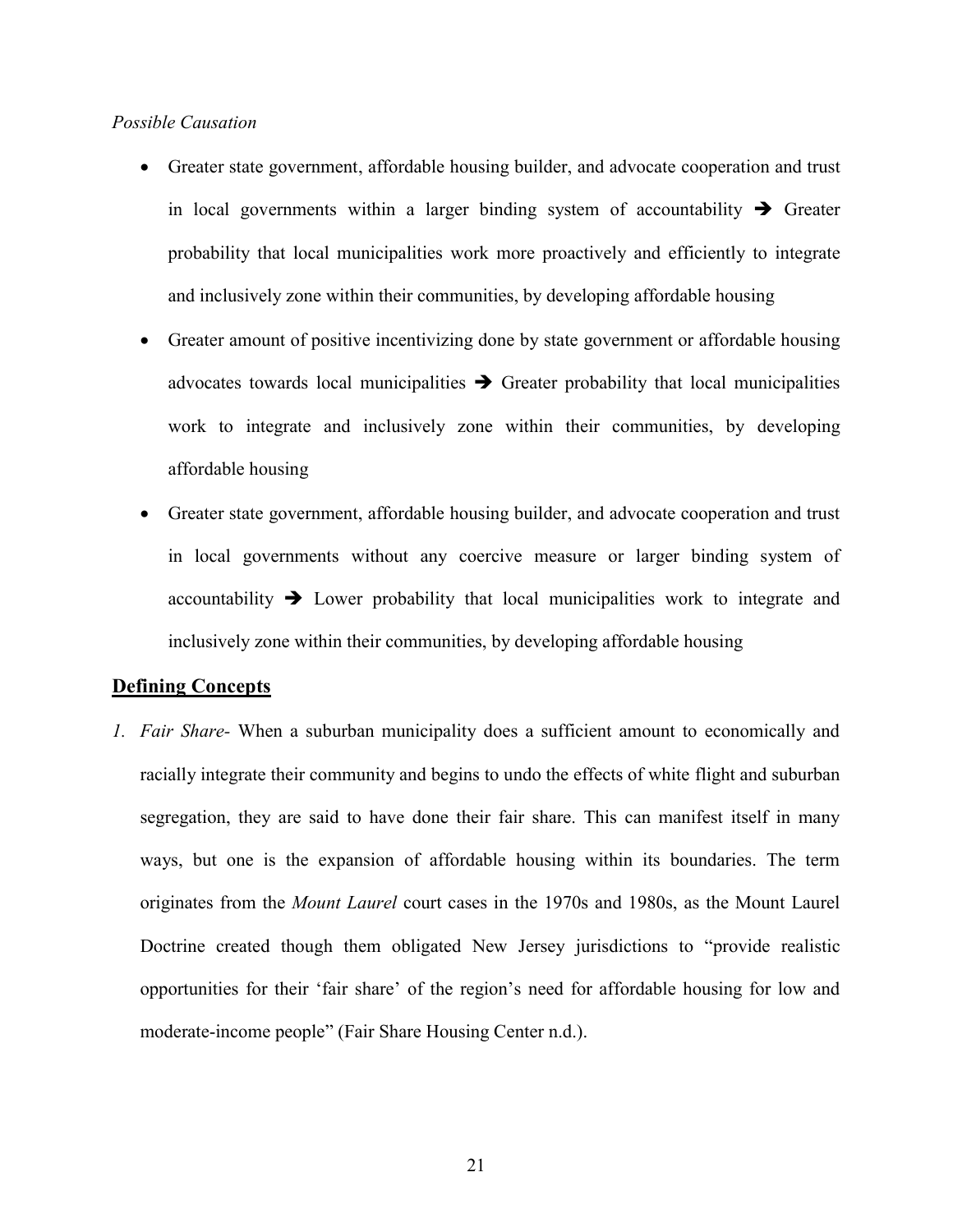- *2. Coercion-* When builders and affordable housing advocates interject themselves into local affairs and mandates integration. This is done through having state bodies oversee local governments and take periodic status reports on their progress towards reaching fair share, as well as builders and affordable housing advocates taking local governments to state courts when they do not make substantive effort to reach fair share goals (Nolon 1986); (Massey 2013).
- 3. *Incentivizing-* When state government or affordable housing advocates provide positive reinforcement, through use of rewards, for those helping to aid in the process building affordable housing. This is exemplified by policies like the use of government subsidies to pay more to municipalities who develop more affordable housing (Collinson and Ganong 2014), or economic rewards for those who take local government to court for complacency or for taking superficial steps in working towards fair housing goals (Termine 2010).
- 4. *Cooperation-* When state government, affordable housing builders and advocates, and local government can each make concessions and work together towards the shared goal of affordable housing. One way in which this manifests itself is state governments allowing for suburban governments to build smaller affordable housing communities that fit in with the aesthetics and flow of life of their neighborhoods so as not to be overly disruptive (Krefetz 2000). Alternatively, it can look like state governments conducting strict background checks on all affordable housing program participants to assure locals that crime isn't being brought into their suburbs (Engdahl 2009), or in state governments promoting affordable housing programs using a shared idea of family welfare, rather than the contentious subject of race (Chetty et al. 2015).

# **Case Studies**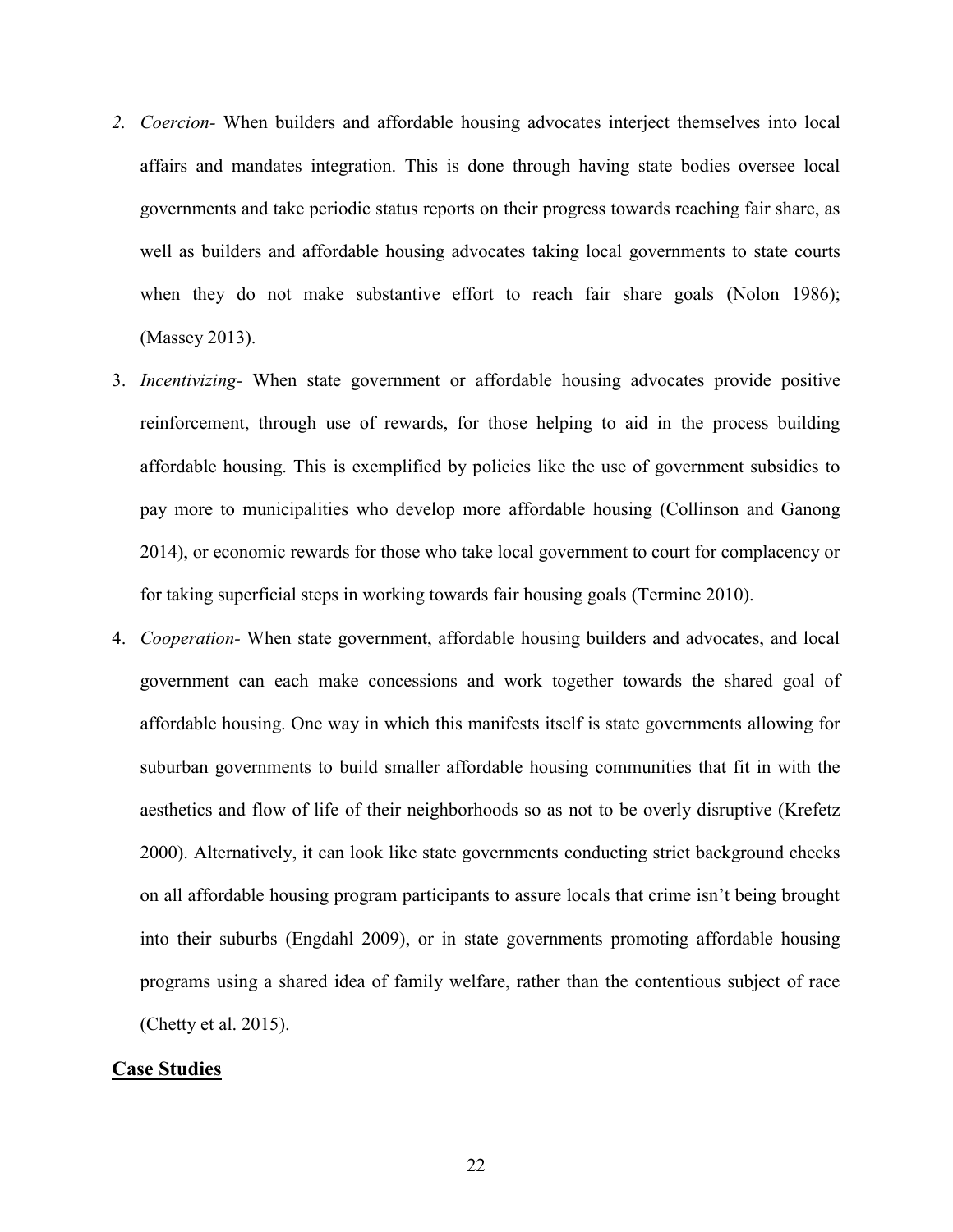My main case study will be the suburban municipalities of the state of New Jersey, because they actually have in law a statewide fair share affordable housing obligation, established in the late 1970s and early 1980s through the *Mount Laurel* court decisions. I expect there to be a lot of information on the extent to which municipalities have complied with the Mount Laurel decisions, but also a lot of data on different compliance strategies being implemented, so this state case study will be greatly helpful in evaluating my hypothesis. I will do a brief overview of all New Jersey municipalities, in what will end up being a 5-10 page section in my thesis with charts showing how municipalities throughout the state have complied with *Mount Laurel* court decisions over the past 40 years. Then I will hone in on two municipalities and categorize each of the municipalities' situations as corresponding to one or more of the three classes of strategies I developed in my literature review: coercion, incentivizing, or cooperation, and find out why they have or have not fulfilled their obligation, and how the state has dealt with their differing levels of success in outcomes.

I will also be using three distinct time periods as associated with the implementation of the *Mount Laurel* doctrine as my case studies. I will be studying:

- 1. The Prior Round (First and Second Rounds combined) under COAH (1987 1999)
- 2. The Third round under COAH (2000 2014)
- 3. The Third Round under the New Jersey Courts (2015 Present)

These time periods are important to study because the effectiveness of attempts to implement the *Mount Laurel* Doctrine has varied over time, as have the uses of coercion, incentivizing, and cooperation.

# **Measuring Variables**

*Fair Share*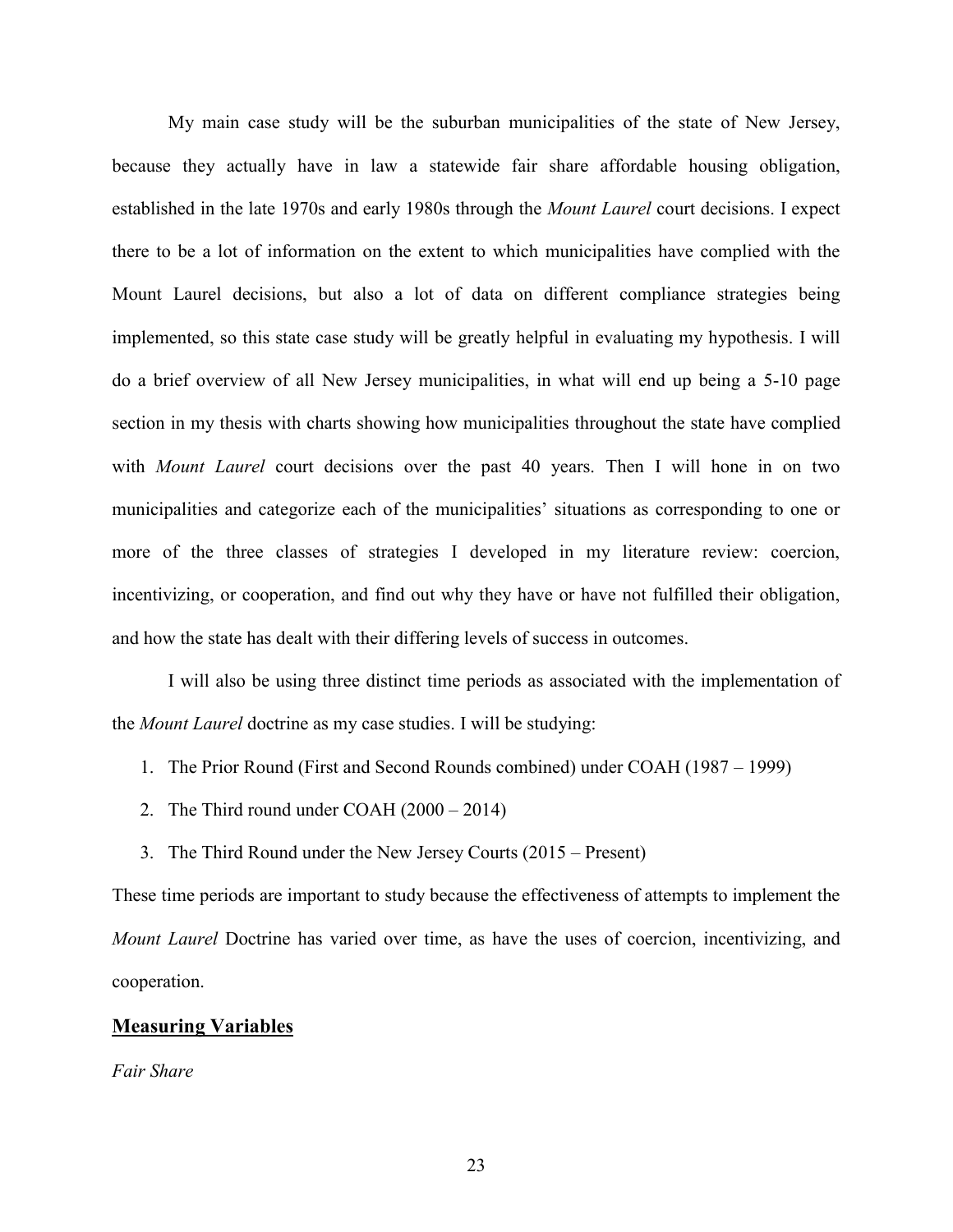I plan to measure the fulfillment of fair share by a municipality in the same way that the Council on Affordable Housing (COAH) in New Jersey does, by how many units of affordable housing that the municipality has built, where those units are placed, how many it plans to build in future, and how accountable it has been to its affordable housing development goals or plan, assuming as a precursor that it has developed either of these (Kinsey 2015).

#### *Coercion*

I plan to measure Coercion as any legal action that affordable housing builders and advocates, the New Jersey state government, or COAH takes that allows for action against a local municipality which will enforce an obligation to build affordable housing upon it.

# *Incentivizing*

I plan to measure Incentivizing as any action that the New Jersey state government or COAH takes that offers benefits to a local municipality for being proactive in building affordable housing.

#### *Cooperation*

I plan to measure Cooperation as any action that the New Jersey state government, COAH, or affordable housing advocates take that has both a measure of cost for local municipalities but also one of benefits and positive reinforcement. Additionally, distinct from coercion, these are actions that municipalities agree to willingly.

# **Data Collection and Analysis**

First, I interviewed an expert on New Jersey housing, Alan Mallach, an urban planning scholar and senior fellow at the Center for Community Progress in Washington DC and former special master in Mount Laurel doctrine cases. Mallach explained some general trends in how many municipalities have been responding to their affordable housing obligations. Especially

24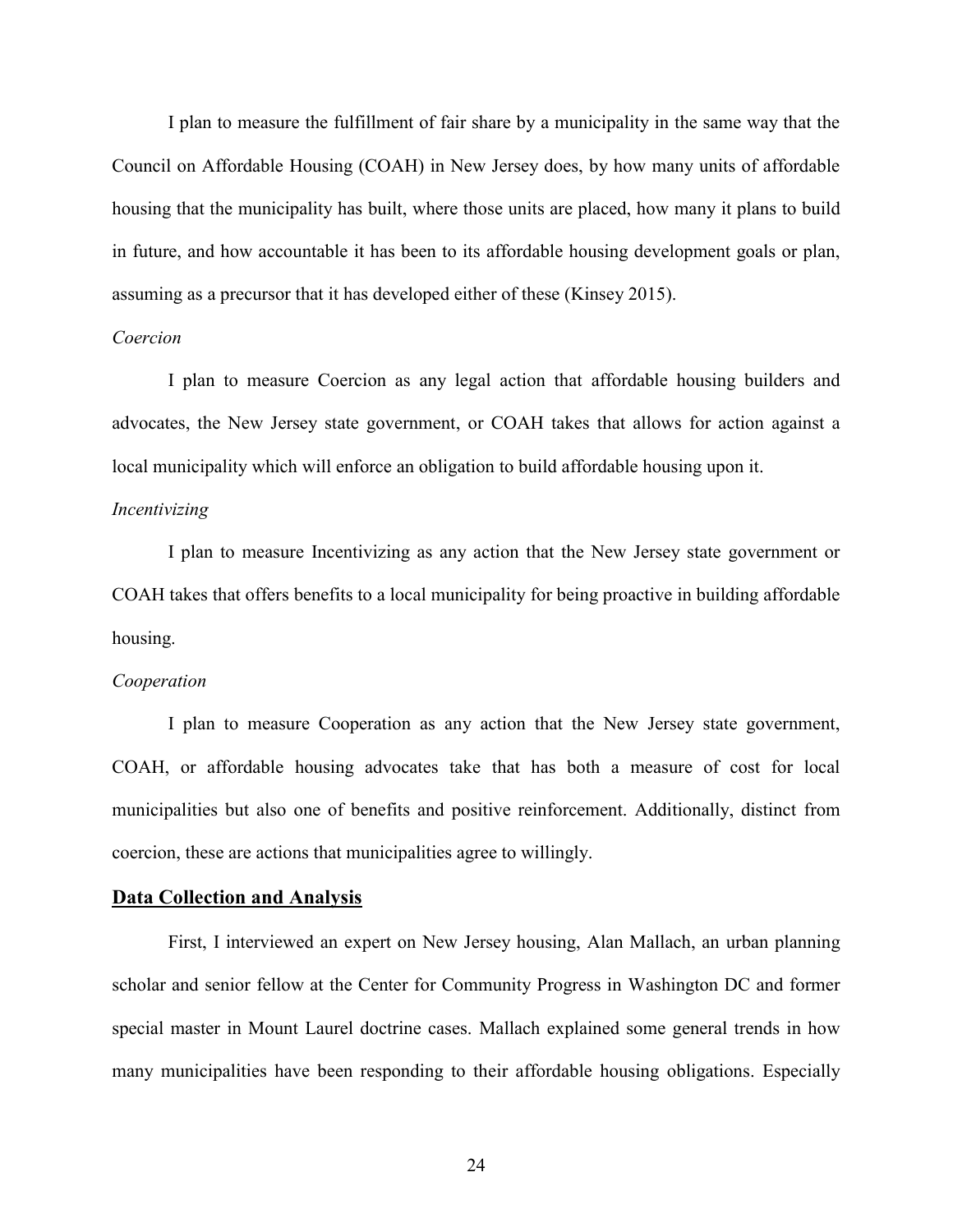because there was a lack of conclusive data, but a large number of news stories and court documents covering the many municipalities of New Jersey, Mallach was helpful in that he directed me towards certain time periods, time shifts, and case studies that I should pay attention to, specifically in the first two COAH rounds, before 2000. This interview heavily informed my process of generally characterizing municipalities and choosing cases.

I also evaluated my hypothesis by looking at data from the Council on Affordable Housing, which was a New Jersey state agency that set municipalities' affordable housing obligations, in terms of units required and generally where they are built. Builders could also file legal complaints in state courts if localities were incompliant with COAH's interpretation of the *Mount Laurel* Doctrine. I examined the municipalities with the greatest obligation for affordable housing, and attempted to trace their compliance with the Mount Laurel doctrine from 1983 to the present. Unfortunately, the Fair Share Housing Center (FSHC) and COAH data on affordable housing obligations for all New Jersey townships is very spotty and not very detailed for the most part, leading it to be conclusive only to a certain extent (Kinsey and Fair Share Housing Center 2015).

I used newspaper articles from local New Jersey newspapers to better inform my specific case studies. I also looked at court documents to determine how the state government has used New Jersey courts coercively towards local bodies. Lastly, I conducted more interviews in the Spring 2018 semester, through Mid-March.

I interviewed Alan Mallach, one of the most well known affordable housing scholars, and one who did extensive work in New Jersey in the 1980s and 1990s. Mallach has studied affordable housing in New Jersey from the inception of the Mount Laurel doctrine and is an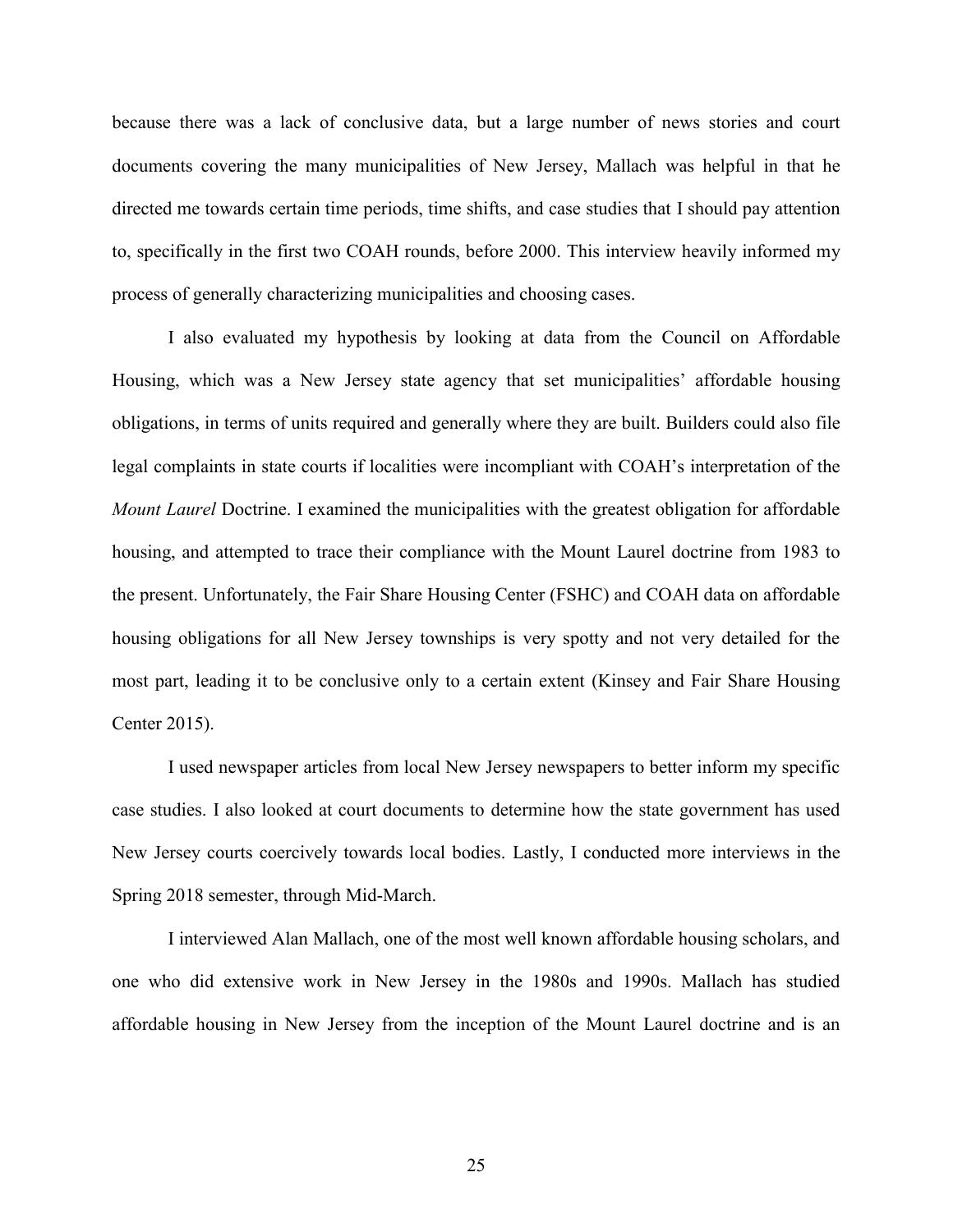extremely knowledgeable source, particularly on the period before the collapse of the Council on Affordable Housing in 2000.

I also interviewed David Kinsey, a Princeton University professor and affordable housing scholar who has done extensive research on New Jersey affordable housing in both the pre-2000 period and the post 2000 period, through the present day.

I communicated briefly with Kevin Walsh, the director of the Fair Share Housing Center, a New Jersey-based affordable housing advocacy group that has been absolutely instrumental in advancing the cause of affordable housing development in the state.

I interviewed Jeffrey Surenian, a New Jersey Attorney who has represented many municipalities in the third round, both under COAH and under the courts.

I interviewed Stephen Eisdorfer, a New Jersey Attorney who currently represents builders in *Mount Laurel*-related litigation. Eisdorfer has been involved in New Jersey affordable housing litigation since the mid-1970s and worked previously as a Public Advocate for civil rights groups until 1994, at which time he became a Builder's Attorney. He is also an alum of Haverford College.

I interviewed Richard Hoff, a Developer's Attorney is New Jersey who had perspective on dynamics between planners and municipalities both under COAH and under the courts.

I interviewed Philip Caton, a New Jersey planner who has also served as the longtime favored Special Master Planner for many judges when they resolve affordable housing obligation situations. Caton served as the Special Master in the landmark *Mount Laurel I* New Jersey Supreme Court case.

I interviewed Elizabeth McKenzie, a New Jersey Planner and Special Master who has a large municipal practice.

26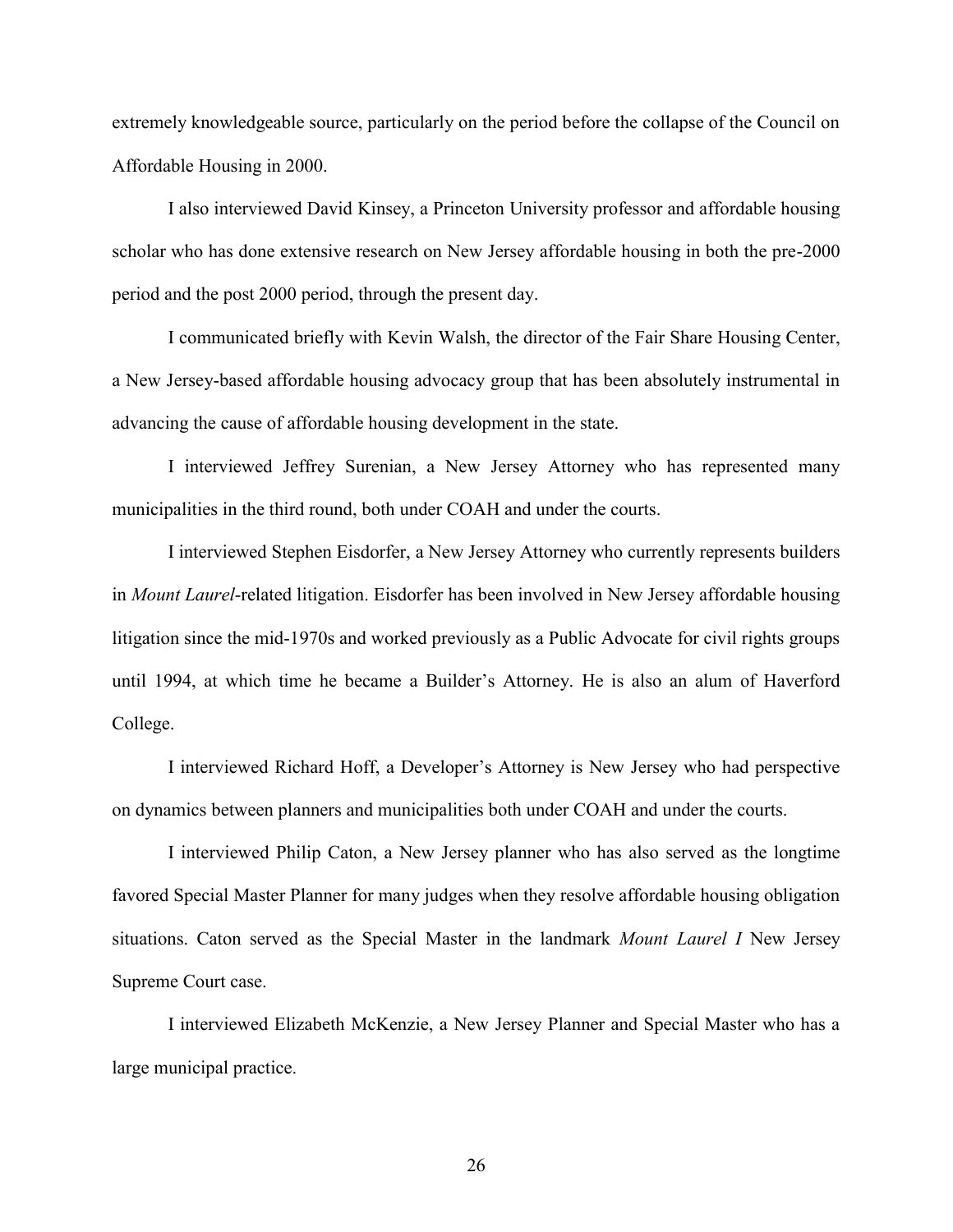These interviews gave me a sense of different perspectives on the how the *Mount Laurel*  doctrine has been implemented over time, and how various aspects of its implementation have been positive or negative for the various parties involved. In addition to factual knowledge, these interviews helped me classify how different parties, such as developers, municipalities, and affordable housing advocates, have felt or acted towards attempts to establish affordable housing.

# **HISTORICAL OVERVIEW: AFFORDABLE HOUSING IN NEW JERSEY Creation of the Racially Segregated State 1500s – 1900s**

Segregation of housing in the United States on the basis of race has existed since the transatlantic trade first brought slaves to the colonies in the late 15th Century and beginning of the  $16<sup>th</sup>$  Century, and prevails today in different more institutionalized forms. Termine (2010), states, "Residential segregation is viewed as a late-blooming offshoot of the institution of slavery... the artificial and insidious nature of racial isolation shines through" (1374). Segregation of housing thus has its origins in slavery. Beginning with the conditions imposed on black Americans during plantation life and then, when slavery was formally outlawed, and then continuing to the conditions of sharecropping under the Jim Crow laws, this racial segregation of living spaces historically manifested and then entrenched itself in issues of class, which it is still tied to in some capacities today. As Massey and Denton state in their 1993 book, *American Apartheid: Segregation and the Making of the Underclass*, "The emergence of the black ghetto did not happen as a chance by-product of other socioeconomic processes. Rather, white Americans made a series of deliberate decisions to deny blacks access to urban housing markets and to reinforce their spatial segregation. Through its actions and inactions, white America built and maintained the residential structure of the ghetto. Sometimes the decisions were individual, at other times they were collective, and at still other times the powers and prerogatives of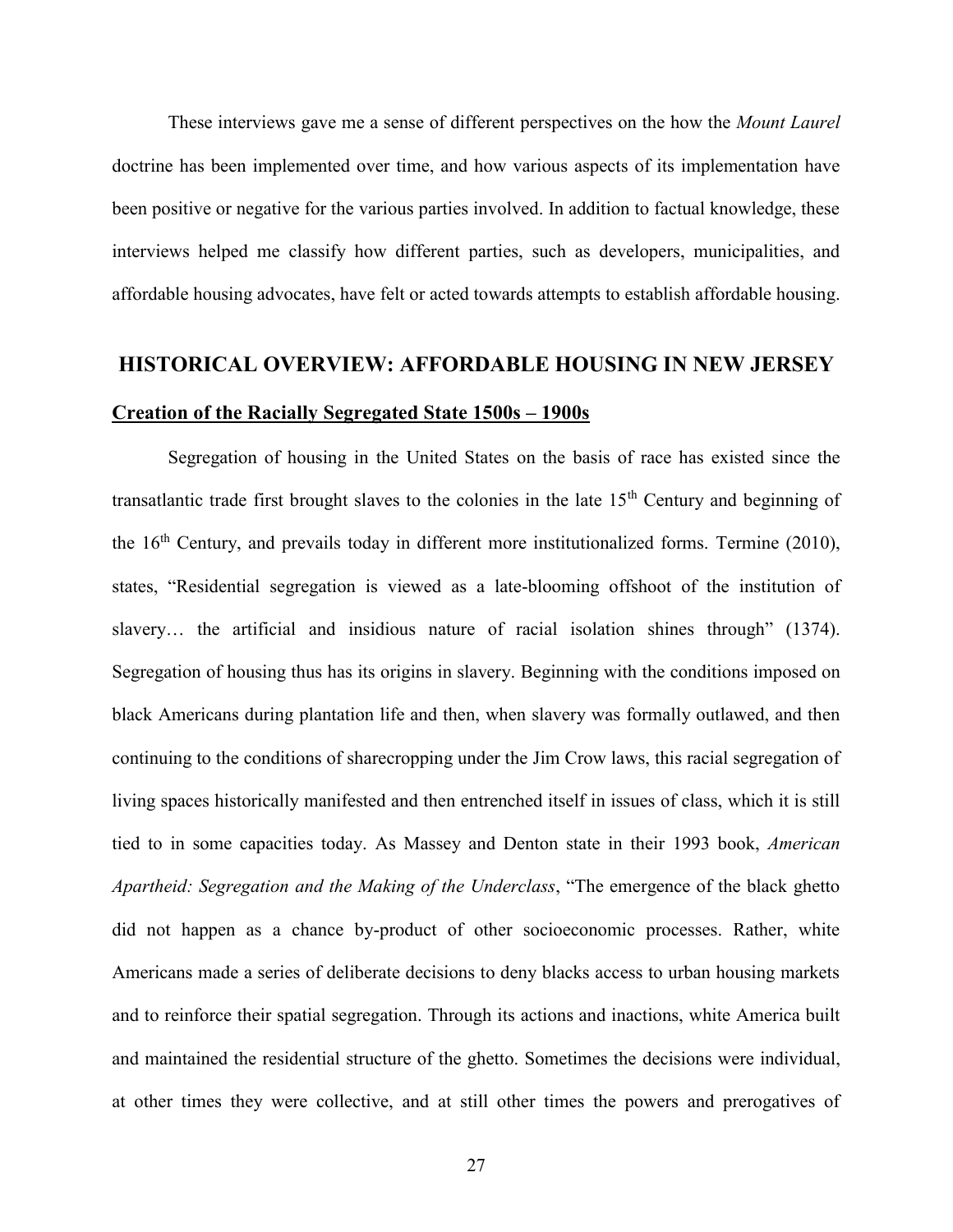government were harnessed to maintain the residential color line; but at critical points between the end of the Civil War in 1865 and the passage of the Fair Housing Act in 1968, white America chose to strengthen the walls of the ghetto" (19). Massey and Denton underscore a key concept, which is that the segregation of Americans by race and class is not just the result of subtle strategies and passive apathy towards historical injustices. White Americans' segregation of wealthy suburban areas by race and class has been an active process throughout history. Furthermore, some methods used were blatantly discriminatory along lines of race, such as racially restrictive covenants, lynching, and other aspects of physical violence used to prohibit black Americans' entry into white communities. Others, like realtors' racial steering, landlords high rent setting, and exclusionary zoning however, built upon historically racist economic structures like sharecropping and, at first glance, discriminated only on the basis of class, but upon further examination are clearly also discriminatory on the basis of race as well. The latter are the structures that some wealthy white communities still deny and defend to this day as economic issues.

In the years following blatantly racist behavior of slavery through the implementation of the Emancipation Proclamation in 1863 and the passage of the  $13<sup>th</sup>$  Amendment in 1865, black Americans began moving from the south to northern cities. According to Termine (2010), "White southerners took advantage of the vulnerable position of blacks by binding them in sharecropping contracts that strongly favored the white landowners and merchants. Black codes reinforced the master-slave dichotomy and maintained the status quo: economic subordination of the newly freed slaves. This concentration of economically disadvantaged blacks set the stage for an industrial revolution-induced black migration to cities and the creation of segregated urban ghettos" (1375). However, it was not until the dawn of World War I, the Great Migration truly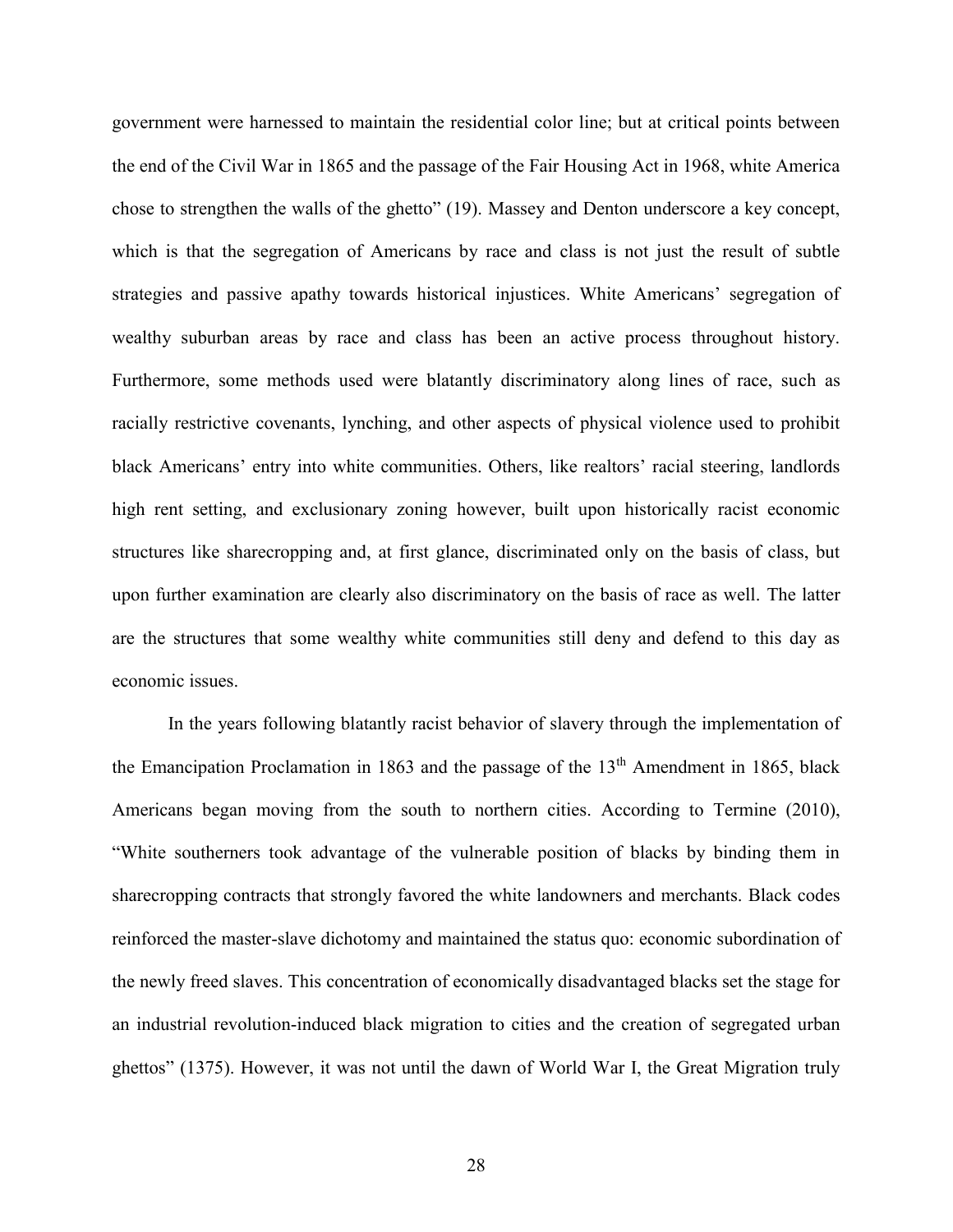began, as "labor shortages… forced key industries – notably railroads, steel and coal – to look south. War production created in excess of 3 million new manufacturing jobs… as news spread that factories were finally opening their payrolls to African Americans, black southerners headed north in numbers that were much larger than ever before" (Gregory 2005, 24). As a result, "Between 1910 and 1920, some 525,000 African Americans left their traditional homes in the south and took up life in the north, and during the 1920s the outflow reached 877,000" (Massey and Denton 1993, 29).

Termine (2010), documents the effect of this mass migration in terms of race relations, describing how "[n]orthern whites viewed this rising tide of black migration with increasing hostility and considerable alarm. An upsurge in racial violence and a decrease in white willingness to interact and transact business with African Americans ... creating an increasingly exclusionary environment for newly arrived African American city- dwellers. The seeds of tense race relations were planted by the 1960s, when another 1.38 million blacks left the South for northern cities. White northerners' decreased willingness to interact with blacks amplified the effect of institutional structures, further entrenching the segregation of the races" (1376). Termine also explains how racially restrictive covenants, as "provisions written into property deeds preventing the transfer of property to certain races," were used throughout the Great Migration, stating that "deeds in nearly every new housing development in the North prevented the use or ownership of homes by anyone other than the Caucasian race … Despite the 1948 invalidation of racially restrictive covenants, for the next twenty years the covenants, continued to be incorporated into deeds as unenforceable but 'valuable' signals for current and would-be property owners in covenanted neighborhoods" (1376-1377). Thus, overt forms of racism such as racially restrictive covenants sorted neighborhoods by race during the Great Migration.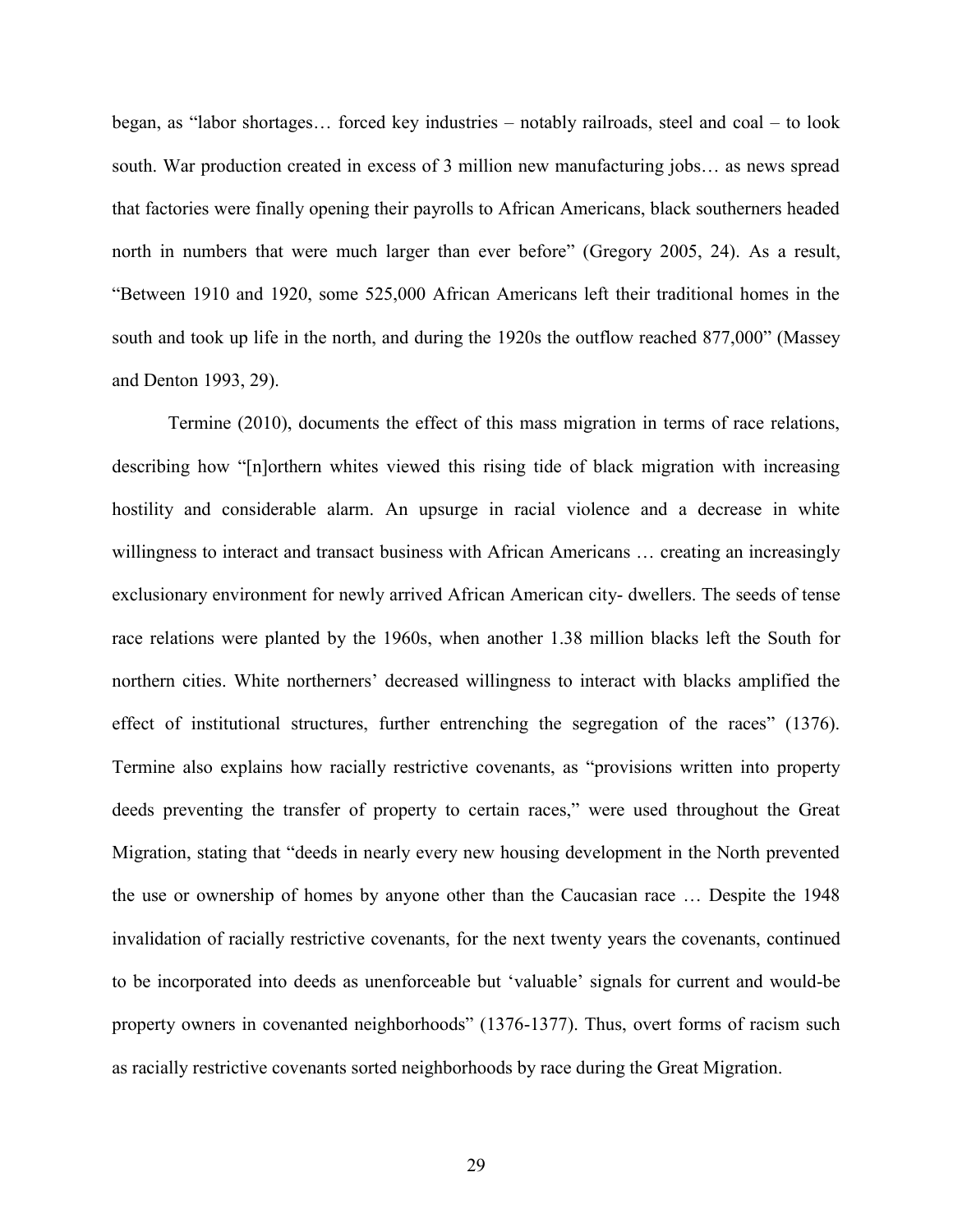By the time the Civil Rights Act of 1964 outlawed all forms of legally enforced segregation and the Fair Housing Act of 1968 prohibited discrimination in the selling and renting of housing, the damage was already done, and many factors, both preceding and following the law, led to the continued separation of people of different races.

Additionally, black Americans again began to move in mass to northern cities in the 1970s, with cities like Detroit, Chicago, and Philadelphia seeing their population of black Americans rise exponentially. One of the main motivations for the large-scale migration of black Americans into northern cities was the abundance of industrial jobs left as a result of whites leaving to fight in World War II and a lack of new European immigrants coming in during the war (Carr 2008. 48). However, this time, "attitudes of white northerners and institutional actions … triggered yet another segregation force: white flight" (Termine 2010, 1377).

Beginning in the 1950s and '60s, around the time of both the Civil Rights Act and the 1954 *Brown v. Board of Education of Topeka* US Supreme Court case, white Americans began to move from more racially diverse urban areas into racially homogenous suburbs in a phenomenon termed "white flight." This mass movement of people led to the creation of more homogenous areas in both suburbs and inner cities, as well as a large loss of industrial jobs in the latter. The loss of income for many Black inner city residents played a major role in their being financially unable to leave inner cities.

Other factors in the creation of this newly fashioned geography of mobility included realtors' use of racial steering techniques in forming neighborhoods, landlords' use of rent setting as a tool to attract white people and deter black people, and suburbs' use of income exclusionary zoning laws to prevent low income families from purchasing homes and prevent the creation of affordable housing projects within their jurisdiction.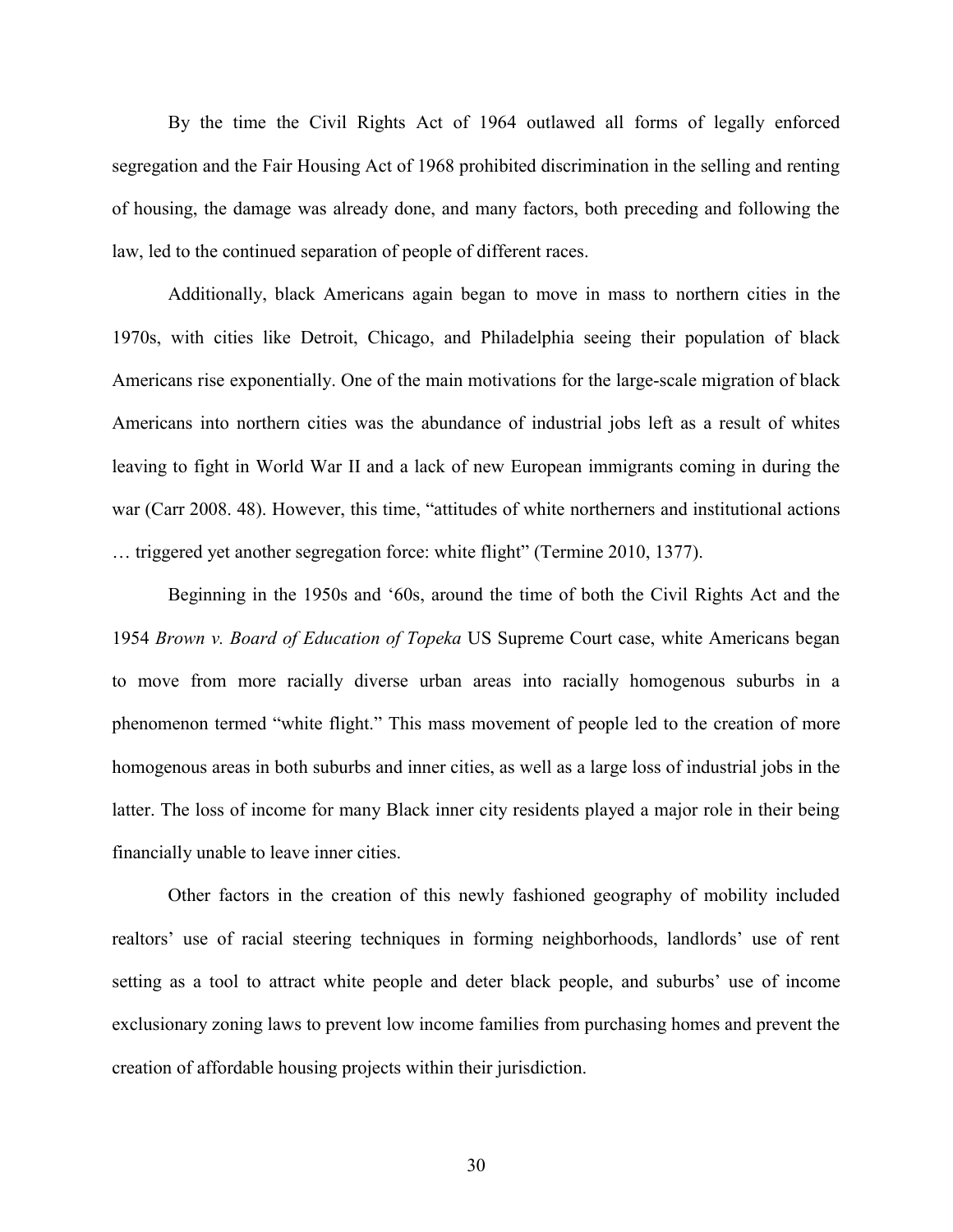#### Realtors: Racial Steering

Realtors' use of racial steering techniques was impactful in forming neighborhoods that were divided by race, even if not explicitly legally segregated. A HUD study done in 2000 to measure patterns of racial discrimination in urban housing markets found that "the incidence of steering since 1989 increased significantly" (Briggs 2005, 94). This steering took a few different forms, but most broadly, they can be categorized into three groups. "Information steering means that whites get information about a wide diversity of neighborhoods while minorities are limited to just a few… Segregation steering means that whites are encouraged to consider more predominantly white neighborhoods than their black or Hispanic counterparts… Class steering means that whites are encouraged to consider more affluent neighborhoods than comparable blacks or Hispanics" (Briggs 2005, 95). Here, it can be seen that generally, racial steering is composed of white families being shown more neighborhoods than black families, and within that pool, the neighborhoods shown to white families are both more white and affluent, while neighborhoods shown to black Americans are more black and less affluent.

There are many ways that this manifested itself specifically, including fabricated regulations about children or bedrooms. For instance, according to Brian Berry in his 1979 book *The Open Housing Question: Race and Housing in Chicago, 1966-1976*, "the most common, overt method of discrimination against black people was the 'no children allowed' prohibition. Most of the people looking for two and three bedroom apartments have children. By using this device, the owner or agent felt he was on safe ground, since, obviously, this refusal does not involve the individual's color" (Berry 1979, 36). He continues to explain some other similar excuses given by realtors for not showing certain homes to black families, including "'this apartment has just been rented,' … a 'six month employment clause' restriction; the insistence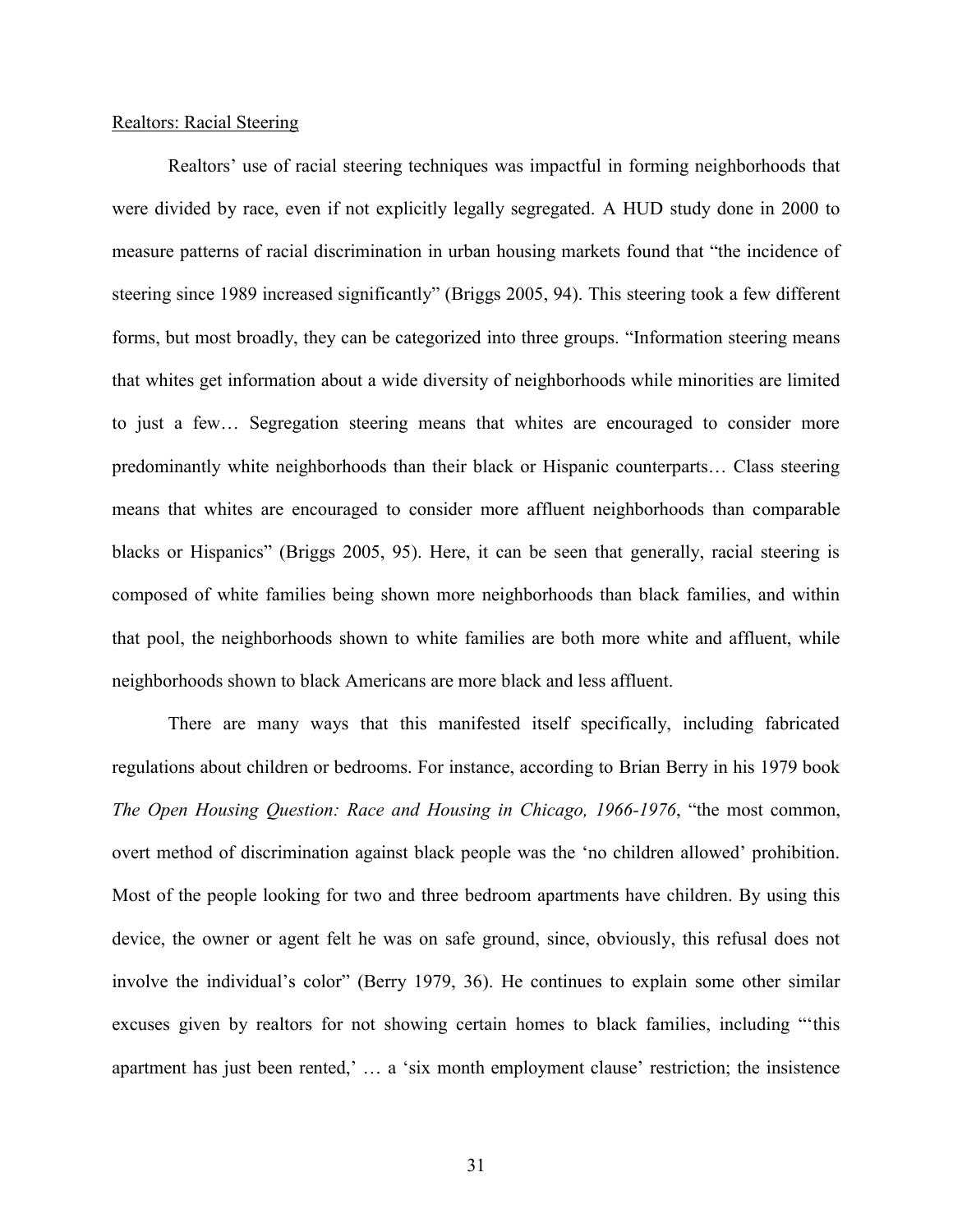that a family needs more bedrooms than are available or than they can afford… the 'bedroom ploy'" (37). In reality, many of these practices were actually illegal under state law, but realtors engaged in them anyway. In the end, they were targeted at black families based on some general trends relating to who was trying to move. They prohibited low or middle class black families looking for stable work from finding housing that they could afford within white neighborhoods.

Additionally, other realtors used more overt tactics for racial steering of people seeking homeownership. Berry continues to give an example in which a man looking for a family home in 1968 was outright ignored many times by realtors. He explains, "several [real estate] firms took his application and told him nothing was available… [or] to telephone a specific person, but this individual was never available to talk to him… apartments listed as 'available now' … no apartment would be available until March of 1969… told repeatedly that the manager… of one building... was on vacation... never returned any of his calls" (38). Essentially, white realtors resorted to just ignoring black families when they did not want to make more complicated excuses for racial steering. In some situations, people seeking apartments were denied the opportunity to even examine open apartments because the building's "black quota was filled" (96), but in many other cases, white realtors refused to acknowledge the patterns by which they would selectively show or not show housing to black families as opposed to white families.

One of the main justifications for steering was that it was just a result of economic class. However, a comparative examination of the economic status of various black and white families in Chicago in the 1960s showed that "in the actual spatial distribution of the black population in 1960 to achieve income standard inequality… ghetto concentrations would have had to be reduced by 60-80 percent and the black population of the suburban areas would have had to be increased to 10 percent of the total population" (Berry 1979, 9). This reveals that income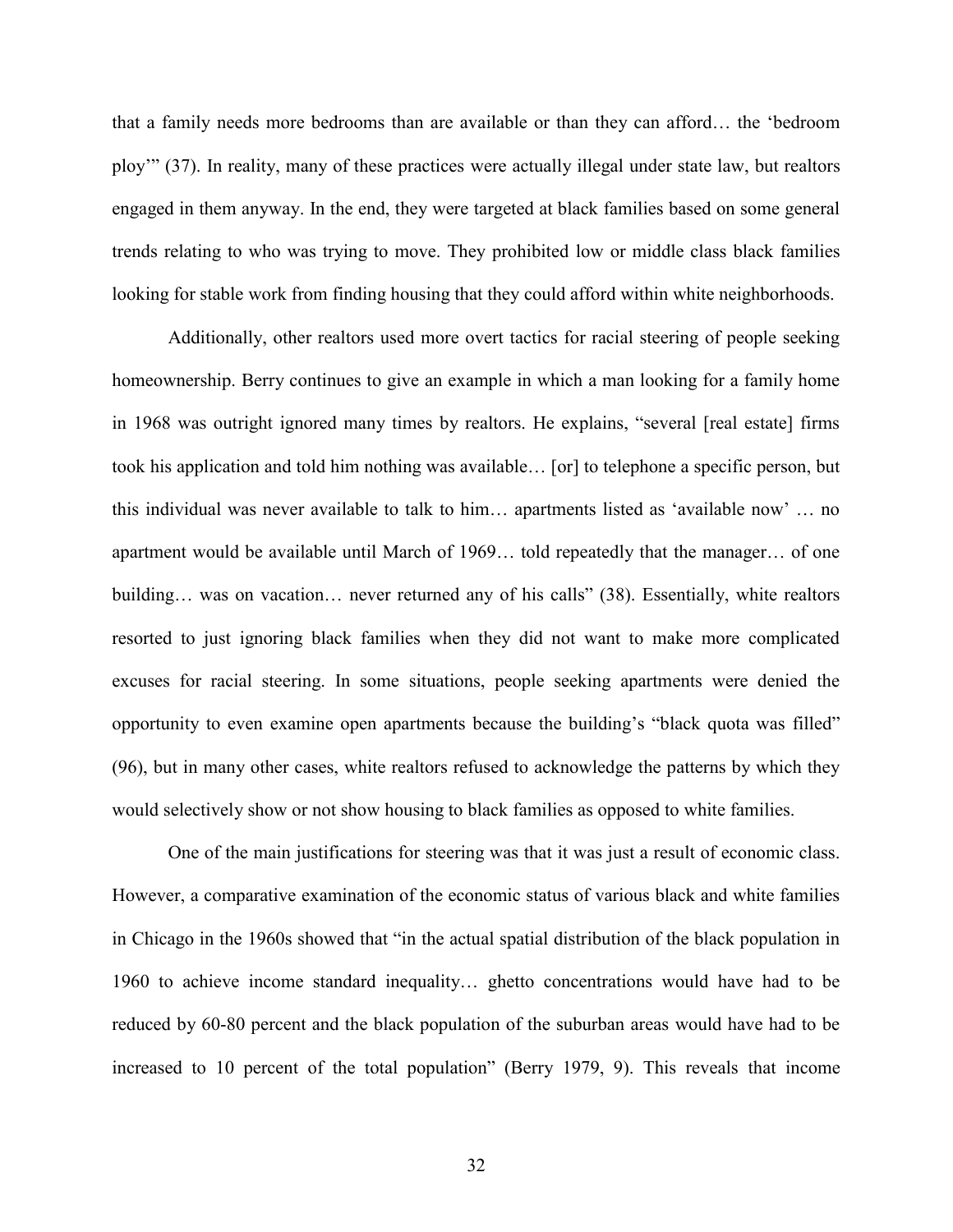differences could not have been the main factor responsible for the segregation of neighborhoods by steering, so race must have been involved in the process.

### Landlords: High Rent Setting

One of the other methods used to create the racially segregated state was landlords' use of rent setting as a tool to attract white people and deter black people. This mainly took the form of landlords making rents in their buildings too high for most of the black families living in inner cities to afford, especially since many of these families lost jobs in the relocation of industrial jobs away from the centers of cities (Elorza 2007). Additionally, landlords engaged in this practice largely in the 1950s and 1960s, at the height of white flight, so there was already a widespread desire by white Americans to create their own exclusive suburban neighborhoods at the time. Landlords basically gave white people a structure by which they could pay more to not have to live with black people if they so desired. These types of conditions persist even today in instances of housing voucher acceptance.

Additionally, many suburbs encouraged more expensive housing to be built within their borders by using building permit caps to limit the size of developments in their neighborhoods by law. This encouraged construction of expensive houses rather than large housing units. "Since they are not guaranteed permission to build the volume of attached housing necessary to attain a desired profit level, [builders] may shift to up-market housing, for which they can obtain a higher total profit per unit… favor large houses and encourage … expensive amenities" (Briggs 2005, 228). Situations in which building owners and landlords were encouraged to set high prices of living, both by municipalities and by the market of white families interested in segregated neighborhoods, were extremely common in the 1950s and 1960s and led to suburbs remaining closed to black families during the peak of white flight.

33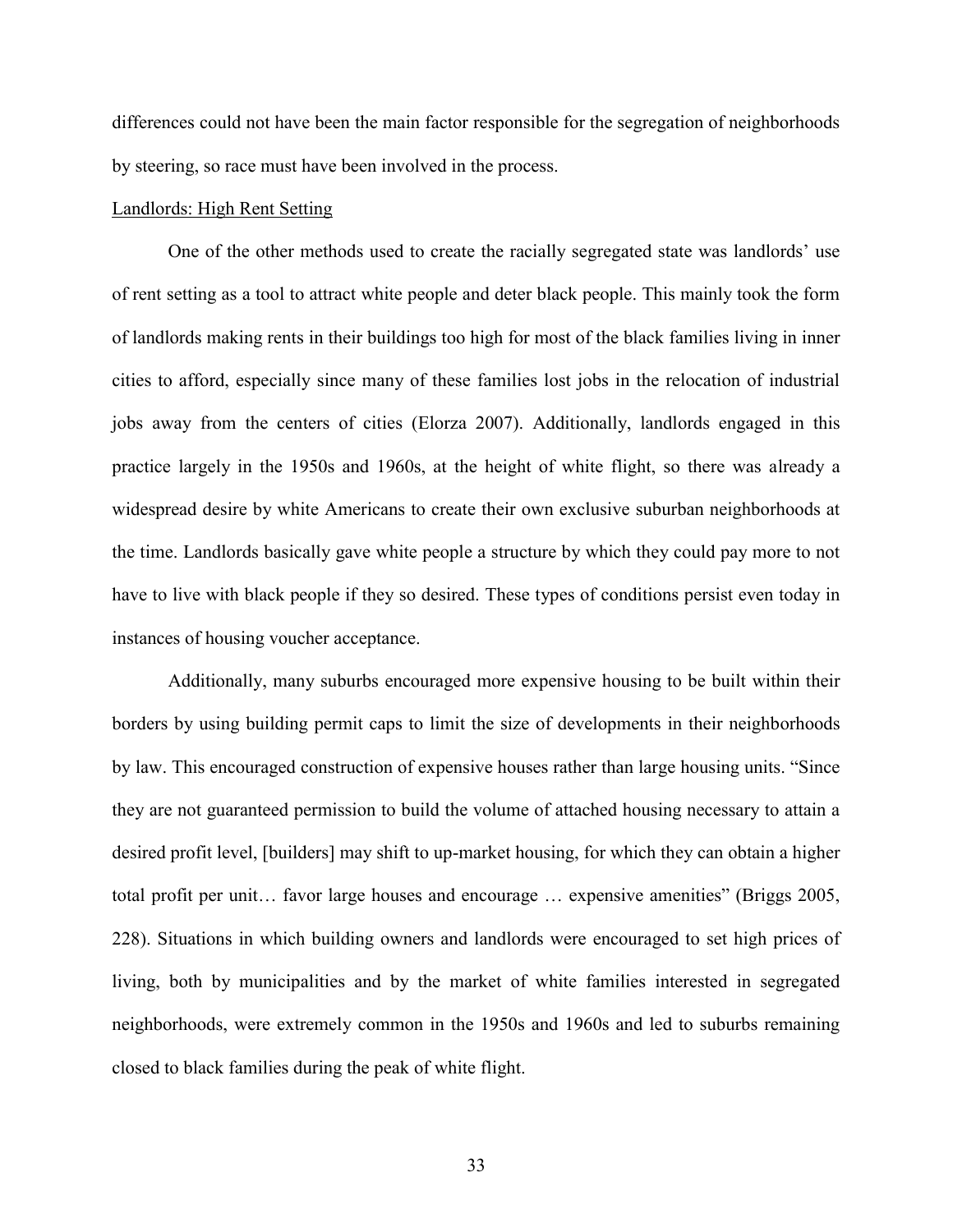#### Suburbs: Exclusionary Zoning

Lastly, suburbs' use of income exclusionary zoning laws prevented low income families from purchasing homes and prevented the creation of affordable housing projects within their borders. As Danielson explains "zoning involves the specification of land uses for designated areas within a local jurisdiction" (Danielson 1976, 50). He elaborates, "Suburbanites, however, have employed local political autonomy with considerable success to keep subsidized housing out of their communities. Suburban jurisdictions have refused to participate in subsidized housing programs which require active involvement by local government. Zoning and other land use controls have been employed to black the construction of subsidized units under a variety of housing programs which rely on private developers to acquire project sites. As a consequence of local opposition… relatively little housing for lower-income American has been built in the suburbs" (Danielson 1976, 79). In New Jersey, such zoning has often been used to restrict the "location, size and other features" (Danielson 1976, 53) of housing. Zoning laws, like restrictions on renting houses and encouragement of homeownership and redlining, are created in order to place certain restrictions on the use of land within certain areas. They often manifest themselves in minimum lot size requirements that require people to purchase large portions of land, or limits on the number of people per land area effectively prohibit multi-family housing and small project based housing. However, while they can be used for positive ends, historically, suburbs have used this power to make homeownership more accessible to white people by guaranteeing their loans, and have explicitly refused to back loans to black people. This redlining essentially destroyed the possibility of investment wherever black people lived and prevented them from accessing many neighborhoods (Carr 2008, 72).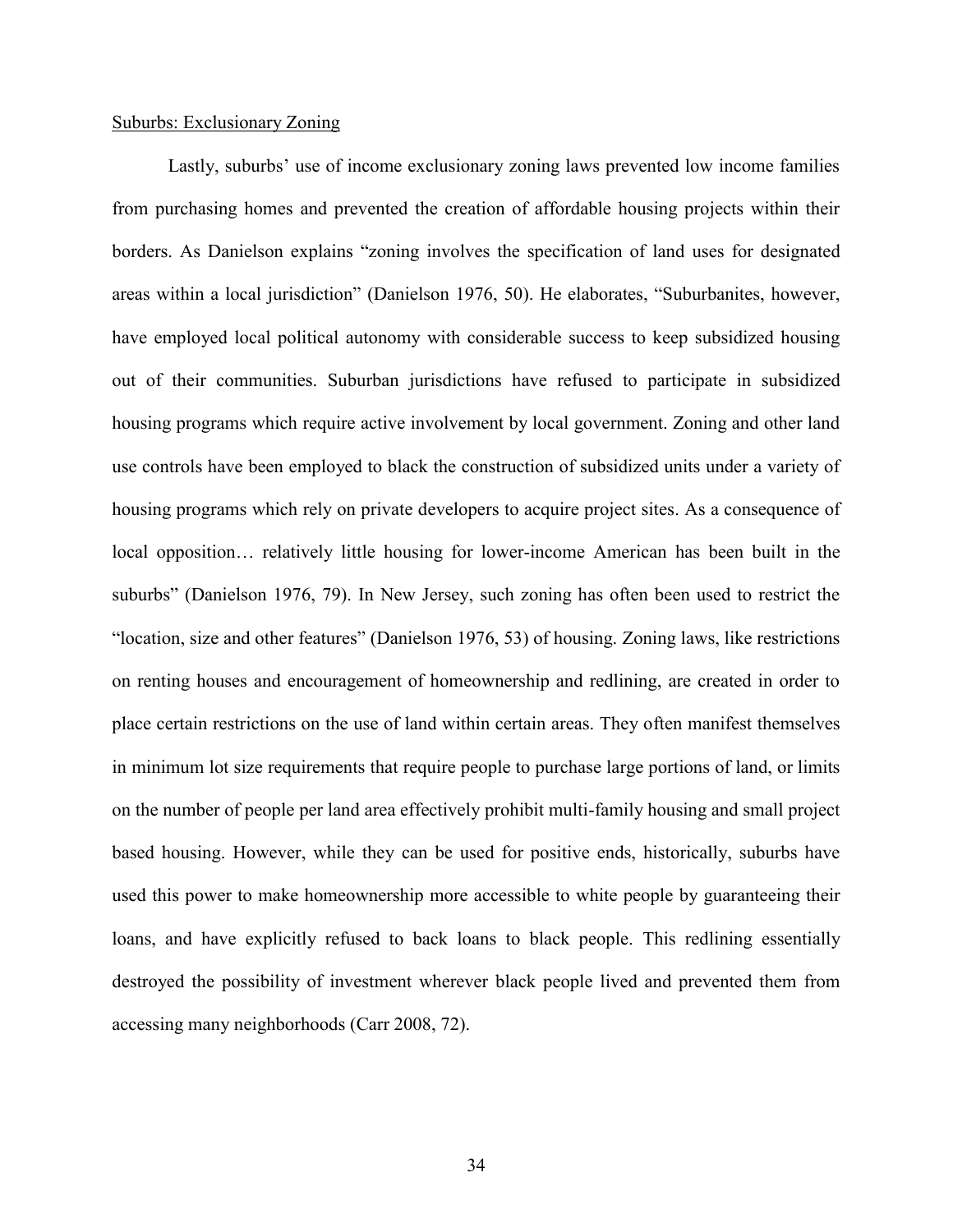Racist zoning laws have historically targeted other characteristics of black families, such as economic class, in order to prevent them from entering certain communities. For instance, many black families in the 1960s tended to rent their housing after first moving into northern US areas. Suburbs realized this, and as Briggs explains, they used the logic that "single family houses tend to be owned by their occupants; multifamily dwellings tend to be rented. Any regulation that promotes the construction of single family houses and discourages the development of attached dwellings will also tend to attract more owner occupants and limit opportunities for renters… by reserving certain zones for narrowly defined families" (Briggs 2005, 228-229). On paper, zoning policies were not openly racist after the 1910s, but in reality, they targeted other characteristics of black families, and often ones created as a result of related systems of racial oppression, in order to prevent such families from moving into white suburbs. By the 1970s and 1980s the word segregation had disappeared almost entirely from the public sphere and academia, signifying that segregation was no longer being scrutinized or studied, though it still remained a major problem in the US (Massey and Denton 1993).

#### **Manifestations in New Jersey**

In New Jersey, similar conditions to those in the rest of the nation prevailed, where suburbs were utilizing economic controls to regulate those who could reside within them. As New Jersey housing scholars Martha Lamar, Alan Mallach, and John M. Payne explain in their study, *Mount Laurel at Work: Affordable Housing in New Jersey, 1983-1988*, "By zoning for large single-family houses on large lots, by excluding apartments altogether, or by subjecting new apartments to severe limitations, towns sought to attract only well-off families who would be substantial taxpayers" (Lamaer et al. 1988, 1199). One example of this is in Mount Laurel, a town within Burlington County, where these conditions were heavily present. Historically known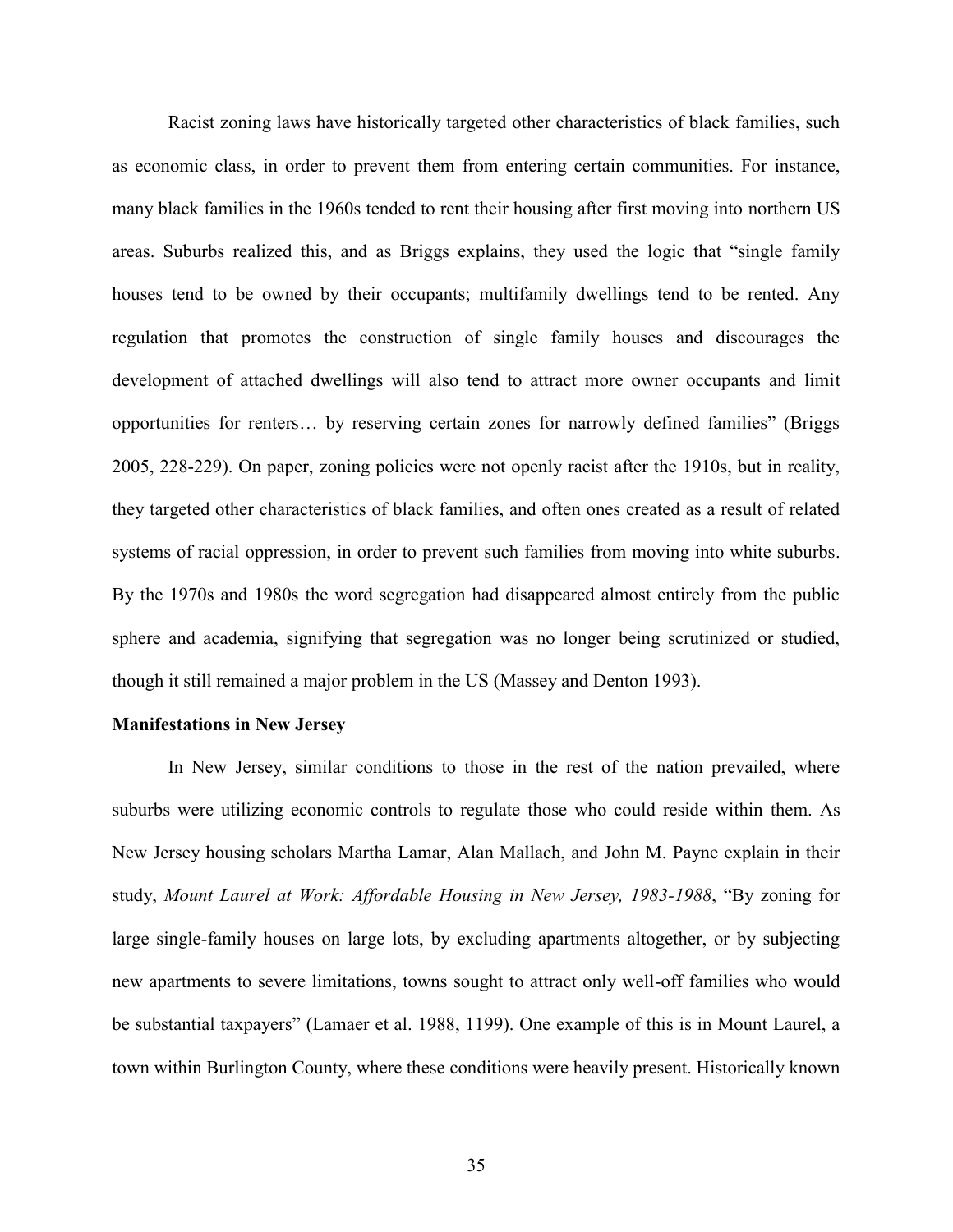as a town in which escaped slaves would settle after using the Underground Railroad to flee from the South, Mount Laurel began to see a change in demographics when the municipal government began major redevelopments in the 1960s meant to build up a community catered to the affluent. These redevelopments, termed Planned Unit Developments, involved constructing "more than 10,000 homes, industrial parks and commercial centers," but none of them were going to be specifically designated as affordable housing ("Mount Laurel Doctrine | Fair Share Housing Center"). Thus, when rents rose as a result of all of the town rejuvenations, black families who had historically inhabited the town were unable to remain there without affordable housing, due to the cost of living.

Additionally, while the Planned Unit Development buildings were being planned, Mount Laurel's local government enforced a stricter building and zoning code in order to remove its black residents, since, as a result of new highways displacing them from their previous housing, many were living in the Springville neighborhood, consisting of "a ramshackle area of converted farm structures, modest cottages not fit for year round use... built over hard-packed dirt floors, with leaky roofs and raw sewage regularly backing up" (Massey 2013, 33). The township condemned all of these people's housing and simply ordered its occupants, longstanding residents of the town, to leave, without any help in relocating them. The goal was to get them out of the Township in order to enhance the Planned Unit Development marketing plan to attract predominantly white wealthy families and more industrial jobs, and as the mayor at the time, Bill Haines, told 60 black congregants at Jacob's Chapel A.M.E. Church, "if you people can't afford to live in our town, then you'll just have to leave" (Massey 2013, 34). As Massey explains, "with no realistic alternative other than moving into the slums of Camden or Philadelphia, residents grew increasingly concerned about rising pressure to leave" (Massey 2013, 33). Ethel R.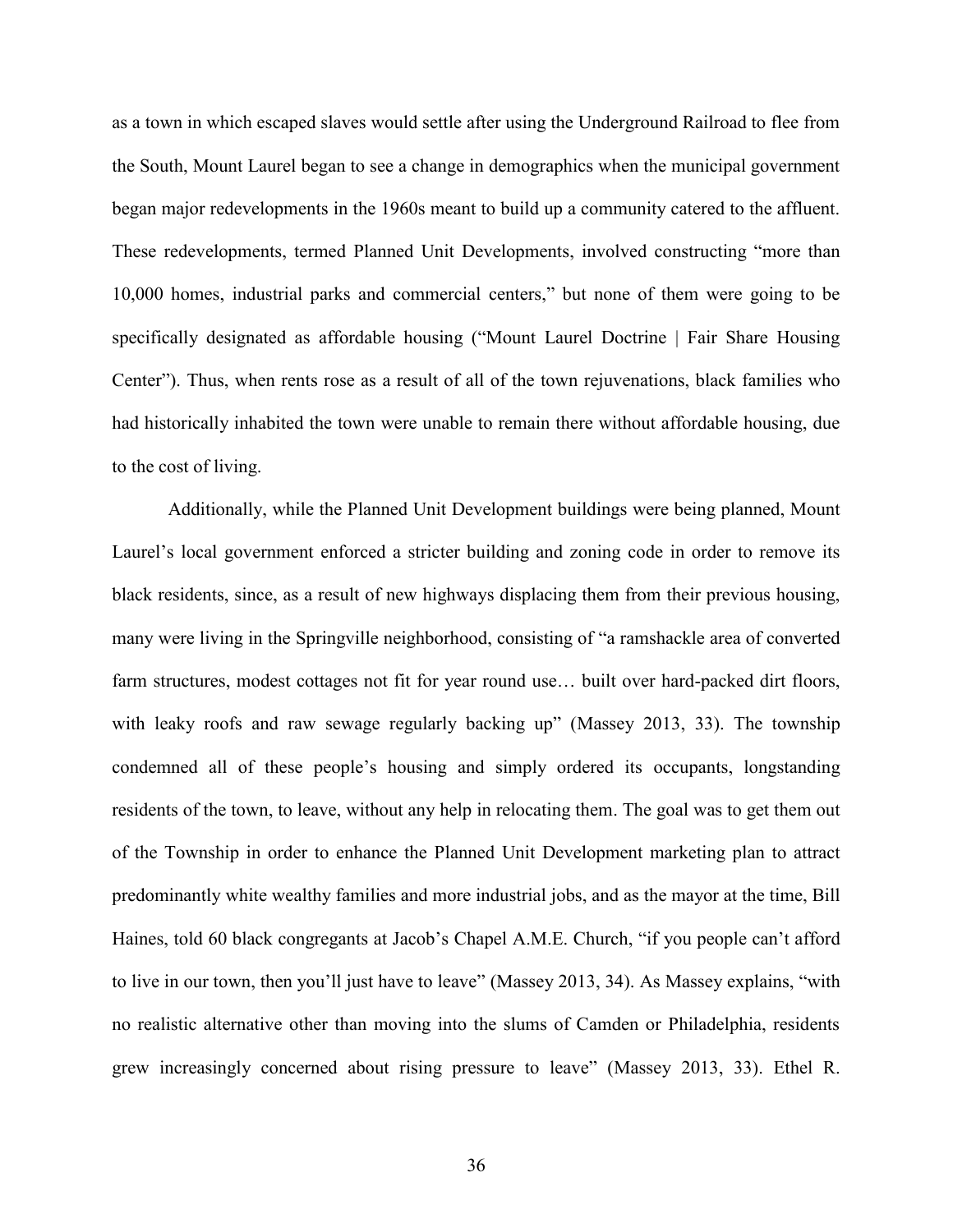Lawrence, a day-care teacher and mother with nine children, was among the 60 residents present for Mayor Haines' ultimatum, and as the township began condemning these residents' homes in the late 1960s, she organized them and petitioned in 1969 to permit a nonprofit to create 36 garden apartments for the displaced families. When the township refused, the NAACP of Southern Burlington County sued the township on behalf of the families. These conditions set the stage for the Mount Laurel decisions.

#### **The Affirmative Obligation:** *Mount Laurel I*

The black residents of Mount Laurel's solution to both the problems plaguing the whole nation and their own local problems emerged as the result of a series of state Supreme Court cases. Ethel Lawrence, one of the residents of Mount Laurel, was the lead plaintiff in a complaint that alleged that "Mount Laurel Township had, in effect, systematically excluded people on the basis of class and race through its zoning ordinances and preferential treatment of middle-class housing in its Planned Unit Developments" and that "the township, in fact, had an affirmative obligation to create realistic opportunities for people of all races and incomes to live within its boundaries and enjoy its benefits" (Massey 2013, 36). After winning the court case at the local level in 1972 in which the court ruled that Mount Laurel Township had adopted "exclusionary zoning ordinances..." and thus engaged in "economic discrimination," both parties were dissatisfied and appealed the case to the Supreme Court of New Jersey. After hearing the lower court's appeal, the Supreme Court rendered the *Mount Laurel I* decision in 1975. The court, in addition to ruling that Mount Laurel needed to "enact land policies that made 'realistically possible the opportunity for an appropriate variety and choice of housing'" (Massey 2013, 38), ruled that all developing New Jersey municipalities have an affirmative obligation to "allow for the construction of their 'fair share' of regional needs for low- and moderate-income housing"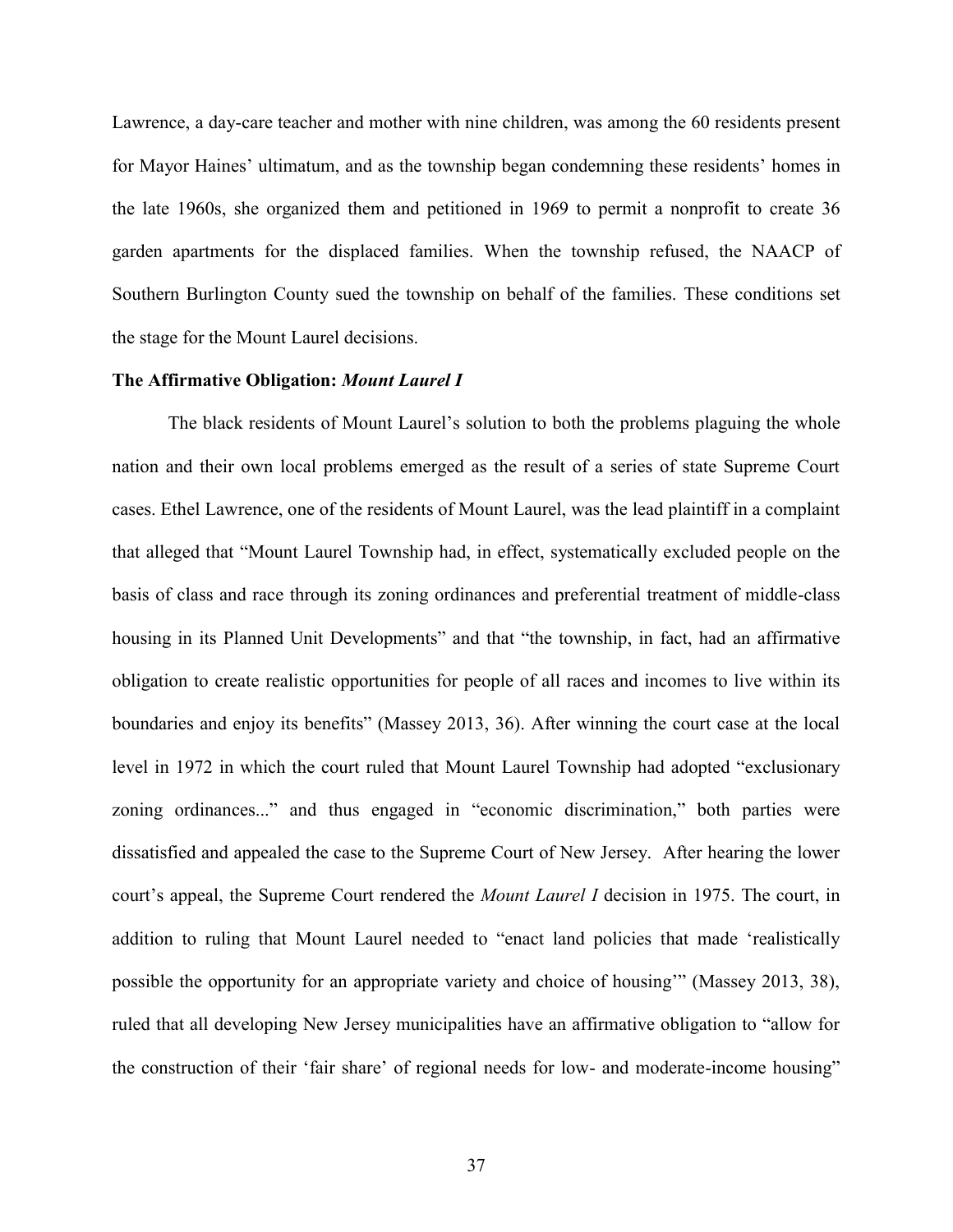(Massey 2013, 39). Essentially, this was an indirect mandate for the suburban municipalities that had tried to racially segregate historically to open up their borders and begin to undo the damages caused by racial and economic discrimination during that period and beforehand. **"**However, while Mount Laurel I laid down the principle for affordable housing obligations, the Supreme Court assumed by crafting Mount Laurel I that municipalities would act and do the right thing, but they were wrong" (Mallach 2018). Nearly all of New Jersey's 565 municipalities defied the ruling, including Mount Laurel Township. "'They basically gave the finger to the court,' Peter O'Connor, a lawyer and affordable-housing advocate who helped litigate *Mount Laurel I*, recalled" (O'Reilly and Writer 2016).

## **The Call to Action:** *Mount Laurel II*

While the *Mount Laurel I* decision was extremely important, it left much to be desired. Field et al. (1997) stated, "This seemingly simple declaration of policy proved extremely difficult to implement, however, as subsequent lawsuits challenged the manner in which 'regions,' housing 'need,' and local 'fair share' were determined" (7). As affordable housing scholar Alan Mallach (2018) explained, "[Mount Laurel I] laid down the principle, but townships hardly any took action." As Douglass Massey (2013) corroborates, "from the outset, authorities took every opportunity to drag their feet in complying with the court's directive, and when it finally did amend the zoning ordinance, the effort was halfhearted, at best (39). Between 1975 and 1983, despite some other housing lawsuits, there was little change in municipalities' affordable housing practices. The Supreme Court had likely assumed that municipalities would voluntarily comply with the constitutional mandate laid down in *Mount Laurel I*, but this did not happen in reality. The case involving Ethel Lawrence and Mount Laurel Township came back to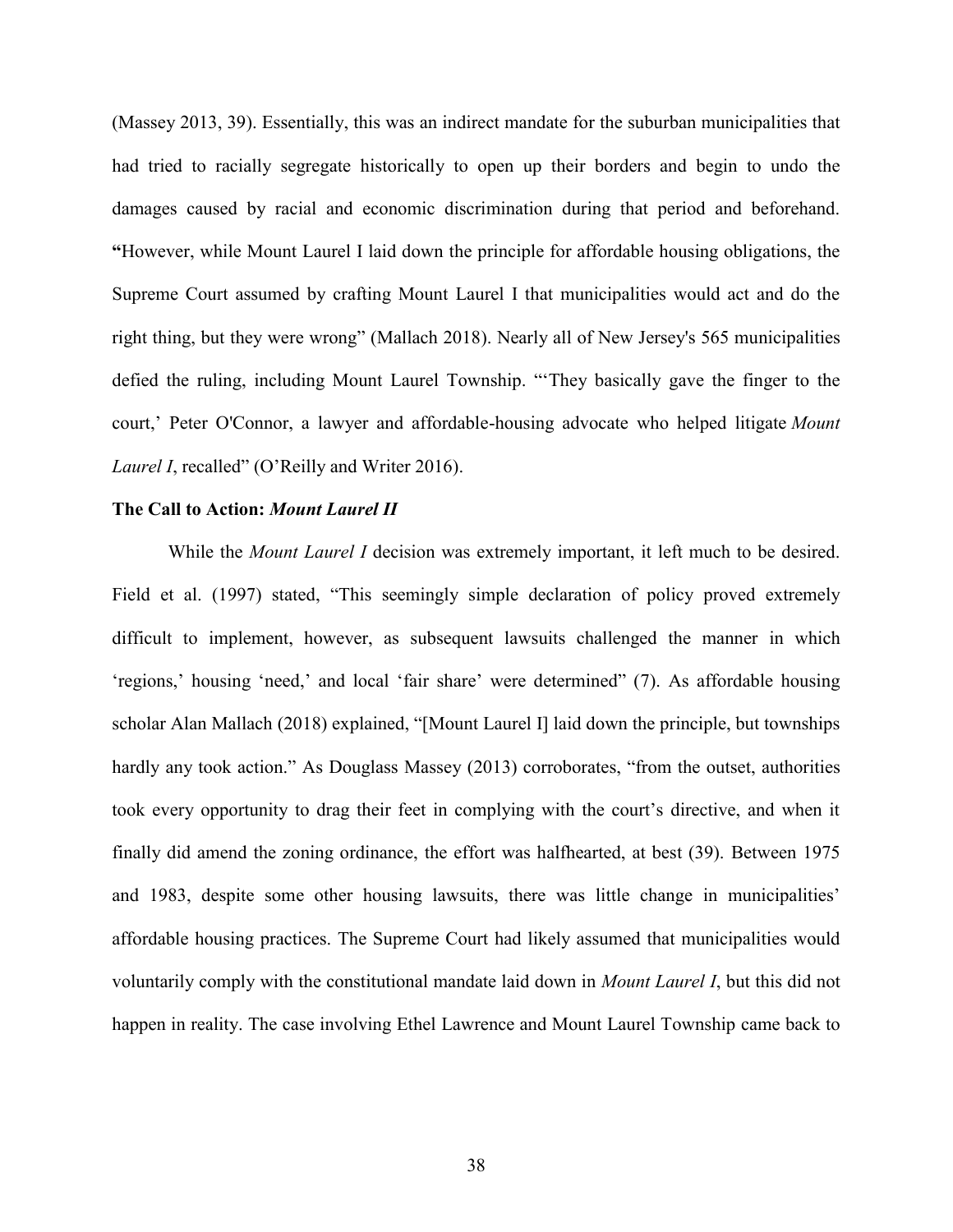the Supreme Court because no affordable housing had been built in eight years since the decision was rendered.

Thus, Ethel Lawrence and other residents of Mount Laurel went back to court in 1978 to challenge Mount Laurel's lack of compliance with the Court's decision. After appealing the trial court's ruling, that the township had not engaged in exclusionary zoning practices, to the state Supreme Court again in 1980, the plaintiffs finally got their desired ruling in 1983, in the *Mount Laurel II* case. This case actually set up a framework for enforcing the fair share principle, through designating many of its own resources and priority to hearing Mount Laurel cases, as well as requiring trial courts to decide what each township's fair share would be.

Most importantly, as explained by Lamar et al. (1988), the *Mount Laurel II* opinion spelled out in detail how to make municipalities comply with affordable housing mandates. While *Mount Laurel II* left a wide range of choices open to towns in terms of complying with the *Mount Laurel* obligation, it is clear that towns must go beyond simply passively removing obstacles to inexpensive housing and actually take some proactive steps to encourage the construction of low- and middle-income housing. To encourage litigation to counter exclusionary zoning, the Court created the builder's remedy lawsuits for developers, who would gain a right to build a development refused by a municipality if the proposed development was proven to be providing lower-income housing and the municipality was proven to have failed to meet its affordable housing obligation. According to Field et al. (1997), "By putting teeth into the Mount Laurel mandate, the builder's remedy fundamentally shifted the bargaining power between a community and a developer. Courts effectively told cities and towns to expedite permit approvals or face adverse judicial rulings" (8).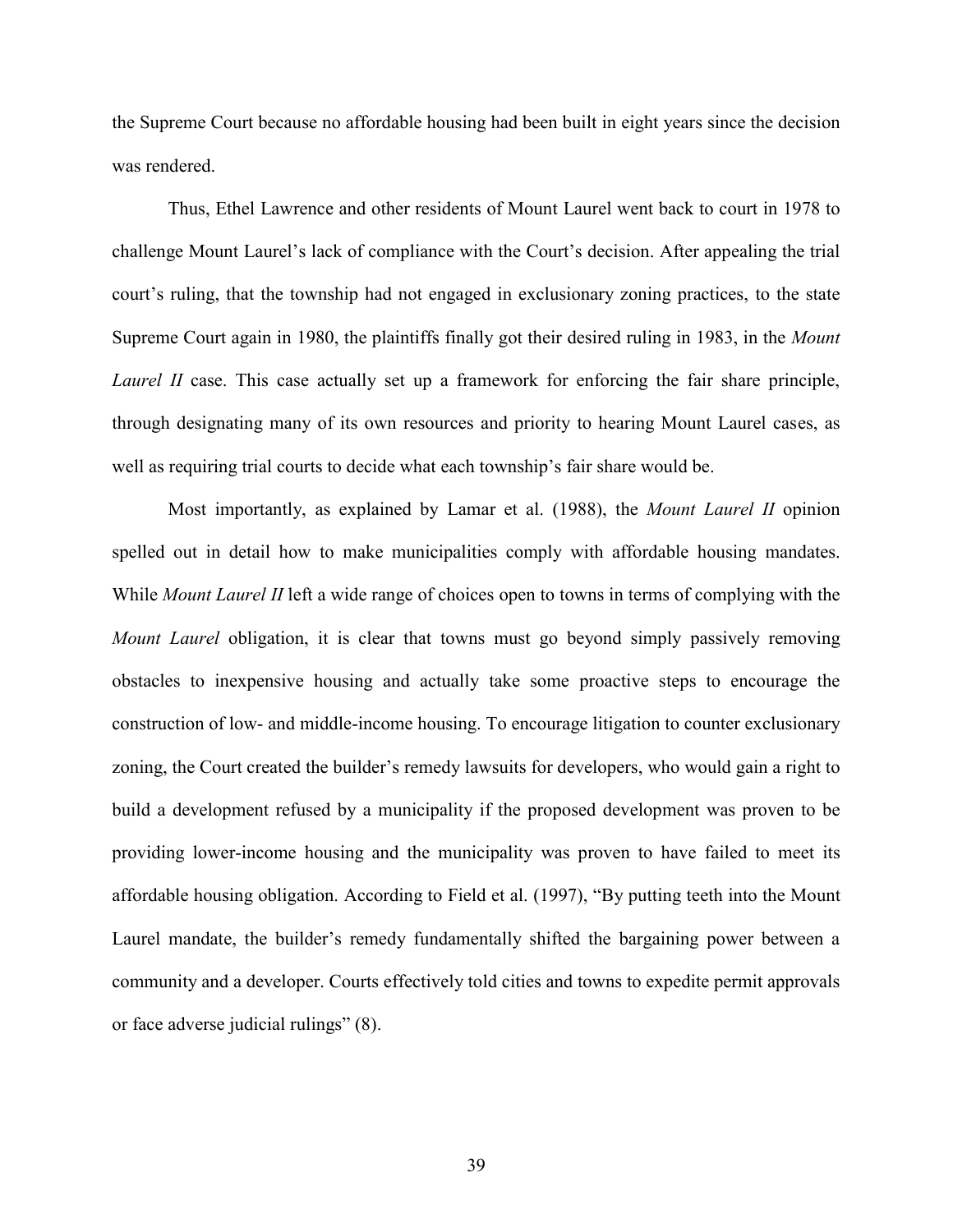A builder's remedy lawsuit occurs when a builder or developer sues a municipality for failing to meet their *Mount Laurel* affordable housing obligation. As explained on the website for the Borough of Dumont, New Jersey (2016), when resolved in favor of the builder or developer plaintiff, a builder's remedy lawsuit "requires a municipality to utilize zoning techniques such as mandatory set-asides or density bonuses which provide for the economic viability of a residential development which is not for low and moderate income households." The result of this requirement to municipalities is that they are forced to make certain housing developments economically viable, or affordable, for low- and middle-income families. Builder's remedy lawsuits can occur when: a builder proposes an affordable housing project or a project that contains a level of affordable housing consistent with *Mount Laurel* guidelines, a municipality rejects that project, and the builder claims that the municipality is thus incompliant with the *Mount Laurel* doctrine. Importantly, when a municipality loses a builder's remedy lawsuit, "the town and its planning and zoning boards lose all control over the zoning of the subject property, which is left to the special master, who only reports to the court." Thus, by losing a builder's remedy suit, a municipality loses all control and voice in its own zoning, and over projects in its own borders. Additionally, when they lose, "municipalities in builder's remedy lawsuits may be held liable for developers' attorney's fees and costs of suit, the fees of a special master appointed by the court to assist in developing the zoning scheme on the affected property, the costs of any infrastructure improvements, such as sewer and water system upgrades and road improvements." This expense is placed on the municipality in addition to its own court fees.

The aforementioned consequences for losing a builder's remedy suit are important for municipalities are important because, as the Borough of Dumont (2016) claims, "Over the course of history, it is nearly impossible to find a New Jersey municipality that prevailed in a builder's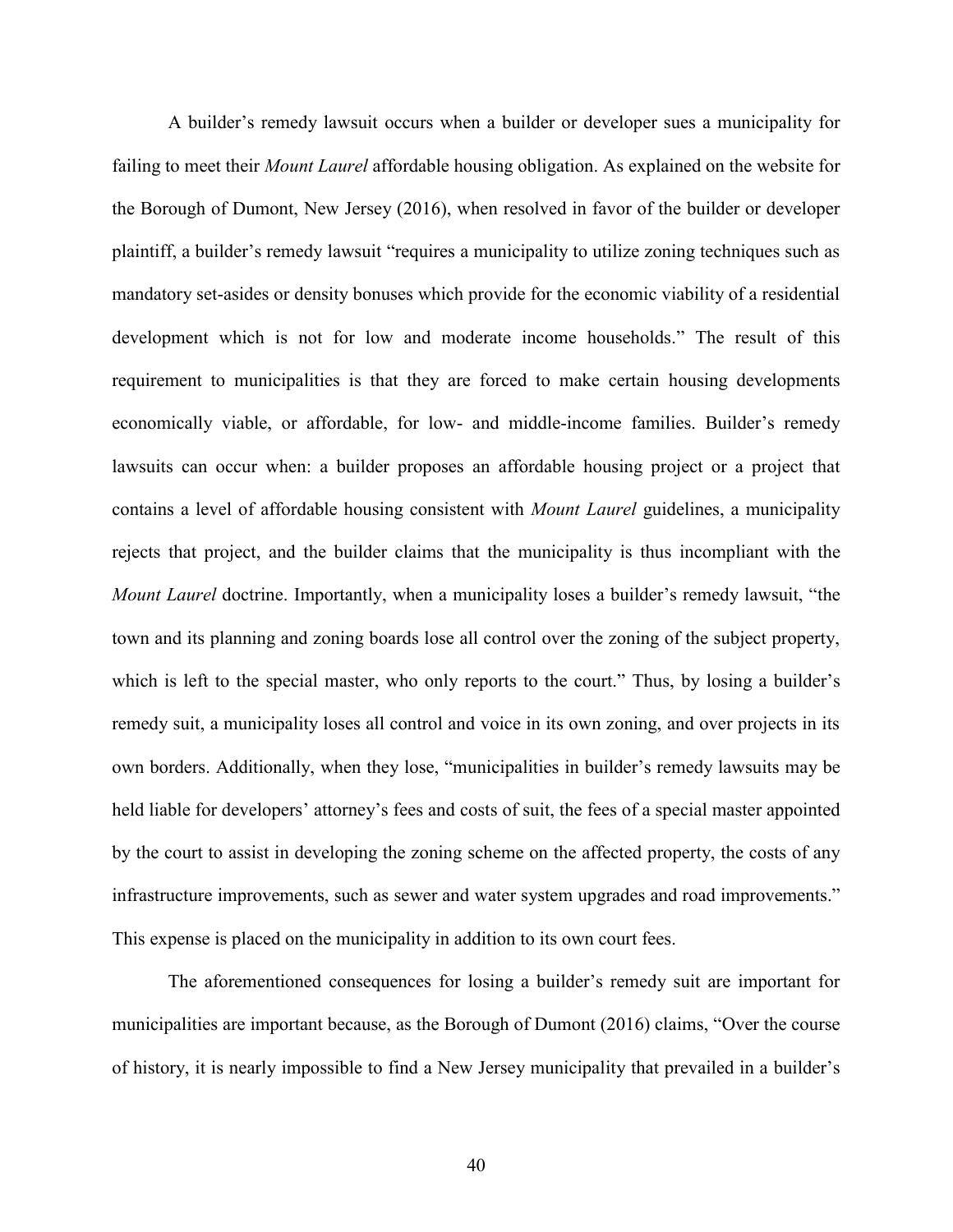remedy lawsuit. Like being in quicksand, the more you fight, the deeper you sink. When a builder's remedy is granted, the municipality is left paying the attorneys on both sides of the lawsuit, the court appointed Special Master, as well as all infrastructure improvements such as sewer and water system upgrades and road improvements, required by the court imposed development plan. The municipality also loses all control of site plan, including density, height, setbacks, landscaping. These decisions are made by an outside party who could live in Hunterdon or Middlesex or Ocean County and has little or no regard for Dumont." Ultimately, it seems almost a guarantee that a municipality will lose a builder's remedy lawsuit and thus, when by placing itself at risk of being sued in such a way, a municipality has already likely subjected itself to the consequences of losing the lawsuit. This makes municipalities want to avoid builder's remedy lawsuits if at all possible.

Coupled with its creation of the builder's remedy, the Court thus stated that municipalities that adopt acceptable housing programs and zoning practices were to be given six years of immunity from builder's remedy lawsuits. As elaborated by COAH and clarified for the court period by the Borough of Dumont (2016), "the only way any community can be protected from a Builder Remedy Lawsuit is to submit a Housing Element and Fair Share Plan that complies with the required obligations and received a Judgment of Compliance/Repose from the Court. This replaces the previously granted Substantive Certification, which was granted by COAH. A Judgment of Compliance/Repose should be for a ten-year period, during which the Borough will be 'immune' from any future Builder Remedy Lawsuits so long as it is complying with its Housing Plan." Obtaining immunity from builder's remedy lawsuits would thus become extremely important for all townships. Lastly, the Court in *Mount Laurel II* also stated that the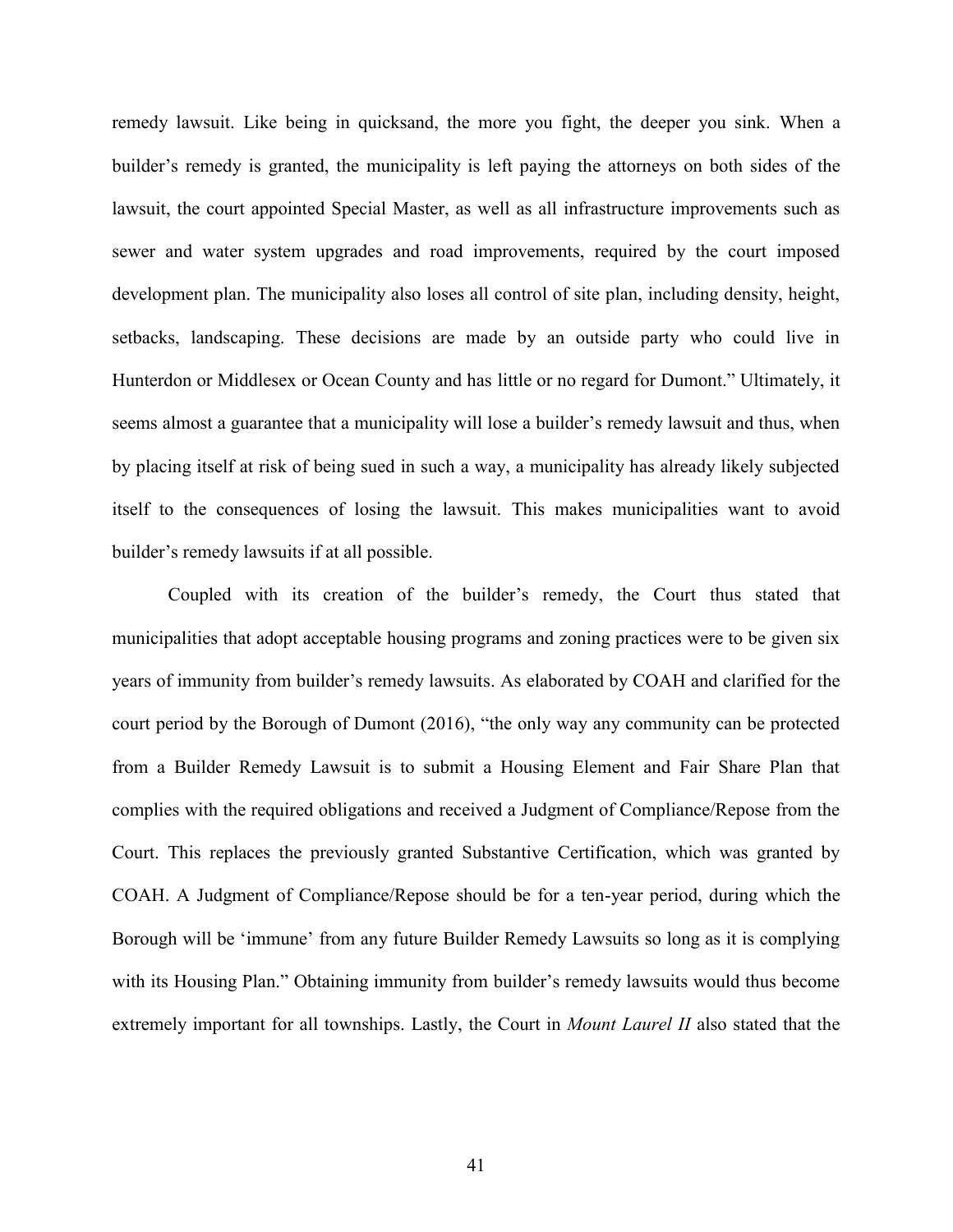each town must be given a specific number calculation that would be its fair share, in terms of how many affordable units it was obligated to build.

From 1983 to 1986 there were over 100 new lawsuits filed against 70 different municipalities by developers, in which developers took municipalities to court for blocking their affordable housing projects (Lamar et al. 1988; Field, Gilbert, and Wheeler 1997). According to affordable housing scholar John Payne, "The avalanche of lawsuits put added pressure on the legislature to assume responsibility for regional housing policy" (Payne 1995, 666). Additionally, municipalities began to exert pressure on the state legislature. Payne (1995) adds that "I can attest from personal experience that towns took the process seriously only when it became clear to them that something was actually going to happen, that the Mount Laurel doctrine had actually arrived. That did not happen until 1984, and as soon as it did, the League of Municipalities rushed down to Trenton, reported to the Legislature that 'home rule' was not all that it was cracked up to be, and virtually begged for a state law that would get the courts out of the land use business" (666).

Thus the Supreme Court appealed to the state legislature to begin managing the process of creating affordable housing and the Fair Housing Act of 1985 was enacted. The law essentially removed jurisdiction over affordable housing issues from the courts and gave it to the Council on Affordable Housing (COAH), which the act established as well. COAH's mandate was to combat exclusionary zoning by helping municipalities to make plans to ensure their affordable housing obligation (Massey 2013). Additionally, Mallach (2018) explained that while COAH had the power to approve or disapprove individual municipalities' plans, it was reliant on affordable housing developers to sue the municipality in the case that the municipality did not submit a plan. However, he stated that situations like the latter were not the norm during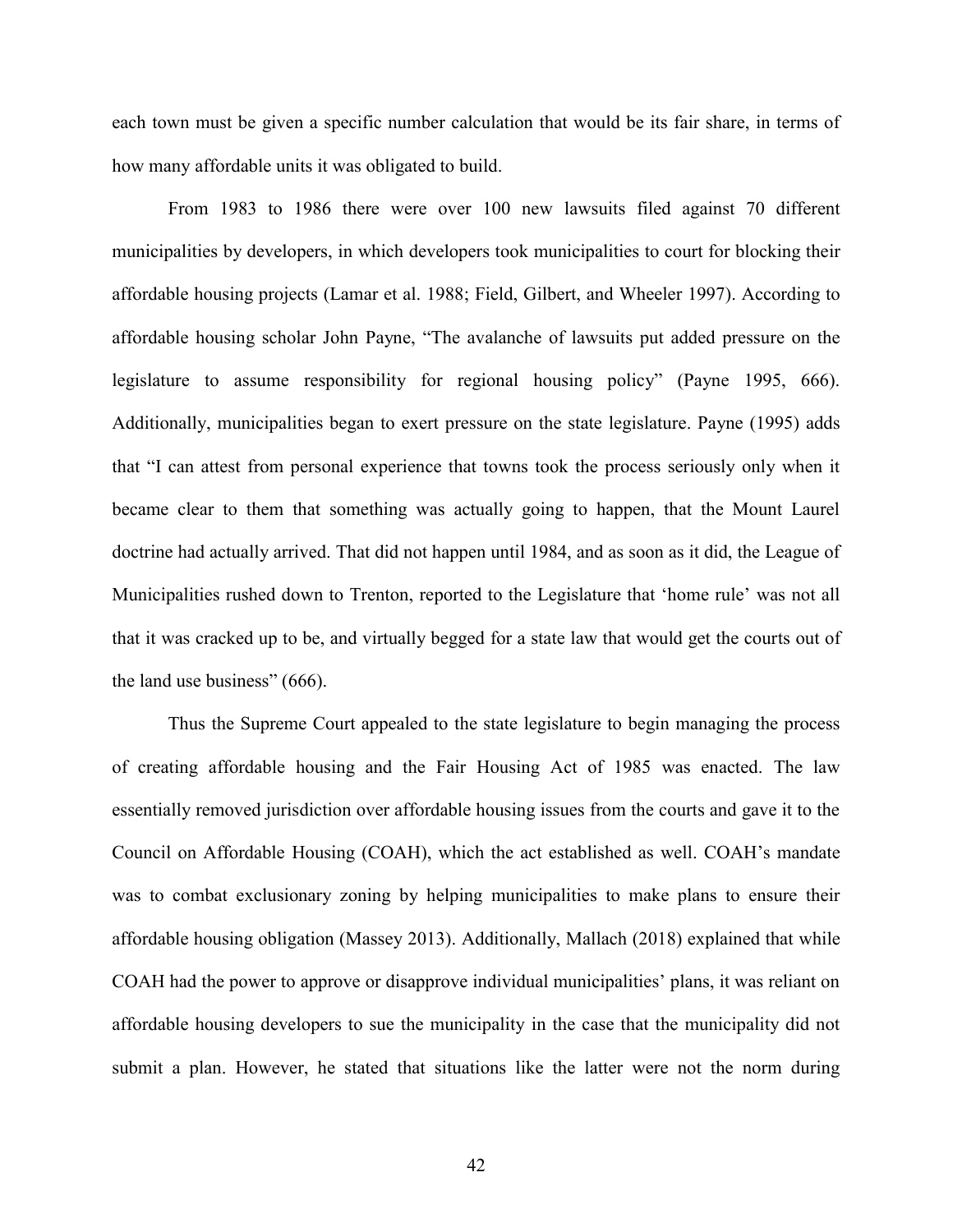COAH's first two rounds. In short, COAH tells municipalities how many units to build, but municipalities do not build the new units. Rather, they simply zone for them, and affordable housing developers end up doing the actual building. So in practice developers determine whether a municipality is in compliance and take them to court if necessary. Generally, if affordable housing developers set aside 15 to 20% of the units in a development for lowerincome households they are considered compliant (O'Reilly and Writer 2016).

Field et al. (1997) recount how parties on both sides of the affordable housing issue were happy with the establishment of COAH. "Communities and housing advocates alike welcomed the potential improvements that the Fair Housing Act offered. For municipal officials, the change at least signaled possible relief from costly and unpredictable lawsuits. Housing advocates, in turn, now could look to a state coordinating agency for more successful implementation of the 'fair share' standard" (9) Also, COAH was important for developers because, as Hoff (2018) explains "the *Mount Laurel II* decision established that a developer could sue a town for a builder's remedy if they don't comply, but the flip side of that is if a town wants to comply, why would the builder sue it if they don't need to? If the town is willingly participating, then it should be able to do that. After COAH was created, the towns' path to voluntary compliance was pretty easily established. They could just file a petition with COAH and COAH would be the arbiter of whether they complied with their affordable housing obligation" (Hoff 2018). The path to voluntary compliance being made clearer for towns showed more clearly what incompliance was as well.

# *Mount Laurel III*

On February 20, 1986 the New Jersey Supreme Court ruled in *Mount Laurel III*, upholding the constitutionality of the Fair Housing Act and ordering that that all *Mount Laurel*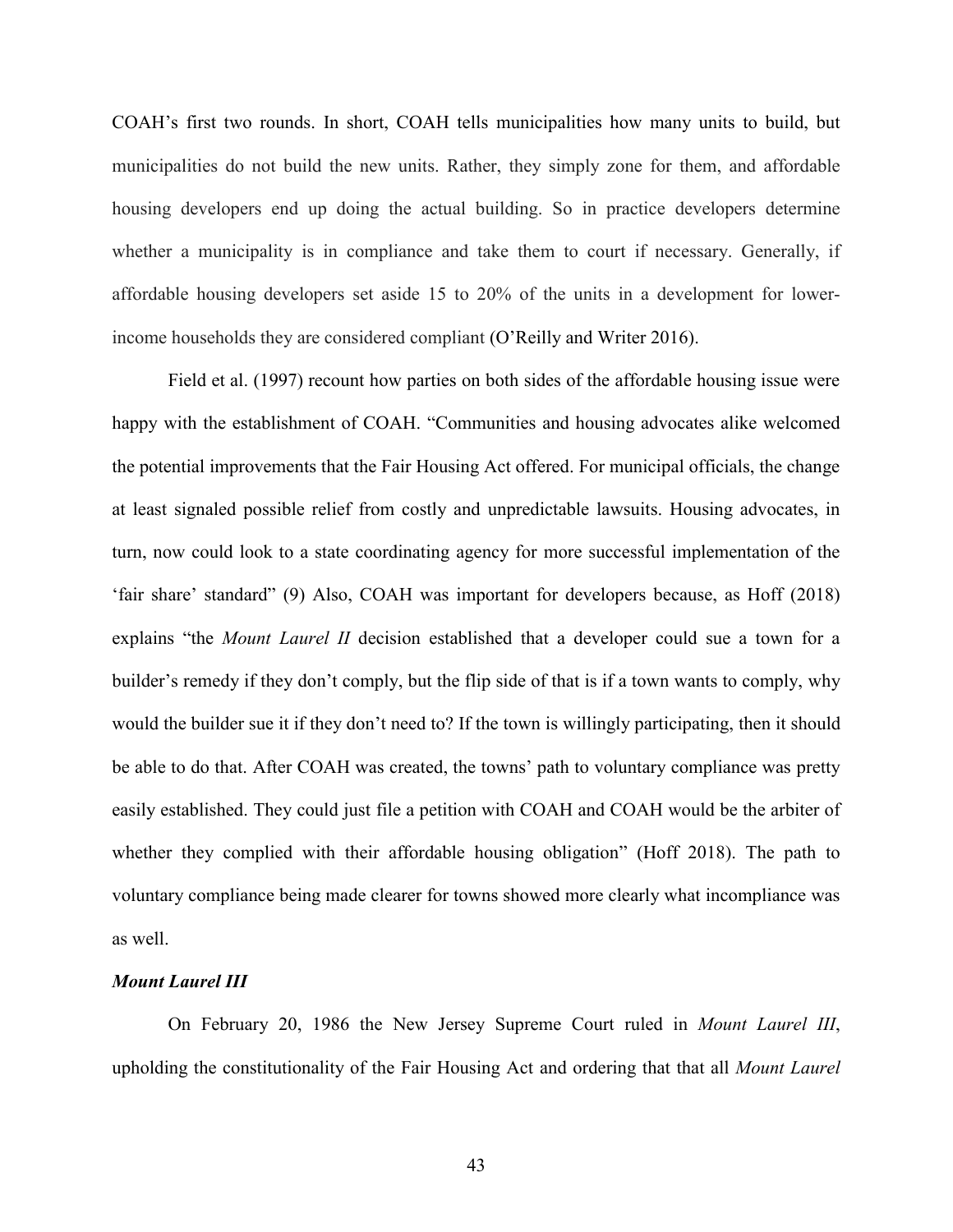doctrine court cases whose purpose was to determine a municipality's affordable housing obligation be transferred to COAH. The court said it was willing to give COAH time to work and establish rules, but warned that the promises of the Fair Housing Act had to be met and that if COAH began to delay or stopped producing results, the court would be forced to step in again (Lamar et al. 1988). This *Mount Laurel III* decision likely established the precedent for the courts stepping in and retaking control of the Mount Laurel doctrine's enforcement in 2015, when COAH had failed to be effective for an extended period of time.

#### **The 21st Century: Fragmentation and Disarray**

Between the 1980s and 2000, there was significant progress made towards building affordable housing in wealthy suburbs. As Mallach (2018) stated, "A lot of municipalities complied between 1985 and 2000, when there was strong pressure from the courts and an effective COAH. In that period, compliance became pretty general. Communities like Mount Laurel Township, Lawrence Township, and South Brunswick Township built many units of affordable housing, and even problematic townships like Cherry Hill and Middletown were compliant with the doctrine to at least some extent. Then from 2000 to about 2014, almost everything came undone. The administration even actively tried to subvert the doctrine and had no interest in keeping records on any part of it."

Beginning with the start of COAH's third round in 2000, the state body lost all effectiveness. "The Council on Affordable Housing started to pretty much disintegrate, because of political pressures coming from anti- affordable housing governors and community affairs commissioners. The municipalities pulled back" (Mallach 2018). COAH stopped keeping data and keeping track of the *Mount Laurel* Doctrine under pressures from anti-affordable housing governors like Chris Christie and Jon Corzine, who actively tried to undermine the doctrine and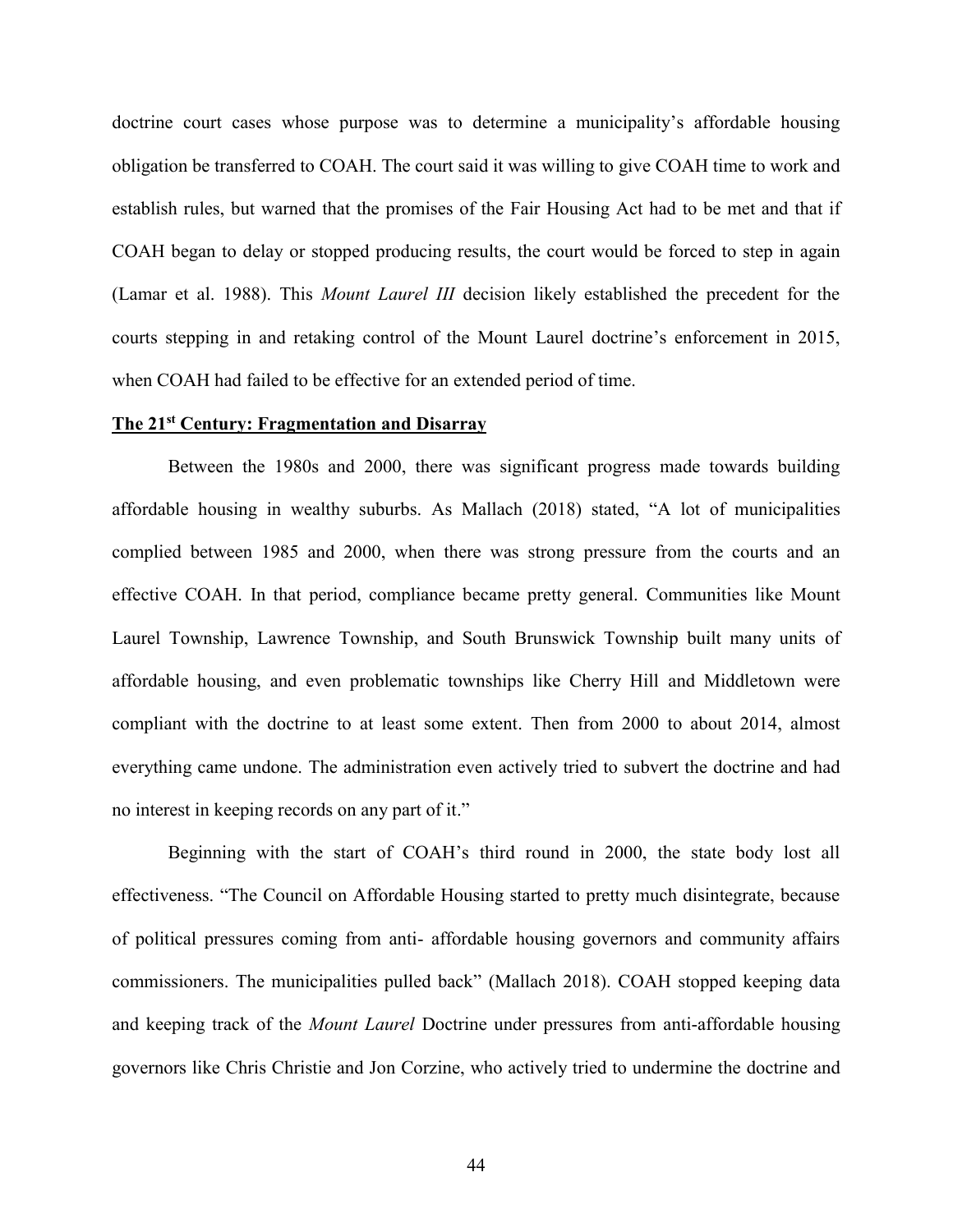had no interest in keeping records. Without a strong state backing and COAH, municipalities pulled back from building affordable housing, with no big incentives for compliance. Currently, the authority to manage the *Mount Laurel* Doctrine resides within the state courts and is being handled through a series of settlement cases that began with the COAH's dissolution in 2015.

# **THE ADVENT AND PRIME OF THE COUNCIL ON AFFORDABLE HOUSING: 1985 – 1999**

As detailed by Lamar et al. (1988), in 1986, the Council on Affordable Housing released its first round rules, which included: the definition of the six housing regions in the state, the methodology to determine low- and moderate-income housing need within these regions, a formula to determine the numerical obligation for the housing obligation of each municipality, and a procedure by which municipalities could get certified by COAH, which involved complying with the Fair Housing Act's requirements, but also provided protection from builder's remedy lawsuits. Within each region, present housing need was calculated by estimating the number of deficient housing units in the region using census data, and then estimating the percentage of such units occupied by low- and middle-income households. Deficient housing units were those that required renovation or repairs to be up to state standards. Next, a projection of the number of new low- and middle-income households expected to form in each region by 1993 was used to form the estimate of prospective housing need in each region. This number was added to its fair share obligation in a separate category. All municipalities were expected to submit a plan under COAH's first round except for municipalities whose percentage of existing need exceeded the regional average for need. Because this group was comprised mostly of large cities, they had their excess present need reallocated to other, suburban municipalities within its housing region, in the spirit of the Mount Laurel doctrine. This reallocation was done using a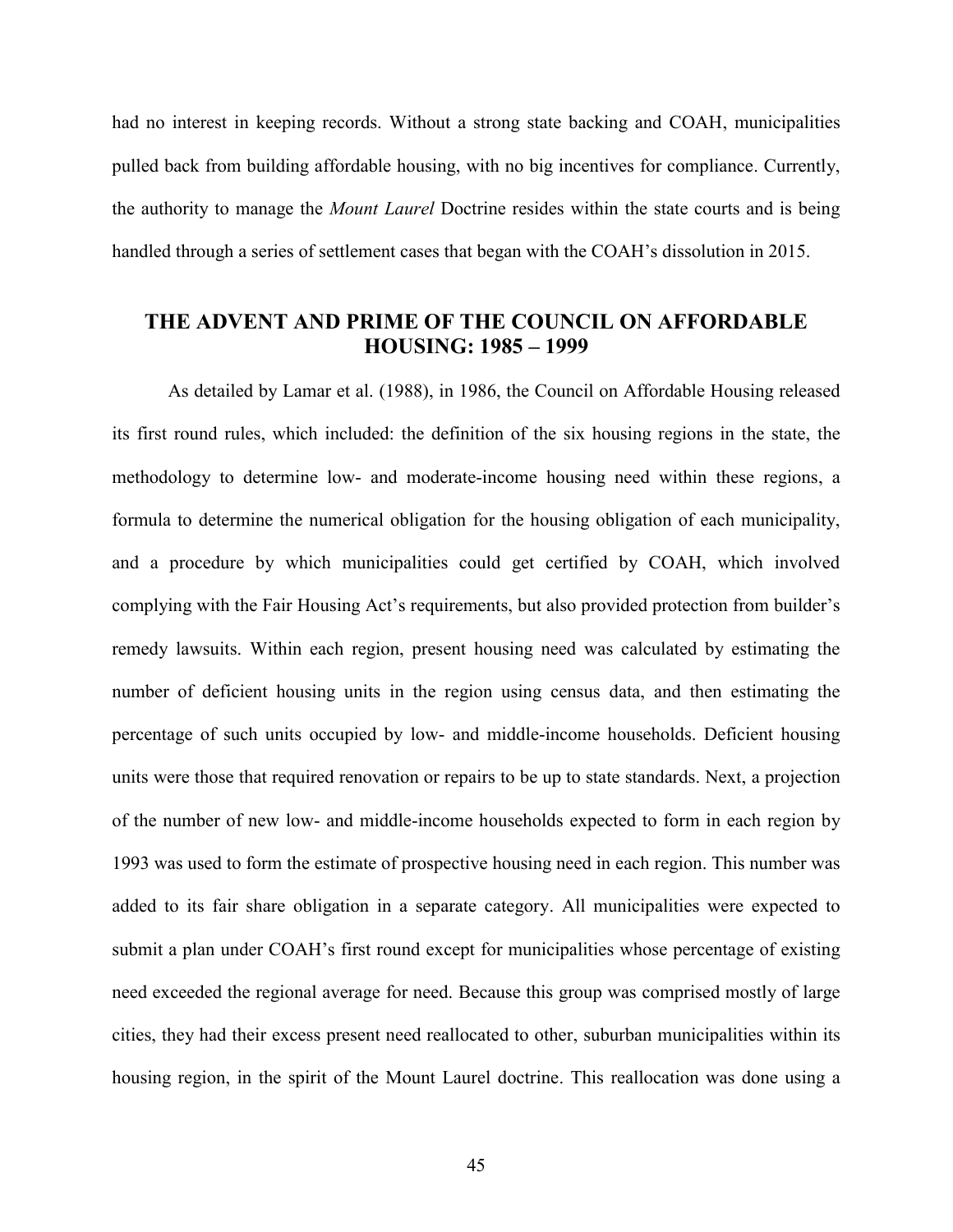formula that measured each municipality's capacity to provide affordable housing, based on the municipality's area for potential new developments (in acres), its total employment number, any recent employment growth, and its income level as compared to the region as a whole.

While builder's remedy lawsuits were the primary mechanism for coercive compliance, COAH understood that municipalities strongly feared and felt vulnerable to such lawsuits, so offered protection against these lawsuits as a compromise for municipalities that submitted a plan to it, so long as the municipality could continually demonstrate that they were following their approved plan. McKenzie (2018) explains this, saying, "the protection that is offered for towns that settle is immunity against builders remedy lawsuits. The builder's remedy is a very powerful threat because the *Mount Laurel II* Court's approach to enforcing the constitutional obligation used the threat of a builder's remedy as a stick. A developer would be able to get a development approved someplace in town and decide the destiny of the town. The carrot was created by the Legislature in the form of COAH. It gave towns the opportunity to come in, to not have to pay for litigation, to be able to get their plan blessed, and to move on without ever having to deal with the courts." What McKenzie refers to as the carrot is more similar to what I term cooperation, rather than what I term incentivizing.

Additionally, John Payne (1988) describes how rental-housing credits were created as a source of accessibility for municipalities and convenience for low- and middle-income families in his report, *Title VIII and Mount Laurel: Is Affordable Housing Fair Housing?* He explains: "Because rental projects are currently difficult to achieve through the private market, the state now offers a 'bonus' for towns that meet part of their fair share in rental form" (363). Essentially, it is not as cost effective for towns to build rental units due to their lower rent, and many wealthy municipal residents dislike renters because they view them as temporary members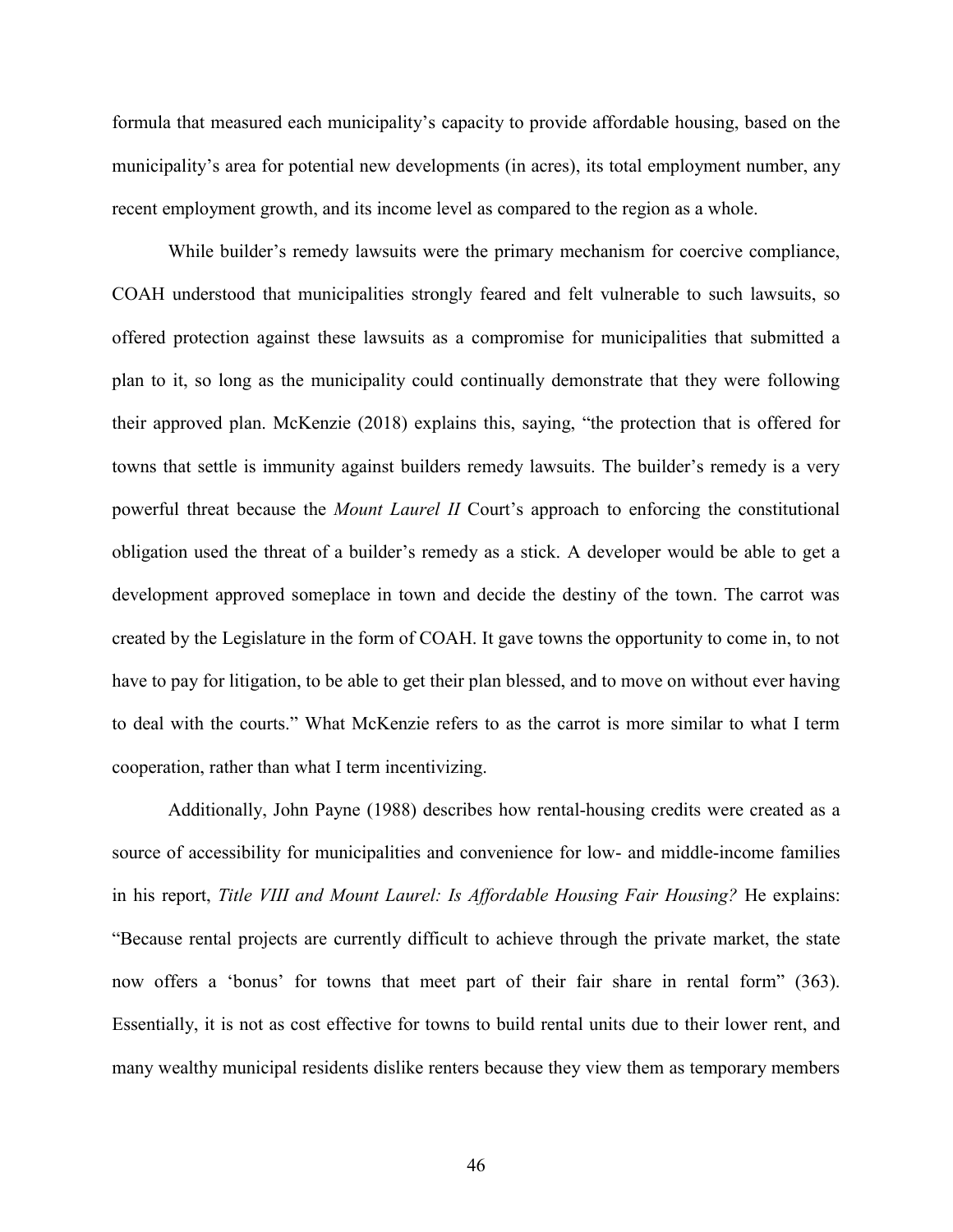of their community and now present to further its betterment in the long run. COAH realized this and thus offered municipalities an incentive that would entice them to build rental housing units. Payne details: "Rental units count as 1.33 units when credited toward the municipality's fair share obligation, thus reducing the net number of units for which the municipality must provide" (363). This provision benefitted municipalities who did not want to build as much affordable housing, or to build it densely, by cutting down on their actual numerical obligation. He continues, "Rental units are more readily available to poor households because no down payment is required and expensive main tenance obligations that accompany homeowning are reduced" (363). The provision also benefitted families who might have sought to move into the suburbs but were unable to do so financially and needed to rent property. In this sense, COAH's incentive benefitted both municipalities and lower- and middle-income families.

Payne explains that in implementation, most affordable housing units are not like Ethel Lawrence Homes: "The typical suburban Mount Laurel development is usually a townhousestyle, multi-family project with between 250 and 1500 units, of which 20% are 'set aside' for low- and moderate-income households" (363). Payne also explains that while affordable housing developments were generally built at densities ranging from six to twelve units per acre, the land on which development occurred was typically land that had previously been zoned for less dense residential use, usually three units per acre or less, or was an area that previously did not permit any residential zoning. This shows how the Mount Laurel doctrine may have raised the density of suburban housing in some areas, angering municipal residents, but also how it made use of lands that were previously unused, in order to create more physical spaces in neighborhoods for potential housing integration.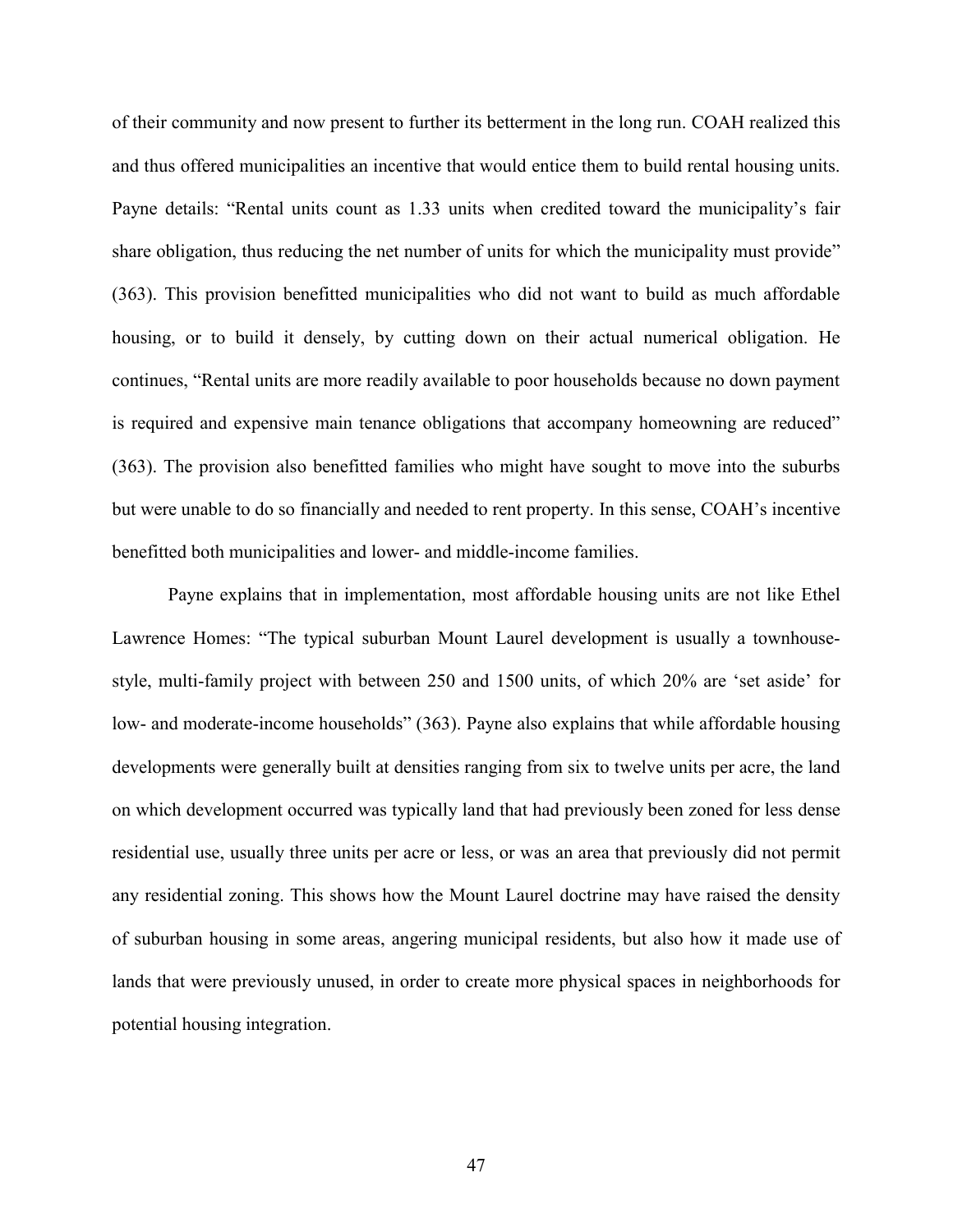Unfortunately, no data was kept for housing units built in the first round of Mount Laurel. It is unclear why COAH did not keep specific data for the first round, with one possible explanation being that the data was lost when COAH was dismantled. However, Mallach, Lamar, and Payne estimate that about 1,900 affordable housing units constructed were and occupied in New Jersey between 1986 and early 1988 (Payne 1988). During this time period, the system of affordable housing under COAH made improvements and was successful in mandating the construction of affordable housing. The COAH data that does exist shows that in the first year after COAH's implementation, 22 municipalities got certified, including South Brunswick Township and Lawrence Township and, by early 1988, when Mallach, Lamar, and Payne made their estimate, 31 municipalities were certified. In total, 161 municipalities signed under COAH in the first round (New Jersey Council on Affordable Housing 1987). While the number was only just over a fourth of New Jersey municipalities, it represented substantial progress in beginning to practice inclusionary zoning, especially for a state in which such little progress had been made historically, over a much larger span of time.

In the second round of COAH, many of the same municipalities got re-certified and many other municipalities got certified for the first time. In total 245 municipalities received COAH certification in this round, including South Brunswick again. As McKenzie (2018) explains, "In the first and second rounds of COAH, particularly the first round, there was more emphasis on the builder's remedy approach as the primary mechanism to meet affordable housing obligation. This involved the use of inclusionary developments, which took the form of high-density housing projects in which a portion of the units built would be designated as lowand moderate-income housing units. In round two, towns began to take advantage of other mechanisms that COAH provided as legitimate ways of attempting to meet affordable housing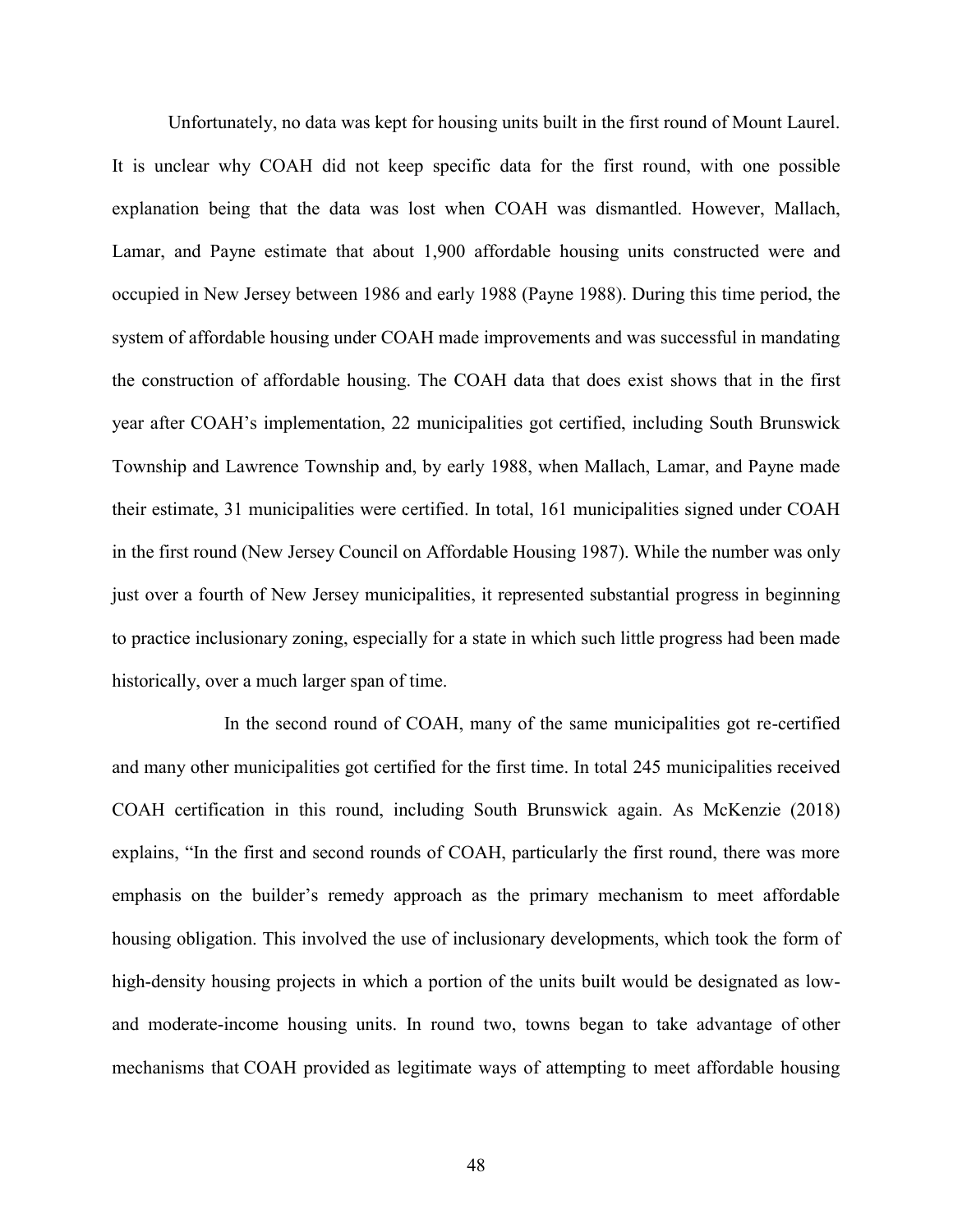obligations. A lot of those had been permitted by the first round rules but they weren't used as extensively" (McKenzie 2018). As explained, in the second round, more towns began to take advantage of what COAH provided in terms of other options. In the second round, COAH began to emphasize its incentives, housing credits, and the potential for compromise through temporary immunity from builder's remedy lawsuits for COAH certified towns. Additionally, towns likely began to notice these alternative pathways to compliance after seeing so many builder's remedy cases after 1983 and in most cases would have likely opted to utilize such alternatives rather than risk being sued by builder's remedy.

The Fair Housing Act of 1985 created another incentive for municipalities to build affordable housing in the form of regional contribution agreements (RCAs), which allowed a municipality to fulfill up to half its fair share obligation by paying for affordable housing in another municipality. The intended effect of RCAs was to link the economic strength of the suburbs to the financial need of the cities by having urban developers pay another municipality instead of constructing actual Mount Laurel units in their developments, and then having that payment fund the creation of affordable housing units in the receiving municipality units. Also, the RCAs involved cash transfers instead of transfers of actual housing units in order to try and give the receiving municipalities more flexibility in determining how to serve their affordable housing needs. For instance, the money could be used to fund rental status in existing housing units, to serve households whose incomes were too low to take advantage of conventional Mount Laurel units. COAH's methodology reallocated housing obligation from mostly urban communities that had excessive numbers of poor families to developing suburban communities that had the strong housing markets capable of supporting more inclusionary lower-income housing developments.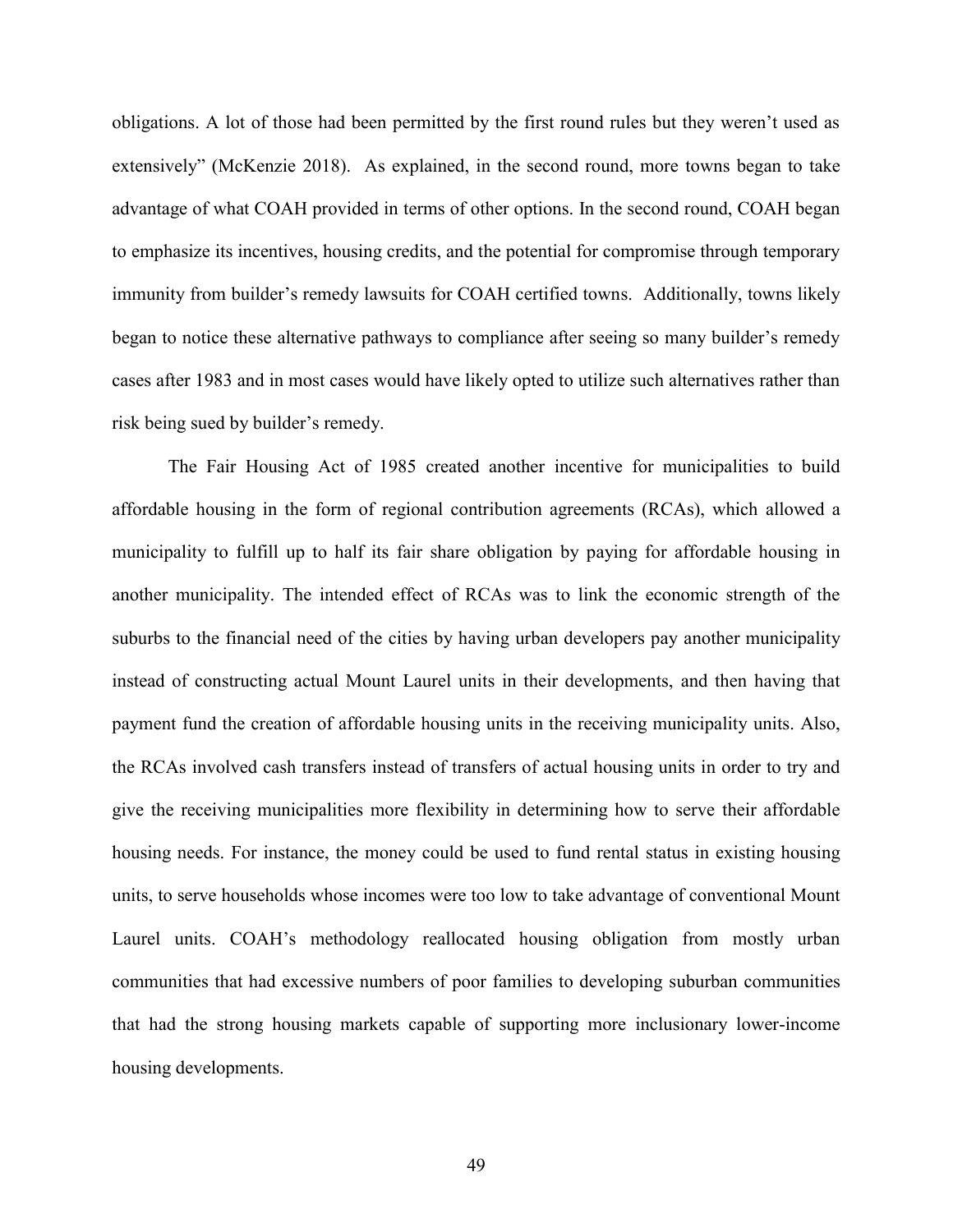McKenzie (2018) explained some positive and intended uses of regional contributions, stating, "In the cases of rural towns that didn't have developable land with sewer and water access, the advantage to Regional Contribution Agreements was that they could meet the rest of their obligation with things like accessory apartments and group homes. They didn't need to worry about the fact that they didn't have developable land with sewer and water access because they could ship their obligations out. Their obligations were often fairly low, so this was manageable. There were urban areas that were really grateful to have that money because it helped them with new construction and rehabilitation programs that they were trying to get off the ground and that they needed to help subsidize." McKenzie also highlighted some of the ways in which regional contributions were misused. "The drawback to RCAs is that developers started suing towns to build a higher density project that would include a set-aside of low and moderate income units, but would end up settling with the town and agreeing to give the town money to fund an RCA rather than building the affordable units as part of the development. So that was an abuse of the Regional Contribution Agreement concept because, if a developer is going to sue a town because the town is not providing adequate low- and moderate-income housing, but the town could be building it because they have sites with sewer and water access that are capable of being developed, the builder should produce the low and moderate income units on site within the development" (McKenzie 2018). In the long run, Regional Contribution Agreements were abolished, and while it is clear that they yielded some positive results when they were allowed, it also seems that they were misused often as well.

Other incentives that COAH established during this period included bonus credits for rental homes, group homes, and elderly homes. McKenzie provided some detail on these, saying "In terms of other mechanisms for meeting affordable housing obligations, group homes for

50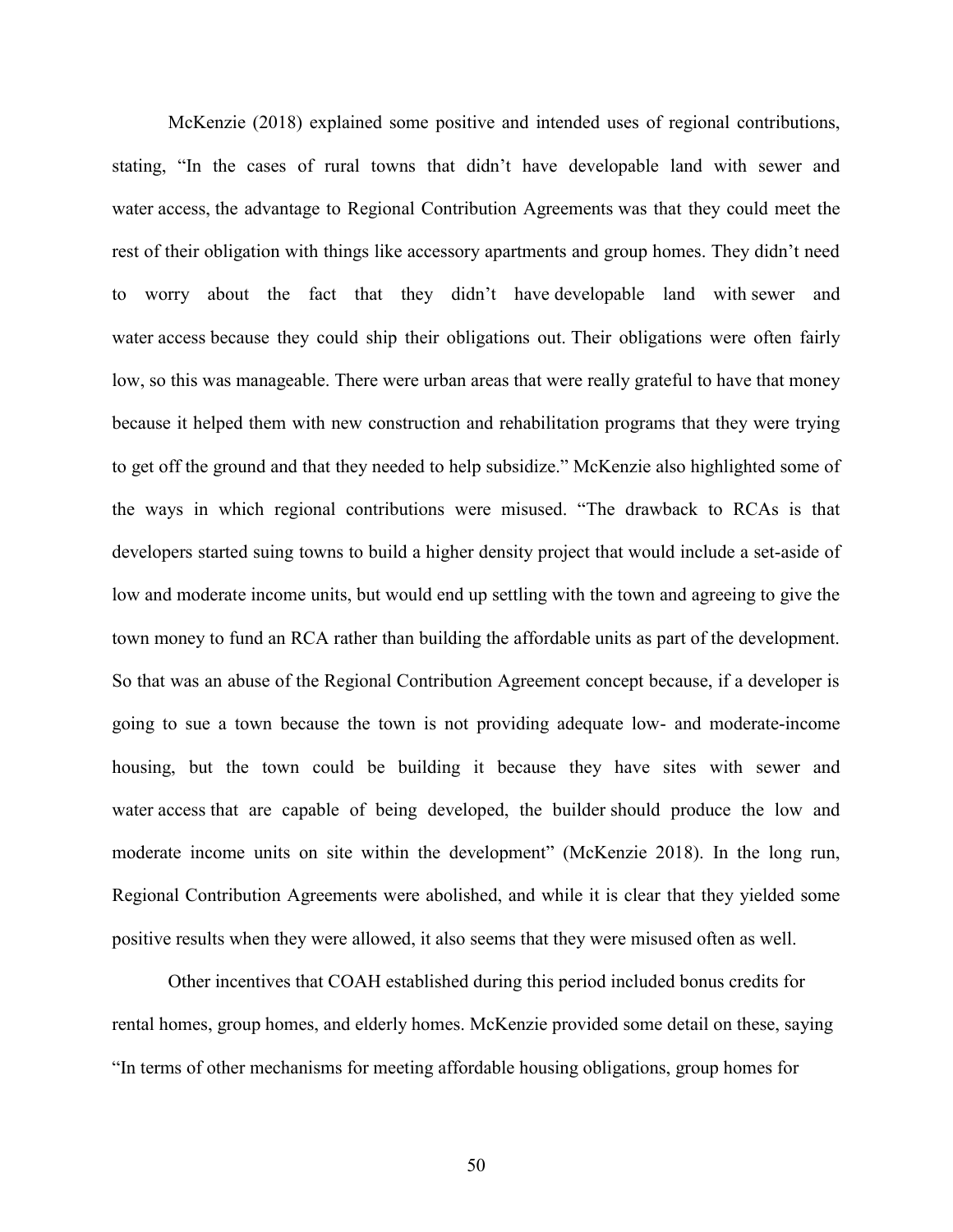persons with special needs have always been an important component of municipal plans, and FSHC likes them because they work with a lot of other nonprofits and support their work. Towns can also receive rental bonuses for meeting their rental obligations (25% of the total obligation). If they make a deal with a prospective developer to do rental affordable units, they can get those rental bonuses up front" (McKenzie 2018).

Alan Mallach (2018) recalled that "the state approved many plans in the first and second rounds, and by and large, most municipalities made reasonable efforts to comply with the Council on Affordable Housing and to come up with plans that made at least some kind of sense." Notable for Mallach as a municipality that resisted building affordable housing and actively sought to undermine COAH was Cherry Hill, under mayor Susan Bass-Levin, but it seems as if municipalities like this were less frequent in the first two COAH rounds.

#### Mount Laurel Township

Mount Laurel was mandated to fulfill its affordable housing requirements through the COAH first and second rounds by the *Mount Laurel II* decision, and so was already certified under COAH. As corroborated by notable housing scholars David Kinsey (2018) and Alan Mallach (2018), Mount Laurel Township was compliant in terms of meeting its affordable housing obligation during this time. Evidence of this can be seen in that its third round present need of 56 units was drastically decreased from its obligation in the first two rounds of 815 (Kinsey 2017), meaning that it must have made significant steps towards its affordable housing obligation during the prior rounds.

#### South Brunswick Township

South Brunswick was compliant for COAH's first round (1987 – 1993). In the first round, it adopted a fair share plan that addressed its 669 unit, before application of credits,

51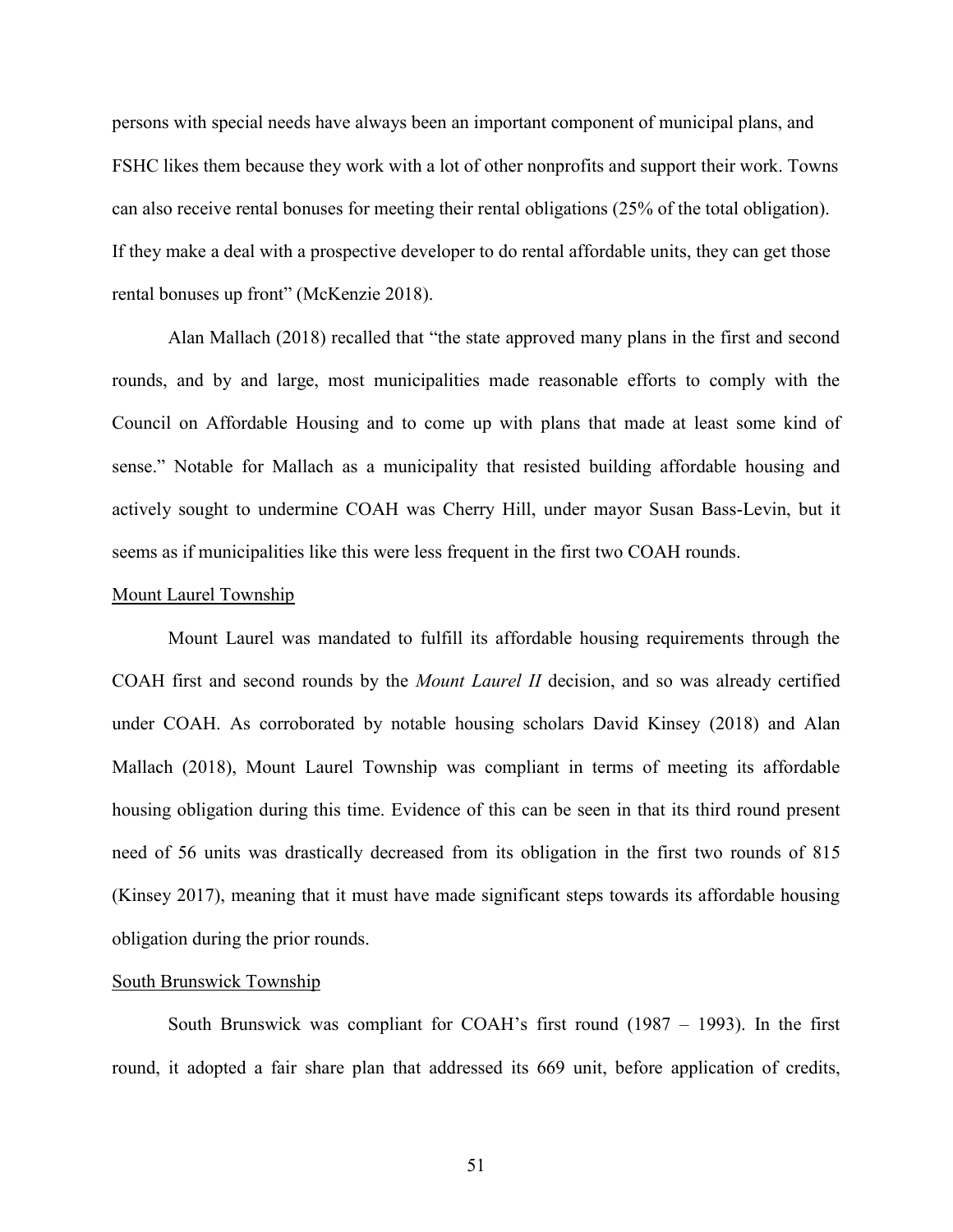obligation, then petitioned COAH, and received certification from COAH in August 1987 (Sears 2015).

The Township also petitioned COAH for certification in the second round in March 1995. Its 1987 - 1999 cumulative first and second round obligation was 937 units, pre-credits. COAH approved the South Brunswick's second round plan and granted them second round certification in February 1998 (Sears 2015).

**South Brunswick's Prior Round Affordable Housing Progress** [data from (Sears 2015)]

| Development (Units)- type of housing                         |
|--------------------------------------------------------------|
| Deans Apartments (40)- prior cycle credits                   |
| Charleston Place I (54)- prior cycle credits                 |
| Regal Point (5)- affordable family sales                     |
| Monmouth Walk (43)- affordable family sales                  |
| Nassau Square (49)- affordable family sales                  |
| Woodhaven (80)- affordable family rentals                    |
| Charleston Place II (30)- affordable senior rentals          |
| Summerfield (70)- affordable family sales                    |
| Deans Pond Crossing (20)- affordable family sales            |
| Southridge/Southridge Woods (124)- affordable family rentals |
| CIL-Wynwood (7)- alternative living arrangements             |
| CIL Woods (16)- alternative living arrangements              |
| Wheeler Rd Group Home (3)- alternative living arrangements   |
| Major Rd Group Home (3)- alternative living arrangements     |
| Oak Woods (73)- affordable senior rentals                    |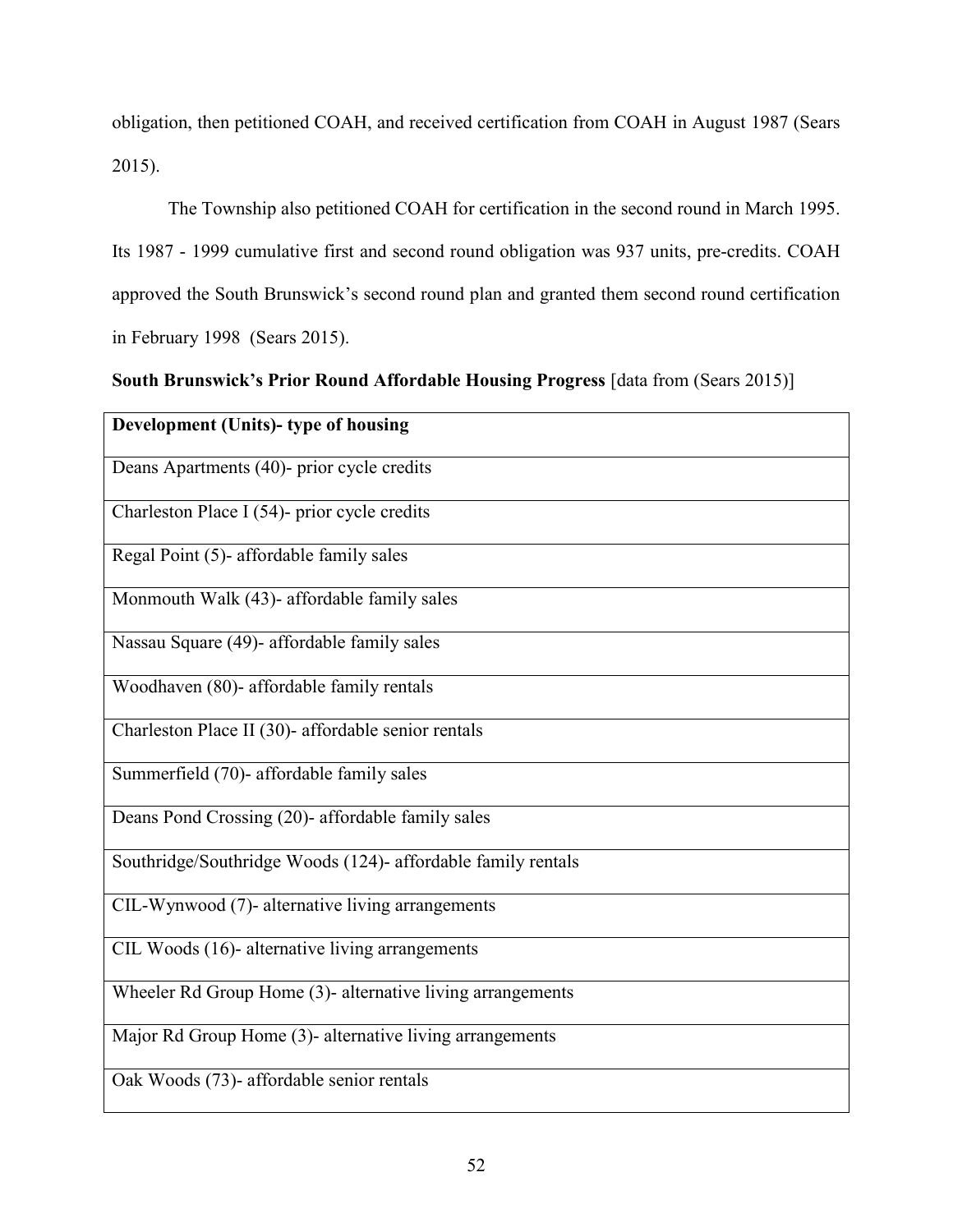| Buckingham Place (23)- affordable senior rentals              |
|---------------------------------------------------------------|
| ARC of Middlesex County (15)- alternative living arrangements |
| Dungarvin/Eclipse (8)- alternative living arrangements        |
| Community Options (8)- alternative living arrangements        |
| Triple C Housing (6)- alternative living arrangements         |
| REACH (18)- Market to Affordable; affordable family sales     |
| Rental Bonus Credits (187)- Prior Round                       |
| <b>TOTAL CREDITS (882)</b>                                    |

In summary, the Township fully addressed its prior round (combined first and second rounds) obligation of 878 units, and actually surpassed it, with 882 built affordable units, leaving it with a credit of 4 units to be applied to its third round obligation. As a result, as David Kinsey (2018) detailed, "South Brunswick had immunity during 1999-2015 by virtue of its Second Round substantive certification, its interim certification from COAH post-1999, and its status as a municipality that petitioned COAH for Third Round certification."

However, South Brunswick endured some challenges to its zoning during the prior round. In *New Jersey Chapter of the National Association of Industrial and Office Parks v. the Township of South Brunswick*, an association of developers and owners of nonresidential property filed suit, and the court ruled on whether South Brunswick's municipal law, which imposed a development fee on all new residential and nonresidential development, was subverting the state constitution. The law stated that "The fee must be paid as a condition to subdivision or site plan approval, and is computed based on square footage, ranging from  $10¢$  to 15¢ per square foot for residential development, and 25¢ to 50¢ per square foot for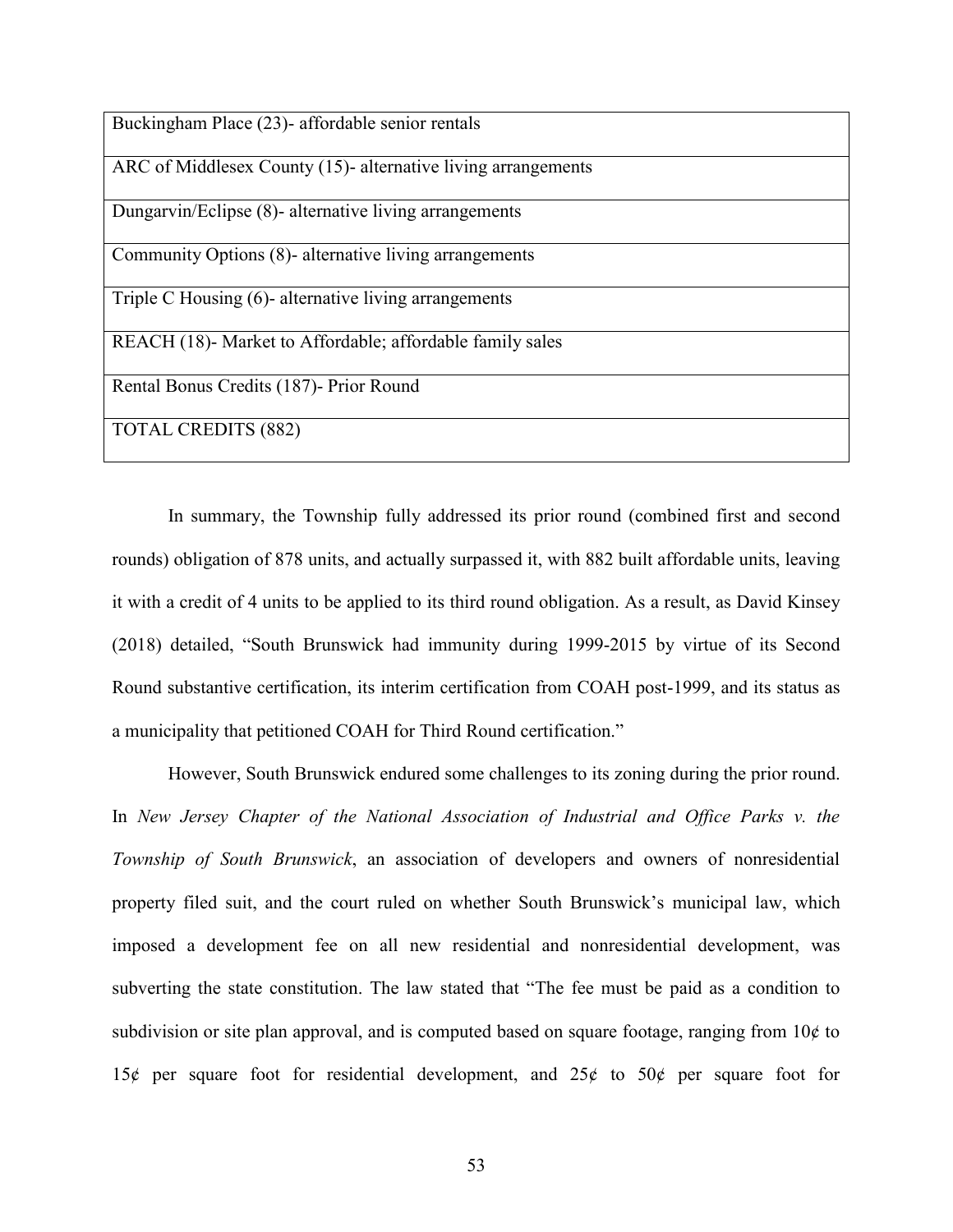nonresidential development. The declared purpose of the ordinance was to receive contributions into a fund to permit rehabilitation of substandard housing by the municipality in order to provide its fair share of affordable housing" (Supreme Court of New Jersey 1990). The court found that "The … South Brunswick ordinance … is nothing more than a revenue-raising device which shifts the burden of providing affordable housing to a discrete segment of the population. Further, neither ordinance gives a reasonable compensating benefit to off-set the development fee expense" and concluded that, "the ordinances are unlawful taxes, imposed without legislative sanction" (Supreme Court of New Jersey 1990). Another complaint regarding South Brunswick was that it had some atypical developments, such as a 60-unit project in South Brunswick that contained only 12 Mount Laurel units (Payne 1988).

Overall, South Brunswick, despite some challenges, was compliant in the Prior Round of COAH.

# **THE COUNCIL IN DISARRAY: 2000 – 2014**

COAH worked extremely well from 1985 – 1999, but, beginning in 2000, COAH started to disintegrate from pressures from anti- affordable housing governors, and itself had to be dragged into the third round by the courts. The Christie administration even actively tried to subvert the doctrine and kept no records on any part of it. This began in 2001, when the governor appointed a commissioner of community affairs set out to battle it (Eisdorfer 2018). During this time period, municipalities pulled back from developing affordable housing because taxes had risen with more residents from previous rounds, as a result of dense affordable housing complexes built before the 2000s. Additionally, as Mallach (2018) explained, "the reality with towns is that a lot of how they behave is a function of the political climate at a particular moment, so you could have a town that was compliant, constructive, or positive and then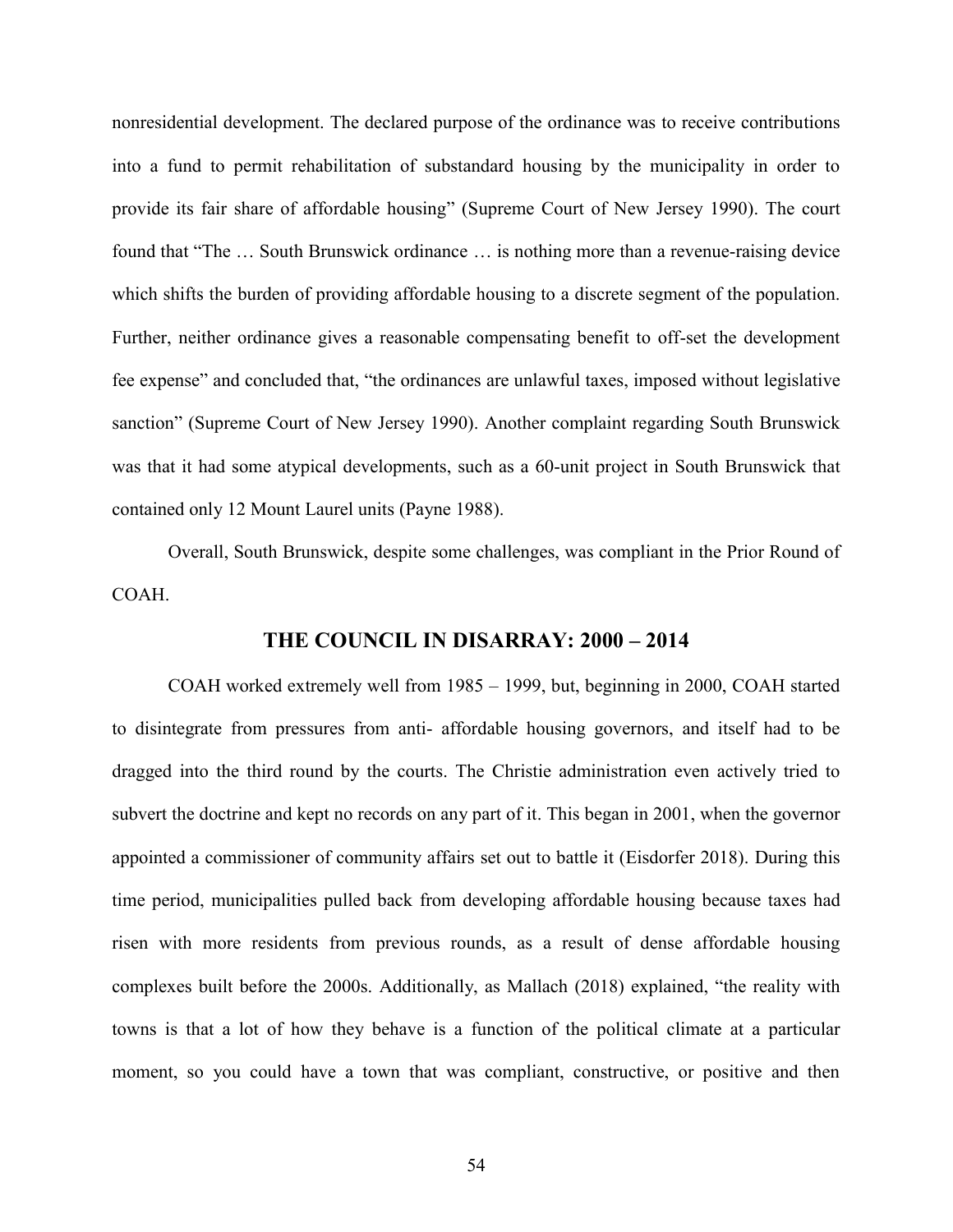elections happen and attitudes can change." From 2000 – 2014, almost no progress was made in terms of affordable housing obligation and construction.

Additionally, with COAH in a state of disorganization, some of its historic data was lost and no one was keeping track of the Mount Laurel Doctrine. As Mallach (2018) clarified, "Unfortunately, the Council on Affordable Housing about 15 years ago, just stopped collecting data. After the first two rounds of the allocation process there's basically nothing." COAH simply stopped collecting detailed data on affordable housing in the early 2000s, making it almost impossible to track municipal progress during this time.

Stephen Eisdorfer (2018), a longtime New Jersey builder's attorney, provided me with a general overview of this period. Essentially, because municipalities relied on the Council to tell them whether something counted towards their fair share obligation, not many continued to fulfill their affordable housing obligation when the Council failed to release valid third round rules in 2001. Towns did submit plans in the 2000s but these plans did not really go anywhere, and any affordable housing built was outside of Mt Laurel context. Furthermore, the condition of not having COAH oversight actually provided a major disincentive for compliance, because municipalities might build affordable housing, but not know if it actually met proper standards and thus actually counted towards their obligation. Thus, while COAH worked well from 1997 to 2001, it did nothing between 2001 and 2004.

In 2004, it attempted to adopt new third round rules, using a system called growth share, which set no specific numerical obligation of units for municipalities, but just defined a municipality's affordable housing obligation as a percentage of its growth. The downside of this was that municipalities could just refuse to grow or exclusionary zone, essentially meaning that towns determined their own fair share numbers and had no system of coercion implemented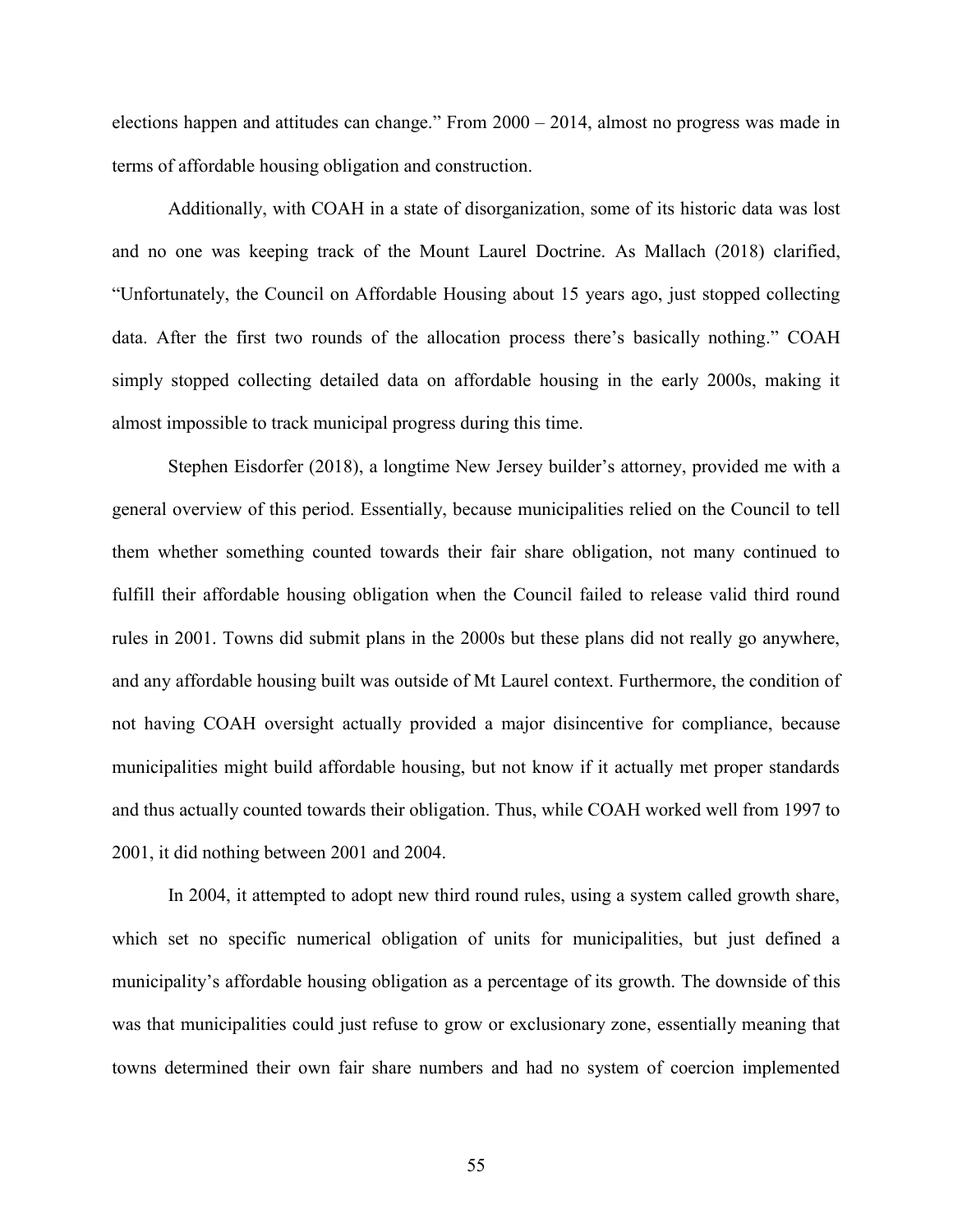upon them. In 2007, these COAH regulations were struck down, and the body said that it would abandon growth share. However, in 2008, when it adopted new regulations, they ended up being the same regulations in practice, with only different language. Again, COAH was using an ineffective means of growth share. Finally, in a series of decisions between 2010 and 2013, the New Jersey Supreme Court mandated COAH to bring back its old style of regulations, which had involved setting obligations for municipalities based on existing municipal conditions and not municipal population growth alone, and to truly abandon growth share as a means of determining municipalities' affordable housing obligations. Ultimately though, COAH was not meeting frequently enough and was not organized enough to do this by 2015.

McKenzie (2018) explained period as well, though through the legal decisions that were made. She states, "The third round was supposed to start in 2000 or late 1999 but it did not, and COAH did not adopt new third round rules until 2004. Those were invalidated. They then adopted another set of third round rules in 2008… they were invalidated in 2010 by an appellate decision. That appellate decision was affirmed in a 2013 Supreme Court decision, which upheld the appellate court's invalidation of the third round rules. Then by March 2015, the Supreme Court, after giving COAH a lot of chances to adopt new valid rules, took back jurisdiction over affordable housing compliance."

One of the few positive aspects to come from the 2000-2014 period was the removal of Regional Contribution Agreements from COAH's incentives. In 2008, Governor Corzine signed the A-500 law into effect, preventing wealthy towns from transferring their affordable housing obligations to poor towns through these RCAs ("Assembly Committee Substitute for Assembly, No. 500: State of New Jersey 213th Legislature" 2008). RCAs were used to positive effect in some cases, like the Highlands townships, which did not have much developable land but were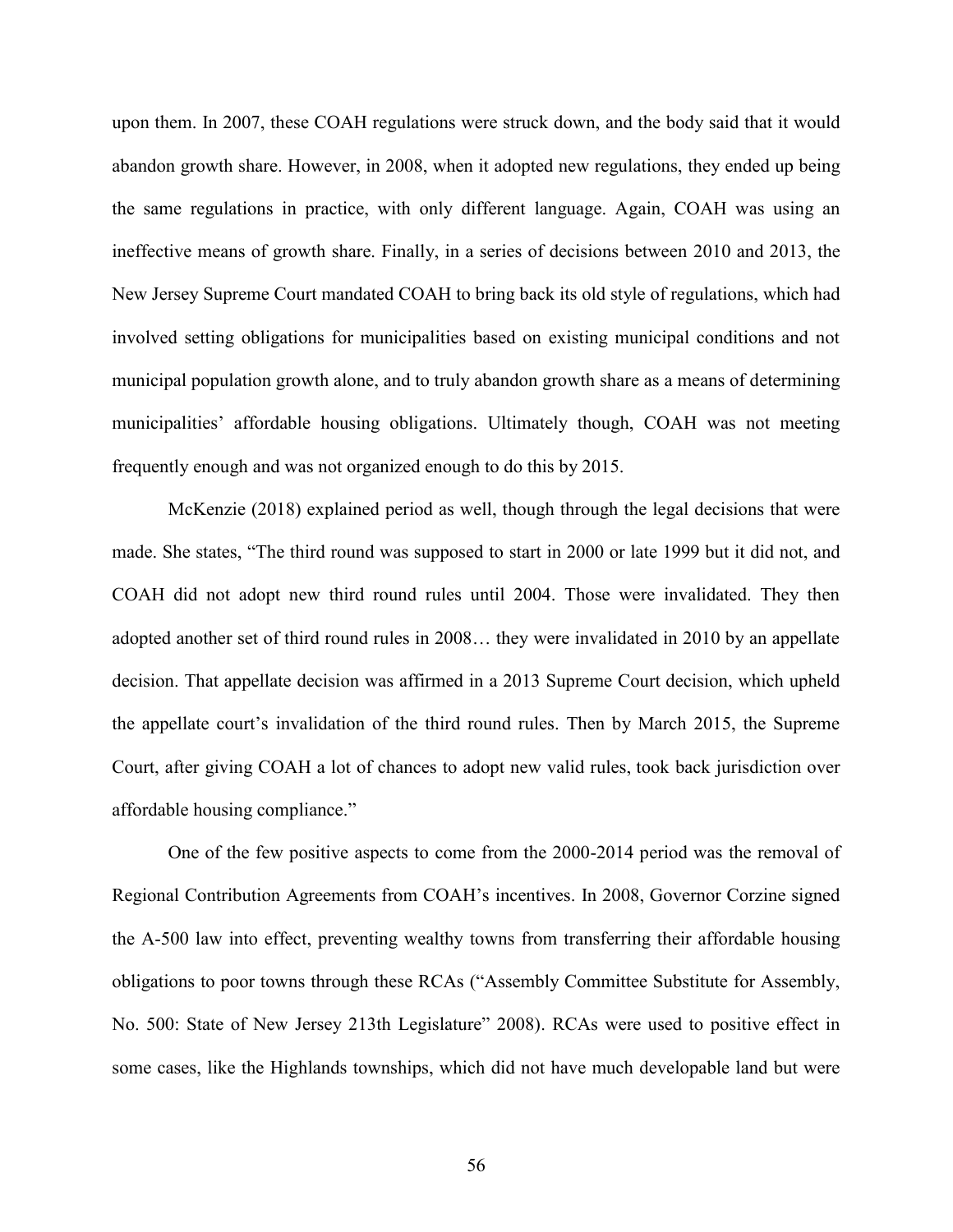able to fund affordable housing developments in other suburbs, with more land and less money, to construct and subsidize affordable units (McKenzie 2018). In other situations though, RCAs were used by wealthy suburbs to pay to have their affordable housing obligations shipped off to other municipalities, often to urban areas with large concentrations of low- and middle- income families.

Field et al. (1997) study the usage of RCAs over the course of the prior round and claim that "between 1987 and 1996 New Jersey townships produced fifty-four such agreements, involving a total of more than ninety-two million dollars and 4,700 units of affordable housing" (1). They continue, detailing that "in the eight years after the first agreement under the Fair Housing Act between sender Tewksbury and receiver Perth Amboy in 1988, the COAH approved fifty-three other RCAs" (11). … In examining trends in these cases, they stated, "higher income communities preferred to satisfy their fair share obligations by using RCAs rather than inclusionary zoning or density bonuses. More recent deals reflect related trends: wealthier, predominantly white communities pay poorer, more densely populated and more racially diverse communities to assume the wealthy communities' affordable housing obligation. The average sending community had a two percent poverty rate, with a corresponding poverty rate of seventeen percent for receivers. In addition, only two percent of households in sending communities were black, compared to twenty-seven percent in receiving communities. Only one of the fifty-four RCAs involved a poorer community sending its housing obligations to a wealthier community" (Field, Gilbert, and Wheeler 1997, 11-12). Generally, it seems as if RCAs were misused by wealthy white communities to actually resist the goal of residential integration. Such municipalities contributed to the segregation of neighborhoods based on class and race by using their own affordable housing obligation to keep their community closed off.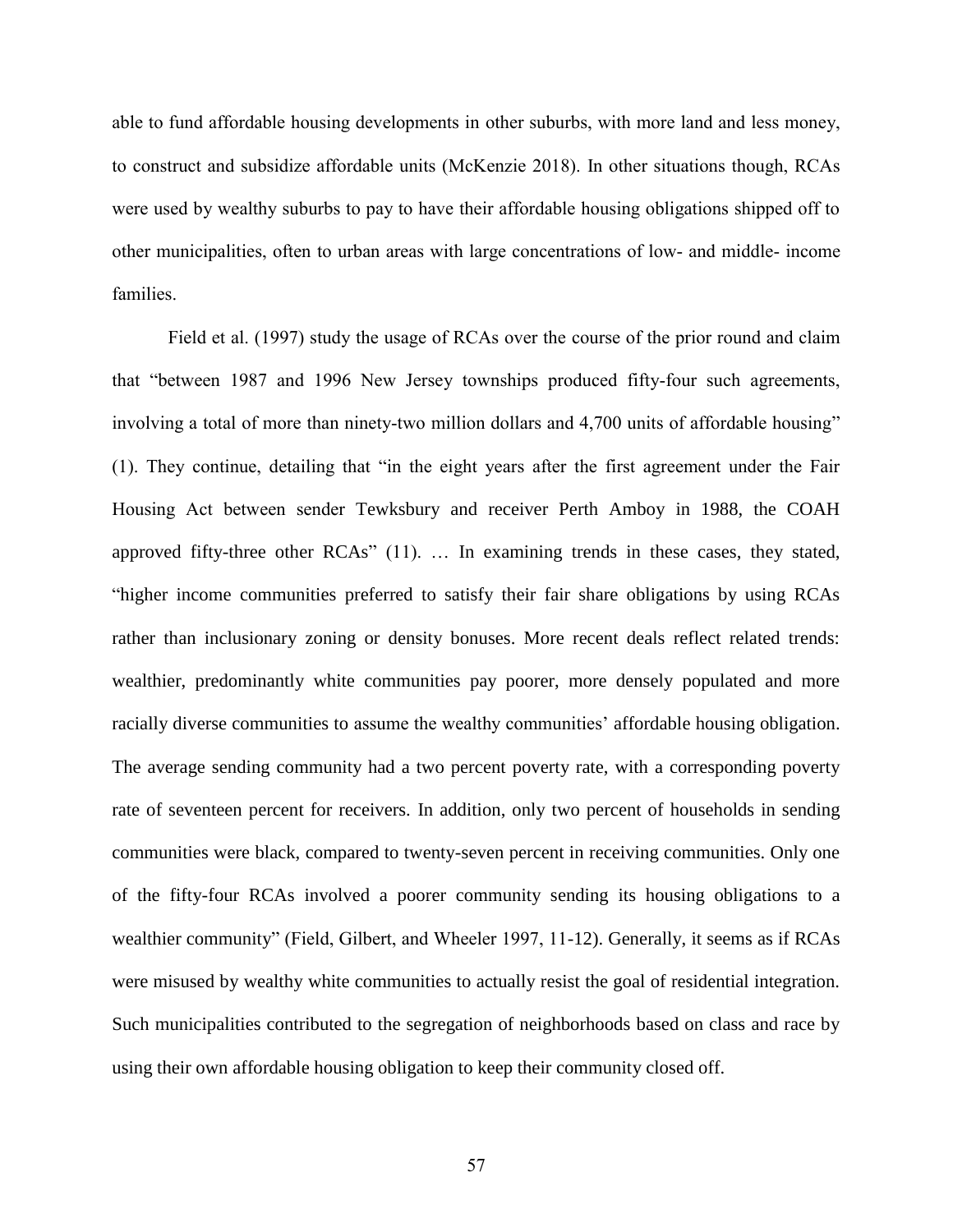Field et al. (1997) also give the example of the 1993 RCA between the municipalities of Wayne and Paterson, NJ. In Wayne, "between 1988 and 1989, four developers brought builder's remedy lawsuits, pressuring Wayne officials to act" (19). These suits likely placed pressure on Wayne to propose its own affordable housing plan or risk continuing to lose control over its own property zoning powers. Additionally, many other avenues of compliance were not desired by the community because of their cost. Field et al. explain, "Using mixed income projects to meet its fair share obligation would have required Wayne to construct 5,000 new units, a prospect that alarmed residents who wished to preserve Wayne's character and avoid expensive additions to infrastructure. RCAs offered a less costly alternative" (19). Thus, Wayne moved forward by proposing an RCA to Paterson. "Wayne officials chose Paterson because of its proximity to Wayne and its willingness to assume the entire 500 unit obligation" (19). Field et al.'s example perfectly illustrates the effectiveness of cooperation in eliciting compliance when coercive force is the alternative. They detail that, "Despite reservations on both sides, Wayne and Paterson ratified the deal in early 1993. The Wayne Town Council hesitated before approving the RCA, but the township's lawyer warned that if the township did not take action, then a judge would appoint a special master to develop fair share housing. A court-imposed plan might disregard Wayne's priorities and replace current plans for senior citizen and handicapped units with other types of low income housing" (21). What the deal here represents is the effectiveness of a system of builder's remedy suits in making municipalities proactively fulfill their affordable housing obligation. Because Wayne had witnessed builder's remedy lawsuits and did not want to be sued further, it developed its own plan to address its affordable housing obligation and chose to cooperate with COAH.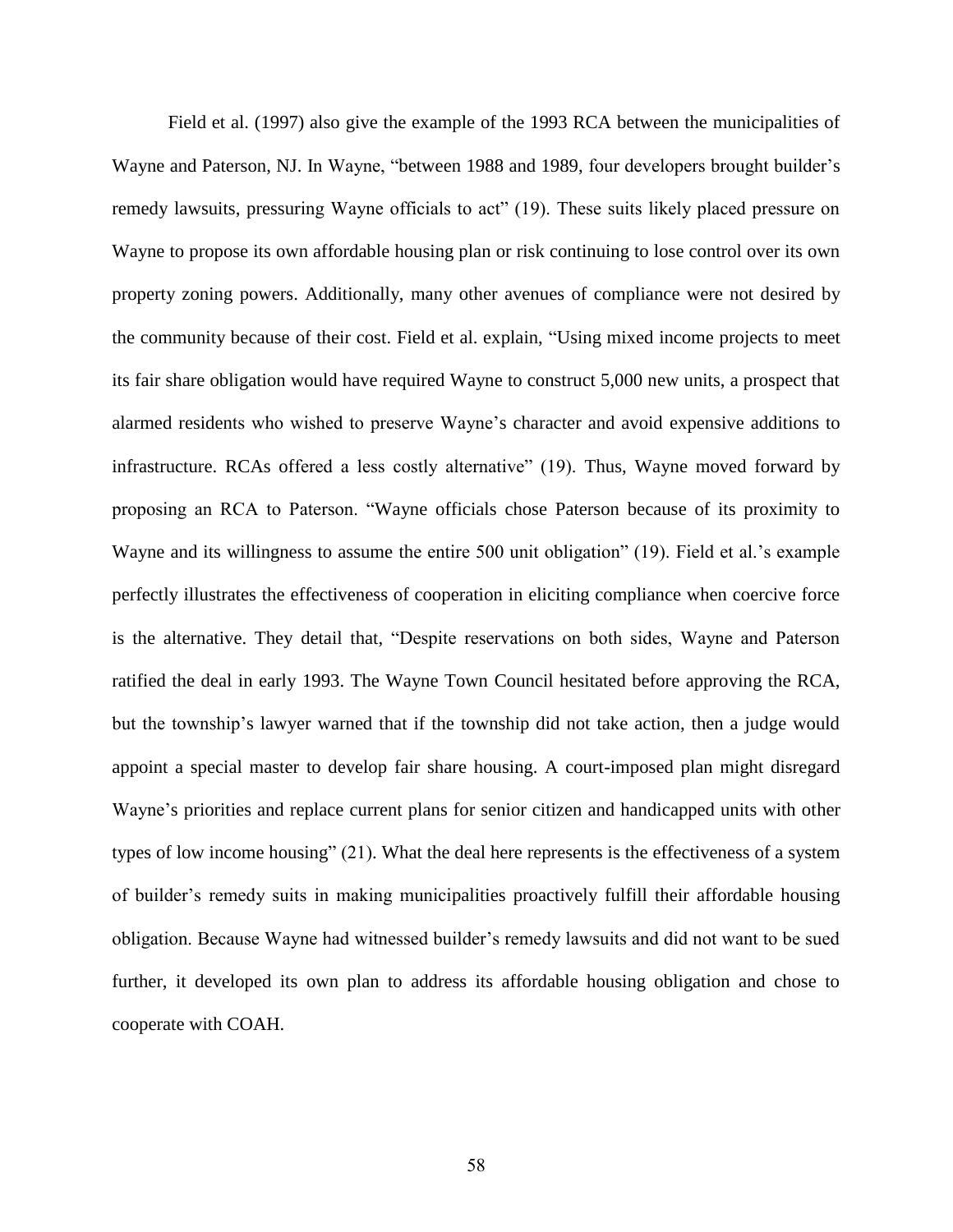Unfortunately, Field et al. (1997) also note that, while the effect of producing cooperation between municipalities, builders, and COAH is a good one, that RCAs as a specific mechanism for incentivizing towns to comply with COAH have problems. They state that, "the system reinforces existing patterns of racial and economic segregation because most of the deals involve wealthy senders and poor receivers. Critics also contend that the RCA agreements result from great disparity in bargaining power. Poor cities simply cannot afford to say no" (27).

Ultimately, RCAs were abolished in 2008 due to misuse by suburbs, and especially wealthy suburbs, to exploit central cities. Such municipalities were using RCAs to essentially pay to not have to build affordable housing, even if they had developable land and money ("Mount Laurel Doctrine | Fair Share Housing Center").

#### South Brunswick

While South Brunswick met its affordable housing obligations in COAH's first and second rounds, it, like almost all municipalities, did not do much in the third round, during which COAH was dysfunctional.

South Brunswick's 2015 petition to the New Jersey courts for immunity from builder's remedy suits summarizes its interactions with COAH in the 2000s (Sears 2015). On December 16, 2005, the Township petitioned COAH for third round certification by submitting a fair share plan addressing COAH's original third round rules. However, COAH had not acted on South Brunswick's 2005 plan before the Appellate Division Courts invalidated COAH's third round growth share ruled in *In re Adoption of N.J.A.C. 5:94 & 5:95*, in 2007, and told COAH to adopt revised Third Round rules. South Brunswick was then required to re-petition COAH for certification under its revised 2008. It submitted a new third round plan in 2008 that addressed its cumulative 1987 - 2018 affordable housing obligation, which was a prior round obligation of 841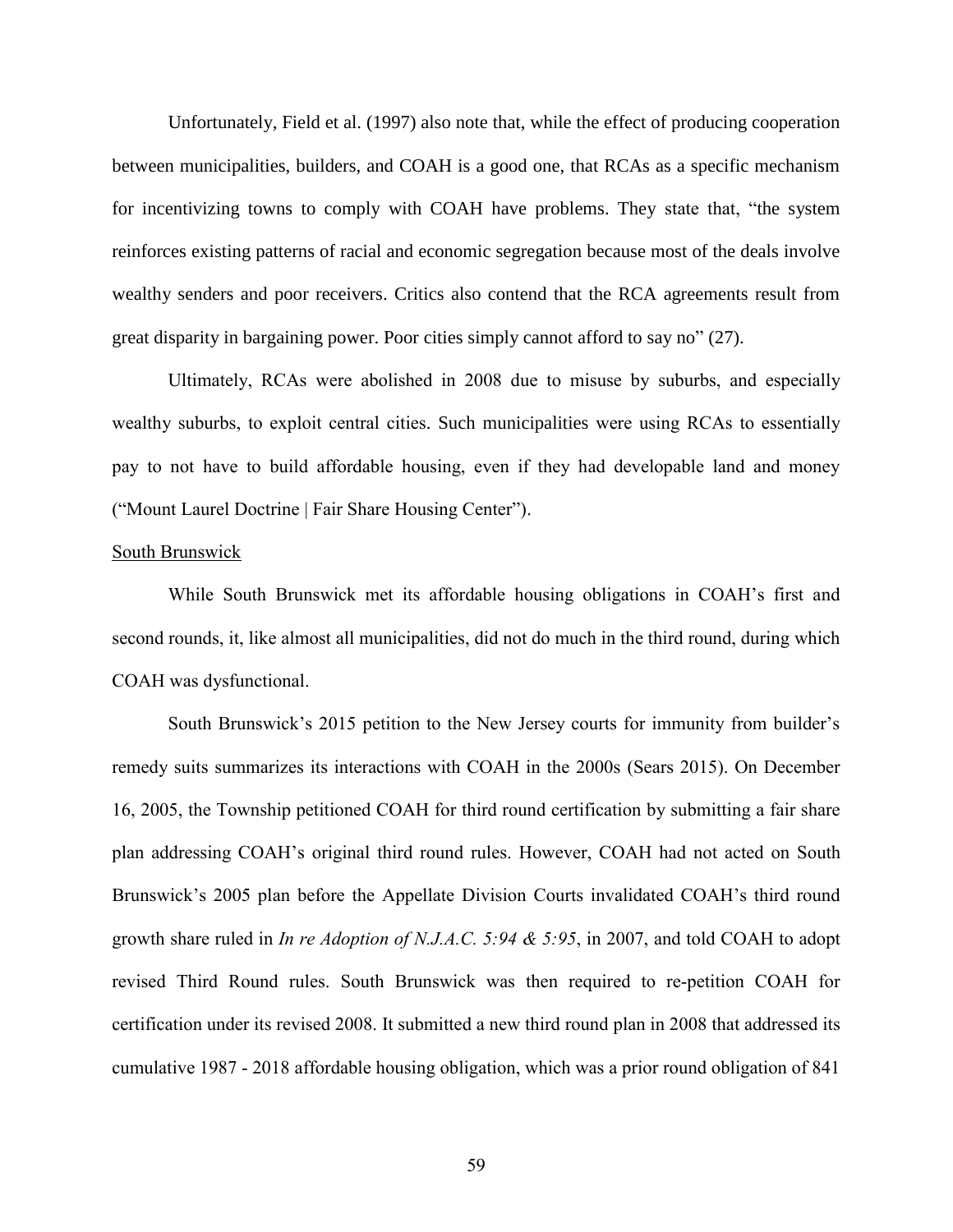units and a third round obligation of 948 units. Although COAH began to review South Brunswick's plan, it did not certify the plan before the 2010 New Jersey Appellate Court decision that invalidating COAH's second attempt at a third round methodology based on growth share, or before the Supreme Court decision in September 2013 on the same issue, which altogether invalidated COAH's amended third round rules.

Despite the fact that COAH never certified the South Brunswick's third round affordable housing plan, the township claimed that it proceeded to take steps to produce affordable housing. In petitioning the courts for immunity in 2015, it outlined all of the affordable housing it built in the  $2000 - 2014$  gap period:

**South Brunswick COAH Third Round Compliance** [data from (Sears 2015)]

| Development (Units)- type of housing                                                            |
|-------------------------------------------------------------------------------------------------|
| Woodhaven Terr (40)- affordable family rentals; Deans Apts                                      |
| Sassman development (1)- affordable family sales                                                |
| Menowitz development (8)- affordable senior sales                                               |
| Dungarvin/Eclipse (4)- alternative living arrangements                                          |
| REACH (128)- Market to Affordable; affordable family sales/rentals                              |
| Wilson Farm Redevelopment (399)- affordable senior and alternative living rentals; 1.33 credits |
| per 1 unit                                                                                      |
| Prior Round Excess credits (4)                                                                  |
| <b>TOTAL CREDITS 584</b>                                                                        |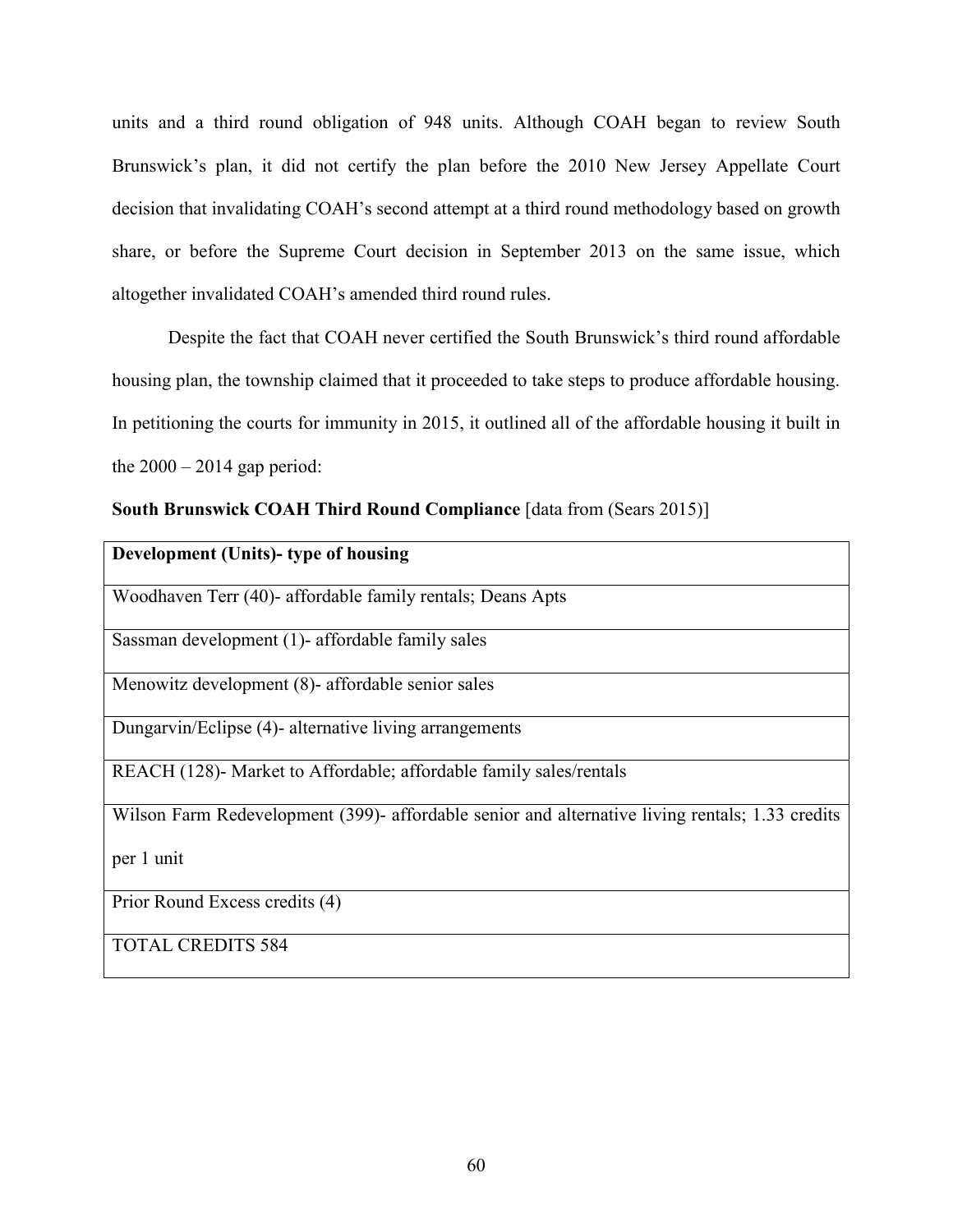Ultimately, South Brunswick was determined to have earned a brief immunity from builder's remedy lawsuits when affordable housing oversight was transferred to the courts in 2015, not because it had necessarily been compliant with its affordable housing obligation, which was doubtful, but because COAH itself had not been organized enough to tell South Brunswick to improve its affordable housing plan, and point out what needed to be improved. When South Brunswick was given temporary immunity by the courts, it was under the condition that the municipality would fix its affordable housing plan.

#### Princeton Towers and Affordable Housing

Princeton Towers is a 500-unit development built in South Brunswick the mid-1980's, with some of its units set aside as affordable units to fulfill its affordable housing obligation. It was evaluated in 2008 as part of a larger study on conflicting groups of homeowners in South Brunswick. According to the study, "the Princeton Towers developer somehow found a way to evade a State of New Jersey's affordable housing mandate, as it apparently existed at the time, decreeing that affordable housing be integrated with other housing in a visually imperceptible manner" (Lael 2008, 97). While the developer apparently had built the required number of affordable rental units to satisfy the affordable housing obligation for their development, these units were separated from the other units in the development. As the author explains, "these townhouse-style units are a separate enclave adjoining Princeton Towers. The rental units are designated by a logo bearing no reference to Princeton" (Lael 2008, 97).

Additionally, the affordable rental units are separated from the other units by a five-foot high wooden fence that the developer built between the two housing complexes, as a response to a problem of car headlights from the affordable rental complex shining into the houses of the other complex at night. However, "years after its installation the fence is clearly not the object of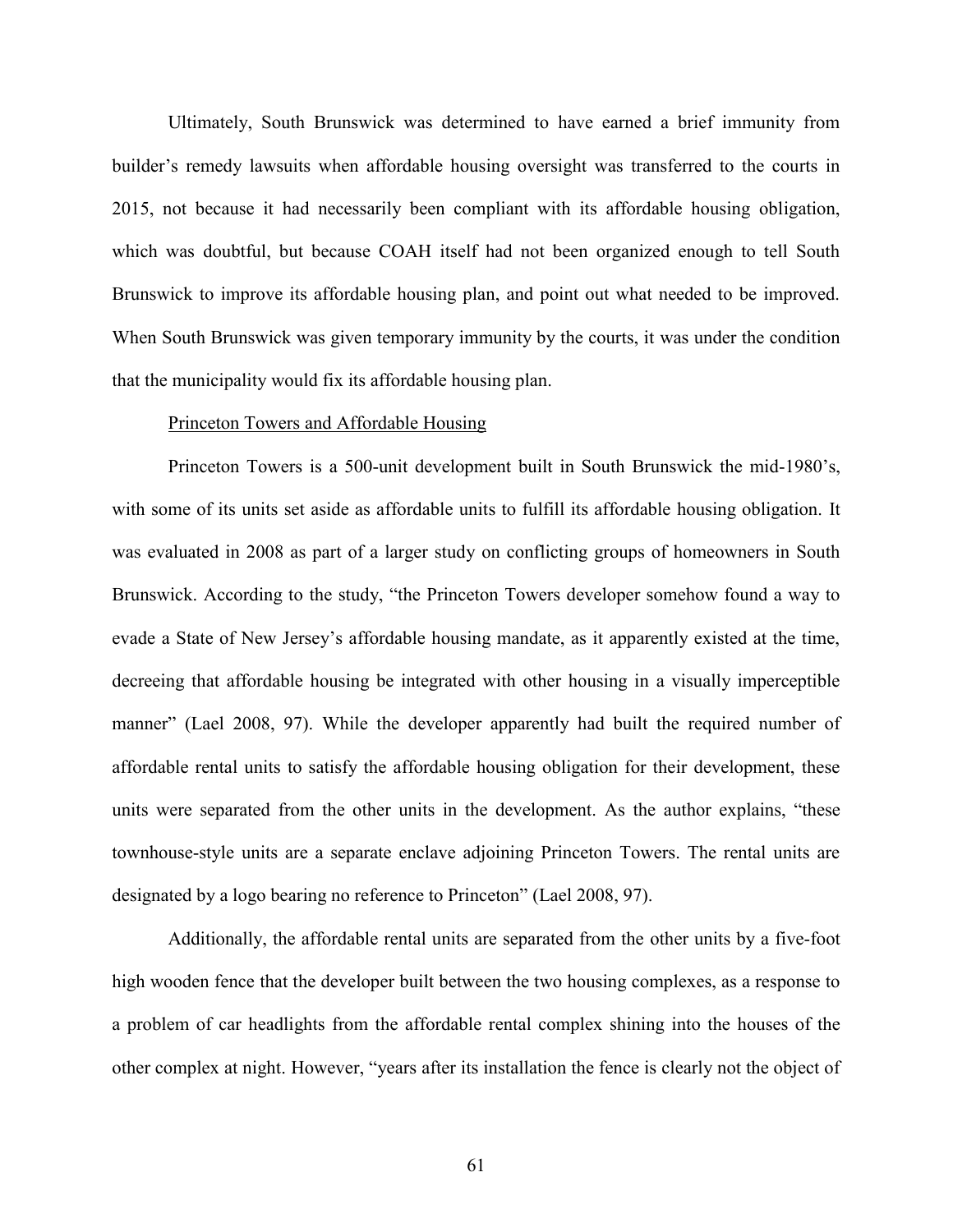undue attention and is in fact showing signs of disrepair" In essence, the homeowners have forgotten about their problems that required the fence, bringing up the question of why it was ever necessary. Furthermore, the study shows that "on the Princeton Towers side the fence is shielded by bushes. In all probability a majority of homeowners are unaware of its existence. On the side of the affordable housing rentals, however, it gives the impression of being a boundary marker" (Lael 2008, 98). This construction of the affordable units as separate from other housing units is clearly at odds with the spirit of the Mount Laurel doctrine, but with no clear enforcer of the doctrine when COAH was in disarray, instances like this can arise, especially if townships choose to be incompliant with the more nuanced aspects of the affordable housing obligation.

The intentionality of this development's layout is shown in the attitudes of South Brunswick inhabitants who live in the nearby Princeton Towers units. According to the study, "for Princeton Towers residents, the separation of the affordable housing units from the main development is fully justified. '(The mayor) wanted us to have affordable housing,' explains a homeowner. 'But how could you subsidize a \$200,000 house? The builder wouldn't be able to sell a \$300,000 house next to subsidized housing. No one would buy. Houses would look about the same on the outside, but would be different on the inside. And people in the subsidized housing would be poor" (Lael 2008, 98). Though South Brunswick Township fulfilled its affordable housing obligation, it is clear that the municipality required coercion from state laws to do so, and would not have opted to otherwise.

Even with COAH regulations, the behaviors of Princeton Towers residents in 2008 effectively countered the spirit of the Mount Laurel Doctrine. The study concludes that for most South Brunswick and Princeton Towers residents, "the suggestion of a poor or working class presence is to be avoided. This interest is borne out in a stance assumed at least by some

62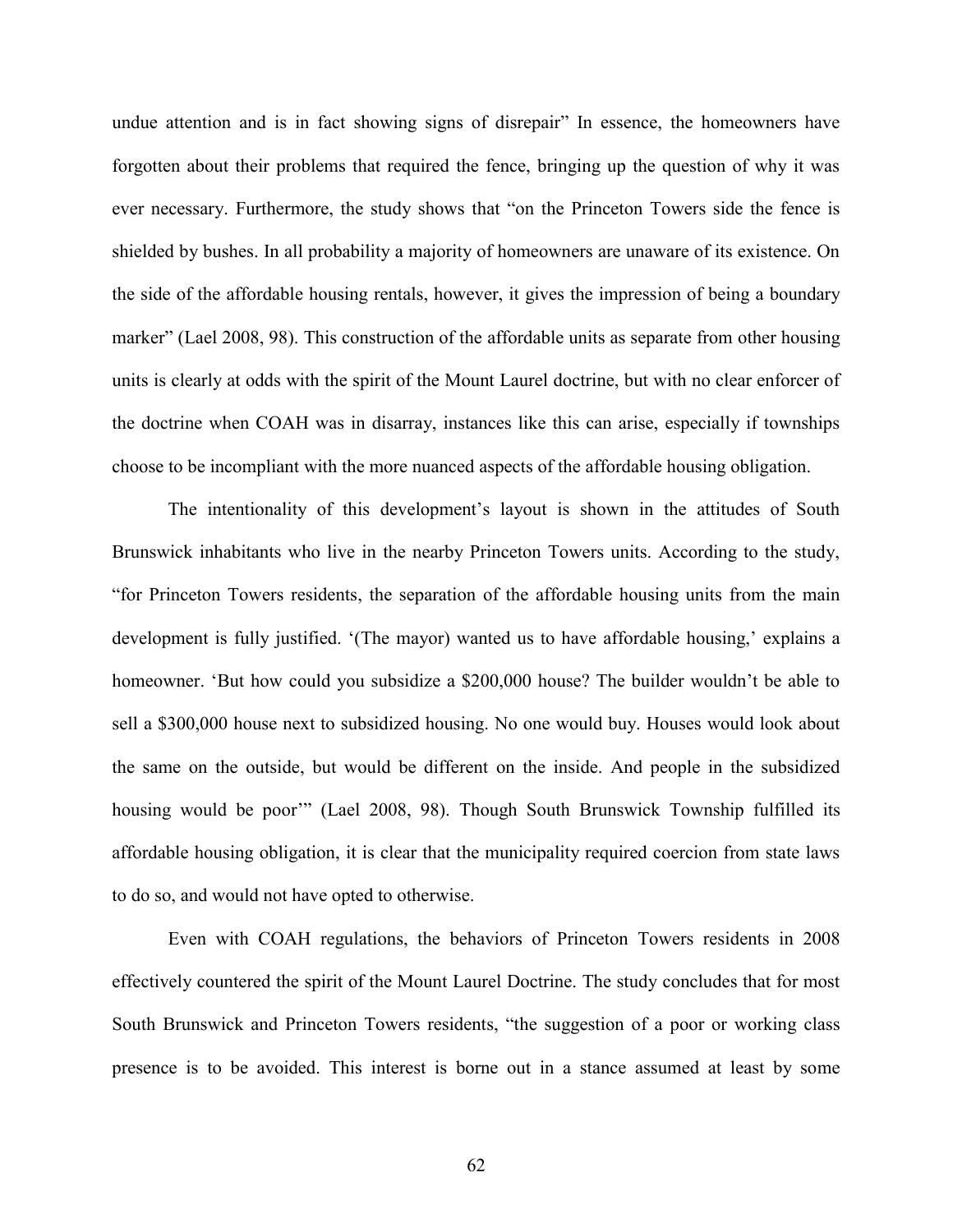residents vis-à-vis affordable housing units, the fence that separates owner-occupied housing from the affordable rental units, and efforts at least by some residents to ban the presence of pickup trucks or of cars displaying business logos" (Lael 2008, 109). Overall, the behaviors of South Brunswick residents in the case of Princeton Towers in the 2000s suggests that the municipality was incompliant with meeting its affordable housing obligation because it was not coerced by builders and affordable housing advocates to do so.

# **INTERVENTION OF THE NEW JERSEY TRIAL COURTS: 2015 - 2018** *Mount Laurel IV*

In March 2015, on a complaint filed by Fair Share Housing Center (FSHC), the New Jersey Supreme Court dissolved what it called a "dysfunctional" COAH and ordered every municipality to draft new plans. The Supreme Court also shifted power to enforce the *Mount Laurel* doctrine back to the trial courts, stating, "the courts may resume their role as the forum of first resort for evaluating municipal compliance with Mount Laurel obligations" (Supreme Court of New Jersey 2015). *Mount Laurel IV* was the point at which the Court determined that COAH's ineffectiveness was unlikely to cease, and so it took jurisdiction over *Mount Laurel*  doctrine compliance back from the state government body, as it stated it could back in *Mount Laurel II.* This decision also recognized the FSHC as a party to all declaratory judgment cases, due to its sheer influence over getting municipalities to file for both declaratory judgment actions and builder's remedies. As Caton (2018) explained, "The Supreme Court said that, because Fair Share Housing Center was so instrumental in bringing the matter before the court and demonstrating that COAH was no longer functional, they ought to be able to participate in every municipal action."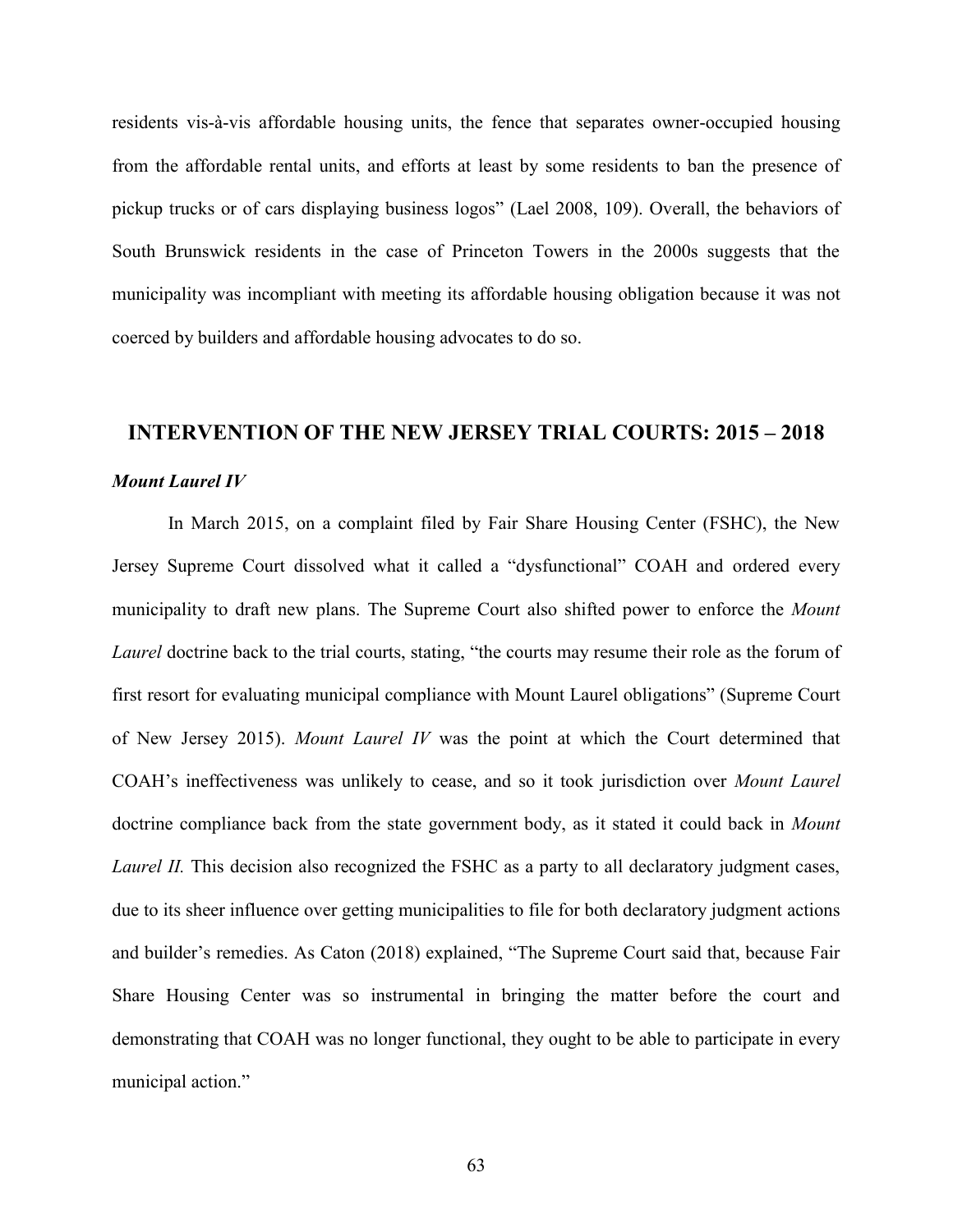## **Trial Court Period**

FSHC calculated that the state was obligated to zone for 200,000 affordable units by 2025, a number likely higher than what all municipalities desired. Municipalities such as Cherry Hill (1,000 units), Winslow (794 units), Harrison (546 units), Maple Shade (311 units), Medford (483 units), Jackson (1,250 units), and Toms River (1,285 units) settled by the end of 2016 with FSHC. However, many others, about 300 towns, including Mount Laurel, initially joined forces to convince the courts that the state obligation number should have been closer to 40,000 units (O'Reilly and Writer 2016). One major shift on affordable housing under COAH and under the courts is that the process of certification is now initiated by towns, rather than the state government, as each town gets to choose how it fulfills its obligation. While this can result in a declaratory judgment case, it can also result in a town waiting to even think about its own affordable housing obligation until a builder's remedy lawsuit arises against it. These circumstances put more pressure on builders and advocacy groups like FSHC to confront incompliance with the *Mount Laurel* doctrine as they find it or become aware of it, and on an individual level, because municipalities will otherwise not be held accountable for building affordable housing.

The trial courts also later ruled on the "gap period" between 2000 and 2014 and decided that municipalities would have to provide for such a period through an additional affordable housing obligation, to be added to whatever value the court prescribes for each municipality in the post-2015 period (Fair Share Housing Center 2017).

While this period is still ongoing, FSHC has made significant progress. As of March 2018 it has negotiated over 150 cases with municipalities, and has as many as 200 more cases pending (Fair Share Housing Center 2017). In this era, many municipalities have engaged in

64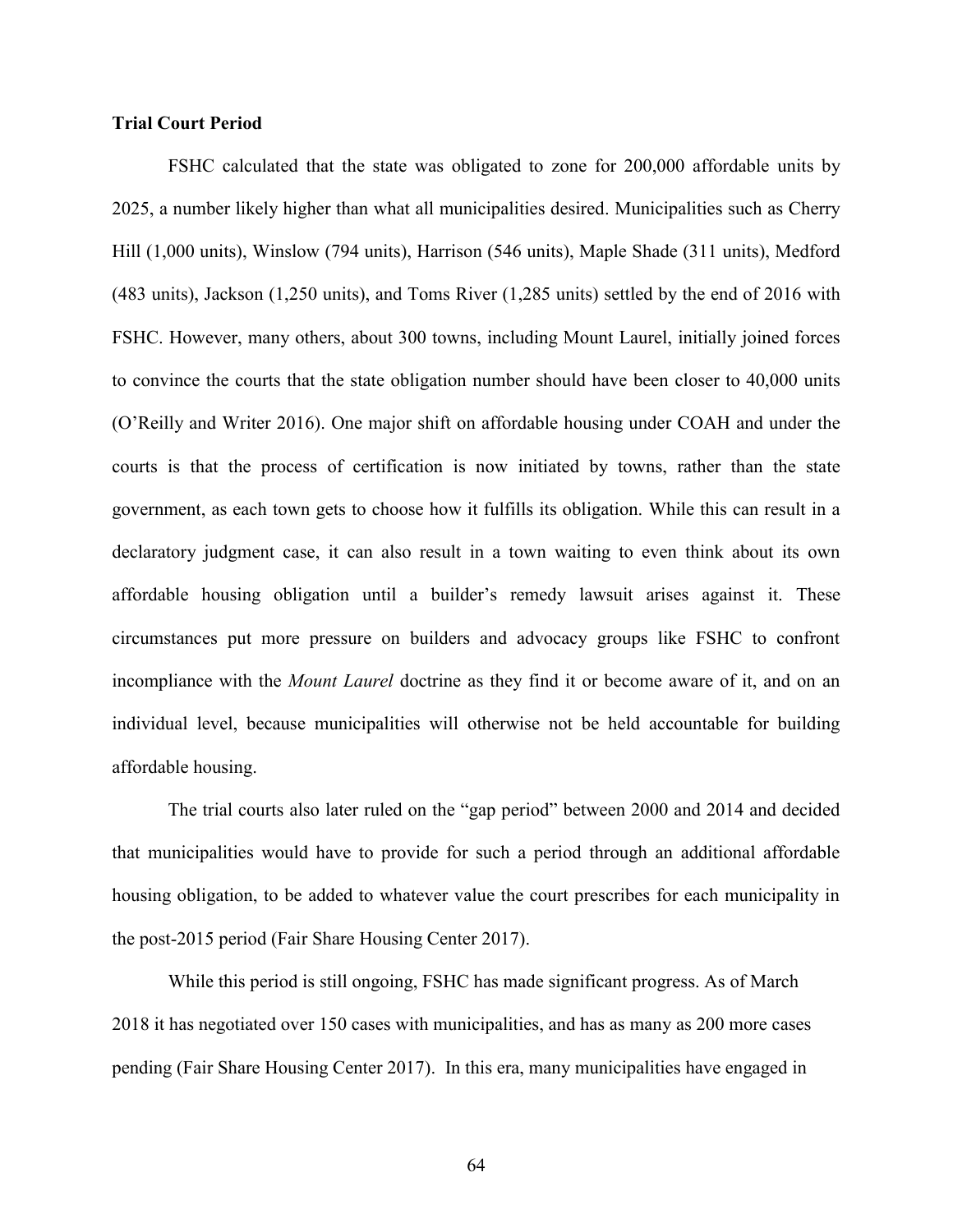negotiations with the courts and FSHC, but almost none have taken voluntary action in initiating such negotiations, and coercive mechanisms such as builder's remedy lawsuits filed by developers still seem to be necessary for the completion of affordable housing obligations. However, without COAH, the process now is always one in which municipalities have more time and leeway to be incompliant. During the prior rounds of COAH, municipalities were all required to submit plans after a certain time, but under the courts, each municipality's affordable housing obligation must be determined before it can submit a plan, allowing municipalities to delay the process by not coming to the courts themselves, and then by contesting the size of their obligation in court. While some towns are using this newfound power to drag their feet, and are simply doing nothing and waiting to be sued, many townships are willing to negotiate in order to avoid the worst, in builder's remedy lawsuits, as evidenced by the high number of declaratory judgment cases seen in the courts.

Without COAH, each township's affordable housing obligation is truly up for debate, and thus the townships themselves, as well as plaintiff organizations like FSHC, have more influence over what these numbers are. Unfortunately, because this process is occurring midway through the third round, some municipalities that have tried to comply with the doctrine have been unable to get their plans certified when they have tried. McKenzie (2018) addresses this, saying that "Because there were towns who had legitimately submitted third round plans to COAH under the COAH rules before they had been invalidated, the Supreme Court gave those towns the ability to file declaratory judgment actions to get their plans approved by the courts. In those cases, these towns received the same immunity that they would've gotten from COAH, but covering a longer period of time, to account for all the years that COAH had failed to adopt valid Rules. But of course none of their plans were valid as written because they were based on the invalidated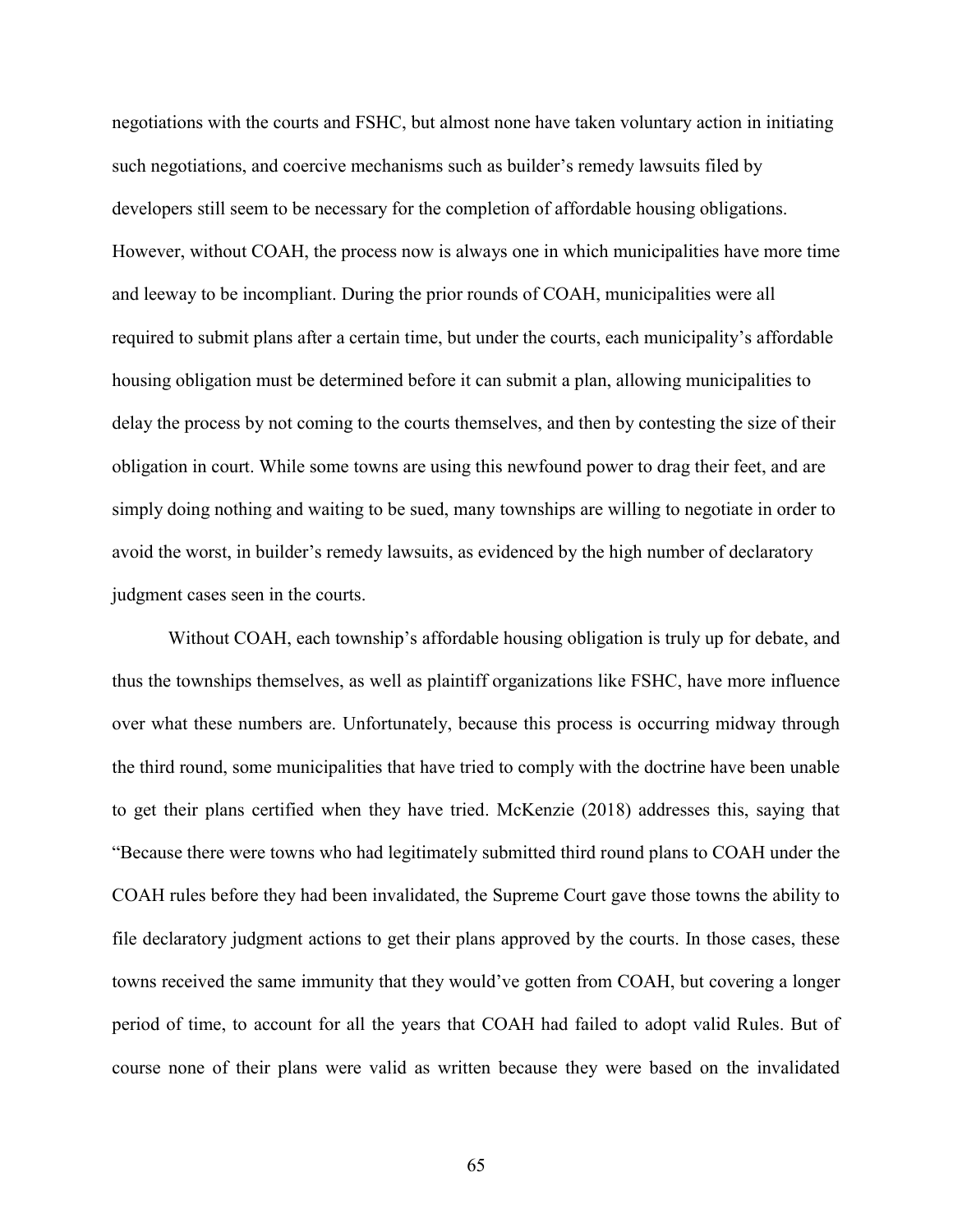COAH methodology of growth share. Thus, the Supreme Court told municipalities that they would have to use the methodology that hadn't been invalidated, that of the prior round, to come up with fair share numbers. The court thought that they were making it an easy task for the trial courts, but it has not been an easy task for the trial courts. Basically, there was no agreed upon methodology for calculating fair share numbers that towns could use, so there has been a huge negotiation process with FSHC and all the court appointed masters to try and get settlements." McKenzie's statement encapsulates that the current process has been one of confusion for both courts and municipalities, because municipalities which were long considered compliant under a dysfunctional COAH are now being asked to plan for much higher obligations than in the previous fifteen years. However, these municipalities have also been trying to use their COAH third round plans as evidence of valid compliance when most of these plans do not provide for affordable housing proportional to the prior round. Ultimately, it creates confusion in the courts as to which municipalities actually want to comply and submit their own affordable housing plans and which ones are simply seeking immunity from builder's remedy lawsuits and plan to drag their feet in terms of actual development. The only way for the courts to resolve this COAH-created mess has been to grant temporary immunity to towns that tried to get certified under COAH and then meet will every one of those towns after a period of time to determine whether they have actually come up with a viable plan.

In explaining how townships plan for affordable housing now, Caton (2018) explains, "COAH rules provide incentives for family rental housing, which is that, up to a certain limit, you get double credit for these units towards your affordable housing obligation… Towns that would otherwise have no interest in affordable housing are now enthusiastically pursuing tax credits because they provide the opportunity of getting credits for the actual units built without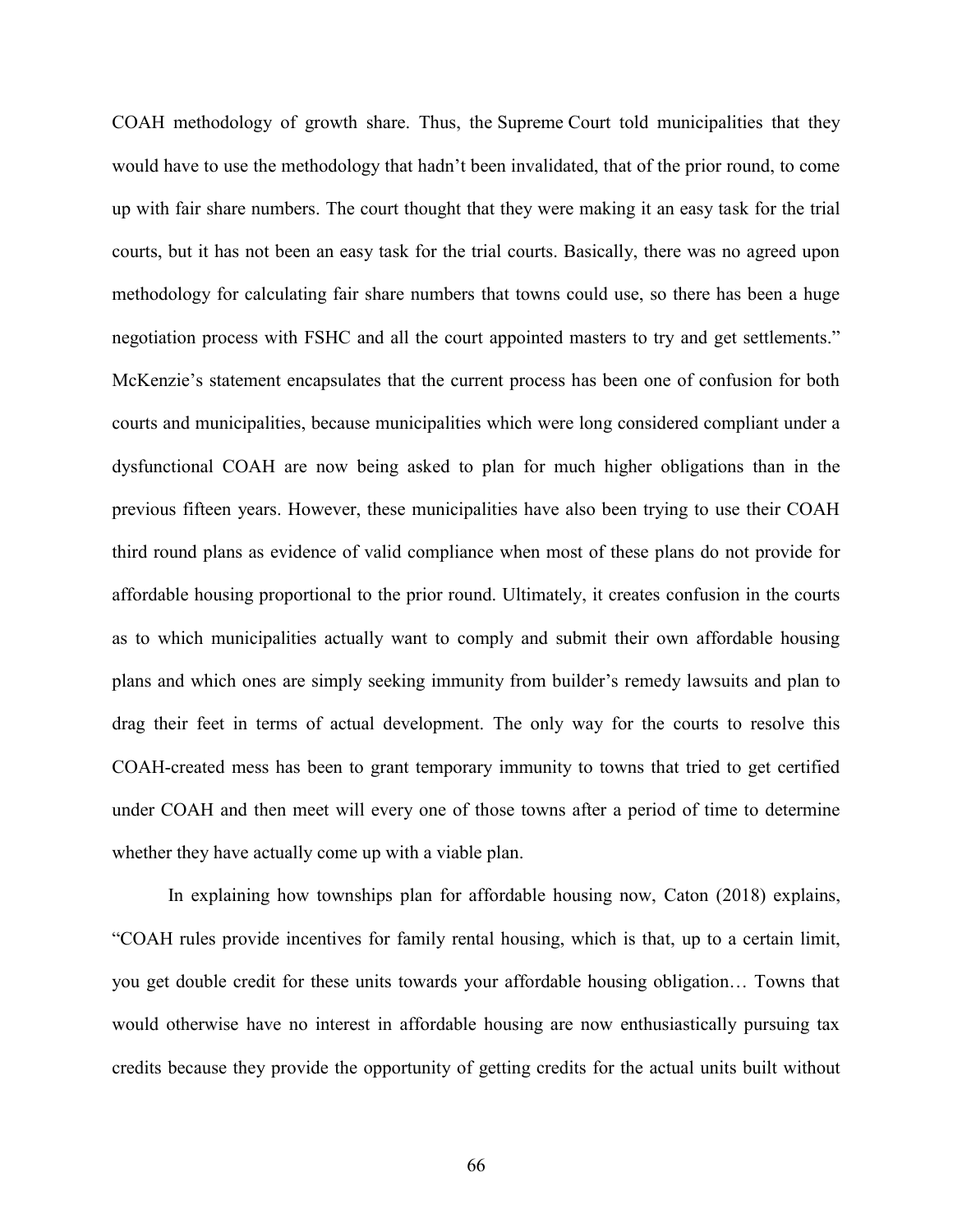the other multiplier effect of market rate units, so … they get credit not only for the affordable housing units built but also for the rental bonuses on those units. In the case of a 60 unit affordable housing job, the municipality might get 120 units worth of credit for those 60 units of construction, as opposed to having to zone for 300 units, where 20%, or 60, would be affordable, and the other 240 are market rate. For towns that are sensitive to growth and multifamily housing, which pays relatively lower taxes than single family, detached homes, there's a big incentive to try to get funding for these 100% affordable jobs. COAH created the incentive, and it works. Towns are actively organizing their fair share plans to take advantage of the incentives created." The 100% affordable housing projects seem like a positive shift for towns, but one concern raised by McKenzie (2018) is that, "What occurs more now is that many towns are committing to do 100% affordable projects to avoid all the market rate development that attends an inclusionary residential development. They're all counting on low-income housing tax credits coming their way, which is getting increasingly competitive and difficult. A town that puts a 100% affordable project in its plan has to commit, if they can't get the low-income housing tax credits within one or two rounds, to pay to build and produce those units themselves. There are a few towns that are willing to do it, have the capacity and will do it if they have to. There are other towns for whom doing that is simply overwhelming. They can't do it and they don't have any ability to come up with the money for those units. So judges have to be careful that, in such cases, the towns have a backup plan to do inclusionary zoning if they don't get the 100% affordable projects that they were hoping to get. Sometimes towns have an 'either-or' plan going in. If 100% affordable projects look realistic, though, Fair Share is likely to accept them as part of a settlement." It seems as if municipalities in the third round under the courts are using certain types of developments in their planning in a good way, but sometimes in an unrealistic way.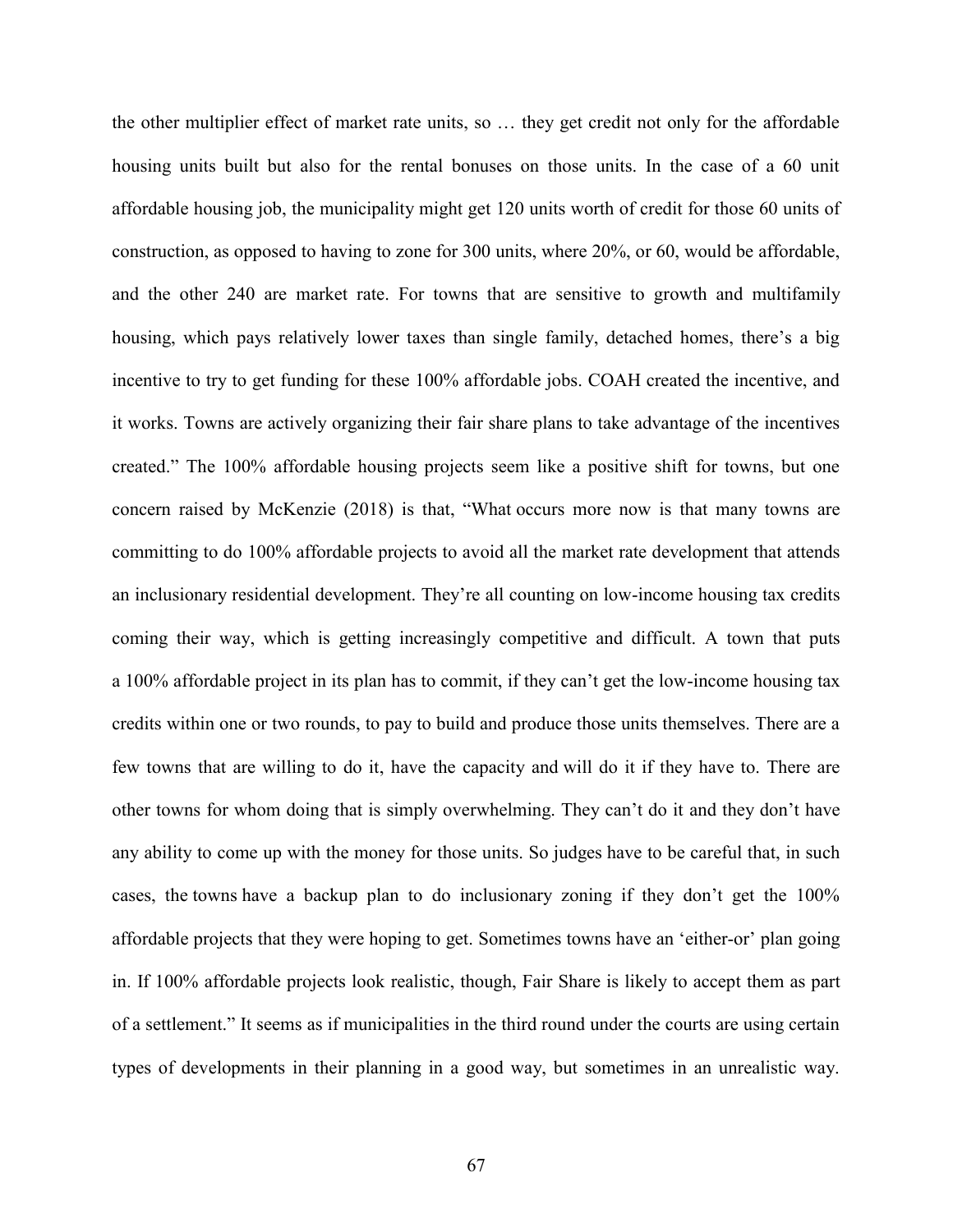However, it seems from McKenzie's statement that FSHC has done a good job of only settling with the municipalities it brings to court when the latter's plans are realistic.

To further characterize the type of planning that municipalities have done in the current round, McKenzie continues, "I can divide towns into two different types. There's one type of town that doesn't mind using inclusionary developments, which involves associating with builders in some way, whether through a builders remedy or just through zoning that the town implements. They don't mind doing that to get a 15—20% set aside of affordable housing units as part of a market priced residential development. There are some towns that really don't want any more development, particularly residential development, so they'll try to meet their affordable housing obligations with as many 100% affordable projects as they can to maximize control over growth. But such projects require them to spend a great deal of money because there isn't always outside funding available for these mechanisms, such as buying down market units to an affordable level, subsidizing the creation of accessory apartments that are deed restricted, 100% affordable housing projects, and subsidizing special needs group homes. These are perfectly valid mechanisms, and there are many towns whose whole plan revolves around these kinds of mechanisms. There are also towns that really don't use any of those mechanisms and just use inclusionary zoning. And there are towns that use various combinations of the two." In what might also be correlated with towns that plan to use 100% affordable developments, it seems that some towns fear overdevelopment, as a byproduct of new high-density project construction, more than others. However, it seems that there are a plethora of options open to towns to produce their fair share of affordable housing without having to build all of their required units from scratch. Other methods like buying down market rate units and redevelopment exist as incentives, along with housing bonus credits, for towns that are averse to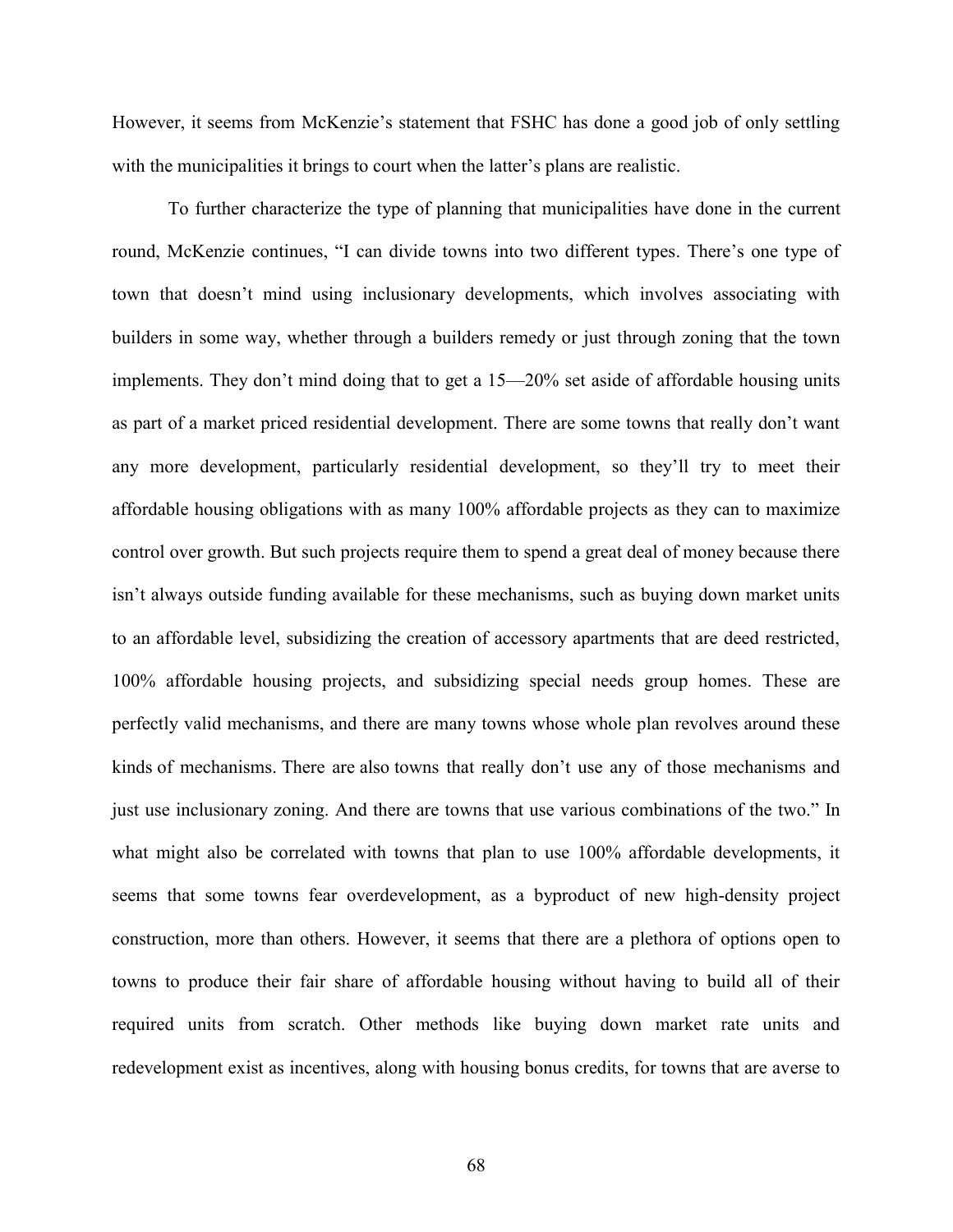building large portions of new housing units. Many of these alternative means are only realistic for townships with large amounts of money though, so it seems small townships that are not as wealthy must rely on inclusionary developments and high density, high volume construction to meet their affordable housing obligation.

Caton (2018) corroborates what McKenzie states in terms of some municipalities having worries about high density development, and also introduces the worry of municipalities that affordable housing units will lose the town money that will decrease the quality of its municipal services. He states, "Most towns recognize that affordable housing, particularly with two bedroom or three bedroom units, will cost the town money where the taxes that they get from the units are not going to cover the cost of providing municipal services such as schools." It seems that many municipalities worry about the low tax rate specifically on multifamily housing and are thus averse to building it as part of their affordable housing plans. Additionally, Caton continues, "Then there are towns that don't really have a problem with providing affordable housing to low and moderate income households but are anxious about growing too fast and about the impacts of high density development on their town… such as more schoolchildren to educate and more traffic on the street… High density development generally takes the form of market based units where 15 or 20% of the units are affordable… so if [towns] have an obligation of 100 units, they would have to build 500 units, 400 of which are market-based and 100 of which are affordable" (Caton 2018). These are likely smaller towns which fear the impacts of growing too fast and of high-density development on their town, due to changes it would cause to the town culture, as a bigger and more populated area. According to Caton, these municipalities sometimes feel that FSHC is pushing for zoning for higher than preferred densities, even if they want to build and develop affordable housing in their community.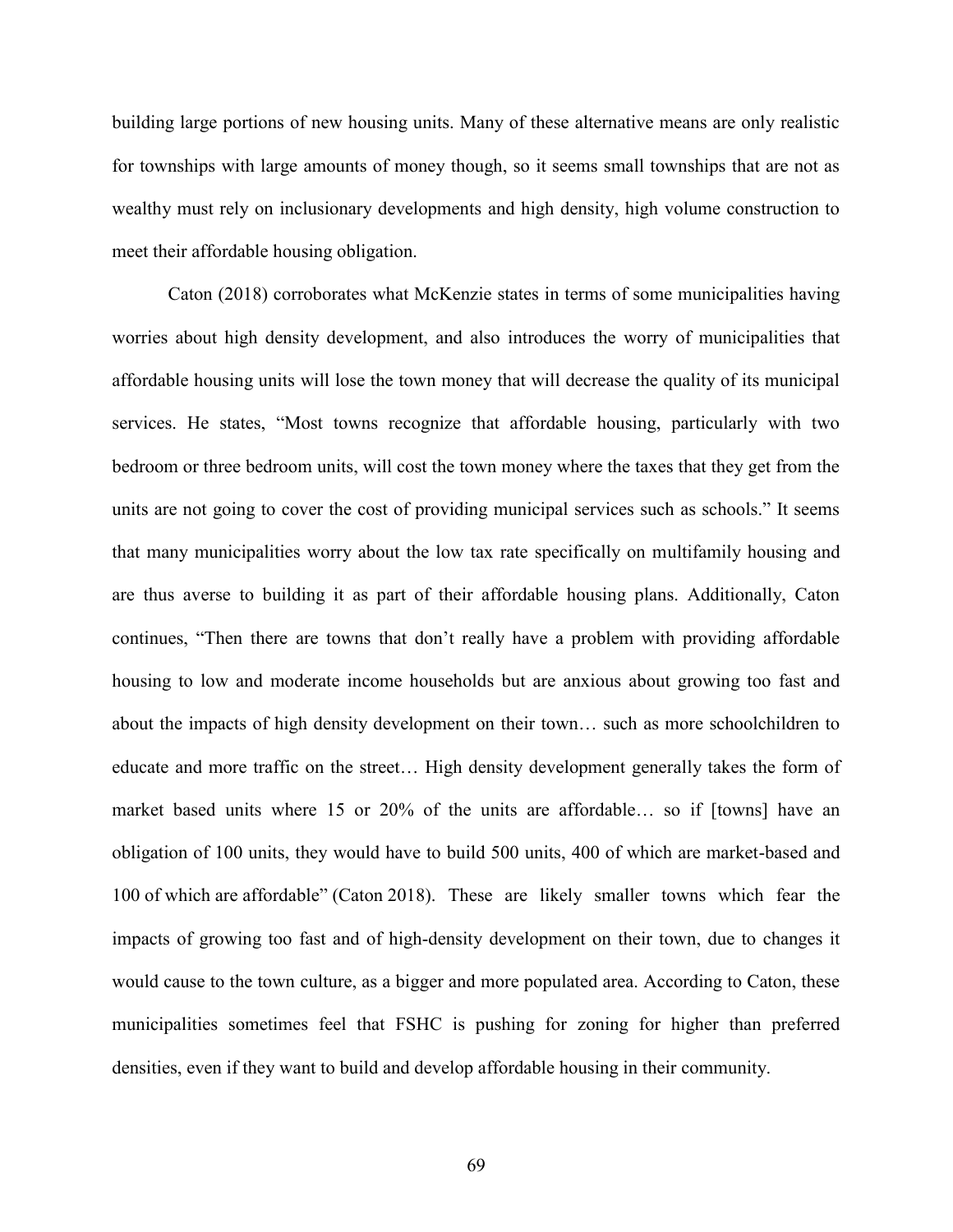With so many different factors influencing whether municipalities are resistant to their affordable obligation, I sought to find a pattern or formula that would determine which municipalities would be more likely to comply with the *Mount Laurel* doctrine and which are more likely to resist. McKenzie (2018) explains that this formula does not exist, and much of the way municipalities act is determined by uncontrollable circumstances. She explains, "The towns that can settle easily are the towns that either have an inherently low number that they can manage, or towns that are going to get a vacant land adjustment anyway. In towns that get vacant land adjustments, the size of their number, even if it sounds offensive to them, doesn't really matter because while they'll have to adopt mechanisms to try to capture affordable housing opportunities going forward to meet the unmet need, they aren't expected to come up with a hard plan for dealing with anything more than their realistic development potential. This potential could just be a handful of units, but it is manageable and is something they can readily do at the time they're settling with FSHC. So, a lot of times the number matters and can be a huge stumbling block. But there is a wide range of numbers that can be considered unacceptable. It's not automatic that towns won't settle with high numbers. It's just that the ability of the town to look at their number and say 'we can do this' has a lot to do with whether or not they are likely to get into a settlement with Fair Share. That varies from town to town. There's no formula." Essentially, the geography of towns plays a bigger role than I initially expected, both in terms of its potential for compliance and in terms of the actual affordable housing development obligation that it receives.

In the new, court run system, the court itself decides whether each municipality's plan complies with the *Mount Laurel* Doctrine directly, and can draw on previous COAH regulations for examples of possible obligation numbers. However, according to Caton (2018), who has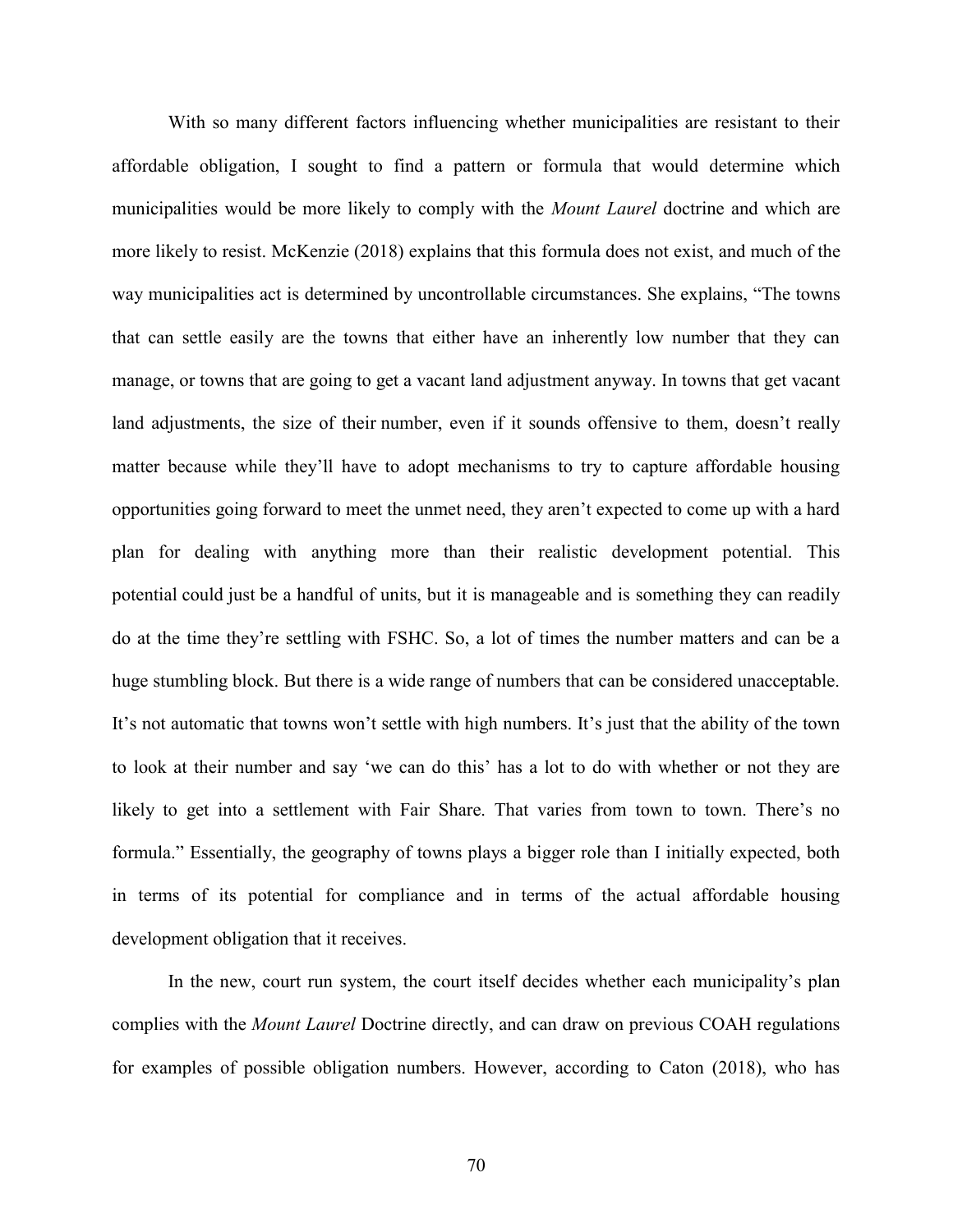served as a municipal planner and as a special master planner to the court, the courts would prefer to act as a mediator in the current stage of affordable housing obligation determinations. Ultimately, he explained, "the courts would like to see settlements whenever possible … If a case is settled with a builder plaintiff or a nonprofit plaintiff, after the court finishes a case, there are still going to be elected officials and appointed officials and builder that have to get along together after the court case is finished. If there's a settlement, it's much more likely that they're going to relate reasonably to one another than if they've been battling in court and a court calls the case. There's a priority in trying to get cases to settle, within the standards that have developed over time" (Caton 2018). Caton alludes to the importance of cooperation for creating a system of effective and efficient compliance. He explains that when a case is settled between builder or nonprofit and a municipality, it is much more likely that the two parties will relate reasonably to one another in the process of actually building housing, which will take place for some time after the trial. A settlement will likely lead to much more expedient results in terms of actual development than a court verdict for one side, as the opposing side will likely seek to drag their feet if left totally unsatisfied. This cooperation is key because the more that the municipality and the builder each feel as if they had power over the decision, the more likely they will be to comply with it efficiently instead of stalling.

Caton also explained that "The Supreme Court has made it clear to the trial courts that even though COAH is not actively engaged anymore, that it doesn't want trial courts to be making up policy. Thus, the trial courts are still trying to rely as much as possible on the COAH rules" (Caton 2018). Trial courts are reluctant to make policy and still rely heavily on COAH rules for precedent, even though COAH is no longer actively engaged in the process. This is likely because the judges do not always have expertise on the matter of housing and COAH did.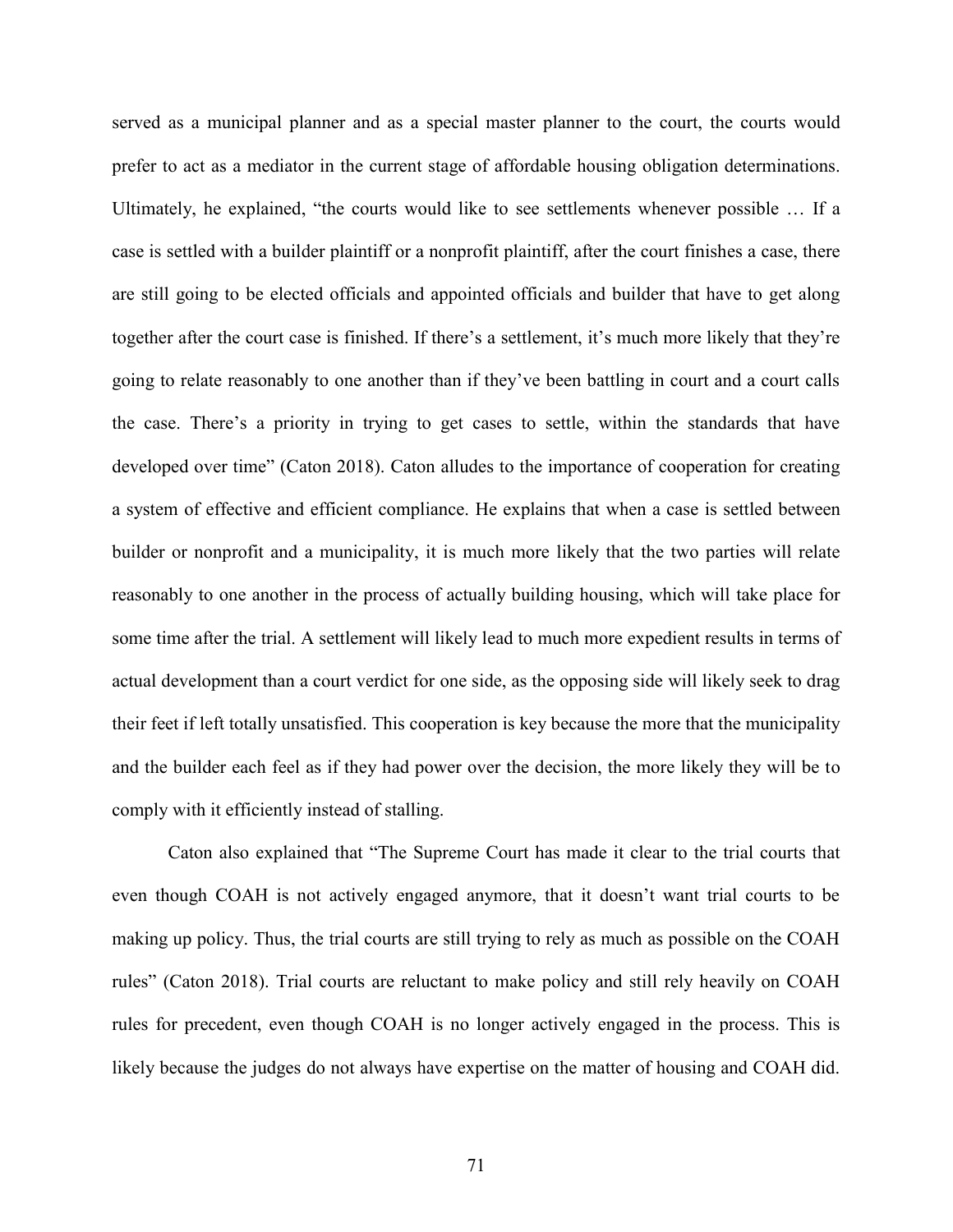The effect of this is that FSHC and municipalities can push for different COAH regulations and both be justified by COAH's historical behavior in drafting such rules. For instance, FSHC prefers COAH's third round rules, while municipalities often prefer the second round rules. This often contributes to the already slow process of evaluating each municipality in court. However, the presence of FSHC and its advocacy for the original principles of the *Mount Laurel* doctrine are important in creating avenues by which towns can be coerced, but also by which towns can compromise and choose to comply of their own volition.

The incentives available under COAH are essentially the same now, but offered by FSHC instead. Towns can still pursue tax credits because they provide the opportunity to get multiple types of credit for the same affordable housing units. For example, one incentive for towns sensitive to growth is that multifamily housing units each count as two affordable housing units, even though towns often worry because such housing pays lower taxes than single-family detached homes. Towns also still have incentive to compromise with FSHC though, as they can still receive immunity from builder's remedy cases. In terms of cooperation, FSHC has implemented benefits of compromise even beyond what COAH did, which now includes a 30% reduction in affordable housing obligation in exchange for other concessions if towns settle with them.

While some structures of the court system are similar to the COAH system, in terms of the types of incentives that exist and cooperation that can be accomplished, the court's system is less standardized in terms of how one township's obligation might be proportional to another's. Thus, the size of the obligation number assigned to a township, in terms of the number of units of affordable housing they must develop, makes a bigger difference than it used to, in terms of whether that township will settle or not. Under COAH, a municipality could compare its

72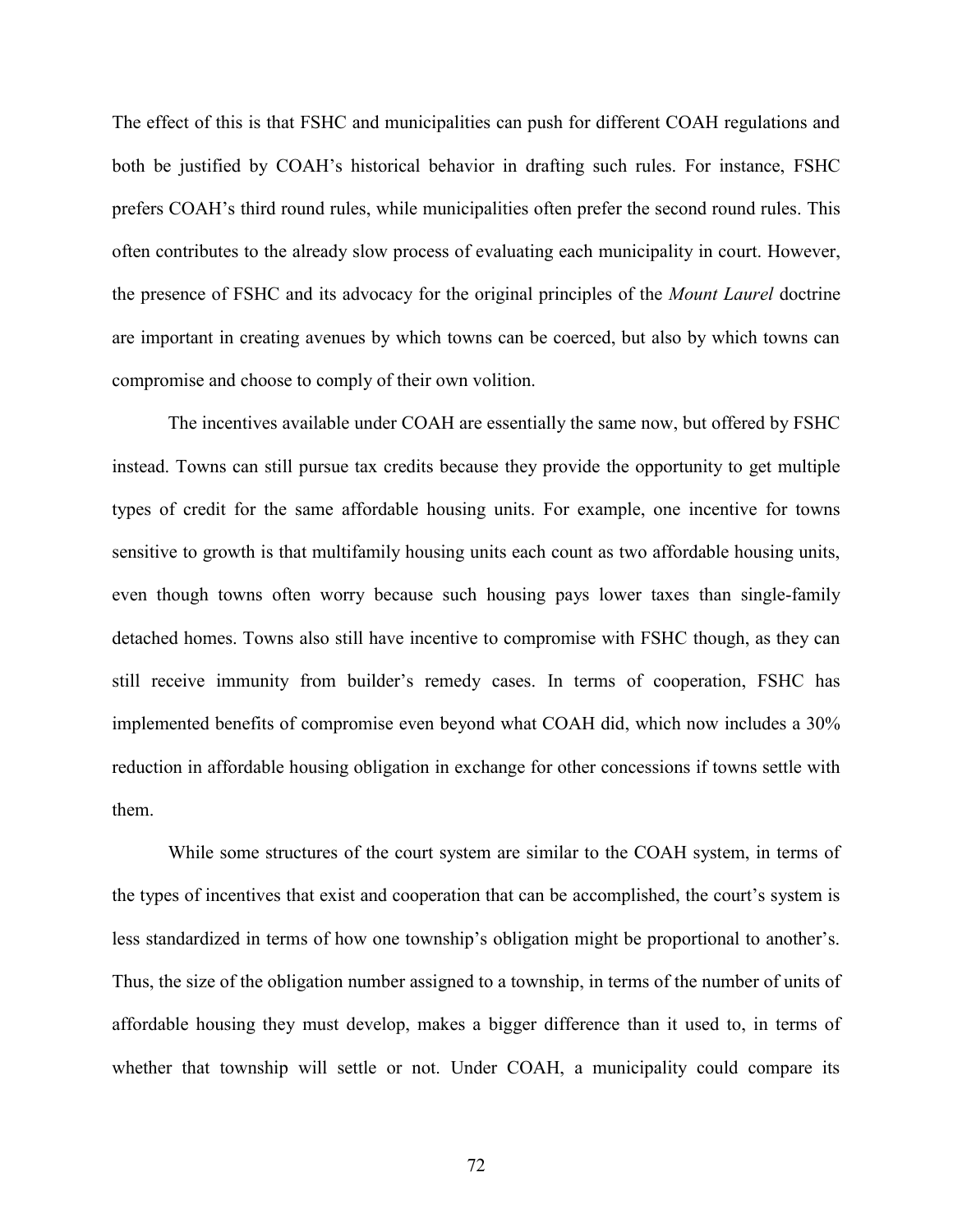obligation to that of others around it and realize that they were all being compelled to build affordable housing in a proportional way. With the court system being managed by multiple judges, it is possible that a municipality will get a much higher obligation by simply cooperating with the process than if it resists using only FSHC's numbers.

Surenian (2018) brings the perspective of a municipality, explaining that with COAH, municipalities needed a number to reach, but would reach their number if it was fair. With the courts, this number is less informed by expertise, and thus requires municipalities to take certain actions to protect their own interests. In his experience of representing municipalities' interests, Surenian explains that "the first order of business for municipalities is to obtain immunity. If you have immunity, fight to maintain it, and if you don't have it, get it, because if you're not protected, then you are at the mercy of developers, who are almost always shameless in builder's remedy lawsuits. They'll make absurd demands in terms of land density and they'll make you spend a fortune. So the first order of business is to get protected and stay protected" Surenian's words show that, despite some misgivings about standardization under the courts, municipalities' priority is always to obtain immunity from builder's remedy lawsuits by making and submitting their own affordable housing plans. In the case of a builder's remedy lawsuit, the township would lose most of its voice in determining its affordable housing obligation, and be at solely mercy of developers. Municipalities have to stay protected, from their perspective. Municipalities have this attitude because the threat of coercion is still worse than the municipality having to cooperate in a way that it does not want to and having to build affordable housing.

Surenian does bring up municipalities' concerns over their affordable housing obligation, stating, "The second order of business is to figure out your number… That's an essential bright

73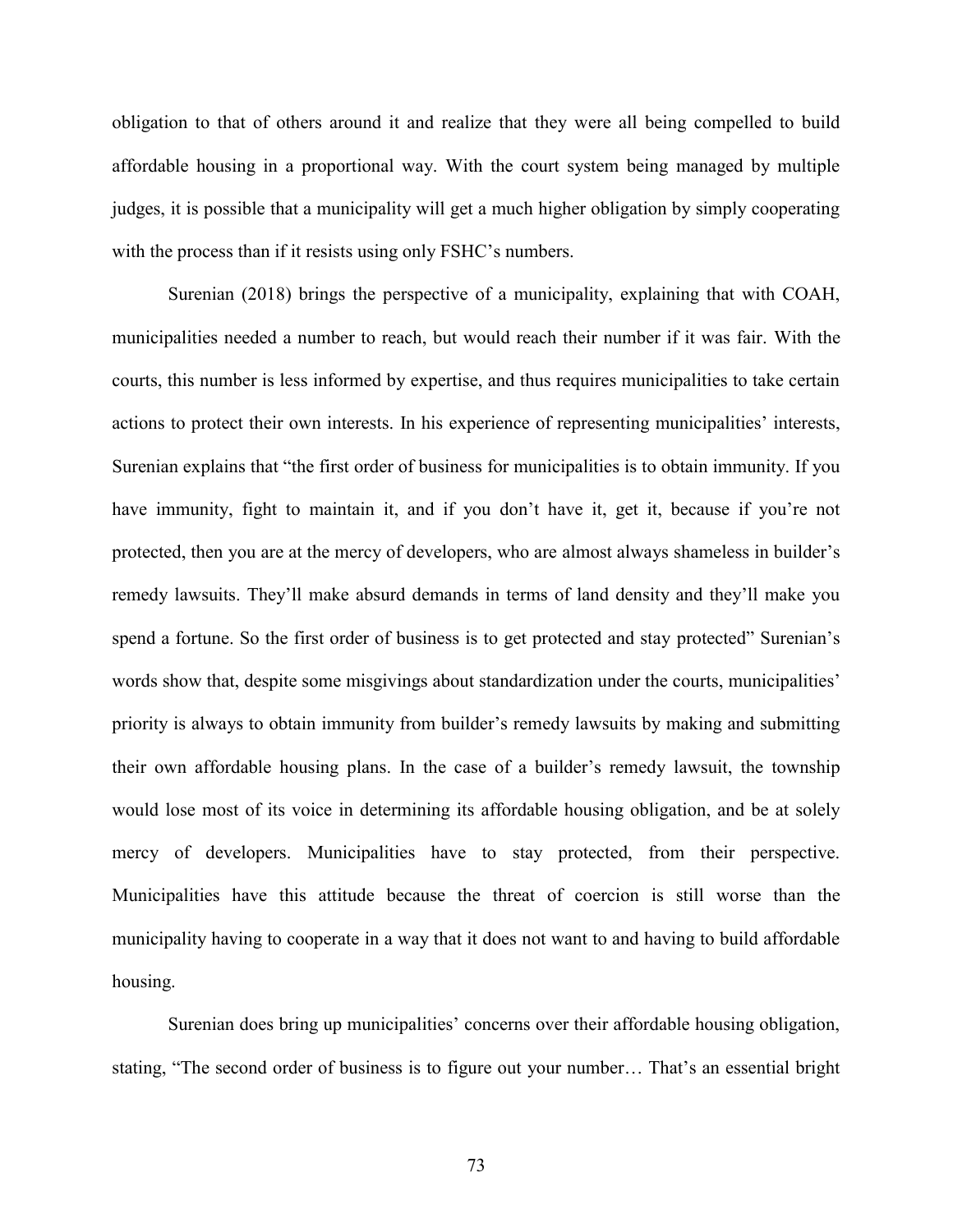line, because you need to know the number for which you're planning. Then figure out how to satisfy that number, and do it in a way that is best for the town… You try to avoid overdeveloping the town because if you can reach your number without overwhelming the municipality with development, that's preferable. That's the challenge for towns" (Surenian 2018). However, Surenian is careful to explain that, despite any misgivings over the size of their affordable housing obligation, towns would rather have that obligation and be in control of how they meet it than risk facing builder's remedy lawsuits and losing all of their control to courtappointed special master planners. Ultimately then, municipalities seem likely to fight their affordable housing obligation number only insofar as they can also avoid builder's remedy lawsuits.

## Mount Laurel

In early December 2016, Mount Laurel Township completed a settlement agreement with the courts and the Fair Share Housing Center. It was previously part of a coalition of municipalities that were challenging their potential affordable housing obligations in court but dropped out of that case once it reached a settlement. The town's mayor and council agreed to zone for 1,074 new low- and middle-income housing units between 2016 and the next round of affordable housing obligations, beginning in 2035. Due to various bonus credits, the actual number of units that will be built is 879, though this means that some of these units will be rental or multifamily homes. Additionally, in Burlington County, the median household income is \$81,500, so a family of four is considered "low income" by the county if it earns less than \$40,750 annually, and "very low income" if it earns less than \$24,450. For the next round, Mount Laurel has agreed that 13% of all its affordable housing units will be built for "very low income" households (O'Reilly and Writer 2016).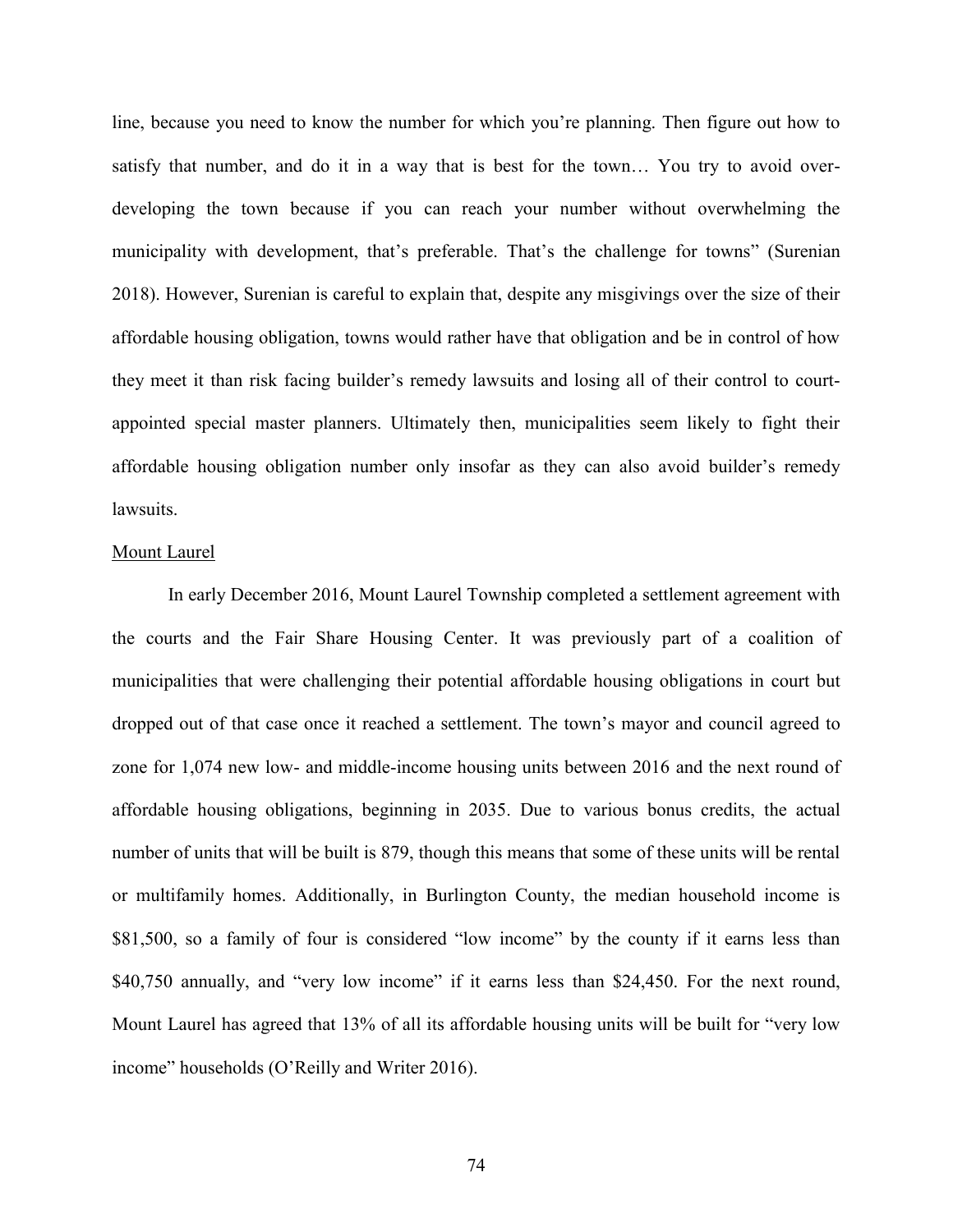### South Brunswick

According to Kinsey (2018), South Brunswick had immunity during the 1999-2015 period because it was certified under COAH's second round. Additionally, the township had immunity for a period of time between 2015 and 2016 because submitted a plan to COAH for certification in the third round, before Mount Laurel IV transferred jurisdiction to the courts.

In July 2015, South Brunswick filed a declaratory judgment action to gain immunity from builder's remedy lawsuits, under the reasoning that the town was practicing ethical opportunities for producing its fair share of low- and middle-income affordable housing. South Brunswick provided the court with its own calculation of the state's and municipality's need for low-income homes, and pitted its methodology against that of FSHC's. Judge Wolfson ultimately accepted FSHC's calculations, which also created the complication that it was South Brunswick's methodology that would have resulted in some of its more expensive affordable properties being counted as affordable. Judge Wolfson concluded that South Brunswick was not proceeding in good faith, and was "determined to be non-compliant." He stated that, "despite a span of seven months and several extensions of its immunity, South Brunswick's progress had been minuscule" at best. Its insistence in relying upon mechanisms that were legally improper was entirely unacceptable" (Wolfson 2017). Based on those findings, he revoked South Brunswick's longstanding immunity from builders remedy actions at the close of the case, in 2016.

It seems that, despite being compliant in earlier rounds, South Brunswick has become anti-growth insofar as the obligations that FSHC and the court want, and is now waiting to be sued to the bitter end.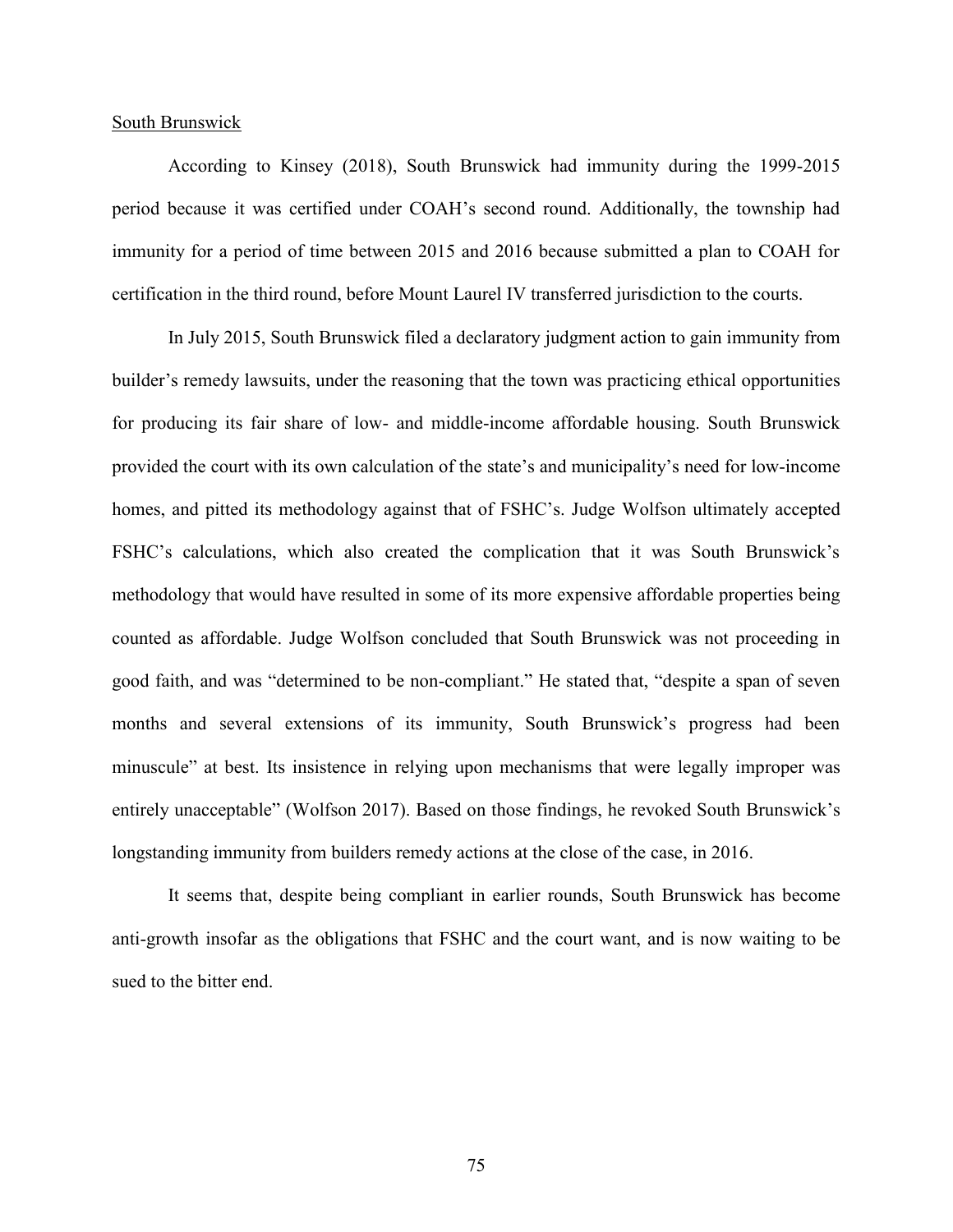## **ANALYSIS**

## **First Round under COAH**

The first round under COAH shows what municipal lawyer Jeffrey Surenian (2018) claims, which is that "After *Mount Laurel I*, the Supreme Court authorized a numberless approach. However in *Mount Laurel II*, referring to the 'lessons of history,' the Supreme Court noted that without bright lines, there will be an insufficient response to constitutional requirement. Little happens because towns need bright lines so they can plan accordingly." Kevin Walsh at FSHC expressed a similar view, though in slightly different terms, which is that "most towns are not clearly good or bad but merely do what is expected of them and nothing more. Thus, if doing absolutely nothing is an option, almost all of them would do nothing. Almost all towns need pressure to meet their affordable housing obligation" (Walsh 2018). Walsh and Surenian express a similar view of municipalities in the sense that they both seem to believe that municipalities require specific expectations and guidelines to be present in order for them to build affordable housing. This view is likely perpetuated in some capacity by the lack of progress that was made in New Jersey in terms of affordable housing development prior to *Mount Laurel II,* even after *Mount Laurel I*. The lack of progress is especially visible when it is contrasted with the amount of development that occurred both in the direct aftermath of *Mount Laurel II* and after COAH was formed, in the first round. One point of divergence is that Walsh, who has personally had to sue many municipalities in numerous builder's remedy lawsuits, may feel that the absence of municipal progress in pre-*Mount Laurel II* and similar conditions is due to lack of municipal interest in affordable housing development and residential integration, and maybe even due to a municipal desire to oppose such goals. Surenian, on the other hand, who has represented municipalities in many builder's remedy cases, may feel that this absence of progress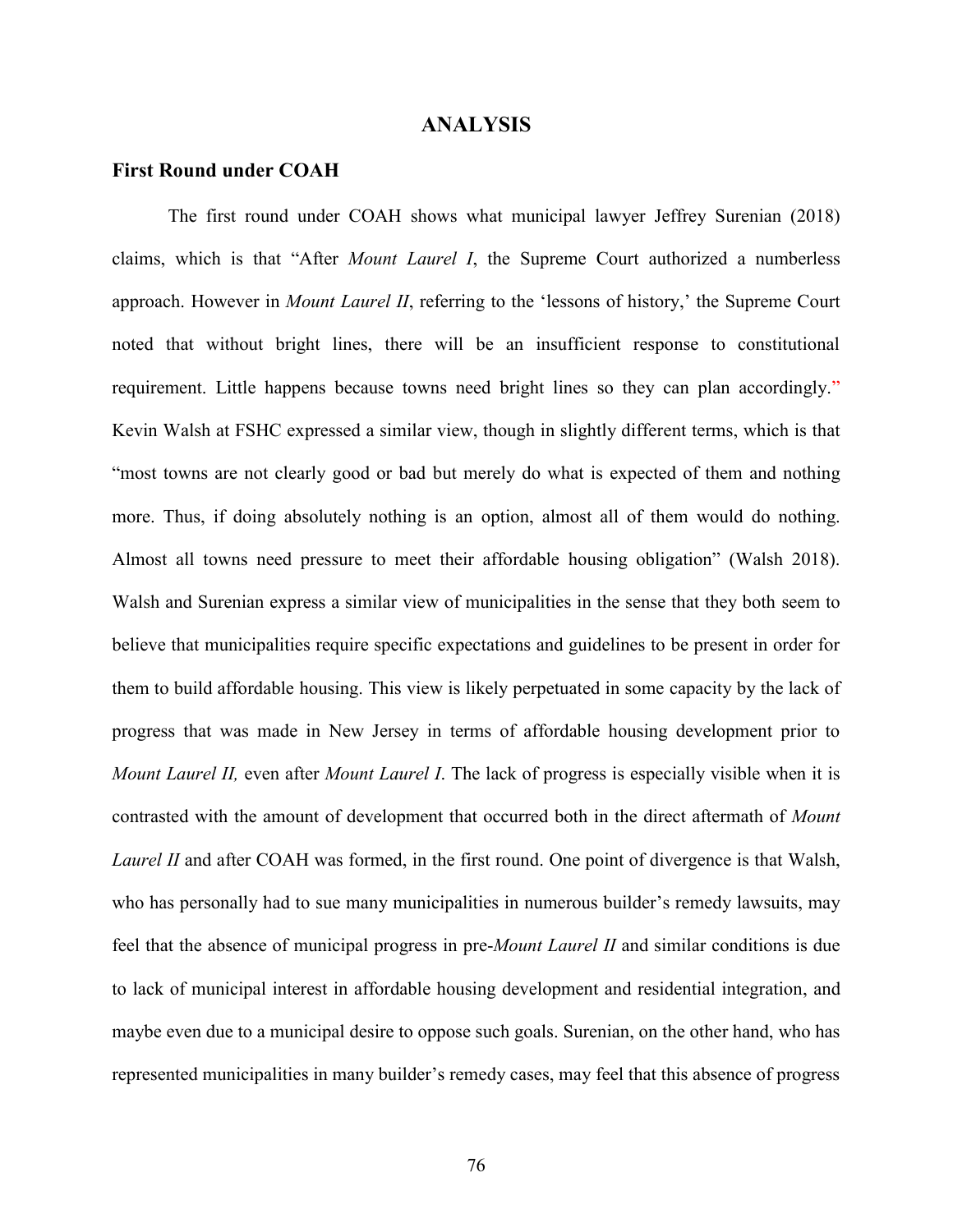is mostly due to lack of clarity on municipalities' part, rather than any sort of apathetic or ill intent towards residential integration. However, where Walsh and Surenian ultimately converge, and where the first round of COAH allows for a conclusion to be drawn, is that a system by which municipalities can be made overtly aware of their affordable housing obligation will ultimately be more effective in furthering residential integration than a system based on principles and vaguer value statements.

It may not be necessary to ascertain the attitude of municipalities towards the goal of increasing affordable housing development within their jurisdiction if it is clear that, regardless of their intent, municipalities will make more concrete steps to reach this goal within a system of clear, specific obligations, like the ones implemented under *Mount Laurel II*. Additionally, when the goal of furthering affordable housing production is affirmed by the New Jersey state constitution, it can be assumed that municipalities will not object to attempts to make them reach the goal, regardless of their disposition towards it. While municipalities may in other cases argue that attempts to help them reach this goal are unhelpful or misdirected, in the instance of the COAH first round, it is clear that municipalities, builders, and affordable housing advocates alike agree that the system implemented there was effective in furthering progress towards the goal.

In categorizing the types of pressure utilized towards municipalities in the COAH first round, the term coercion is most appropriate. Firstly, the state government asserted coercive pressure on municipal governments by putting COAH in place. More importantly though, builder's remedy lawsuits undertaken by affordable housing developers and builders were the main mechanism for compliance with the *Mount Laurel* doctrine during this period. Given the structure of builder's remedy lawsuits, it is clear that they are a mechanism by which municipalities are coerced into fulfilling their obligation to develop affordable housing. More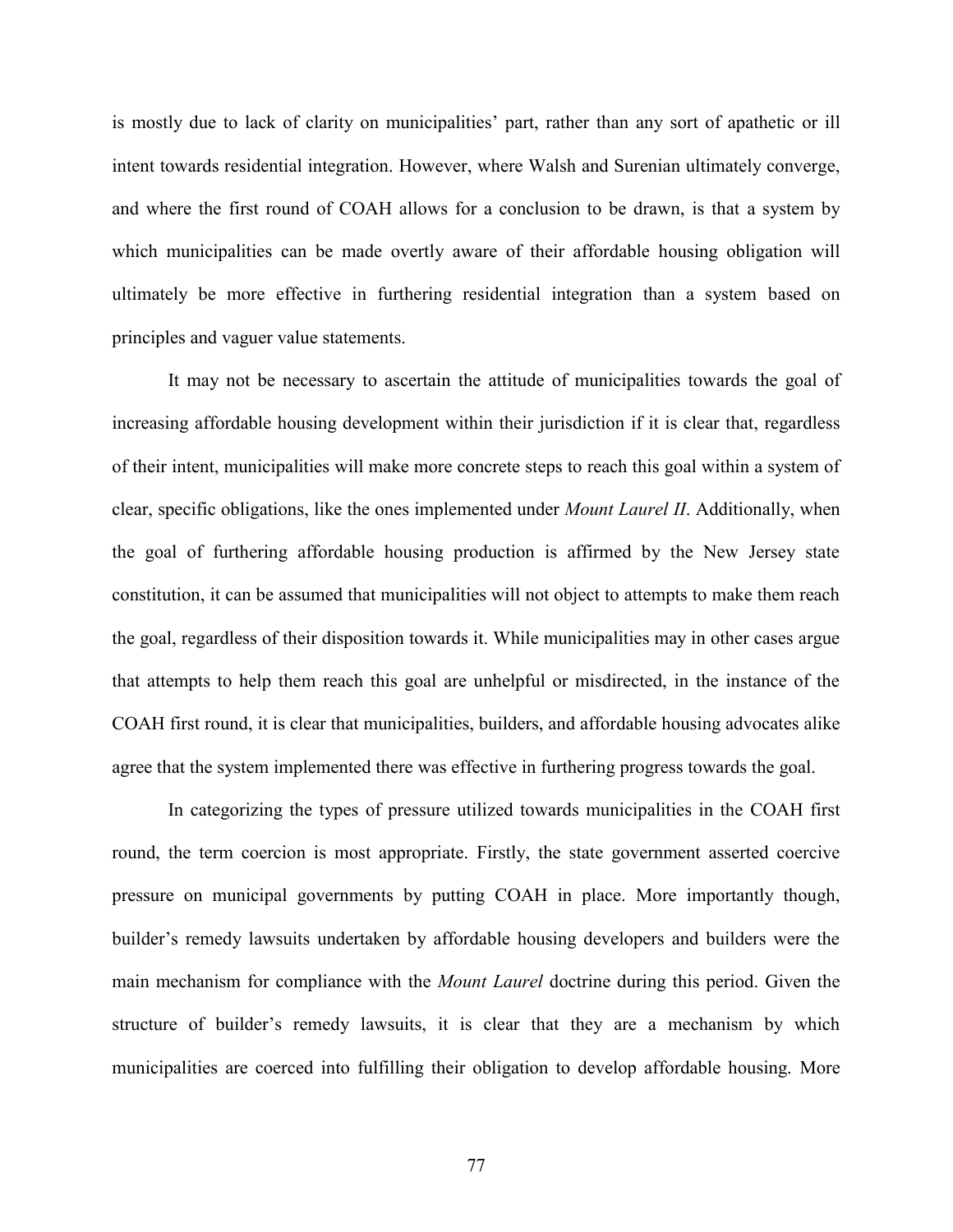specifically, because in every builder's remedy lawsuit a builder is attempting to prove that a municipality has been incompliant with the *Mount Laurel* doctrine, it is always a means by which builders and developers are trying to push municipalities in a direction that the latter is not going. Additionally, because when a builder wins a builder's remedy lawsuit, they succeed in getting zoning control transferred from a municipal planner to a court-appointed special master planner, the goal of the lawsuit is to take away municipal control in the matter, and thus engage in coercive behavior.

## Mount Laurel Township

Mount Laurel's behavior in the first round under COAH was compliant with the M*ount Laurel* doctrine, as evidenced by the fact that they fulfilled their affordable housing obligation. Given that Mount Laurel was involved, not long before the first round, in litigation between some of its residents and the municipality, it can still be inferred that the coercive process of undergoing litigation was effective in getting the municipality to do its fair share to develop affordable housing.

#### South Brunswick Township

South Brunswick was compliant in COAH's first round due to the fact that it submitted an affordable housing development plan to COAH within the first year of the round. It got its plan approved shortly afterwards. Additionally, the municipality actually built all of the required affordable units for the first round, showing at the very least that the COAH system of coercion worked better than the pre-*Mount Laurel II* system.

What is also notable about South Brunswick's is that the township submitted its own affordable housing development plan to COAH and took proactive steps to build housing. At the very base level, this is cooperation, even if it is within a larger motivation of coercion. South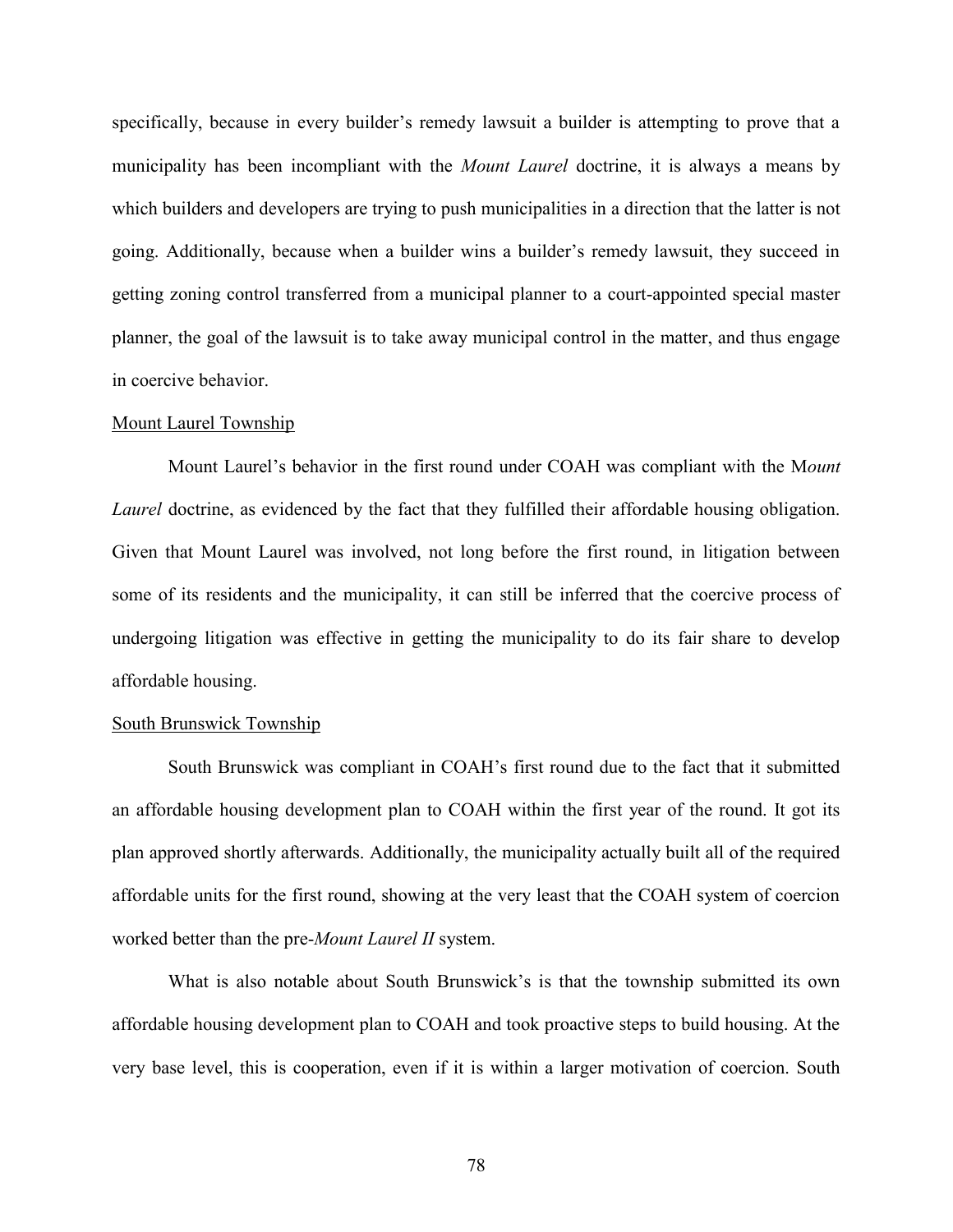Brunswick witnessed the results of *Mount Laurel II* and saw the results of the numerous builder's remedy trials that proceeded, between 1983 and 1987. The municipality likely realized that it would be in its own interest to submit an affordable housing plan to COAH, rather than wait to be sued by builder's remedy lawsuits, lose control of its own zoning powers, and have to pay for all court proceedings.

## Overall analysis of the period

By the time that the COAH system was put in place in 1987, the power of builder's remedy lawsuits had been established to municipalities, along with the precedent of courts deciding on such lawsuits in favor of developers and against municipalities. Municipalities wanted to avoid builder's remedy lawsuits at all costs, even if it meant finally committing to planning for affordable housing. Thus, COAH's decision to offer immunity from builder's remedy lawsuits as a benefit of cooperation was an effective use of the strategy and likely resulted in more municipal cooperation with builders, developers, and affordable housing advocates. Though municipalities were motivated to cooperate and build affordable housing by their fear of builder's remedy lawsuits, builder's were motivated by a mix of profit and desire to provide affordable housing, and the state government, along with affordable housing advocates, was motivated by a desire to promote residential integration, COAH's mechanism by which towns could develop their own plans allowed all of the parties to cooperate and work together toward the shared goal of building affordable housing. Thus, by the first round, cooperation, within the larger system of coercion, resulted in more affordable housing than the coercive forces alone would have.

Overall, comparing the time between *Mount Laurel I* and *Mount Laurel II* to the time after *Mount Laurel II* indeed shows that the principle-based approach without specific guidelines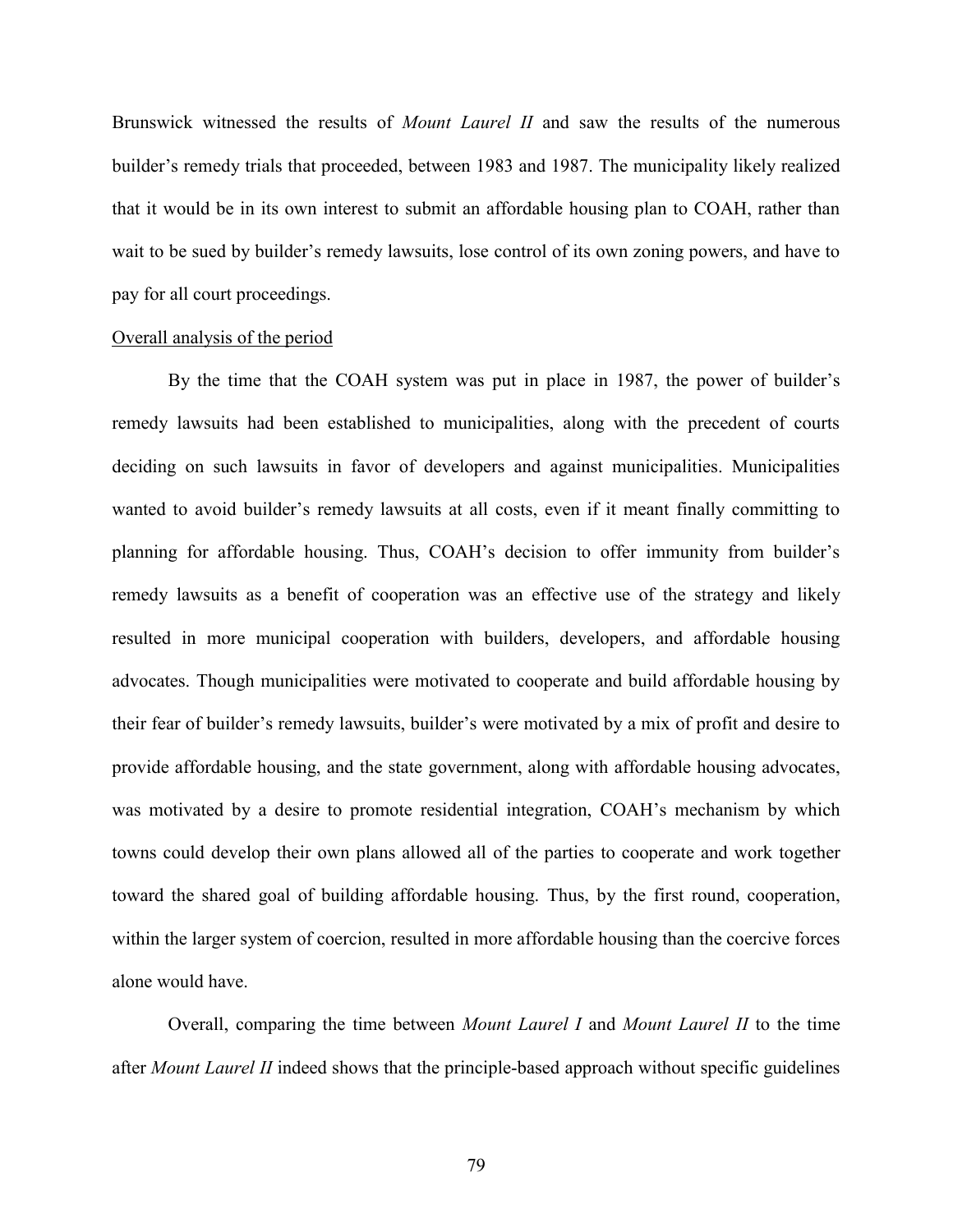taken in *Mount Laurel I* cannot work on its own. The coercive approach used after *Mount Laurel II* and in the first round of COAH addressed the concerns expressed by Walsh's and Surenian's perspectives, and created a tangible framework of coercion within which municipalities would build affordable housing. In addition, the opportunities for cooperation provided within the COAH system, which had not been available when the courts held jurisdiction over *Mount Laurel* cases, made this coercive system more efficient in terms of time money, and compliance, in that it allowed towns to cooperate with the goal of building affordable housing without having to pay for court fees and run a full builder's remedy trial for every municipality.

## **Second Round under COAH**

The second round under COAH also demonstrates the effectiveness of a system of coercion. This is seen through the fact that the number of towns complying with the Mount Laurel Doctrine did not decrease, and in fact increased. Part of the reason for this increase was that more towns began to do their fair share to provide affordable housing, through submitting their own plans and getting certified by COAH. This increase was also demonstrative of the continued effectiveness of cooperation. Towns continued to submit their own plans and seek COAH certification, which indicates that the cooperative avenues for municipalities established in the first round were continuing to be used and to work. Of note however, was that many more towns than in the first round submitted plans and got certified under COAH. This trend is indicative of multiple things. Firstly, the passage of more time could potentially have been effective in getting more municipalities to comply with the *Mount Laurel* doctrine, as more municipalities became aware of the avenues towards compliance available to them. However, due to the fact that builder's remedy cases continued to be run and generally decided against municipalities, the increase in towns submitting COAH plans demonstrates that coercion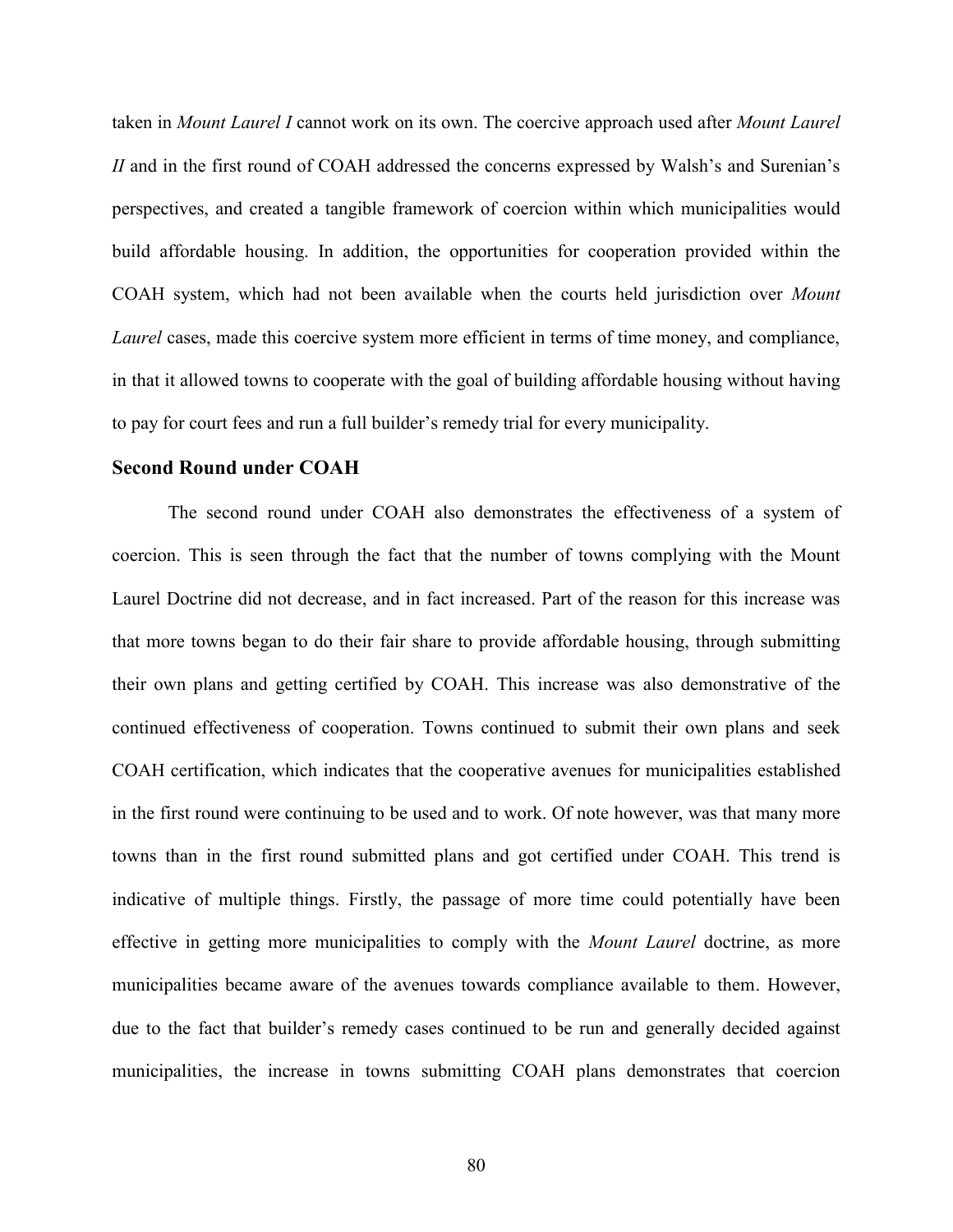becomes more effective as a system of coercion is continually reaffirmed, so the more likely that coercion is to occur in instances of non-compliance, the more likely that townships are to use other mechanisms to avoid it. When clear, functional avenues of cooperation exist within a system of reaffirmed coercion, those avenues are likely to become more effective and more used, as subjects try to avoid coercion. In this case, townships realized that they were likely to get sued by builders in any situation in which they were incompliant with the *Mount Laurel* doctrine. Additionally, they realized that these lawsuits were unlikely to end in their favor, and knowing the consequences, they realized that engaging in cooperation was more beneficial to them than waiting to be coerced.

The results of the second round also demonstrate how affordable housing initiatives become more effective when incentives get added. Part of the reason for the increase in municipalities attempting certification in the second round was the increased emphasis by COAH on incentives and promoting settlement of affordable housing plans with the courts (McKenzie 2018). One such incentive, rental housing, is addressed in the COAH second round rules, which read, "A municipality shall receive two units (2.0) of credit for rental units available to the general public. 2. A municipality shall receive one and one-third (1.33) units of credit for age restricted rental units" (New Jersey Council on Affordable Housing 1994b). With the addition of incentives like rental housing credits, municipalities began to use to use such housing credits to make their COAH obligations smaller and more to their liking in the second round. While in certain cases, such as the misuse of RCAs, these incentives were problematic, in many other cases they served to make municipalities more amenable to meeting their affordable housing obligations, especially in cases where their original number of units required was large.

#### Mount Laurel Township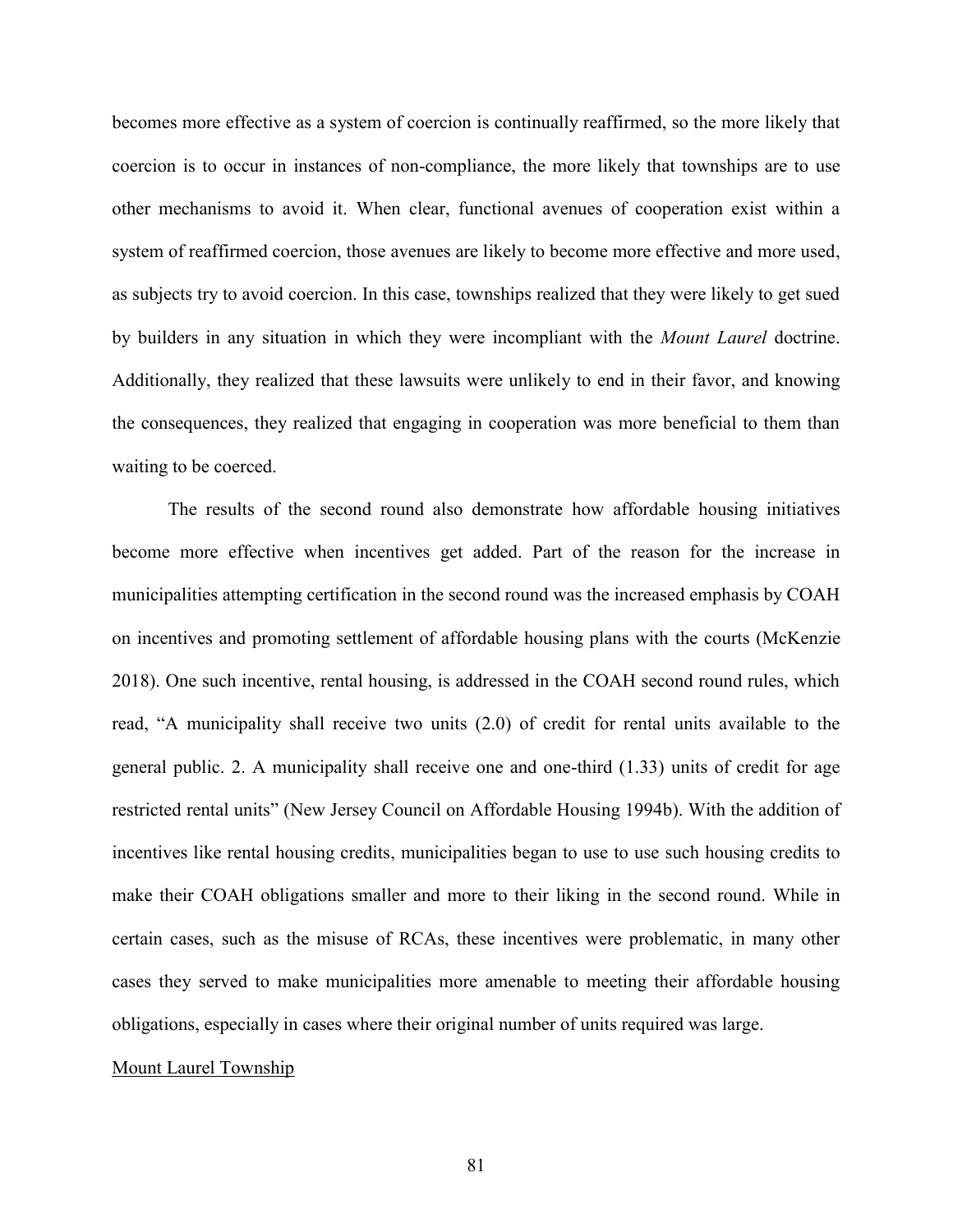Mount Laurel submitted its own housing plan and built the required affordable units in the second round in order to avoid builder's remedy lawsuits. The township's avoidance of builder's remedy lawsuits through maintaining immunity in the second round shows that it learned from its own experience with the courts that compliance through use of cooperation is immutably preferable to being forced to comply and losing one's power in the decision.

## South Brunswick Township

Similarly to Mount Laurel, South Brunswick's compliance in these rounds demonstrates that it preferred to follow COAH's guidelines and take incentives than to reckon with builder's remedy cases. Due to the incentives in COAH's second round rules, South Brunswick's development of affordable housing included five affordable developments with rental housing and a total of 187 rental bonus credits. Additionally, eight of South Brunswick's constructed affordable housing developments were family housing. Thus, at least in the case of South Brunswick, it is clear that incentives allowed the municipality to meet its second round obligation of 882 units in a way that did not cause the municipality to feel as if it was overdeveloping within a five year span. That the township actually went beyond its affordable housing obligation for the second round is evidence that over time, cooperation is more efficient in producing actual affordable housing units than coercion. If South Brunswick had waited to be brought to court in a builder's remedy suit, the time the municipality spent in court, in addition to the time during which it was incompliant and waited to be sued, would have had to come before the municipality even began forming its own affordable housing development plan, and far before it built any actual affordable housing. By providing a means of cooperation, COAH ensured that municipalities could comply with the *Mount Laurel* doctrine without waiting for the slow processes of coercion to reach them and complete. South Brunswick is one such example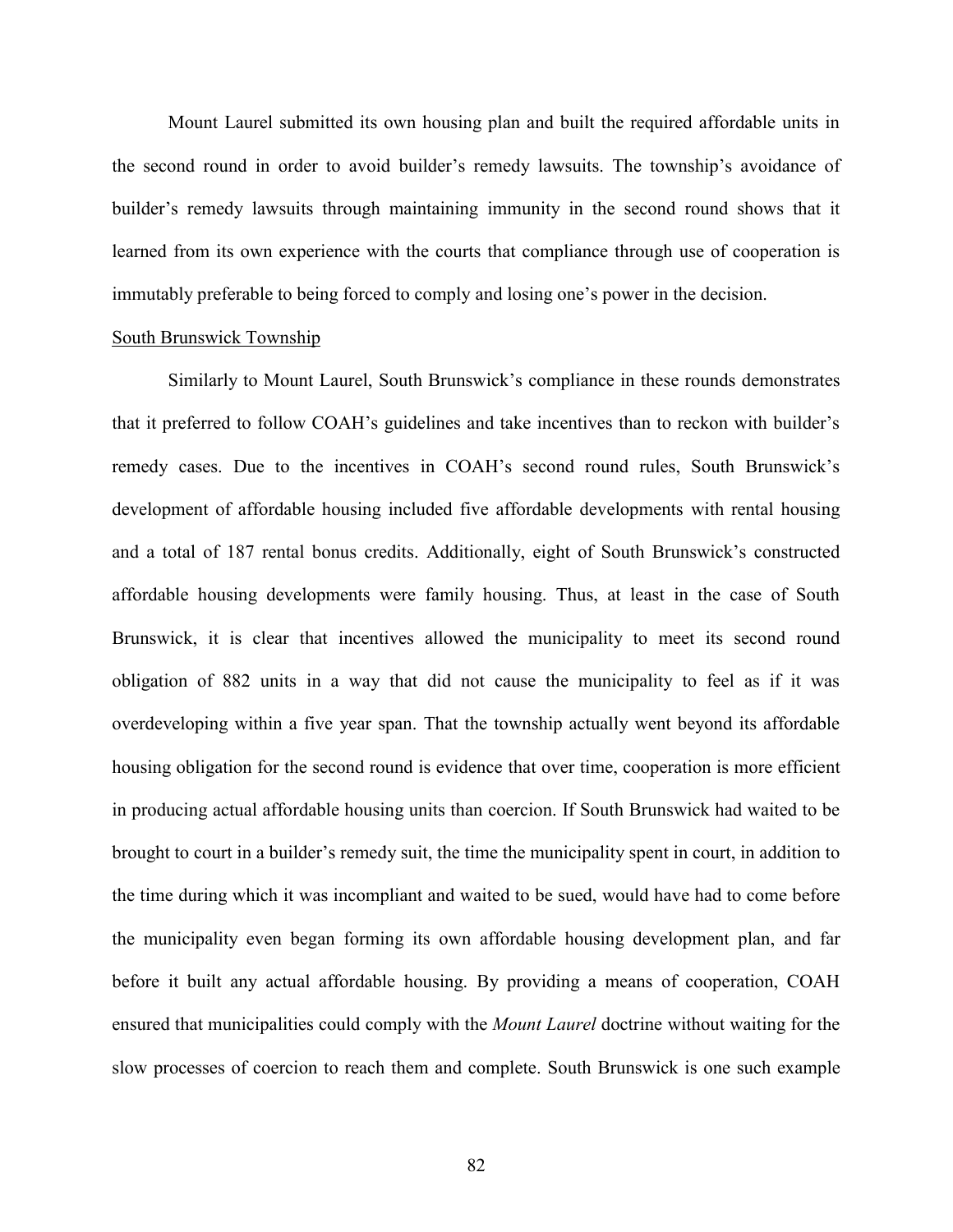that built on a strong foundation of compliance through cooperation in the first round with an even stronger showing of cooperation in the second round. South Brunswick is also a strong example of a municipality that used incentives to maintain its compliance, even though it received a higher obligation in the COAH second round than in the first.

## Overall analysis of the period

By the time the second round concluded, in 1999, towns had an array of incentives offered by COAH that they could use for compliance, namely bonus credits such as rental unit and group home credits. While some of these incentives had been present since the first round, it likely took municipalities some time to figure out how to use them most effectively and to actually implement them into plans, and so the second round, between 1993 to 1999, demonstrates the effectiveness of incentives within compliance. Additionally, other incentives, like rental bonus credits, were defined in COAH's second round rules and became a staple for municipalities' affordable housing plans. Such incentives likely caused many municipalities to engage in cooperation and make their own affordable housing plans, since doing so became more manageable. These municipalities would otherwise have been coerced into complying with the *Mount Laurel* doctrine, so it is clear that incentivizing furthered the process of cooperation, and thus contributed to more timely compliance on the part of many municipalities. Municipalities that previously might have waited for a builder's remedy lawsuit if they felt their affordable housing obligation was too high and would require overdevelopment could instead take COAH's incentive and build rental affordable units, and halve their actual production of units. The bonus for such municipalities was less development. However, these rental units were also beneficial to the goal of the *Mount Laurel* doctrine because they made for more accessible housing that could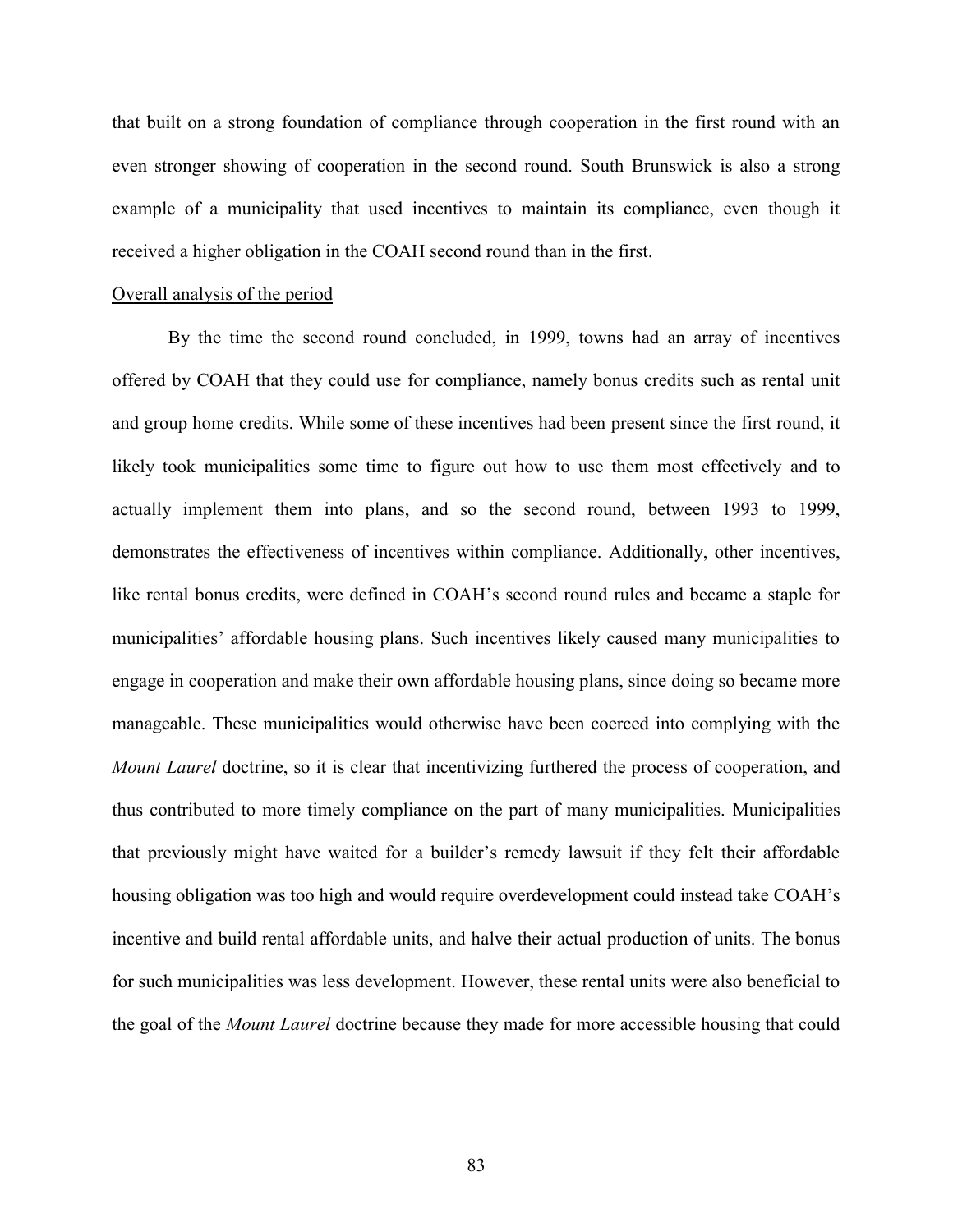be used by families that could only pay for rental housing. Additionally, many towns used the incentive of RCAs in their affordable housing plans during this time.

Overall, comparing the results of the second round to the first round suggests that the addition of incentives might not have made the difference between towns complying and not complying with the *Mount Laurel* doctrine, but it likely resulted in more towns choosing to comply with the number of affordable housing units they were required to build rather than choosing to fight their obligation through builder's remedy lawsuits. The 245 municipalities that got certification through COAH in the second round (New Jersey Council on Affordable Housing 1994a), also far surpasses the 161 municipalities that did so in the first round (New Jersey Council on Affordable Housing 1987). This demonstrates that some combination of time, cooperation, and added incentives made more municipalities choose to comply with COAH in a proactive way. The second round under COAH continues to show that avenues of cooperation within a system of coercion increase the effectiveness of the system in eliciting compliance from municipalities. Lastly, the second round demonstrates that incentives make municipalities more likely to comply with their affordable housing obligation because they make the number of units in that obligation more manageable.

## **Third Round under COAH**

The widespread drop in compliance throughout the third round under COAH demonstrates how municipalities truly do require a framework of strong coercion to make any progress whatsoever towards fulfilling their affordable housing obligation, even if options for cooperation and incentivizing remain for them. Without a system of coercion, municipalities' general preference against large amounts of growth, as expressed by Surenian, becomes a factor that governs their probability of compliance in a stronger way. Essentially, if municipalities are

84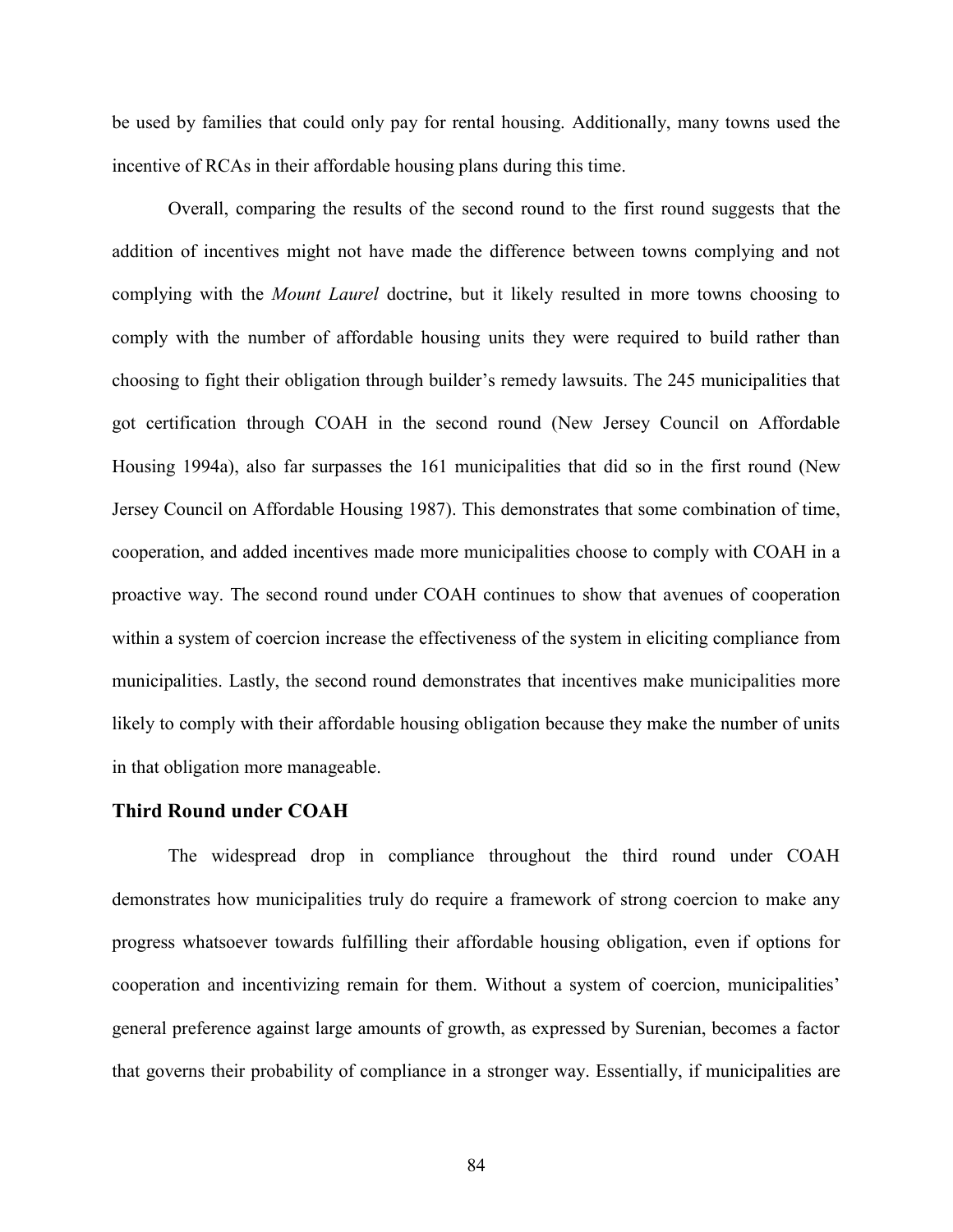not made to build affordable housing and are not given clear numbers for how much housing they are obligated to build, they will not act. While this can be for a variety of reasons, as elaborated earlier, including lack of clarity, high cost of development, and potential disinterest in affordable housing development, all of the reasons lead to a lower potential for compliance without coercion.

However, during this period, RCAs were removed as an incentive for municipal compliance due to misuse. McKenzie explained, "There were times when Regional Contribution Agreements were a legitimate mechanism that seemed to work well for both urban areas and very rural municipalities. They should not have been allowed everywhere and they should not have been allowed in lieu of an inclusionary development or a builder's remedy situation, where a developer was allowed to build a higher density project in exchange for providing affordable housing. However, a lot of towns in the first and second rounds used these Regional Contribution Agreements" (McKenzie 2018).

## Mount Laurel Township

In the third round under COAH, interestingly, Mount Laurel and South Brunswick diverge. Mount Laurel stands as an interesting case, as even beyond the 140 unit Ethel Lawrence Homes, the most famous affordable housing development in New Jersey, the municipality has committed to building more affordable housing, even slightly through the gap period. From 1985 to 2015, Mount Laurel created 653 affordable units to meet its obligations (O'Reilly and Writer 2016). However, the municipality, like many others, did not build as much during this period, which demonstrates that a coercive system elicits greater municipal compliance, even if the municipality has a desire to comply.

#### South Brunswick Township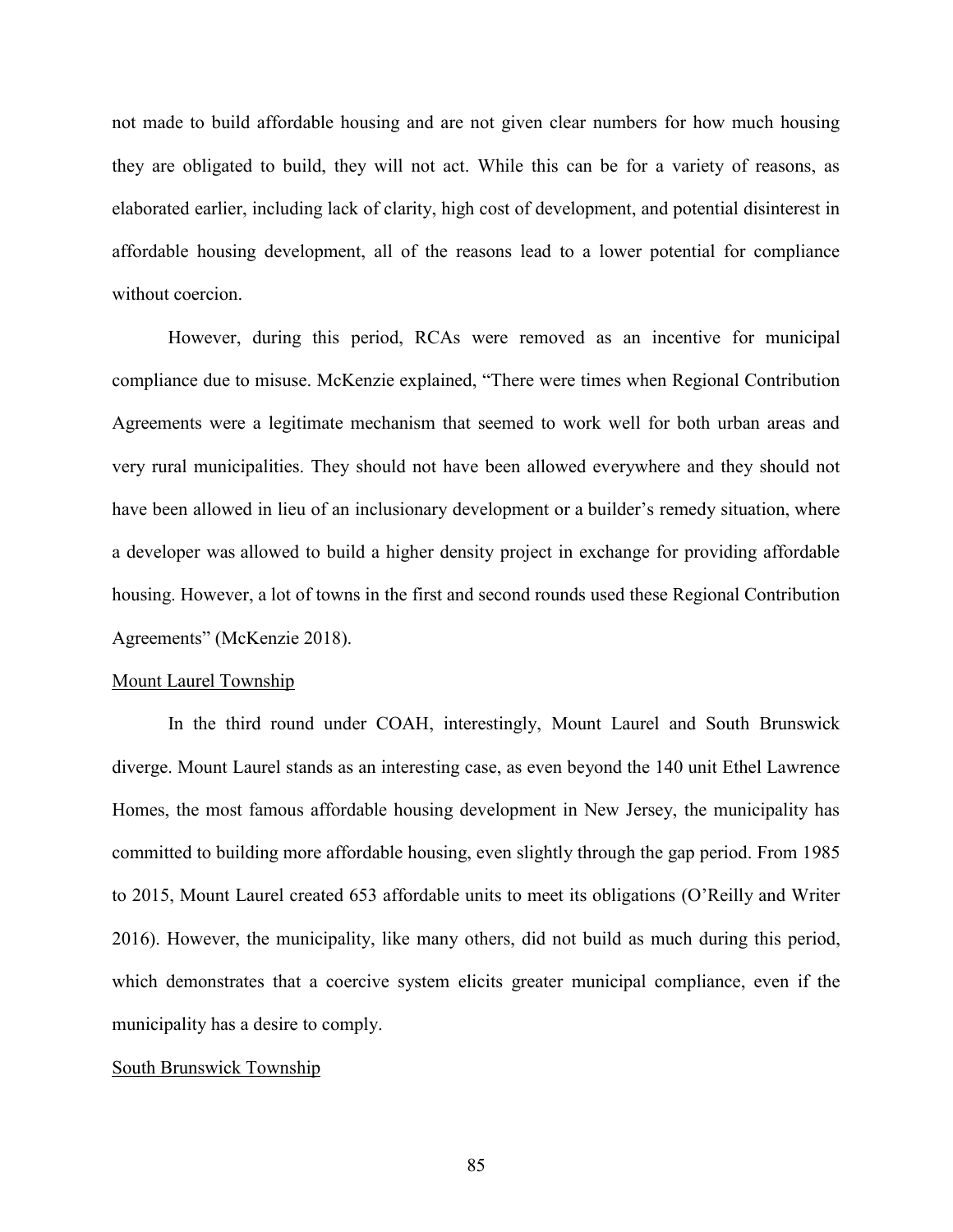South Brunswick made little progress towards compliance in this period, as it is clear from it's 2015 immunity seeking suit that they attempted not only to manipulate the rules of affordable housing and do minimal amounts when not required to do more, but attempted to present this minimal amount as compliant with the Mount Laurel Doctrine, and even argue it in court. The municipality's actions, in not acting and then attempting to claim compliance and immunity from builder's remedy lawsuits, show that it required coercive pressure in order for it to make any sort of substantive effort at compliance.

#### Overall analysis of the period

While municipalities took different paths during the third round under COAH, the divergence between such municipalities, such as Mount Laurel and South Brunswick, in this round cannot be fully explained by pressures exerted on them and the avenues they had for compliance. In some capacity, municipal compliance is determined by random factors, such as geography and local governance. As previously explained by Eisdorfer (2018) and McKenzie (2018), local politics can often determine whether a municipality makes proactive effort to comply with the *Mount Laurel* doctrine. If a more conservative mayor is elected, the municipality may opt not to utilize cooperative avenues, not submit its own affordable housing plan, and instead even fight its affordable housing obligation in court. Additionally, as McKenzie (2018) mentioned, the geography of municipalities ultimately influences the number of units they are obligated to build, and so unpredictable factors may cause municipalities with otherwise similar conditions to have different affordable housing obligations. At some level, a municipality's decision to not fight its affordable housing obligation depends on these other factors, and so Mount Laurel and South Brunswick's differing paths cannot be accurately explained by comparing only the two municipalities. However, broader analyses may be made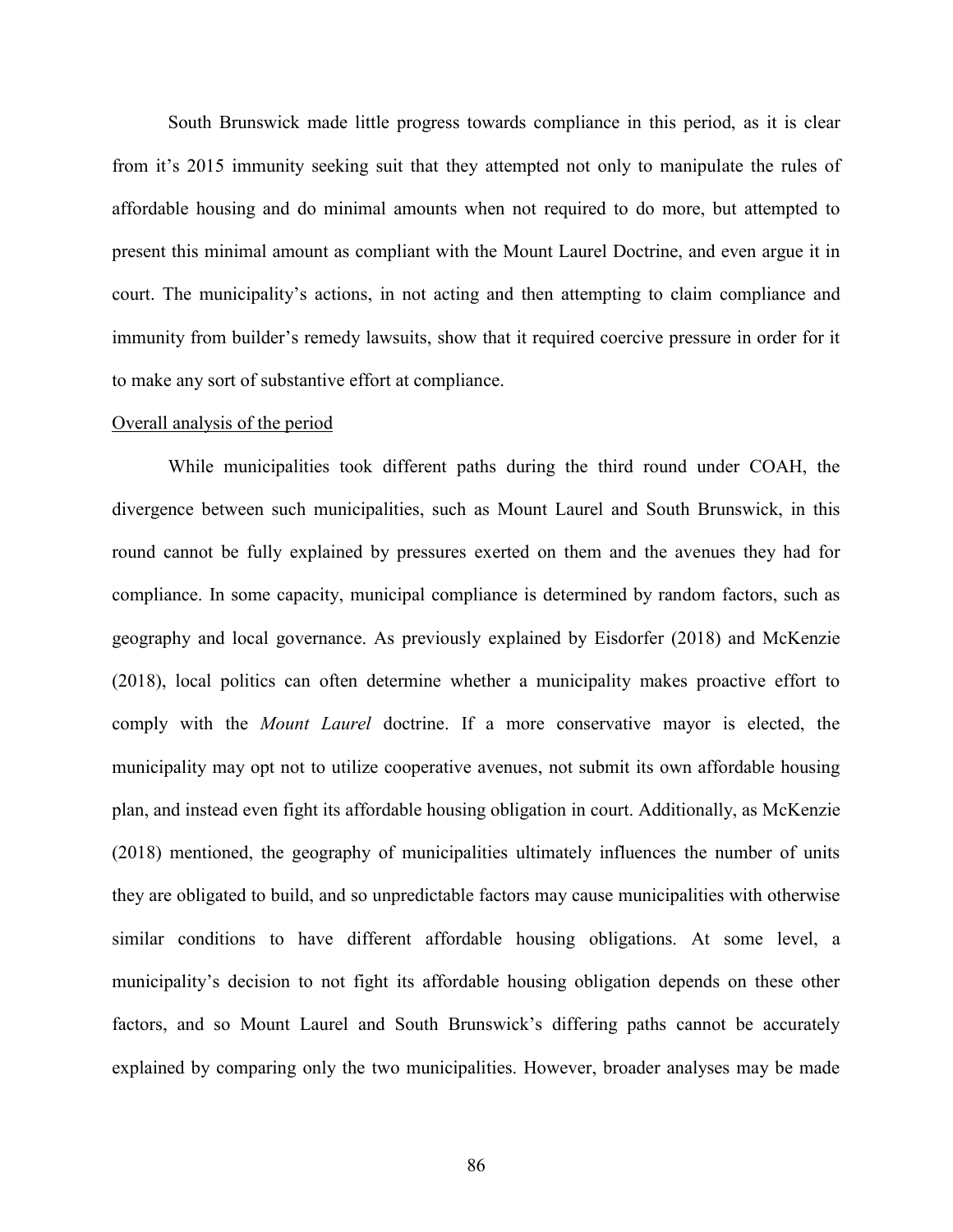based on the conditions that all municipalities were exposed to during the third round under COAH.

The conditions during this period partially mirror the ones that existed prior to *Mount Laurel II,* and especially in the period between *Mount Laurel I* and *Mount Laurel II.* However, where the third round under COAH differs is that, despite the absence of coercive force, there were still some incentives for compliance and limited cooperative avenues. Towns could still choose to build affordable housing and receive the same benefits as in the prior round, as well as engage in a cooperative effort by submitting a plan to COAH. However, cooperative avenues for municipalities were somewhat restricted by the fact that COAH's substantive rules and regulations were invalidated by the courts multiple times, forcing municipalities to resubmit plans that met COAH's new regulations each time the rules changed. Regardless of these conditions though, municipalities still had an obligation to build affordable housing during the third round under COAH, and still could have built projects without COAH certification. However, the fact that few did shows that municipalities require a system of coercion to make any sort of substantive progress toward their *Mount Laurel* doctrine obligation. It also shows that incentives and cooperative avenues alone do not cause a higher probability of municipal progress toward affordable housing development. This period is not the most conclusive to analyze in terms of cooperation though, as COAH was unable to provide much feedback to towns that submitted plans, like South Brunswick, regardless of whether methods of cooperation existed. In short, what the COAH third round does make clear is that almost all wealthy New Jersey suburbs still need coercive pressure, as they did in the 1980s, in order to get them to build affordable housing. Without this coercion, even the most interested of municipalities will make less progress towards residential integration.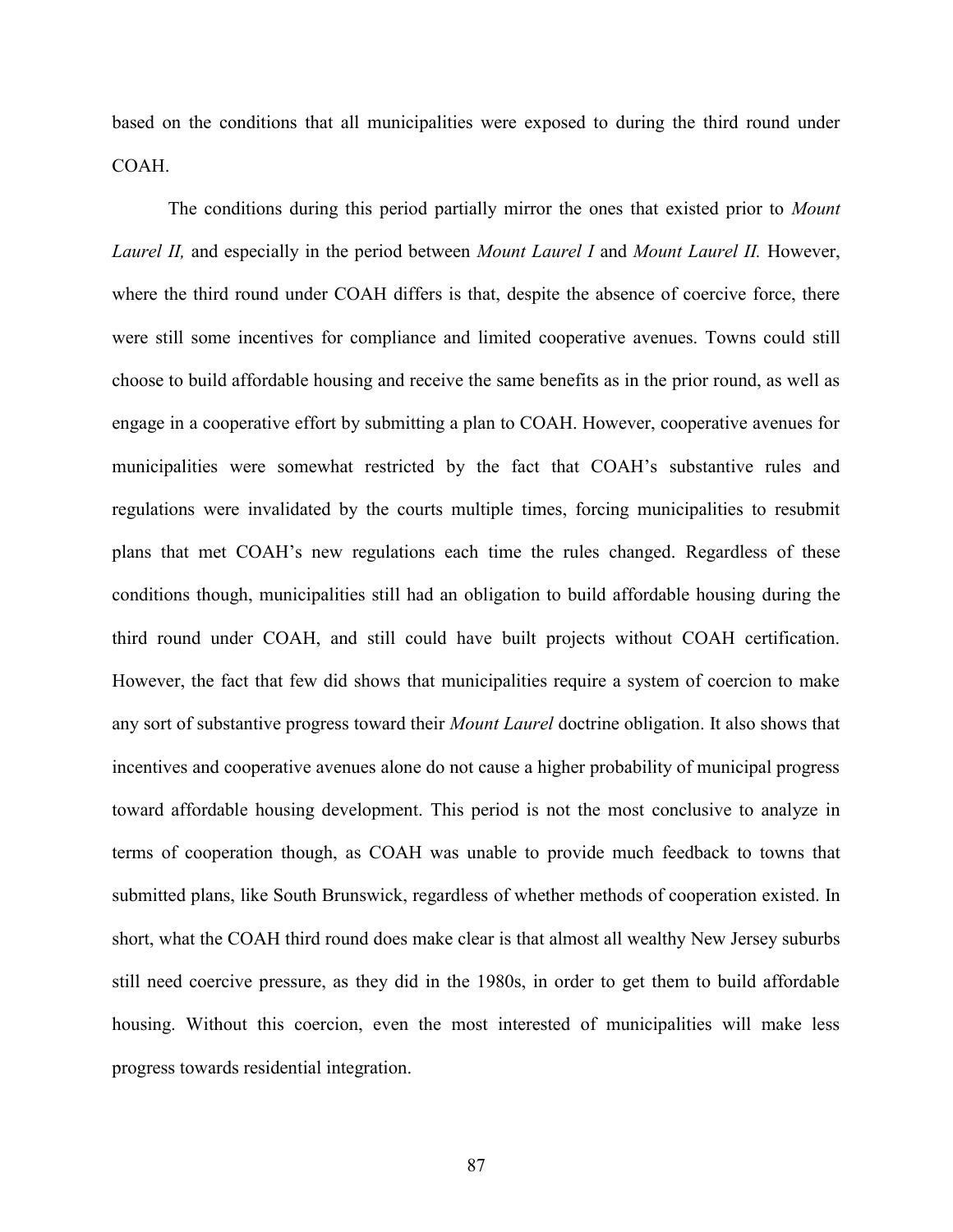## **Third Round under Courts**

The current round of affordable housing, under the New Jersey courts, reaffirms, as prior rounds have demonstrated, that the threat of coercion elicits compliance from municipalities, and that it allows for mechanisms of cooperation to work effectively. This is again because the coercion itself sets a precedent for what can happen to municipalities that do not comply, so faced with such an undesirable situation, municipalities would be willing to compromise to remove themselves from it. In some ways, the coercive force in the third round under the New Jersey courts is similar to the conditions that existed between the 1983 *Mount Laurel II* ruling and the 1987 start to COAH's first round. All municipalities must interact with the courts in order to be compliant, unless they choose to undergo affordable housing development proactively and completely independent of state guidelines. However, the coercive force in this round is slightly different from previous rounds, including the 1983-1986 period. While previously, the courts could only be used to resolve builder's remedy cases and coerce municipalities, in the current round they can also open avenues of cooperation for municipalities.

Currently, municipalities can file declaratory judgment actions, in which they submit an affordable housing plan to the courts for approval. If successful, they obtain immunity form builder's remedy lawsuits, just as they would have under COAH. The main way in which this process differs is that different judges rule on all *Mount Laurel* doctrine-related cases for each housing region of New Jersey. Unfortunately, as Eisdorfer (2018) explained, progress is slower and less consistent under the courts than under COAH, as the court's system consists of 15-17 judges each working separately and independently. This means that cases, both builder's remedy and declaratory judgment, have varied greatly depending on which judge is assigned them. McKenzie confirms that, "Often local politics determine whether a town will settle, but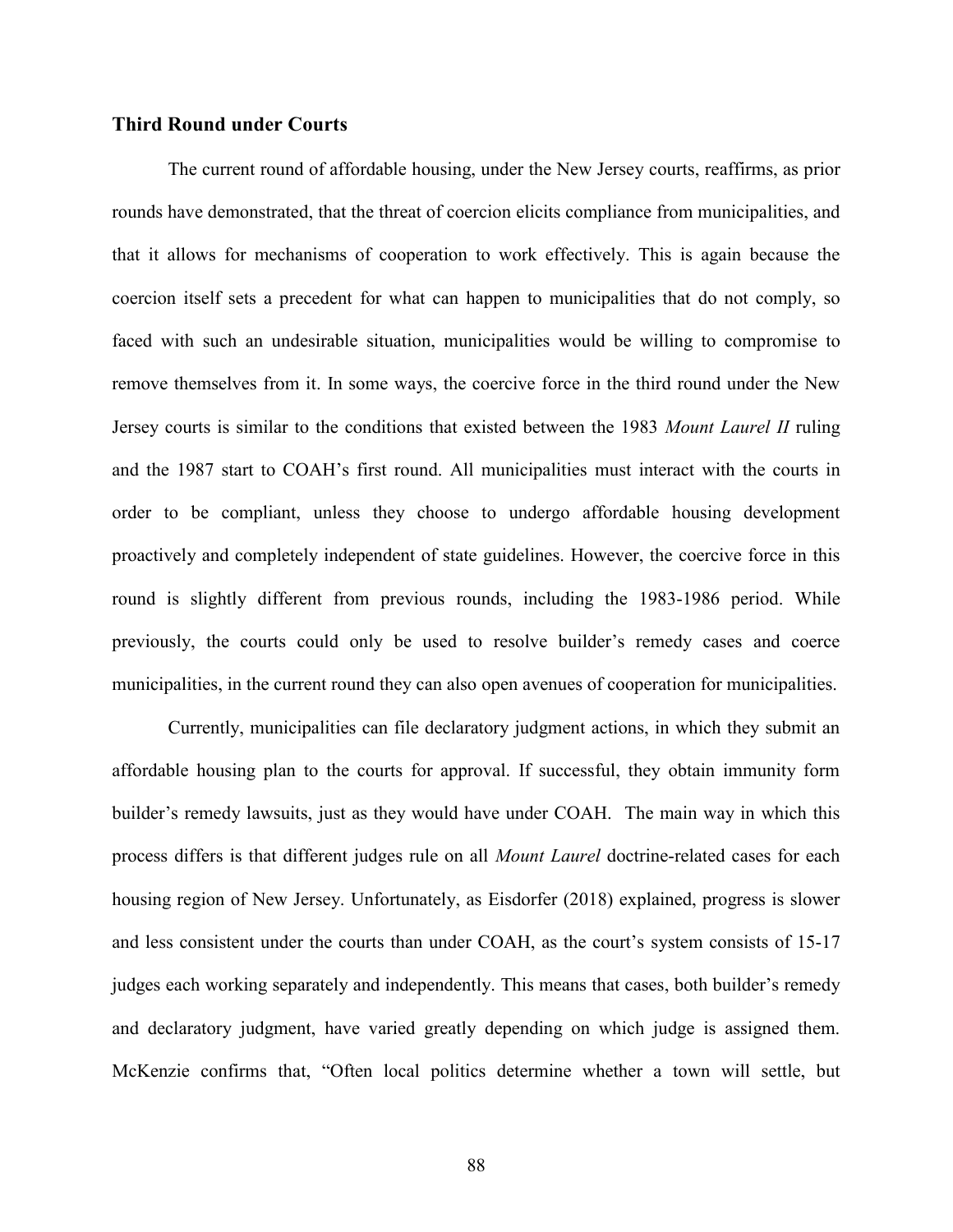sometimes it depends on the judge. There are some judges who have been very successful in making towns settle, because they meet with the towns regularly, they keep meeting and keep pressuring the towns, they set dates for trials, and if a town doesn't settle before that, they're going to a numbers trial. That was how Judge Cassidy treated it in Union County, and all her towns that I've worked with have settled, with just a few cases waiting for final judgments on their compliance plans. Judge Wolfson was also successful in getting settlements in all but two cases. Ultimately, Judge Wolfson held a numbers trial for one of these towns. So, it often takes a strong judge to get these settlements to happen. They don't happen in a vacuum, and if towns feel like the courts aren't pressing them, they are less likely to settle. That doesn't mean that towns that don't settle have indifferent judges. There are many other reasons for not settling. However, a lot of towns that did settle were unlikely to settle, but for the judge" (McKenzie 2018). Thus, it is clear that the judge in this round can influence the outcome of a case, and whether a municipality ends up cooperating or having to be coerced when the court determines their current obligation for affordable housing development. Additionally, unlike COAH, the judges have no institutional expertise, so they are forced to appoint municipal planners as experts, giving a lot of power to whichever planner is chosen.

Furthermore, while the potential for cooperation exists in this round again, through municipalities settling in declaratory judgment actions, it is largely through the efforts of FSHC, who are currently offering a 30% reduction on what they advocate for in terms of municipal obligation, if a municipality agrees to settle. While this achieves a similar effect in terms of its utilization of the strategy of cooperation, there are some inherent drawbacks to FSHC being the party providing these avenues and not a state body like COAH. As McKenzie (2018) explains, "If a municipality is settling now, in the declaratory judgment actions that are before the Superior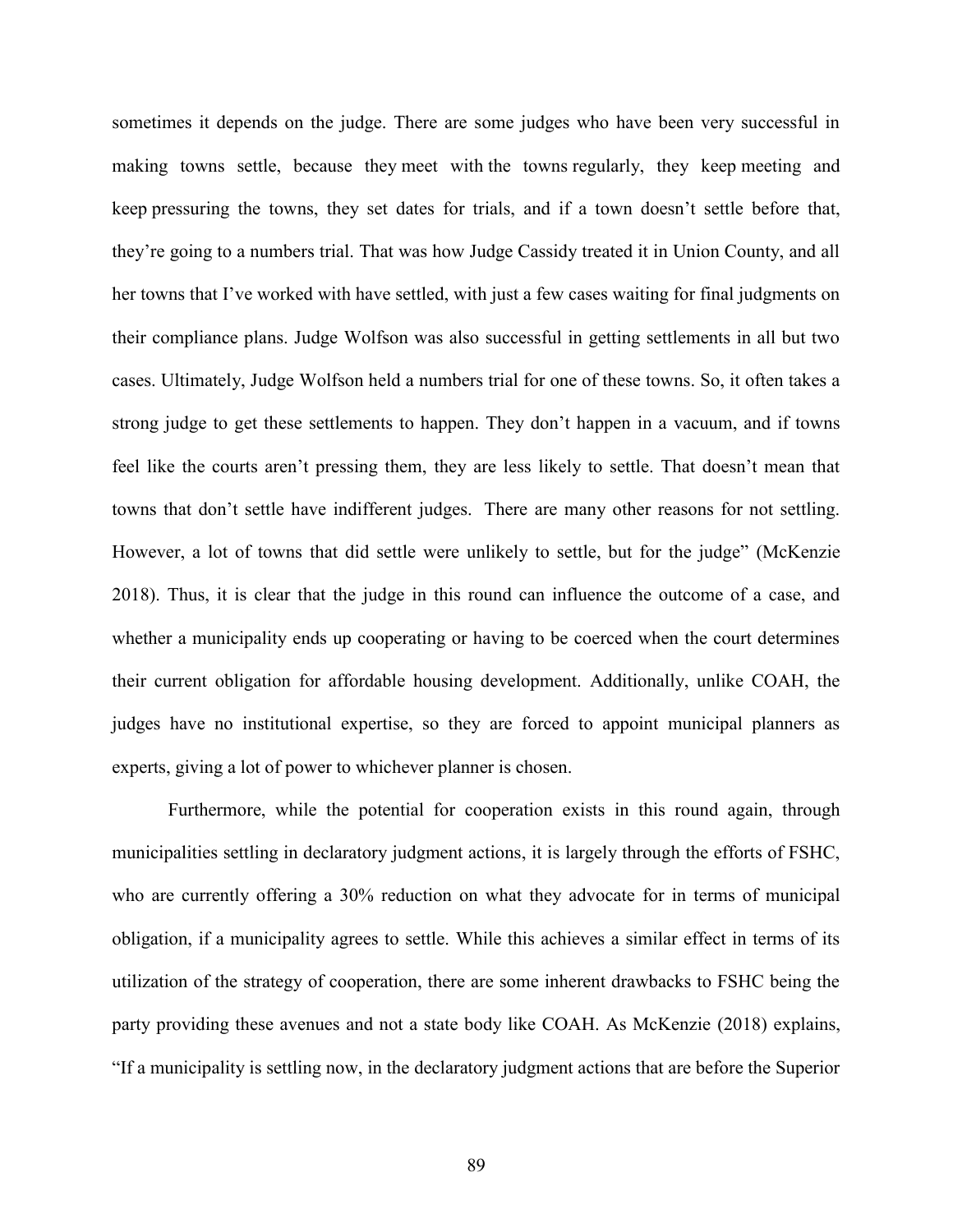Courts, with Fair Share Housing Center… they get a 30% reduction, but that could change." Essentially, FSHC can provide avenues for cooperation with municipalities, such immunity and now a reduction on affordable housing obligation, but those incentives are not based in law, and rather in FSHC's willingness to attempt cooperation with municipalities. The group could choose to withdraw those benefits from its settlement cases, and even in many cases choose to pursue only builder's remedy litigation, with no legal ramifications. However, these decisions are the FSHC's to make as it sees fit, and not guaranteed to be made.

With COAH, incentives and compromise potential were guaranteed because the legislative body itself was not a party to the proceedings of affordable housing development, but rather an organizer and overseer. Its goal was to make the process work more effectively and for more townships, as well as create faster paths to compliance for townships that have interest in complying on their own. FSHC, on the other hand, has a vested interest in exactly how high a municipality's affordable obligation turns out to be, and is more concerned with getting the most affordable housing built than with determining calculations it deems to be comfortable and reasonable for municipalities. Thus, groups like FSHC sometimes even push to measures considered unrealistic by developers. Eisdorfer (2018) explains how, though FSHC's motives are pure, on occasion it will be solely focused on maximizing the number of units a township has to build, whether or not the municipality has the developable land or money to build the units in reality. He says that this is seen through the fact that many towns' plans depend on the very limited 100% affordable housing units funded through the federal government. If the towns do not receive grants to build these developments, their affordable housing number may be high, but they will not be actually building any units. For developers, it is always a balance between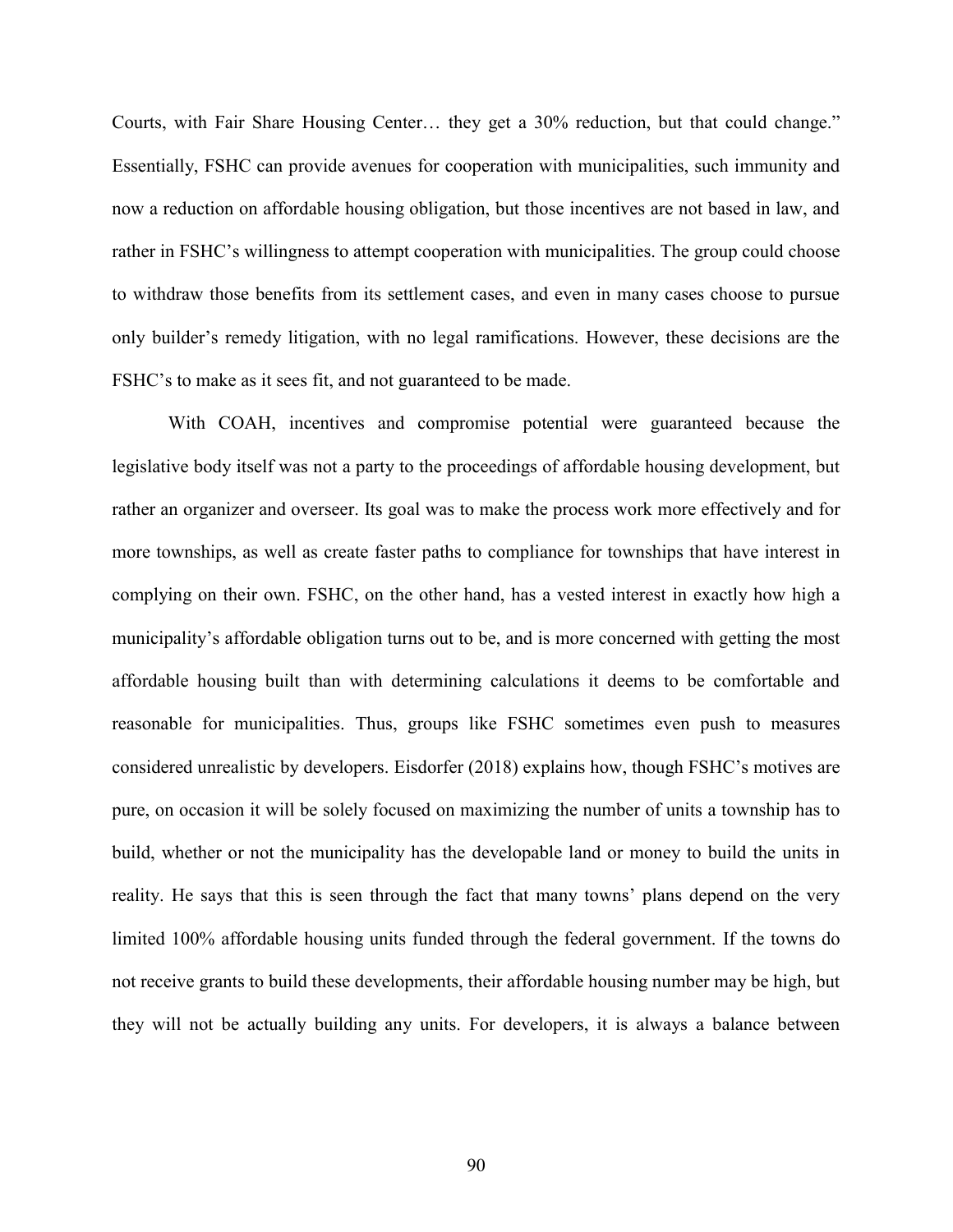maximizing affordable housing obligations and getting townships to plan to zone for the types of developments that can actually be implemented.

Regardless of the FSHC's actions, it is clear, while both FSHC and COAH can provide municipalities with means by which they could cooperate, for a quicker, ore efficient compliance process, that COAH could provide more stable means to towns by virtue of the fact that it is governed by law and has to codify its use of various strategies. This caveat aside however, FSHC provides avenues for cooperation in the current round, along with it presence as a plaintiff in court determined processes of coercion that have been reinstated. While some of the specific mechanisms may differ, in the third round under the New Jersey courts, a system of coercion, along with incentives for compliance and avenues for cooperation, is back in effect, to a similar effect as in the first and second rounds under COAH. The coercion exists in the New Jersey courts systematically evaluating each town's situation and determining its affordable housing obligation, in terms of the number of units it must build. The incentives remain as they have since the prior round under COAH, and still take the form of various bonus credits. The avenues for cooperation manifest in a municipality's ability to file a declaratory judgment action, have their affordable housing plan evaluated by a judge, and gain both immunity from builder's remedy lawsuits and a 30% reduction in the size of their affordable housing obligation.

## Mount Laurel Township

Mount Laurel's behavior in the third round represents cooperation. The fact that it settled its affordable housing obligation through a declaratory judgment action, rather than a builder's remedy lawsuit, is proof of this. Additionally, the speed with which it was able to come to a conclusion on its plan, in late 2016, just a year after municipal affordable housing obligations were shifted back to the New Jersey court system, shows that the municipality had a desire to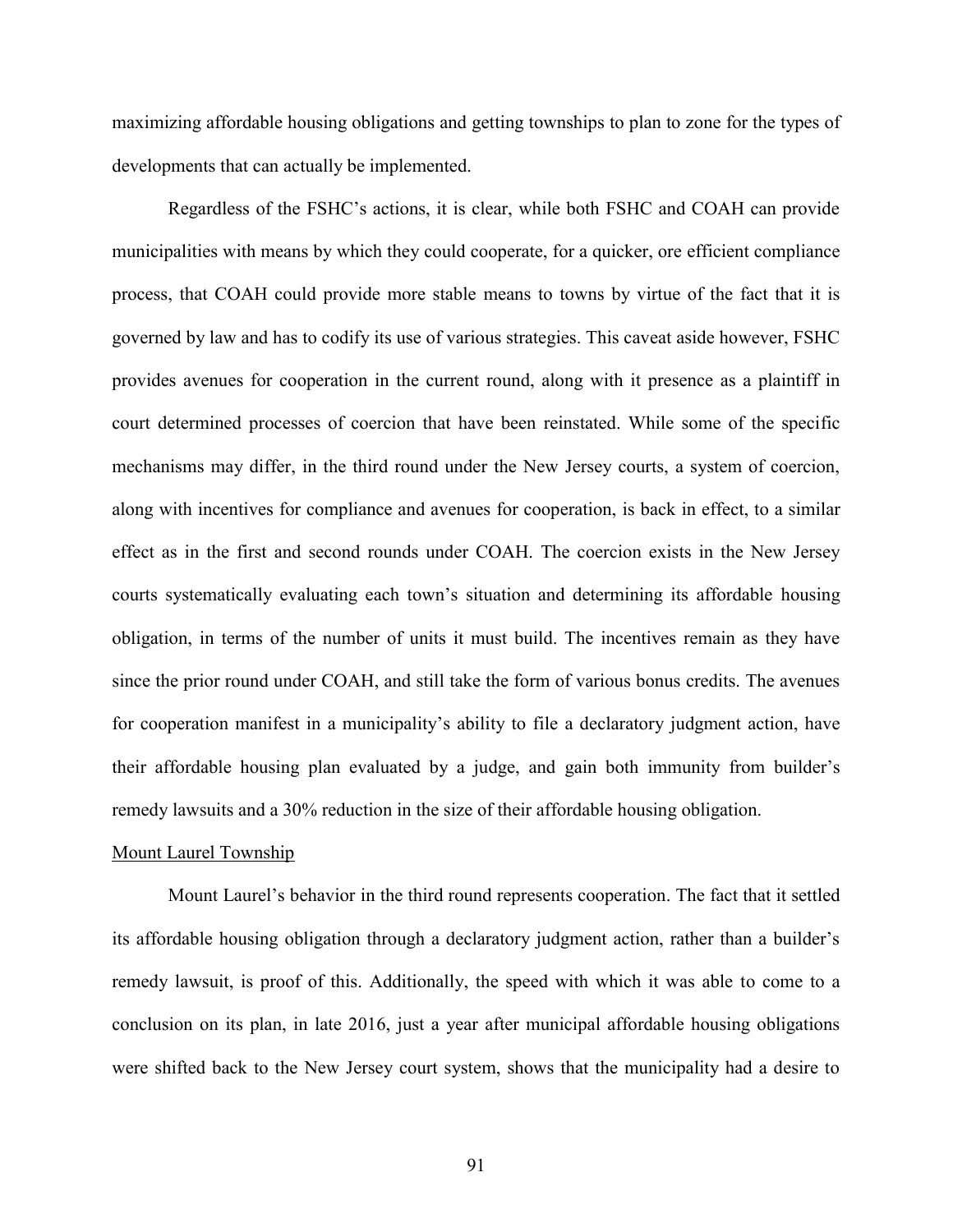cooperate rather than drag its feet, even if it was motivated to make an affordable housing plan by constitutional obligation. The other evidence of cooperation comes from the feelings of the municipality and Fair Share Housing Center when the deal was finished. While the FSHC initially pushed for Mount Laurel's obligation to be 2,410 units, much higher than the 1,074 unit obligation it agreed to, FSHC' current Director, Kevin Walsh, explained in an interview with the *Philadelphia Inquirer* that "there's much you can fight about. Or you can come to an agreement .

. . if it gets shovels in the ground" (O'Reilly and Writer 2016). Similarly, Mount Laurel's attorney, Tyler Prime, said, "there's still some resentment that we have to build so much [to meet a quota.] But many people recognize that some good comes from this, [and the township stepped up] because our experience [with affordable housing] has taught us that it's not going away" (O'Reilly and Writer 2016). Clearly, both parties have aspects of the cooperation that they would rather have another way, but ultimately, the municipality's, court's and FSHC's allowance for compromise has resulted in an outcome in Mount Laurel that is effective in getting affordable housing built, and done so in a timely manner. The township likely decided to settle its obligation before the court decided so that it can choose its own settlement numbers, which is the benefit for municipalities of allowing for compromise within a coercion-based system. The benefits of cooperation can be seen in Mount Laurel, as according to Kevin Walsh, though compromises were made to get the municipality to settle its obligation more quickly, theirs "is still an aggressive plan," (O'Reilly and Writer 2016). Furthermore, the municipality was able to begin implementing its affordable housing plan because it settled sooner, as within a week of settling, the township had already identified 7 - 10 plots of land where the new units might be built. Mount Laurel's actions in this round show that cooperation can again be effective in the court round, after a less stable third round under COAH.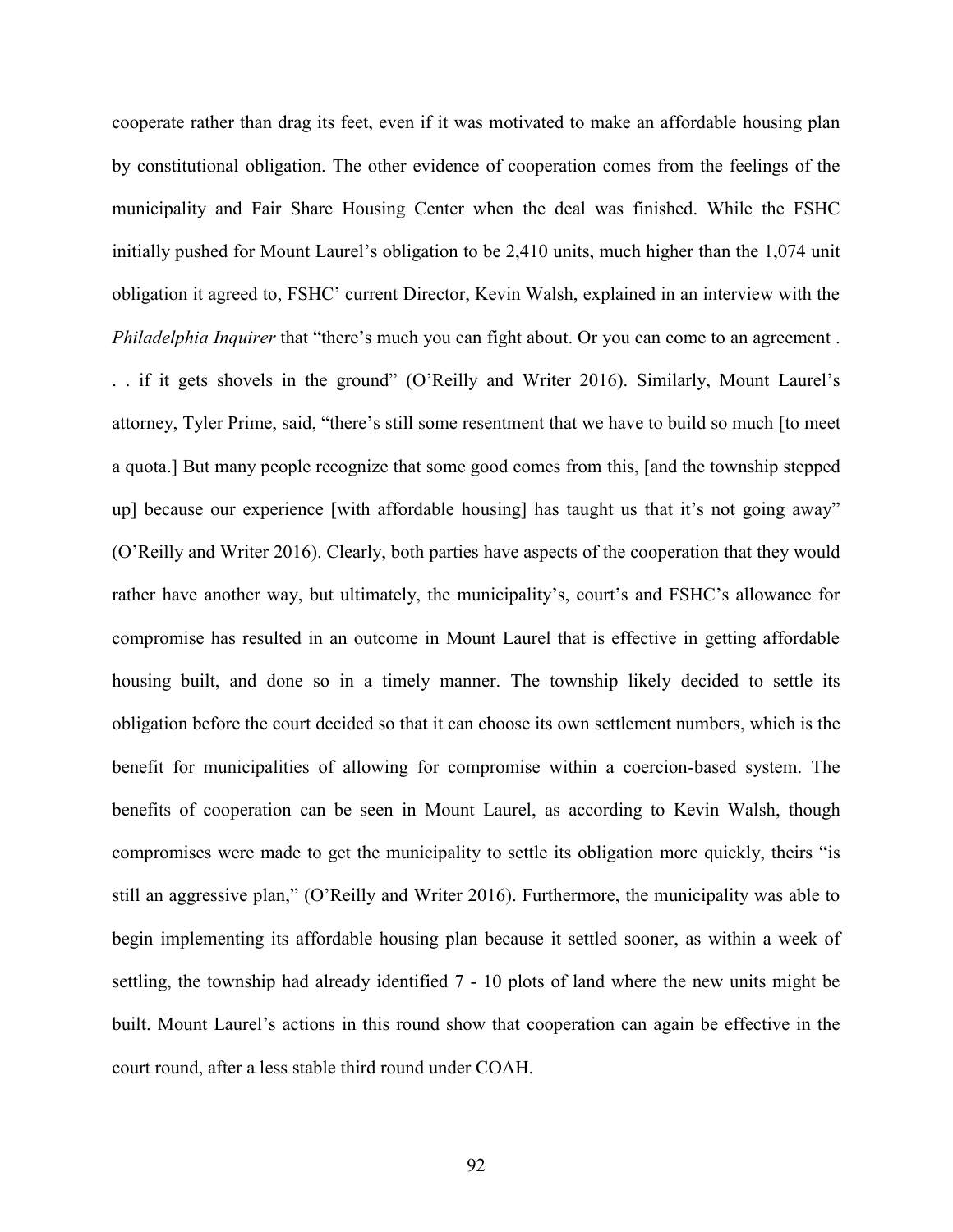## South Brunswick Township

The example of South Brunswick in the third round, and following, in the court round, shows that it, and likely many other municipalities, does not care about the meaning behind the *Mount Laurel* Doctrine, so is willing to challenge the principle of affordable housing obligation when the courts tell it to build. Alternatively, South Brunswick, and many municipalities like it, is much more willing to comply when a body like COAH, which is integrated into state government, simply gives it a number, tells it to plan, and does not concern itself with the ethical or moral impetus around the planning. Even Surenian (2018), representing municipalities, claims that "it was imperative for COAH to act during the third round, because going to 15 Mount Laurel judges was a recipe for disaster. FSHC knew that and municipalities knew that. At least 30 towns adopted resolutions pleading with COAH to act and not to force the Supreme Court's hand, but their pleas fell on deaf ears and COAH didn't respond. Christie did more damage by shutting them down, and appeared to have been the puppeteer behind all of this." As Surenian (2018) shows, municipalities would prefer to have a body like COAH overseeing affordable housing implementation. For them, it would mean less time guaranteed in court, and the possibility of avoiding long, drawn out, and costly court processes altogether. From the municipal perspective, having a goal, a schedule, and a deadline will make them most compliant in terms of building affordable housing, which is what COAH provided. Under the courts, South Brunswick chose not to engage in cooperation and instead to fight back against the court's mandate and ultimately be coerced. This occurrence can be attributed to the possibility that, with the court-governed system so recently instated, its coercive capabilities were not yet seen as a likelihood for towns, and did not yet have the precedent set under COAH, which was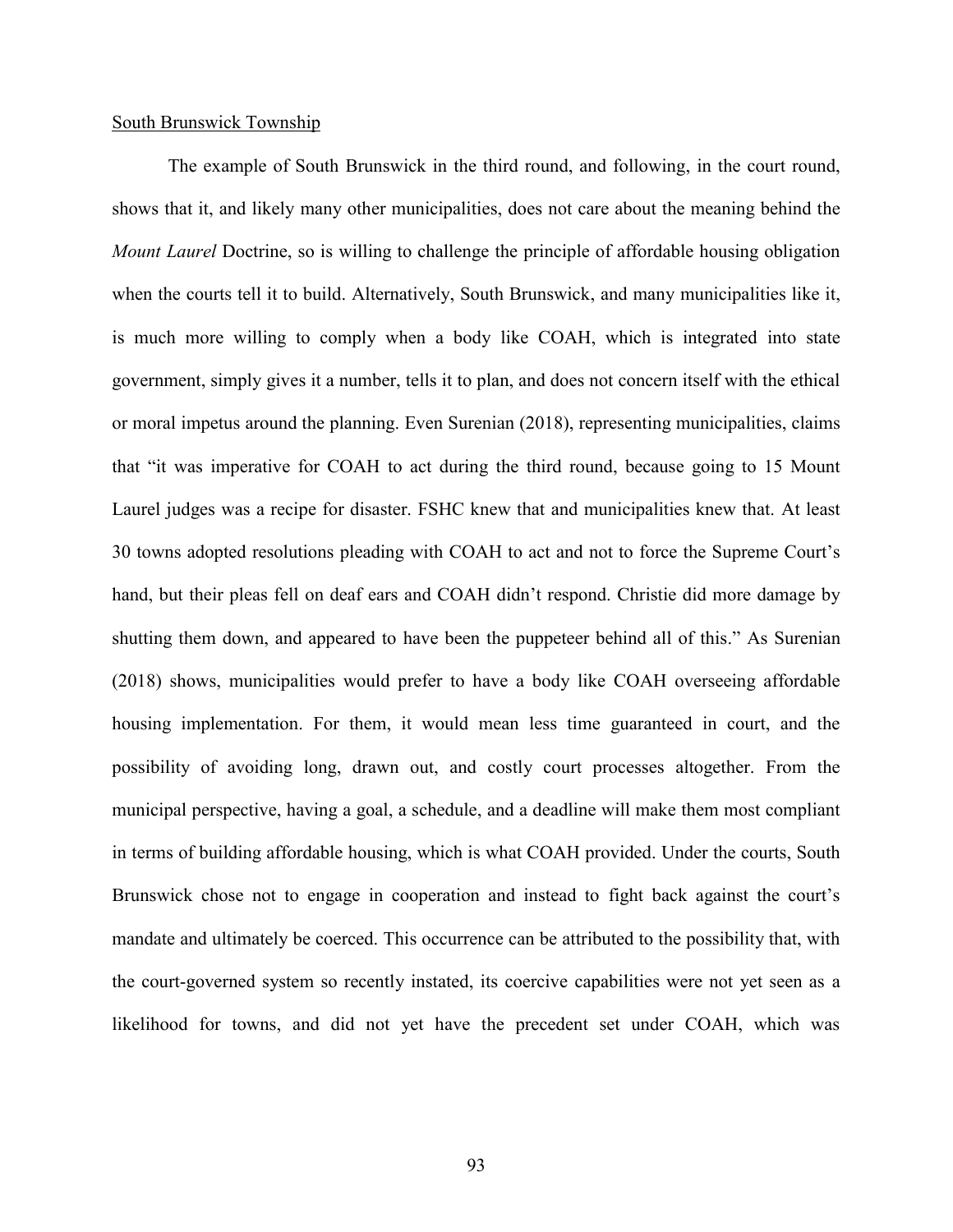consistently against municipalities in cases of dispute. Overall, South Brunswick was coerced into doing its fair share in the current round.

## Overall analysis of the period

While imperfect in some ways and less effective than the prior rounds under COAH in others, the third round under the New Jersey courts has seen more effective implementation of coercion and cooperation than existed in the third round under COAH. Due to a lack of organization on the part of COAH in the third round, municipalities could not be effectively coerced and additionally could not cooperate by getting their plan approved. In this round however, such strategies are again viable because an organized central body, the courts, has implemented them into a system, albeit a less standard one than COAH. Due to the ultimate inferiority of the court system in enforcing coercion in a standardized way, municipal planners such as McKenzie think that after the current round of housing ends in 2025, they would like to see control over affordable housing shift from the courts back to a state agency, for the sake of consistency, and for towns to be able to avoid the court system and even have the possibility of coming up with their own plans and getting approval. McKenzie (2018), outlines, "I think that the third round, which now encompasses a 26 year period of time, should be finished with the courts. Going forward, I would like to see a state agency appointed that determines numbers, makes rules, and provides towns the opportunity to come in and get their plans blessed. … Having a state agency is less costly, uses less of the court's resources, and ultimately creates a kind of uniformity, as long as it is working properly, as it really was in the 2nd Round. It just stopped working in the 3rd Round. It wasn't perfect, but neither is this situation. However, both were better than what COAH was not doing between 2000 and 2015" (McKenzie 2018).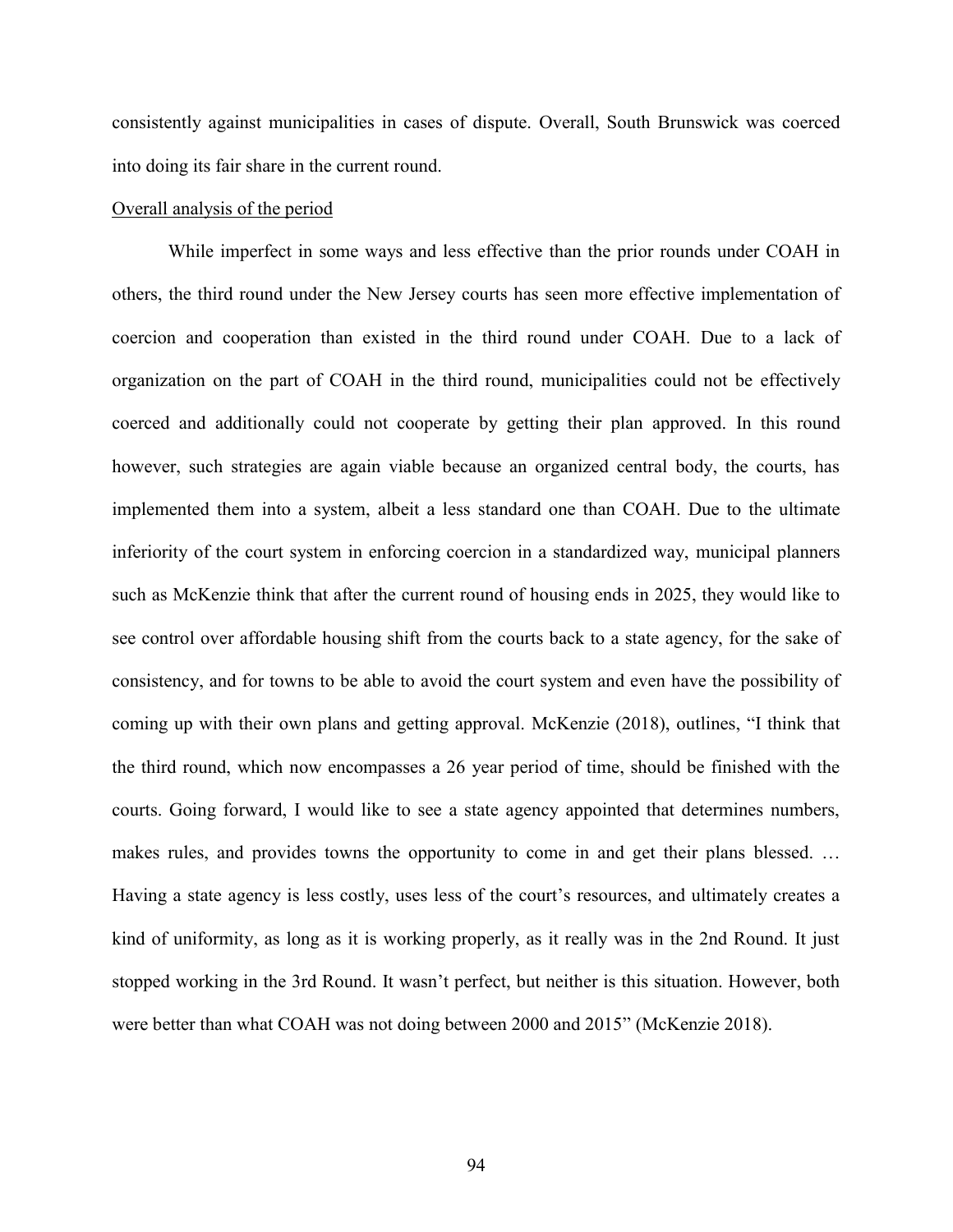Comparing the third round under COAH to the third round under the courts demonstrates that having a state agency oversee processes of affordable housing development in suburbs is more standardized and more money and time efficient than relying on 15 different judges. Overall though, much progress toward residential integration is being made in the court rounds by municipalities now. Nearly as many municipalities as in the second round have been able to receive an affordable housing obligation and either receive or submit a plan to begin planning for that housing. The fact that the current process is working better than in COAH's third round shows that coercion is ultimately necessary to elicit widespread municipal compliance, even if municipalities would still have incentives to build affordable housing in the absence of coercion. Most importantly, the success of the third round under the courts is yet another example that cooperative opportunity within a larger framework of coercion provides an even more likely probability that municipalities will look to integrate their communities through the construction of affordable housing.

## **CONCLUSION**

Overall, the changes in types of pressure implemented within New Jersey in the periods between 1985 and 2018, as well as what impacts those changes had on municipalities like Mount Laurel and South Brunswick, show that the hypothesis of this paper that is most interesting to analyze is the assertion that cooperation between municipalities and builders, developers and affordable housing advocates increases the probability that municipalities participate in processes of residential integration by building affordable housing. Connecting back to my literature review, this thesis finds, expectantly, that Coercivists have merit, but also that the propositions of Cooperativists may be understudied and hold more merit than traditionally thought.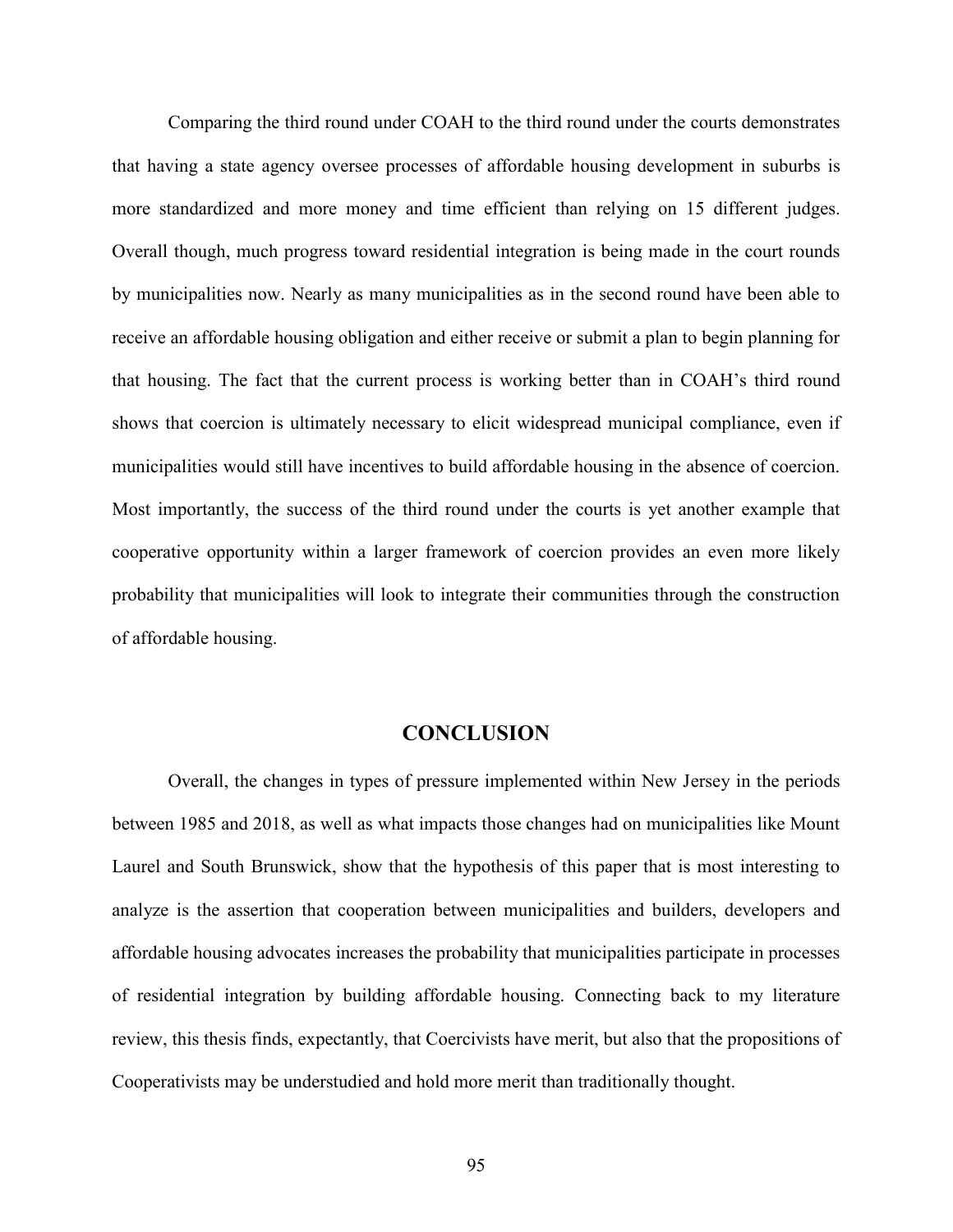The traditional hypothesis is that coercion of municipalities by affordable housing builders, developers, and advocates increases the probability that municipalities participate in processes of residential integration by building affordable housing. While, this hypothesis is proven to be true in this thesis, there are other papers that advocate for this theory already. The COAH third round shows how disastrous it can be to implement municipal integration through affordable housing without a coercive framework, but my theory expands further on these traditional theories to show that coercive systems can be enhanced in terms of effectiveness and efficiency when combined with incentive elements opportunities for compromise. What this thesis adds to the discourse on affordable housing is that the binary view of municipalities, as entities that need to be either fed the carrot or given the stick in order to elicit their compliance with measures of affordable housing development, can be expanded on by reframing municipalities as potential parties in the process, rather than always as adversaries. Past theories do have good reasons for asserting that municipalities are often adversaries, which I do not dispute. However, this thesis asserts that municipalities have interests even within a system by which they are coerced into building affordable housing. Systems that rely solely off of coercion, as in certain time period in the history of New Jersey, often end up taking a long time to implement, as every step is a battle that must be fought in court, and do not always yield actual housing in a timely manner. Systems that implement cooperative aspects can still have a heavy hand with municipalities based on their historical track record, but can increase the efficiency and speed by which affordable housing is developed and physically built.

While supported by much evidence, the research done in this thesis has some drawbacks. Firstly, by only honing in on two municipalities within the vast pool of 565 in New Jersey, it limits the type of broad conclusions in can make. Further research on this topic that covers a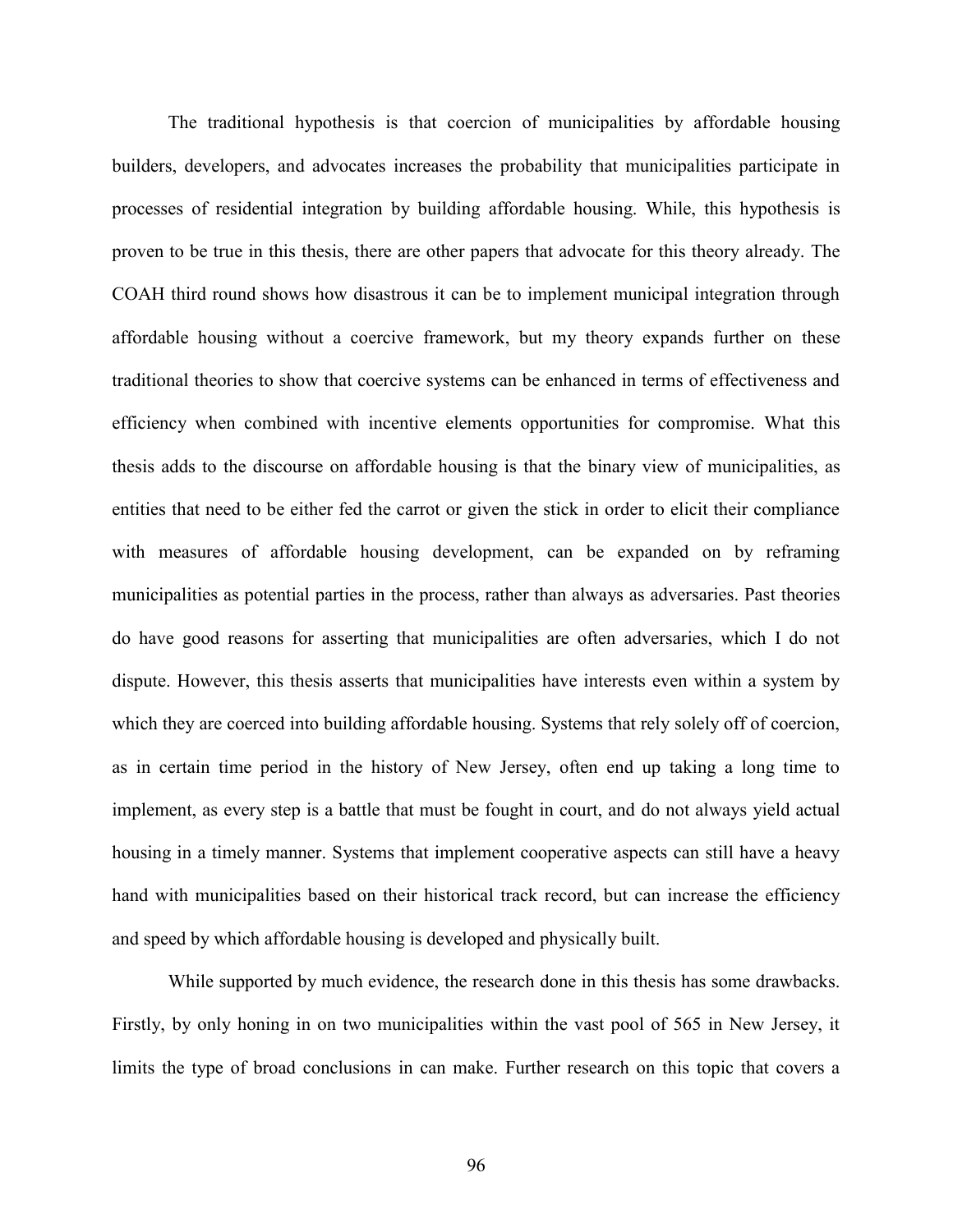broader swath of municipal case studies within New Jersey can serve to further test this thesis' claims in that regard. Secondly, many alternative explanations for the way that municipalities act conflict with the conclusions that this thesis draws. For instance, local politics, geography, and other factors can also play a large part in determining how municipalities behave towards processes that involve building affordable housing. More specific research on these factors would have to be done to definitively dispute them.

In short, suburban municipalities can best be persuaded to do their fair share to integrate by first coercing them to the point that they understand that they will have to integrate, either with their approval or resistance. However, after this initial coercive framework is established, concessions can be made to municipalities in exchange for their own concession of voluntary compliance with processes of affordable housing development. Such concessions create an environment much more likely to produce affordable housing, in the most physical sense, not related to pieces of paper or court decisions. Given how many actors are involved in the process of producing affordable housing, this thesis makes the important claim that they will be more likely to produce the actual housing when they can find ways to work together.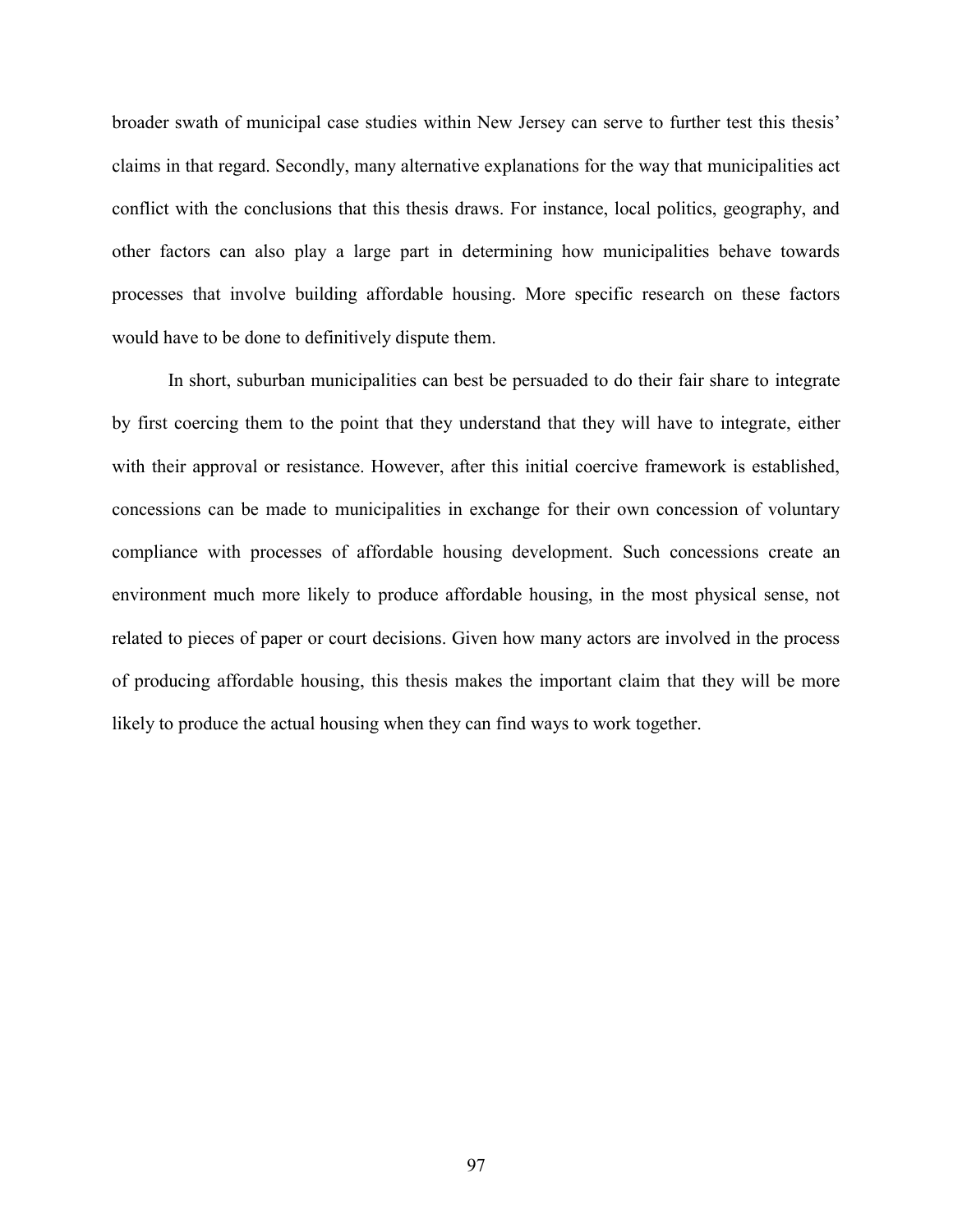## **WORKS CITED**

- "Assembly Committee Substitute for Assembly, No. 500: State of New Jersey 213th Legislature." 2008. June 12, 2008.
- Austin Tenants' Council. 2012. "Voucher Holders Need Not Apply: An Audit Report on the Refusal of Housing Choice Vouchers by Landlords in the Austin MSA." [http://www.austintexas.gov/edims/document.cfm?id=211114.](http://www.austintexas.gov/edims/document.cfm?id=211114)
- Berry, Brian J. L. 1979. *The Open Housing Question: Race and Housing in Chicago, 1966-1976*. Cambridge, Mass: Ballinger Pub. Co.
- Borough of Dumont, New Jersey. 2016. "Affordable Housing/Builder's Remedy Facts and Frequently Asked Questions." February 2, 2016. [http://dumontnj.gov/documents/affordable-housing](http://dumontnj.gov/documents/affordable-housing-faq_2016-02-02.pdf)[faq\\_2016-02-02.pdf.](http://dumontnj.gov/documents/affordable-housing-faq_2016-02-02.pdf)
- Boyack, Andrea J. 2016. "Side by Side: Revitalizing Urban Cores and Ensuring Residential Diversity." SSRN Scholarly Paper ID 2876423. Rochester, NY: Social Science Research Network. [https://papers.ssrn.com/abstract=2876423.](https://papers.ssrn.com/abstract=2876423)
- Briggs, Xavier de Souza, ed. 2005. *The Geography of Opportunity: Race and Housing Choice in Metropolitan America*. Washington D.C: Brookings Institution Press.
- Carr, James H., ed. 2008. *Segregation: The Rising Costs for America*. New York, NY: Routledge.
- Cashin, Sheryll D. 2000. "Middle-Class Black Suburbs and the State of Integration: A Post-Integrationist Vision for Metropolitan America." *Cornell Law Review* 86: 729–76.
- Chetty, Raj, Nathaniel Hendren, and Lawrence F. Katz. 2015. "The Effects of Exposure to Better Neighborhoods on Children: New Evidence from the Moving to Opportunity Experiment." Harvard University and NBER. [http://scholar.harvard.edu/files/hendren/files/mto\\_paper.pdf.](http://scholar.harvard.edu/files/hendren/files/mto_paper.pdf)
- Collinson, Robert, and Peter Ganong. 2014. "The Incidence of Housing Voucher Generosity." Harvard University.

[http://scholar.harvard.edu/files/ganong/files/collinsonganong105.pdf?m=1446135036.](http://scholar.harvard.edu/files/ganong/files/collinsonganong105.pdf?m=1446135036)

- Curran, Philip Sean. 2017. "PRINCETON: Town Rejects Affordable Housing Deal (Updated)." CentralJersey.Com. June 27, 2017. [http://www.centraljersey.com/news/princeton-town-rejects](http://www.centraljersey.com/news/princeton-town-rejects-affordable-housing-deal-updated/article_2e1e9ce4-5b52-11e7-ae8c-b7f7b6b73b1b.html)[affordable-housing-deal-updated/article\\_2e1e9ce4-5b52-11e7-ae8c-b7f7b6b73b1b.html.](http://www.centraljersey.com/news/princeton-town-rejects-affordable-housing-deal-updated/article_2e1e9ce4-5b52-11e7-ae8c-b7f7b6b73b1b.html)
- Danielson, Michael N. 1976. *The Politics of Exclusion*. New York: Columbia University Press.
- Eagle, Steven J. 2017. "Affordable Housing as Metaphor Property and the Challenge of Housing Affordability." *Fordham Urban Law Journal* 44: 301–60.
- Eisdorfer, Stephen. 2018. Interview with Stephen EisdorferPhone Call.
- Elorza, Jorge O. 2007. "Absentee Landlords, Rent Control and Healthy Gentrification: A Policy Proposal to Deconcentrate the Poor in Urban America." *Cornell Journal of Law and Public Policy* 17: 1–74.
- Emerson, Blake. 2017. "Affirmatively Furthering Equal Protection: Constitutional Meaning in the Administration of Fair Housing." *Buffalo Law Review* 65: 163–236.
- Engdahl, Lora. 2009. *New Homes, New Neighborhoods, New Schools: A Progress Report on the Baltimore Housing Mobility Program*. Poverty & Race Research Action Council. [https://eric.ed.gov/?id=ED535457.](https://eric.ed.gov/?id=ED535457)
- Fair Share Housing Center. 2017. "Updated Fair Share Calculations Show Housing Need Remain Great in New Jersey for Low-Income Families." April 13, 2017. [http://fairsharehousing.org/blog/entry/updated-fair-share-calculations-show-housing-need](http://fairsharehousing.org/blog/entry/updated-fair-share-calculations-show-housing-need-remain-great-in-new-jerse/)[remain-great-in-new-jerse/.](http://fairsharehousing.org/blog/entry/updated-fair-share-calculations-show-housing-need-remain-great-in-new-jerse/)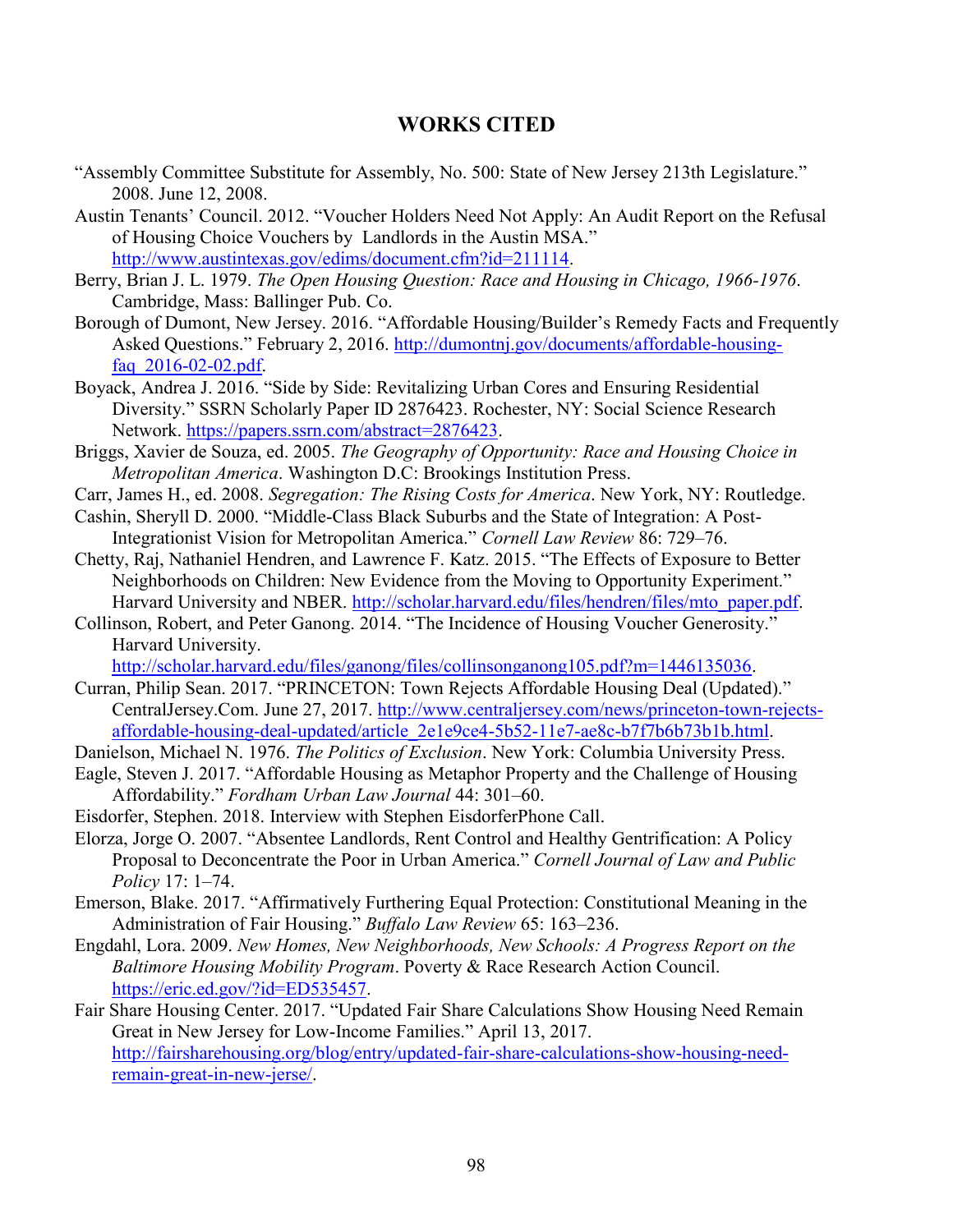———. n.d. "Mount Laurel Doctrine." Accessed December 22, 2017. [http://fairsharehousing.org/mount-laurel-doctrine/.](http://fairsharehousing.org/mount-laurel-doctrine/)

- Field, Patrick, Jennifer Gilbert, and Michael Wheeler. 1997. "Trading the Poor: Intermunicipal Housing Negotiation in New Jersey." *Harvard Negotiation Law Review* 2: 1–34.
- Gregory, James N. 2005. *The Southern Diaspora: How the Great Migrations of Black and White Southerners Transformed America*. Chapel Hill: University of North Carolina Press.
- Hannah, Katherine. 2015. "Carrying out the Promise: How Shared Equity Models Can Save Affordable Housing Notes." *Georgetown Journal on Poverty Law and Policy* 23: 521–50.
- Hayat, Norrinda Brown. 2016. "Section 8 Is the New N-Word: Policing Integration in the Age of Black Mobility New Directions in Public Policy, Clinical Education, and Dispute Resolution." *Washington University Journal of Law & Policy* 51: 61–94.

"Housing Plan Element and Fair Share Plans - New Jersey." 2008. [http://www.nj.gov/dca/affiliates/coah/reports/petitions/1348a.pdf.](http://www.nj.gov/dca/affiliates/coah/reports/petitions/1348a.pdf)

- Kachmar, Kala. 2017a. "Judge Rules against Howell over Affordable Housing." Asbury Park Press. January 18, 2017. [http://www.app.com/story/news/local/communitychange/2017/01/17/west](http://www.app.com/story/news/local/communitychange/2017/01/17/west-farms-decision/96668484/)[farms-decision/96668484/.](http://www.app.com/story/news/local/communitychange/2017/01/17/west-farms-decision/96668484/)
- ———. 2017b. "Howell's 16 Affordable Housing Proposals." Asbury Park Press. April 7, 2017. [http://www.app.com/story/news/local/communitychange/2017/04/07/howell-affordable-housing](http://www.app.com/story/news/local/communitychange/2017/04/07/howell-affordable-housing-forum/100128472/)[forum/100128472/.](http://www.app.com/story/news/local/communitychange/2017/04/07/howell-affordable-housing-forum/100128472/)
- King, Austin W. 2013. "Affirmatively Further: Reviving the Fair Housing Act's Integrationist Purpose Note." *New York University Law Review* 88: 2182–2219.
- King, Desmond S., and Rogers M. Smith. 2011. *Still a House Divided: Race and Politics in Obama's America*. Princeton Studies in American Politics: Historical, International, and Comparative Perspectives. Princeton, NJ: Princeton University Press.
- Kinsey, David. 2015. "New Jersey Low and Moderate Income Housing Obligations for 1999 2025 Calculated Using The NJ COAH Prior Round (1987-1999) Methodology."

———. 2017. "New Jersey Fair Share Housing Obligations for 1999-2025 (Third Round) Under Mount Laurel IV and Mount Laurel V." [file:///Users/Devin/Downloads/Kinsey%20-](/Users/Devin/Downloads/Kinsey%20-%20FSHC%20R3%20Report%20-%20Revised%20Models%20-%20In%20re%20Park%20Ridge%20November%202017.pdf) [%20FSHC%20R3%20Report%20-%20Revised%20Models%20-](/Users/Devin/Downloads/Kinsey%20-%20FSHC%20R3%20Report%20-%20Revised%20Models%20-%20In%20re%20Park%20Ridge%20November%202017.pdf) [%20In%20re%20Park%20Ridge%20November%202017.pdf.](/Users/Devin/Downloads/Kinsey%20-%20FSHC%20R3%20Report%20-%20Revised%20Models%20-%20In%20re%20Park%20Ridge%20November%202017.pdf)

- Kinsey, David, and Fair Share Housing Center. 2015. "New Jersey Low and Moderate Income Housing Obligations for 1999-2025." Google Docs. July 15, 2015. [https://drive.google.com/file/d/0B6D6\\_O\\_b9lAxTHZ0VGpSUmZDb00/view?usp=sharing&usp](https://drive.google.com/file/d/0B6D6_O_b9lAxTHZ0VGpSUmZDb00/view?usp=sharing&usp=embed_facebook) =embed facebook.
- Krefetz, Sharon Perlman. 2000. "The Impact and Evolution of the Massachusetts Comprehensive Permit and Zoning Appeals Act: Thirty Years of Experience with a State Legislative Effort to Overcome Exclusionary Zoning Symposium." *Western New England Law Review* 22: 381–430.
- Lael, Leslie. 2008. "Turning Space into Place in the Sprawling 'New City': Shrinking Space, Visions of Place, Homeowners in Conflict." CUNY Academic Works: Graduate Center, City University of New York.

[https://academicworks.cuny.edu/cgi/viewcontent.cgi?referer=https://www.google.com/&httpsred](https://academicworks.cuny.edu/cgi/viewcontent.cgi?referer=https://www.google.com/&httpsredir=1&article=2802&context=gc_etds) [ir=1&article=2802&context=gc\\_etds.](https://academicworks.cuny.edu/cgi/viewcontent.cgi?referer=https://www.google.com/&httpsredir=1&article=2802&context=gc_etds)

Lamar, Martha, Alan Mallach, and John M. Payne. 1988. "Mount Laurel at Work: Affordable Housing in New Jersey, 1983-1988." *Rutgers Law Review* 41: 1197–1278.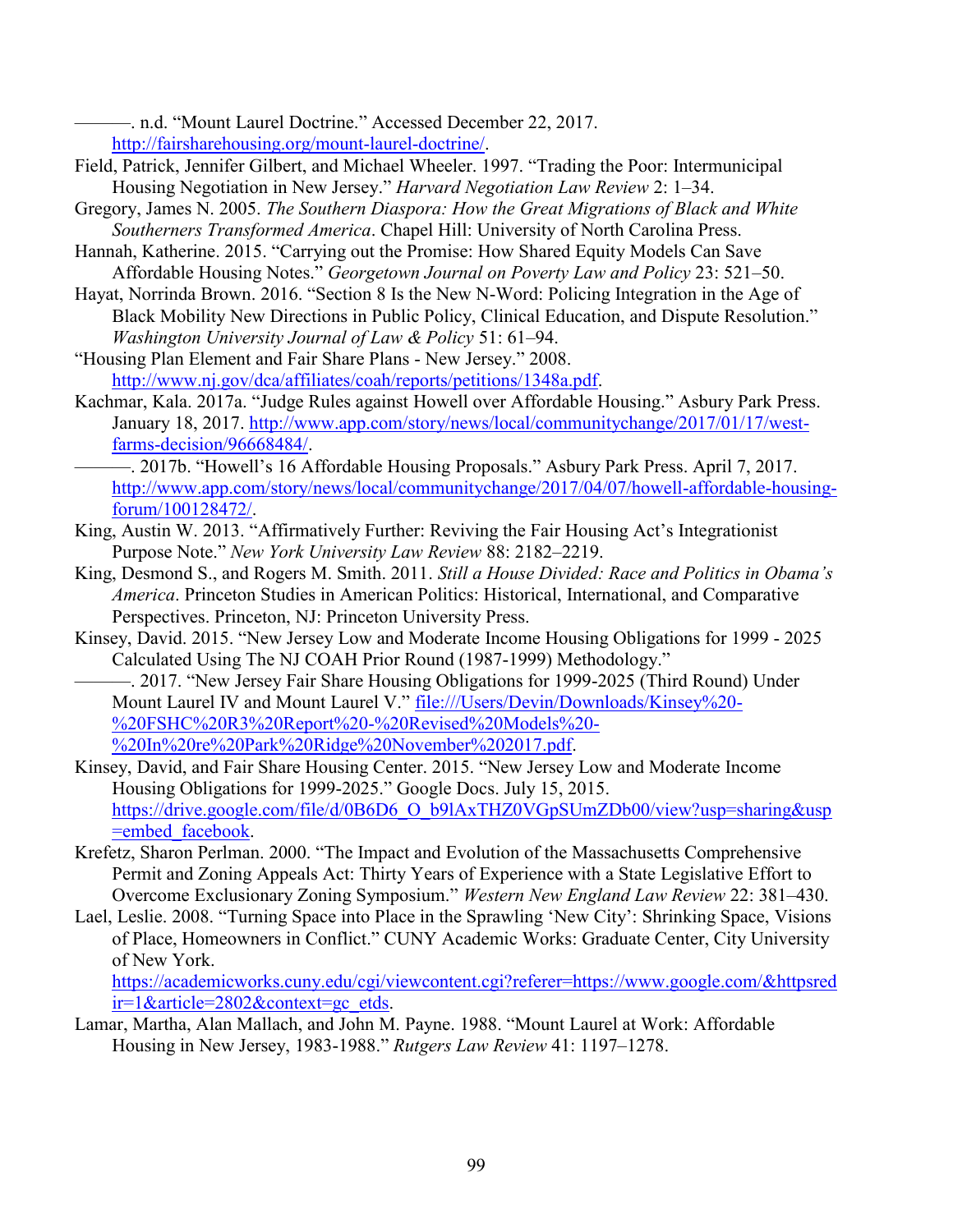- Leonard, Geoffrey. 2014. "In Our Back Yards: Dismantling Segregation by Incentivizing Regional Collaboration under the Fair Housing Act's Affirmatively Furthering Fair Housing Provision Note." *Georgetown Journal on Poverty Law and Policy* 22: 165–88.
- Lerman, Brian R. 2006. "Mandatory Inclusionary Zoning The Answer to the Affordable Housing Problem Note." *Boston College Environmental Affairs Law Review* 33: 383–416.
- Marsico, Joseph. 2017. "A Forty-Year Failure: Why the New Jersey Supreme Court Should Take Control of Mount Laurel Enforcement." *SETON HALL LEGISLATIVE JOURNAL* 41 (August): 26.
- Marsico, Richard. 2017. "The Harms of Race-Neutrality in Obama-Era Affordable Housing Policy Notes." *Georgetown Journal of Law & Modern Critical Race Perspectives* 9: 175–98.
- Massey, Douglas S. 2013. *Climbing Mount Laurel: The Struggle for Affordable Housing and Social Mobility in an American Suburb*. Princeton, NJ: Princeton University Press.
- Massey, Douglas S., and Nancy A. Denton. 1993. *American Apartheid: Segregation and the Making of the Underclass*. 10. print. Cambridge, Mass.: Harvard Univ. Press.
- MercerMe. 2017. "Hopewell Township Affordable Housing Litigation Settlement Details Released, Fairness Hearing Scheduled." *MercerMe.Com* (blog). August 2, 2017. [http://mercerme.com/hopewell-township-affordable-housing-litigation-settlement-details](http://mercerme.com/hopewell-township-affordable-housing-litigation-settlement-details-released-fairness-hearing-scheduled/)[released-fairness-hearing-scheduled/.](http://mercerme.com/hopewell-township-affordable-housing-litigation-settlement-details-released-fairness-hearing-scheduled/)
- Mikle, Jean. 2016. "1,400 New Homes Coming to Northern Toms River." Asbury Park Press. May 20, 2016. [http://www.app.com/story/news/local/redevelopment/2016/05/20/1400-new-homes](http://www.app.com/story/news/local/redevelopment/2016/05/20/1400-new-homes-coming-northern-toms-river/83835408/)[coming-northern-toms-river/83835408/.](http://www.app.com/story/news/local/redevelopment/2016/05/20/1400-new-homes-coming-northern-toms-river/83835408/)
- Mikle, Jean, and Russ Zimmer. 2017. "NJ Supreme Court: Build More Affordable Housing." Asbury Park Press. January 18, 2017. [http://www.app.com/story/news/local/new](http://www.app.com/story/news/local/new-jersey/2017/01/18/affordable-housing-nj-supreme-court-decision/96677848/)[jersey/2017/01/18/affordable-housing-nj-supreme-court-decision/96677848/.](http://www.app.com/story/news/local/new-jersey/2017/01/18/affordable-housing-nj-supreme-court-decision/96677848/)
- "Mount Laurel Doctrine | Fair Share Housing Center." n.d. Accessed March 9, 2018. [http://fairsharehousing.org/mount-laurel-doctrine/.](http://fairsharehousing.org/mount-laurel-doctrine/)
- New Jersey Council on Affordable Housing. 1987. "COAH Certified Municipalities First Round (1987-93)." [http://www.nj.gov/dca/divisions/lps/hss/transinfo/reports/firstroundcert.pdf.](http://www.nj.gov/dca/divisions/lps/hss/transinfo/reports/firstroundcert.pdf)
- ———. 1994a. "COAH Municipal Participation in the Second Round (1994-99)." [http://www.nj.gov/dca/divisions/lps/hss/transinfo/reports/secondround.xls.](http://www.nj.gov/dca/divisions/lps/hss/transinfo/reports/secondround.xls)
	- ———. 1994b. "Chapter 93: Substantive Rules of the New Jersey Council on Affordable Housing for the Period Beginning June 6, 1994."
	- [http://www.state.nj.us/dca/affiliates/coah/regulations/secondroundregs/593.pdf.](http://www.state.nj.us/dca/affiliates/coah/regulations/secondroundregs/593.pdf)
	- ———. 2013. "COAH Municipal Participation in the Third Round."
	- [http://www.nj.gov/dca/divisions/lps/hss/transinfo/reports/newthirdround.xls.](http://www.nj.gov/dca/divisions/lps/hss/transinfo/reports/newthirdround.xls)
- N.J. Council on Affordable Housing. 2008. "New Jersey Fair Housing Act."
- Nolon, John R. 1986. "A Comparative Analysis of New Jersey's Mount Laurel Cases with the Berenson Cases in New York." Pace Environmental Law Review Volume 4 Issue 1 Fall 1986 Article 2. Pace University School of Law.
- O'Reilly, David, and Staff Writer. 2016. "With 20-Year Plan, Mount Laurel Writes 'new Chapter' in Long Affordable-Housing Saga - Philly." Philly.Com. December 7, 2016. http://www.philly.com/philly/news/20161207 With 20year\_plan\_Mount\_Laurel\_writes\_\_new\_chapter\_\_in\_long\_affordable-housing\_saga.html.
- Payne, John M. 1988. "Title VIII and Mount Laurel: Is Affordable Housing Fair Housing?" *Yale Law & Policy Review* 6 (2): 361–74.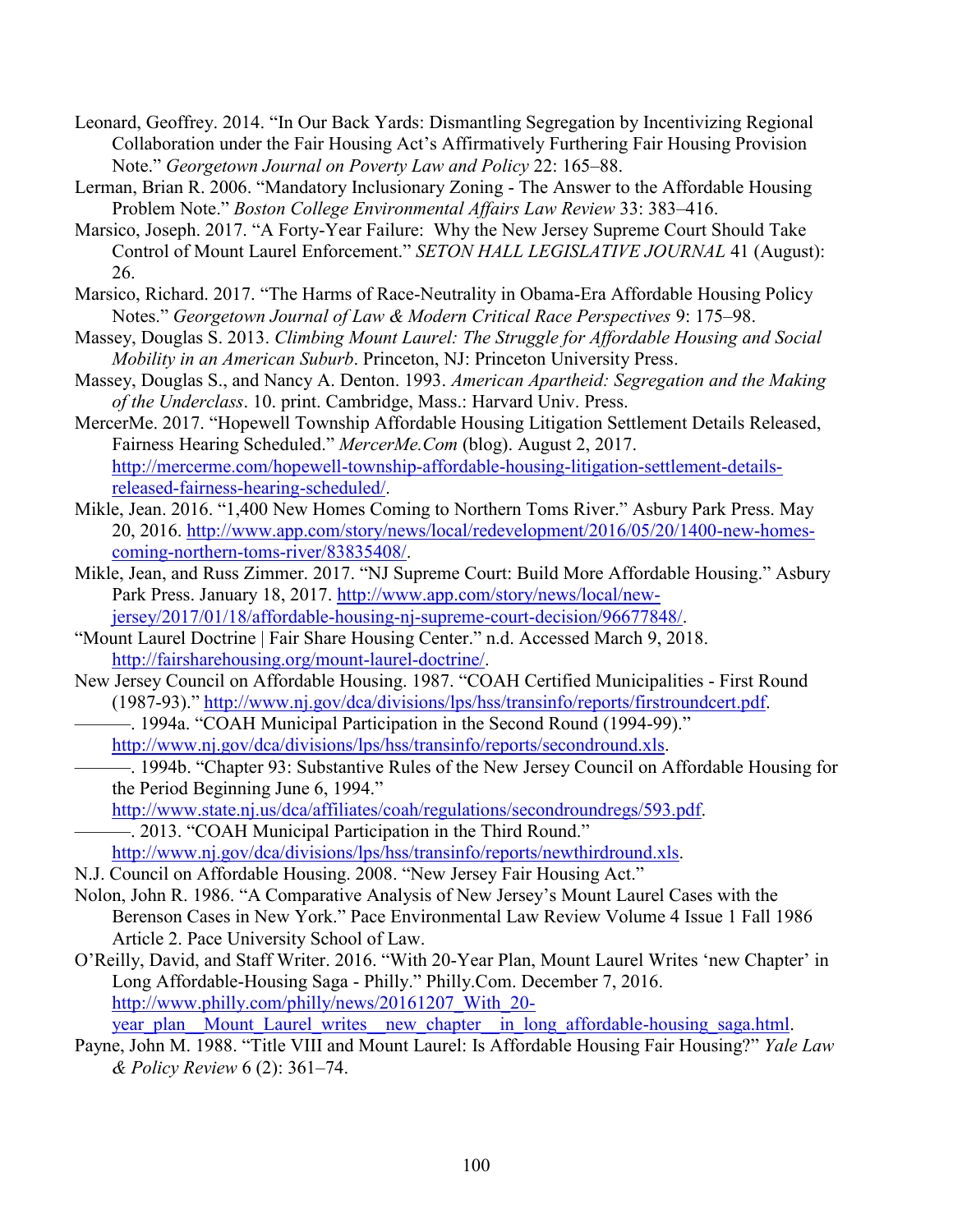———. 1995. "Norman Williams, Exclusionary Zoning, and the Mount Laurel Doctrine: Making the Theory Fit the Facts Festschrift: Norman Williams, Jr." *Vermont Law Review* 20: 665–86.

- ———. 2000. "Fairly Sharing Affordable Housing Obligations: The Mount Laurel Matrix Symposium." *Western New England Law Review* 22: 365–80.
- ———. 2006. "The Paradox of Progress: Three Decades of the Mount Laurel Doctrine." *Journal of Planning History* 5 (2): 126–47. [https://doi.org/10.1177/1538513206286281.](https://doi.org/10.1177/1538513206286281)
- Schwemm, Robert G. 2011. "Overcoming Structural Barriers to Integrated Housing: A Back-to-the-Future Reflection on the Fair Housing Act's Affirmatively Further Mandate." *Kentucky Law Journal* 100: 125–76.
- Sears, Donald J. 2015. "The Application of the Township of South Brunswick for a Judgment of Compliance and Repose and Temporary Immunity from Mount Laurel Lawsuits."

[http://www.southbrunswicknj.gov/images/departments/law/DJ%20Action%20Complaint.pdf.](http://www.southbrunswicknj.gov/images/departments/law/DJ%20Action%20Complaint.pdf)

- Seicshnaydre, Stacy. 2016. "Missed Opportunity: Furthering Fair Housing in the Housing Choice Voucher Program Race and Reform in Twenty-First Century America." *Law and Contemporary Problems* 79: 173–98.
- Semuels, Alana. 2015a. "How Housing Policy Is Failing America's Poor." *The Atlantic*, June 24, 2015. [https://www.theatlantic.com/business/archive/2015/06/section-8-is-failing/396650/.](https://www.theatlantic.com/business/archive/2015/06/section-8-is-failing/396650/)
- ———. 2015b. "The Pervasive Fear of Affordable Housing in New Jersey." *The Atlantic*, December 22, 2015. [https://www.theatlantic.com/business/archive/2015/12/the-pervasive-fear-of](https://www.theatlantic.com/business/archive/2015/12/the-pervasive-fear-of-affordable-housing-in-new-jersey/421581/)[affordable-housing-in-new-jersey/421581/.](https://www.theatlantic.com/business/archive/2015/12/the-pervasive-fear-of-affordable-housing-in-new-jersey/421581/)
- Shauger, Mollie. 2017. "Montclair Mulls Ways to Provide Affordable Housing." North Jersey. April 13, 2017. [http://www.northjersey.com/story/news/essex/montclair/2017/04/13/montclair-mulls](http://www.northjersey.com/story/news/essex/montclair/2017/04/13/montclair-mulls-ways-provide-affordable-housing/100344920/)[ways-provide-affordable-housing/100344920/.](http://www.northjersey.com/story/news/essex/montclair/2017/04/13/montclair-mulls-ways-provide-affordable-housing/100344920/)
- Solow, Sara Aronchick. 2009. "Racial Justice at Home: The Case for Opportunity-Housing Vouchers Note." *Yale Law & Policy Review* 28: 481–524.
- Spoto, MaryAnn. 2017. "N.J. on the Hook for Thousands More Affordable Housing Units, Supreme Court Says." NJ.Com. January 18, 2017. [http://www.nj.com/ocean/index.ssf/2017/01/nj\\_on\\_the\\_hook\\_for\\_200k\\_affordable\\_housing\\_unit](http://www.nj.com/ocean/index.ssf/2017/01/nj_on_the_hook_for_200k_affordable_housing_units_s.html) s s.html.
- Supreme Court of New Jersey. 1990. "New Jersey Chapter of the National Association of Industrial and Office Parks v. the Township of South Brunswick." [http://njlegallib.rutgers.edu/coah/1989/19890903.pdf.](http://njlegallib.rutgers.edu/coah/1989/19890903.pdf)

———. 2015. "Mount Laurel IV New Jersey Supreme Court Decision."

- Surenian, Jeffrey. 2018. Interview with Jeffrey SurenianPhone Call.
- Termine, Matthew J. 2010. "Promoting Residential Integration through the Fair Housing Act: Are Qui Tam Actions a Viable Method of Enforcing Affirmatively Furthering Fair Housing Violations Note." *Fordham Law Review* 79: 1367–1428.
- Wolfson, Douglas. 2017. "In RE: The Application of the Township of South Brunswick for a Judgment of Compliance and Repose and Temporary Immunity from Mount Laurel Lawsuits." Findlaw. January 30, 2017. [http://caselaw.findlaw.com/nj-superior-court/1768990.html.](http://caselaw.findlaw.com/nj-superior-court/1768990.html)